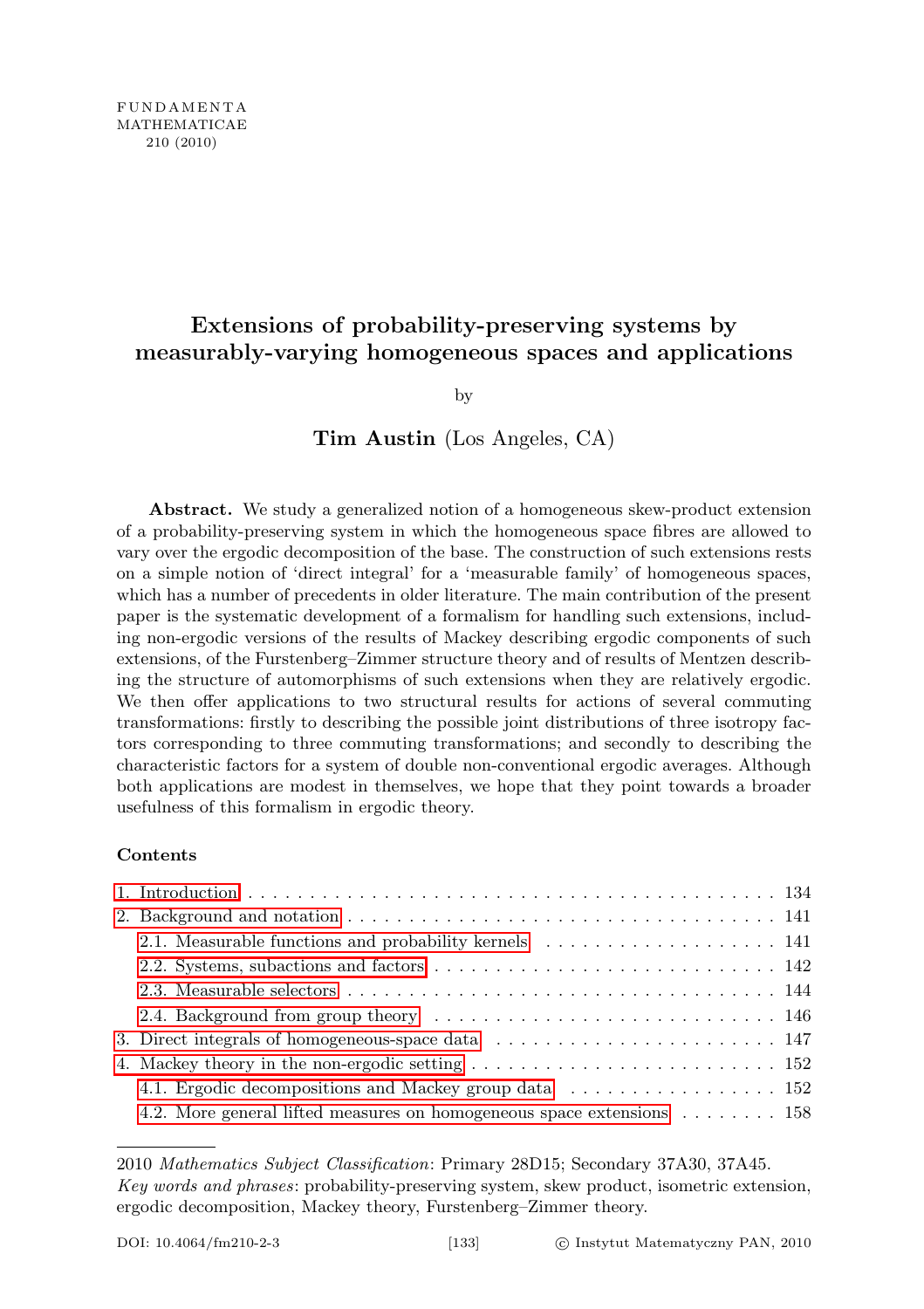#### 134 T. Austin

| 5. Relative weak non-mixing and isometric extensions of non-ergodic systems 162 |  |
|---------------------------------------------------------------------------------|--|
|                                                                                 |  |
| 5.2. The non-ergodic Furstenberg–Zimmer inverse theorem 164                     |  |
| 6. Factors and automorphisms of isometric extensions 169                        |  |
|                                                                                 |  |
|                                                                                 |  |
|                                                                                 |  |
|                                                                                 |  |
|                                                                                 |  |
| 7.3. Some isometric extensions and their associated Mackey data 181             |  |
|                                                                                 |  |
|                                                                                 |  |

<span id="page-1-0"></span>1. Introduction. This work is concerned with probability-preserving actions  $T : \Gamma \curvearrowright (X, \mu)$  of locally compact second countable topological groups on standard Borel probability spaces. We often denote such an action by  $(X, \mu, T)$  if the group is understood.

One of the more versatile constructions by which a more complicated system may be built from comparatively simple ingredients is the homogeneous skew-product (see, for example, Examples 2.21 in Glasner [\[28\]](#page-72-0)). From some given  $\Gamma$ -system  $(Y, \nu, S)$ , a compact group G and a closed subgroup  $K \leq G$ , and a measurable cocycle  $\rho : \Gamma \times Y \to G$  for the action S, we form the system  $(Y \times G/K, \nu \otimes m_{G/K}, T)$  by setting

$$
T^{\gamma}(y, gK) := (S^{\gamma}y, \rho(\gamma, y)gK) \quad \text{ for } \gamma \in \Gamma.
$$

A well-developed theory of such systems is available in case the base system  $(Y, \nu, S)$  is ergodic (much of which can be extended to the setting in which  $\nu$  is only quasi-invariant under S; see [\[7\]](#page-71-0)). In addition to providing a wealth of example systems, such homogeneous skew-products over ergodic base systems acquire a greater significance through the structure theory developed by Zimmer in [\[49,](#page-73-0) [48\]](#page-73-1) and Furstenberg in [\[22\]](#page-72-1). This is concerned with the failure of relative weak mixing of extensions (see, for example, Definition 9.22 in Glasner [\[28\]](#page-72-0)). Relative weak mixing is a strengthening of the condition of relative ergodicity which has numerous consequences for how this extension may be joined to others. An understanding of these consequences and of the ways in which relative weak mixing can fail is crucial to Furstenberg's approach to Szemerédi's Theorem  $(22)$ ; see also the excellent treatment in [\[23\]](#page-72-2)). The core result of Furstenberg and Zimmer is an inverse theorem according to which an extension of ergodic systems fails to be relatively weakly mixing if and only if it contains a non-trivial subextension that can be coordinatized as a homogeneous skew-product: thus, homogeneous skew-products are identified as precisely the 'obstructions' to relative weak mixing within other extensions.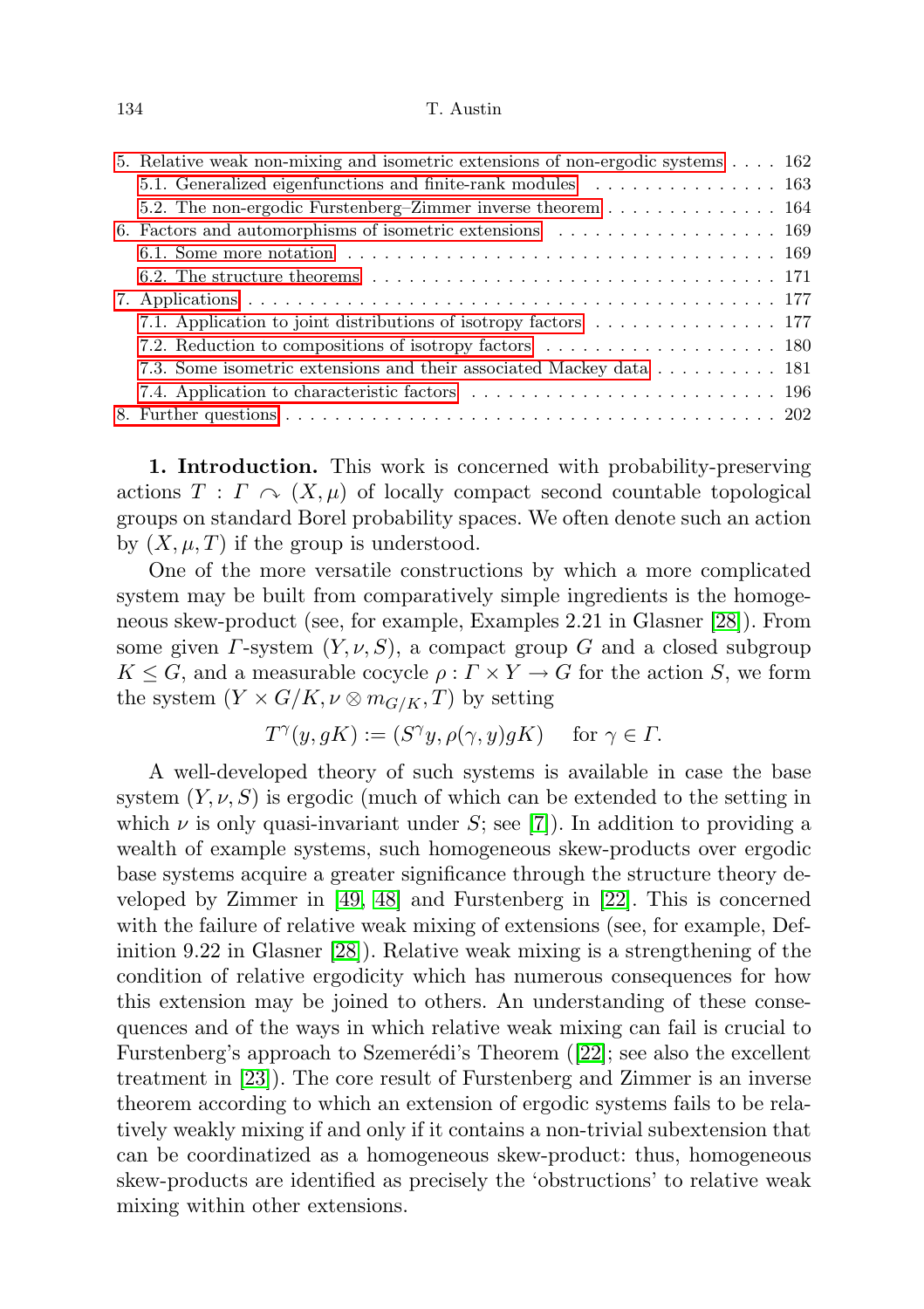However, in many applications in which this ergodicity of the base system fails, this simple homogeneous skew-product construction is not quite general enough, and the Furstenberg–Zimmer theory outlined above is not available without modification.

In this paper we shall extend the definition of homogeneous skew-product to a more general class of systems by the simple artifice of allowing the fibre  $G_y/K_y$ , in addition to the cocycle  $\rho(y)$ , to vary as a function of the base point  $y \in Y$ . This leads to a definition of an extension of  $(Y, \nu, S)$  given as an action of the group on a 'direct integral' of homogeneous space fibres over  $(Y, \nu)$ . It is relatively simple to settle on a definition of 'measurability' for such an assignment of fibres, and to turn this idea into a rigorous definition.

The study of such measurably-varying groups is certainly not new. It is already alluded to during the introduction to Section 6.1 of Guichardet's book [\[29\]](#page-72-3) in the context of 'measurable current groups' and their representation theory, motivated in turn by considerations from algebraic quantum field theory. A number of more recent works have studied constructions of this nature explicitly. For example, in [\[15\]](#page-71-1) Conze and Raugi analyze the ergodic decomposition of various  $\sigma$ -finite measures associated to an extension of a non-singular ergodic base transformation by a locally compact noncompact group, invoking for their description a measurably-varying family of subgroups of that fibre group. However, in their setting the need for a measurably-varying family of groups is related to the possibly non-smooth structure of the Borel equivalence relation of conjugacy on the collection of all such subgroups, an issue which disappears upon restriction to the case of compact fibre groups, and so the results that they develop are still rather disconnected from the present paper. Perhaps closest to our present emphasis is the emergence of measurably-varying subgroups of a fixed compact group in the analysis of measurably-varying Mackey groups for certain non-ergodic self-joinings of an ergodic system, which underlies some known approaches to the study of non-conventional ergodic averages; see, in particular, Section 3.2 in Meiri [\[35\]](#page-72-4), the proof of Lemma 9.2 in Furstenberg and Weiss [\[27\]](#page-72-5), and Section 6.8 in Ziegler [\[47\]](#page-73-2).

More generally, a need to extend known machinery for different kinds of ergodic system to their non-ergodic relatives has been felt in other areas: consider, for example, Downarowicz' discussion in [\[16\]](#page-72-6) of 'assignments' for his study of simplices of invariant measures for topological systems on zerodimensional metric spaces, and the work of Fisher, Witte-Morris and Whyte on cocycle superrigidity for non-ergodic systems [\[18\]](#page-72-7). The careful study of such non-ergodic settings also has many parallels with the analysis of direct integrals in the infinite-dimensional representation theory of locally compact groups or von Neumann and C<sup>∗</sup> -algebras (nicely introduced, for instance, in Arveson [\[1\]](#page-71-2)), although we will not explore this connection further here.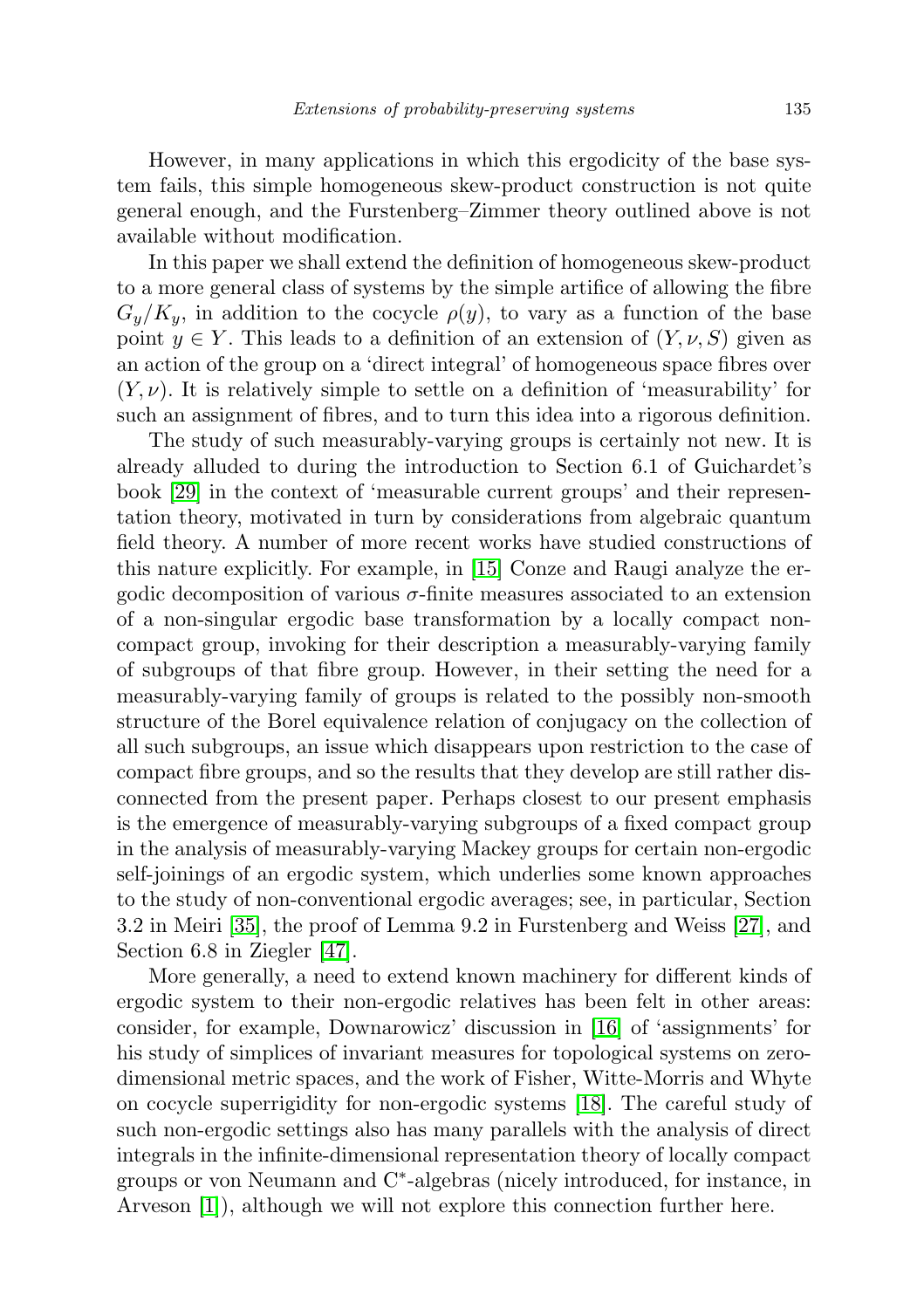Notwithstanding the diversity of these previous developments, within structural ergodic theory the treatment of extensions with varying homogeneous space fibres seems to have stayed largely immersed in other analyses, such as those cited above. Although it is intuitively clear that the fundamental structural results for the ergodic case of homogeneous skew-product extensions should admit natural generalizations, it seems that this has not yet been carried out. In fact, after setting up the right definitions we will find that it is largely routine to extend both the results of Mackey ([\[33\]](#page-72-8)) on the invariant factor of the extended system and also the Furstenberg–Zimmer theory to this setting. We lay out the details of this generalization in the first part of this paper. More interesting is the extension of the results of Mentzen [\[36\]](#page-72-9) on the possible structure of an automorphism of an isometric extension of ergodic systems: we generalize this by presenting structure theorems for factors and automorphisms of a relatively ergodic extension by measurably-varying compact homogeneous spaces.

Although this generalization is as much a matter of care as new ideas, it pays off by broadening the applicability of the theory of homogeneous skewproducts to settings in which an assumption of base ergodicity is unavailable. This arises, in particular, when considering an action of a larger group T :  $\Gamma \cap (X, \mu)$  restricted to some subgroup  $\Lambda \leq \Gamma$ . Although a routine appeal to the ergodic decomposition can often justify the assumption that  $T$  is ergodic overall, if we disintegrate further to guarantee that the restricted action  $T^{\dagger A}$  is ergodic then  $T^{\gamma}$  for  $\gamma \in \Gamma \setminus A$  need not preserve the resulting disintegrands of  $\mu$ . As a consequence, if we are concerned with how the  $\Lambda$ subaction sits within the whole original action, we may be forced to retain a system for which this subaction of  $\Lambda$  is not ergodic.

In this paper we offer two closely-related applications meeting this description. For both cases we specialize to  $\Gamma = \mathbb{Z}^d$ . These two applications are relatively simple, and are included largely to illustrate the arguments made possible by the formalism described above, but they also exemplify much more general questions on which we suspect these methods will shed light in the future.

Given a  $\mathbb{Z}^d$ -system  $\mathbf{X} = (X, \mu, T)$  we can consider the  $\sigma$ -subalgebra  $\Sigma_X^{T^{\dagger I}}$ X of sets left invariant by the subaction of  $T$  corresponding to some subgroup  $\Gamma \leq \mathbb{Z}^d$ . As is standard in the category of standard Borel spaces, this can be identified up to  $\mu$ -negligible sets with the  $\sigma$ -algebra generated by a factor map  $\zeta_0^{T^{\dagger I}}$  $\mathbf{Z}_0^{T^{\dagger\varGamma}}\,:\,\mathbf{X}\,\to\,\mathbf{Z}_0^{T^{\dagger\varGamma}}$  $\frac{T}{0}$  to some new system on which the subaction of I is trivial. Although individually these new systems can still be quite complicated, a possibly more tractable task is to describe their possible joint distributions within the original system. If  $\Gamma, \Lambda \leq \mathbb{Z}^d$  are two subgroups then it is easy to show that  $\check{\zeta}_0^{T}$ <sup>[I]</sup>  $\zeta_0^{T^{\dagger\Gamma}}$  and  $\zeta_0^{T^{\dagger\Lambda}}$  $a_0^{T^{1/4}}$  are relatively independent over  $\zeta_0^{T}$ <sup>[(T+A)</sup>  $\frac{d}{d}$ , but for three or more subgroups matters become more complicated.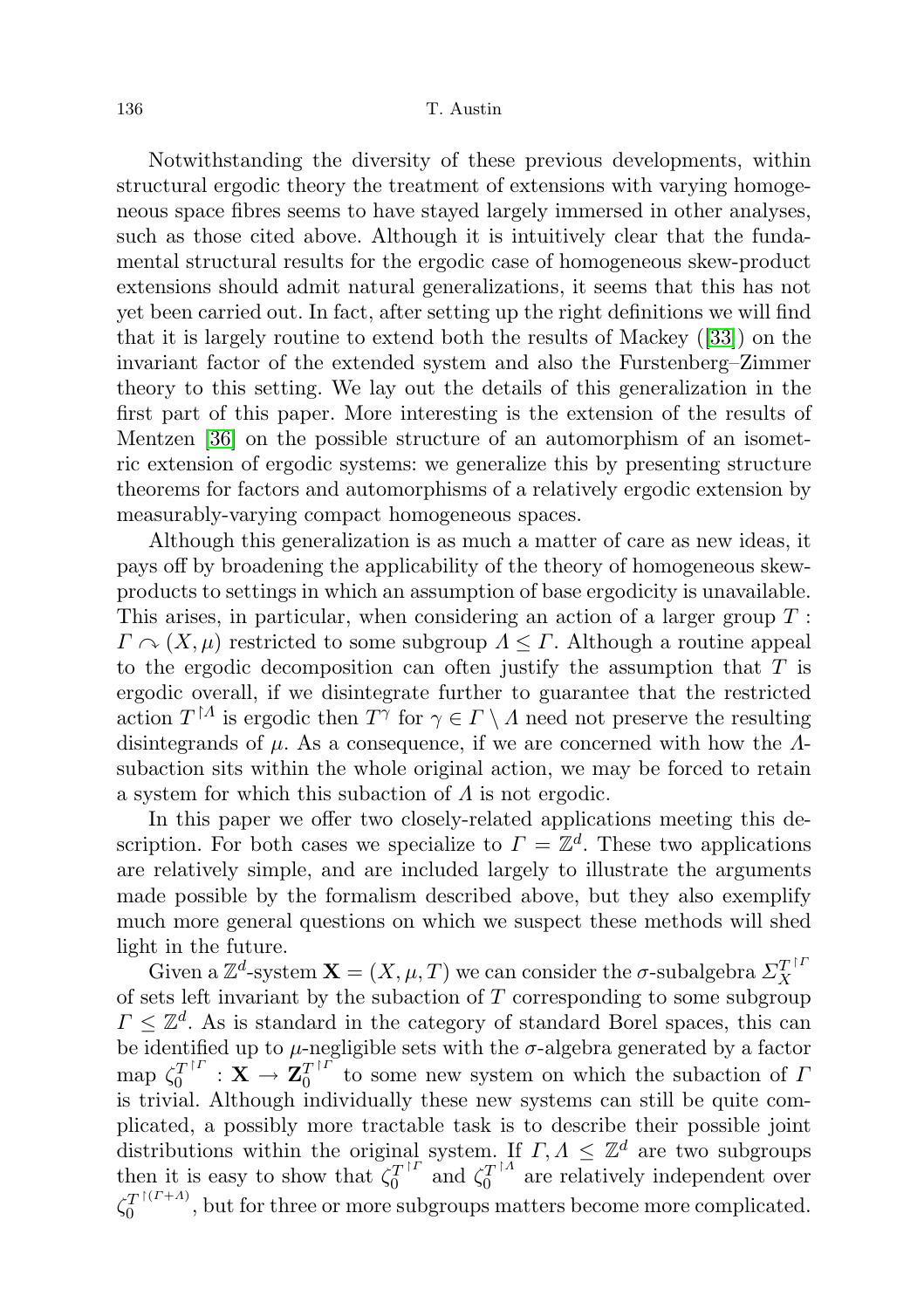Clearly given three subgroups  $\Gamma_1, \Gamma_2, \Gamma_3 \leq \mathbb{Z}^d$  we see that  $\zeta_0^{T^{\dagger} \Gamma_1}$  $\zeta_0^{T^{\dagger \Gamma_1}}$  and  $\zeta_0^{T^{\dagger \Gamma_2}}$  $\theta$ both contain  $\zeta_0^{T}$ <sup> $\upharpoonright$ </sup> $\zeta_1^{T+T_2}$  $\frac{1}{0}$ , and similarly for other pairs, and so a naïve candidate for a generalization of the above result could be that the three isotropy factors  $\zeta_0^{T^{\gamma}r_i}$  $0^{T^{12}}$  are relatively independent over the smaller triple of factors  $\zeta_0^{T^{[(\Gamma_i+\Gamma_j)]}} \vee \zeta_0^{T^{[(\Gamma_i+\Gamma_k)]}}$  $T^{[(\Gamma_i+\Gamma_k)]}$  (the factor generated by  $\zeta_0^{T^{[(\Gamma_i+\Gamma_j)]}}$  $T^{\dagger(\Gamma_i+\Gamma_j)}$  and  $\zeta_0^T^{\dagger(\Gamma_i+\Gamma_k)}$  $0$ <sup>t</sup> together) as  $(i, j, k)$  ranges over permutations of  $(1, 2, 3)$ . If we denote the target  $\mathbb{Z}^d$ -system of this joint factor map by  $\mathbf{W}_i$  (so this is a joining of  ${\bf Z}_0^{T\,| \,( \Gamma_i+\Gamma_j)}$  $T^{\dagger (\Gamma_i+\Gamma_j)}$  and  $\mathbf{Z}_0^T^{\dagger (\Gamma_i+\Gamma_k)}$  $\mathcal{I}_0^{\text{I}(r_i+r_k)}$  and let  $\alpha_i: \mathbf{Z}_0^{T^{\dagger}r_i} \to \mathbf{W}_i$  be the factor map defined by  $\zeta_0^T$ <sup> $\Gamma(\Gamma_i+\Gamma_j)$ </sup>  $\vee \zeta_0^T$  $\Gamma(\Gamma_i+\Gamma_k) = \alpha_i \circ \zeta_0^T$  $\int_0^{T^{1+i}}$ , then these factors are arranged as in the following commutative diagram:



In fact the naïve conjecture that the factors  $\zeta_0^{T^{\dagger}T_i}$  $0^{T+1}$  are relatively independent over their further factors  $\alpha_i$  is false, but 'not by very much': we will see that it can fail only in a very restricted way. In general, the three factors  $\zeta_0^{T}$ <sup>[ $\Gamma_i$ </sup>  $0^{T^{12}}$  are relatively independent over some subextensions of these 'natural candidate' factors  $\alpha_i$ , and these subextensions can be coordinatized by measurable compact fibre groups subject to certain further restrictions.

Here we will examine this when  $d=3$  and  $\Gamma_i$  is the cyclic subgroup  $\mathbb{Z}e_i$ in the direction of a basis vector  $e_i$ , but it seems clear that our methods can be extended both to more general subgroups of Abelian groups and (probably with considerably more work) to larger numbers of subgroups.

THEOREM 1.1 (Joint distributions of three isotropy factors). Let  $X =$  $(X, \mu, T)$  be a  $\mathbb{Z}^3$ -system and write  $T_i := T^{e_i}$  for  $i = 1, 2, 3$ . Let  $\mathbf{W}_i$  be the target of the joint factor map  $\alpha_i := \zeta_0^{T_i, T_j} \vee \zeta_0^{T_i, T_k}$ , where  $\zeta_0^{T_i, T_j}$  $\zeta_0^{T_i,T_j}:=\zeta_0^{T^{\restriction (\mathbb{Z}\mathbf{e}_i+\mathbb{Z}\mathbf{e}_j)}}$  $\frac{1}{0}$  ,  $\frac{1}{0}$  ,  $\frac{1}{0}$  ,  $\frac{1}{0}$  ,  $\frac{1}{0}$  ,  $\frac{1}{0}$  ,  $\frac{1}{0}$  ,  $\frac{1}{0}$  ,  $\frac{1}{0}$  ,  $\frac{1}{0}$  ,  $\frac{1}{0}$  ,  $\frac{1}{0}$  ,  $\frac{1}{0}$  ,  $\frac{1}{0}$  ,  $\frac{1}{0}$  ,  $\frac{1}{0}$  ,  $\frac{1}{0}$  ,  $\frac{1}{0}$  ,  $\frac{1$ let  $W_i$  be its underlying standard Borel space and let  $T_j|_{\alpha_i}$  be the restriction of  $T_j$  to the factor  $\alpha_i$ . Between the single isotropy factors  $\zeta_0^{T_i}$  :  $\mathbf{X} \to \mathbf{Z}_0^{T_i}$ and the smaller factors  $\alpha_i : \mathbf{X} \to \mathbf{W}_i$  there are three intermediate factors  $\phi_i \circ \zeta_0^{T_i} : \mathbf{X} \to \mathbf{V}_i$ , where

$$
\mathbf{X} \xrightarrow{\zeta_0^{T_i}} \mathbf{Z}_0^{T_i} \xrightarrow{\phi_i} \mathbf{V}_i \to \mathbf{W}_i,
$$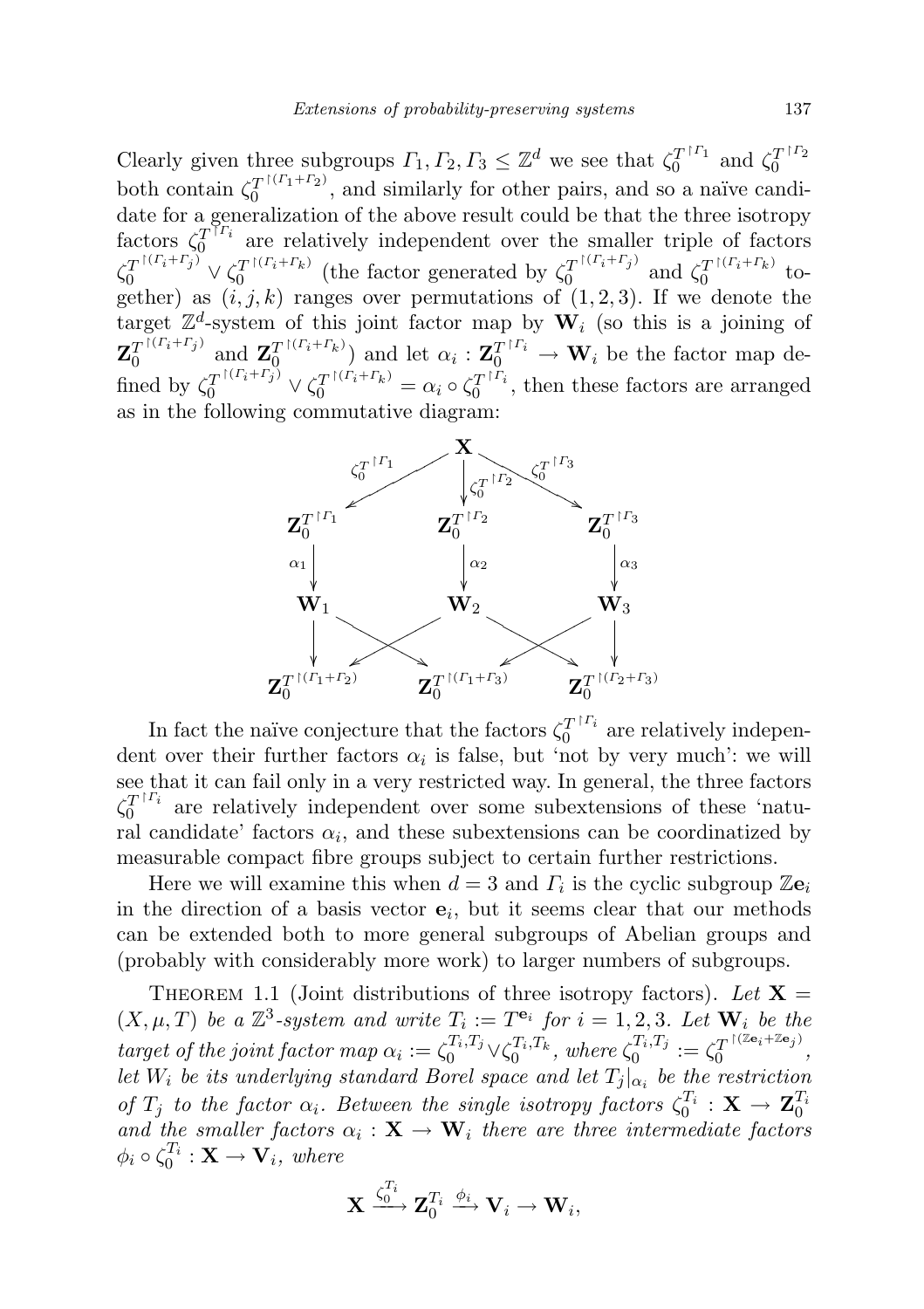#### 138 T. Austin

such that

- the triple of factors  $\zeta_0^{T_i}$  is relatively independent over the triple  $\phi_i \circ \zeta_0^{T_i}$ under  $\mu$ :
- there exist compact metrizable group data  $G_{i,\bullet}$  on  $W_i$  invariant under the restriction of the whole action  $T$  to the factor space  $W_i$ , a cocycle  $\tau_{ij}: W_i \to G_{i,\bullet}$  invariant under the restriction of  $T_k$  to  $W_i$  and a cocycle  $\tau_{ik}: W_i \to G_{i,\bullet}$  invariant under the restriction of  $T_j$  to  $W_i$ such that we can coordinatize the extension  $V_i \rightarrow W_i$  as the extension of  $\mathbf{W}_i$  by the measurable compact fibre groups  $G_{i,\bullet}$  with the lifted actions defined by

$$
T_j|_{\phi_i \circ \zeta_0^{T_i}}(w_i, g_i) = (T_j|_{\alpha_i}(w_i), \tau_{ij}(w_i) \cdot g_i)
$$

and

$$
T_k|_{\phi_i \circ \zeta_0^{T_i}}(w_i, g_i) = (T_k|_{\alpha_i}(w_i), g_i \cdot \tau_{ik}(w_i)).
$$

We will generally denote a coordinatization of the extension  $V_i \rightarrow W_i$ as above by the commutative diagram



where we use the superscript  $_{\text{op}}$  to denote a cocycle that acts on fibres by right multiplication, and we have suppressed mention of the transformation  $T_i$  since by definition its restriction to  $V_i$  is the identity.

Although our final conclusion here yields measurably-varying fibre groups  $G_{i,\bullet}$  that are invariant under the whole action T—and so would be constant if we had assumed that the overall action  $T$  is ergodic—the analysis leading to this conclusion will go via homogeneous space fibres of possibly greater variability, for the reason described earlier that at first we will only be able to assume that the fibres are invariant under the subaction  $T_i$ .

The same is true of our second application. This is to a special case of the problem of describing the 'minimal characteristic factors' for the nonconventional ergodic averages

$$
\frac{1}{N} \sum_{n=1}^{N} \prod_{i=1}^{d} f_i \circ T_i^n
$$

associated to a d-tuple of commuting actions  $T_i : \mathbb{Z} \cap (X, \mu)$  and functions  $f_1, \ldots, f_d \in L^{\infty}(\mu)$ . Let us write  $\mathbf{X} = (X, \mu, T)$  for the  $\mathbb{Z}^d$ -system given by these one-dimensional actions in the coordinate directions.

The question of convergence in  $L^2(\mu)$  for such averages was first settled when  $d = 2$  by Conze and Lesigne in [\[12\]](#page-71-3), and since then a number of other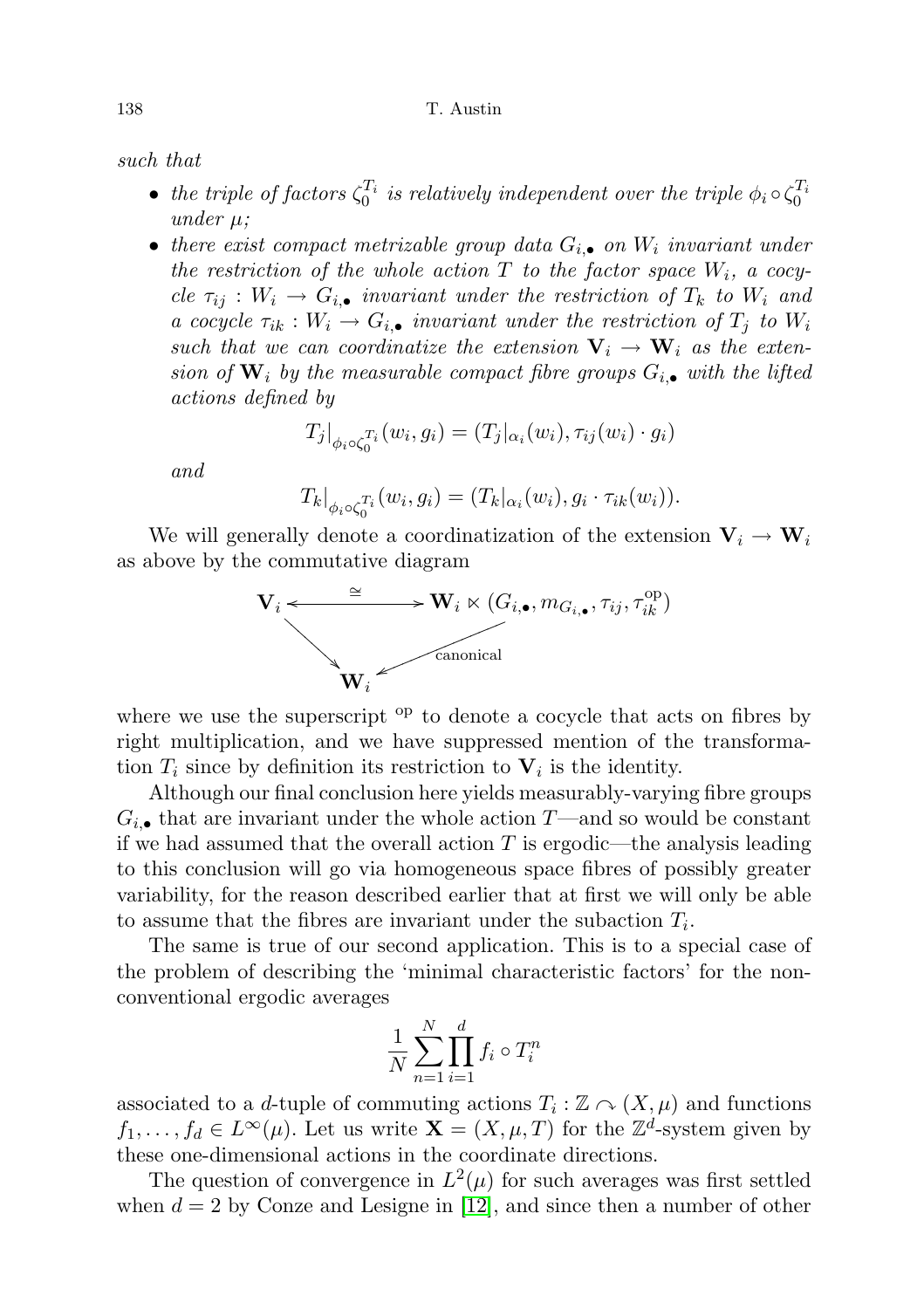works have addressed other versions or relatives of this question [\[45,](#page-73-3) [27,](#page-72-5) [30\]](#page-72-10), culminating in Host and Kra's detailed analysis of the case in which  $T_i = T^i$ for some fixed T in [\[31\]](#page-72-11) (see also Ziegler  $[47]$ ) and Tao's recent proof in [\[42\]](#page-73-4) of convergence for arbitrary d. We direct the reader to  $[6]$  for a more detailed discussion of this problem and an alternative proof of convergence.

Here we will consider in the case  $d = 2$  an important part of these developments: the theory of 'characteristic factor-tuples' for such averages. In our setting, a pair of factors  $\xi_i : \mathbf{X} \to \mathbf{Y}_i$  is 'characteristic' if

$$
\frac{1}{N} \sum_{n=1}^{N} (f_1 \circ T_1^n) \cdot (f_2 \circ T_2^n) - \frac{1}{N} \sum_{n=1}^{N} \mathsf{E}_{\mu}(f_1 \circ T_1^n \, | \, \xi_1) \cdot \mathsf{E}_{\mu}(f_2 \circ T_2^n \, | \, \xi_2) \to 0
$$

in  $L^2(\mu)$  as  $N \to \infty$  for any  $f_1, f_2 \in L^{\infty}(\mu)$ . Clearly given such a pair of factors, the problem of proving convergence reduces to the case when each  $f_i$  is  $\xi_i$ -measurable, and this reduction forms an important first step in many of the known proofs of convergence. Although characteristic factors are well-understood in some special cases, the more recent proofs of general convergence in [\[42,](#page-73-4) [43,](#page-73-5) [6\]](#page-71-4) proceed by first heavily modifying the original system and only then asking after the characteristic factors (or their finitary analog in Tao's proof in [\[42\]](#page-73-4)), and so our knowledge of the characteristic factors of the original system remains incomplete except in some special cases [\[45,](#page-73-3) [31,](#page-72-11) [19,](#page-72-12) [47\]](#page-73-2). More is known in the case  $d = 2$  from the work of Conze and Lesigne [\[12\]](#page-71-3), and in addition the following very precise description of the characteristic factors when  $d = 2$  has achieved folkloric currency since that work appeared. However, a complete proof seems to be surprisingly subtle, and we shall give such a proof as our second application of our non-ergodic machinery for extensions by homogeneous spaces.

THEOREM 1.2 (Characteristic factors for double non-conventional averages). Given a  $\mathbb{Z}^2$ -system  $\mathbf{X} = (X, \mu, T_1, T_2)$ , let  $\mathbf{W}_i$  be the target system of the factor  $\alpha_i := \zeta_0^{T_i} \vee \zeta_0^{T_1 T_2^{-1}}$  with underlying standard Borel space  $W_i$ . Then **X** admits a characteristic pair of factors  $\xi_i : \mathbf{X} \to \mathbf{Y}_i$  with underlying standard Borel spaces  $Y_i$  that extend the factors  $X \to W_i$  and can be described as follows: there are

- a T-invariant measurable family of compact fibre groups  $G_{\bullet}$ ,
- a  $T_1$ -ergodic cocycle  $\sigma : \mathbf{Z}_0^{T_1T_2^{-1}} \to G$  that is ergodic for the restricted action of  $T_1$ ,
- and a pair of cocycles  $\tau_i: \mathbf{Z}_0^{T_{3-i}} \to G_{\bullet}$  ergodic for the restricted action of  $T_i$

such that we can coordinatize these probability spaces as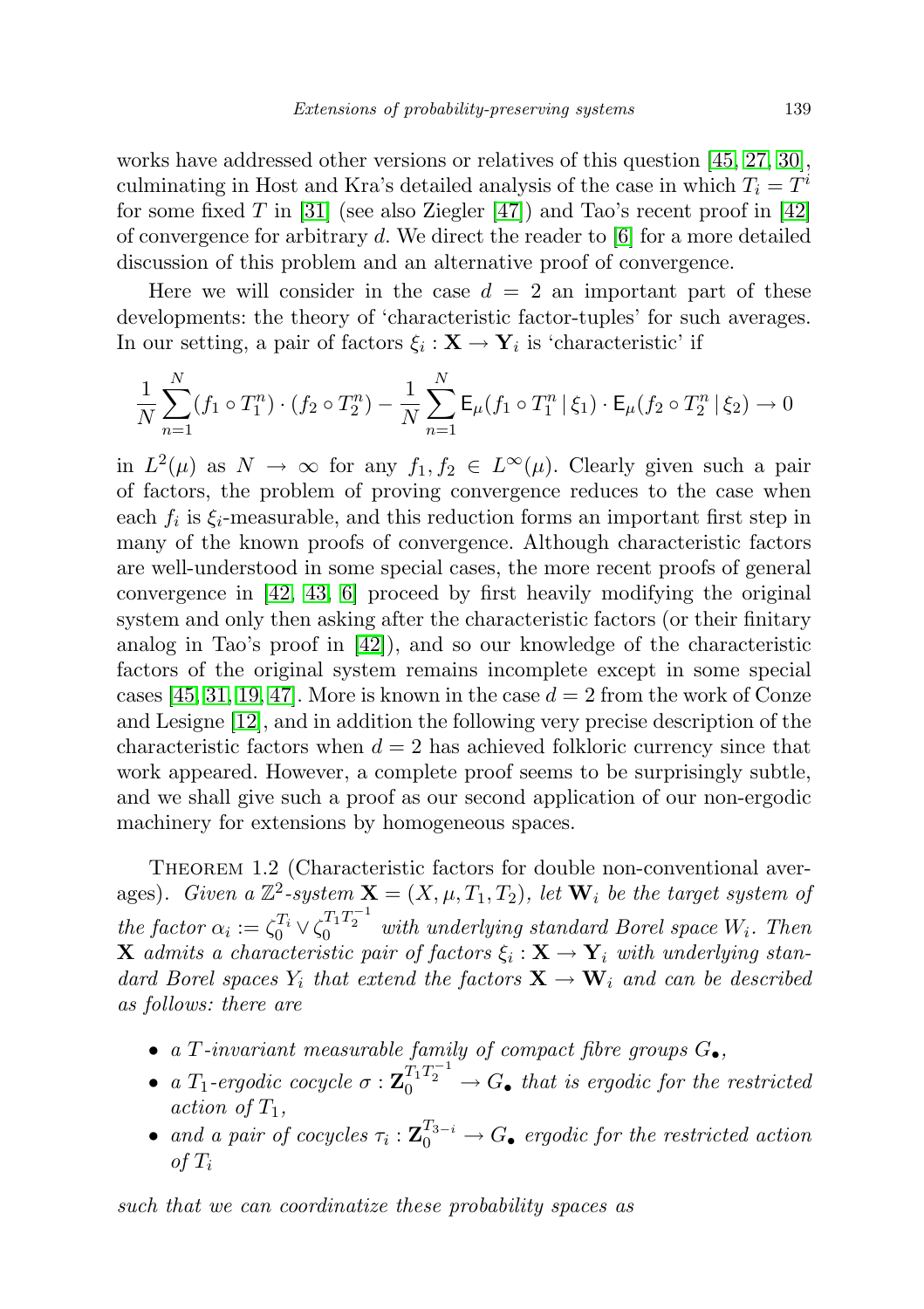

so that the restricted actions are given by

restriction of  $T_1$ :  $(w_1, g) \mapsto (T_1|_{\alpha_1}(w_1), \sigma(\zeta_0^{T_1 T_2^{-1}}(w_1)) \cdot g),$ restriction of  $T_2$ :  $(w, g) \mapsto (T_2|_{\alpha_1}(w_1), \sigma(\zeta_0^{T_1 T_2^{-1}}(w_1)) \cdot g \cdot \tau_2(\zeta_0^{T_1}(w_1))),$ 

and similarly

$$
(Y_2, (\xi_2)_{\#}\mu) \leftarrow \longrightarrow (W_2, (\alpha_2)_{\#}\mu) \ltimes (G_{\bullet}, m_{G_{\bullet}})
$$
  
\n
$$
(W_2, (\alpha_2)_{\#}\mu) \longrightarrow
$$
 canonical map

with

$$
restriction\ of\ T_1: (w_2, g) \mapsto (T_1|_{\alpha_2}(w_2), \sigma(\zeta_0^{T_1T_2^{-1}}(w_2)) \cdot g \cdot \tau_1(\zeta_0^{T_2}(w_2))),
$$
  
*restriction of* 
$$
T_2: (w_2, g) \mapsto (T_2|_{\alpha_2}(w_2), \sigma(\zeta_0^{T_1T_2^{-1}}(w_2)) \cdot g).
$$

We suspect that our methods should extend to offer at least some description of characteristic factor-tuples for larger numbers of commuting transformations, although we also suspect that it will become rapidly more complicated.

In summary, the body of this paper is organized as follows.

In Section [2](#page-8-0) we recall some definitions and standard results from group theory, measure theory and ergodic theory that we will need later in the paper, and in doing so set up some convenient notation.

Section [3](#page-14-0) introduces our definitions of measurable families of homogeneous space data and their direct integrals.

In Section [4](#page-19-0) we cover quite briskly the main definitions and results of the non-ergodic Mackey theory, and then in Section [5](#page-29-0) we treat similarly the non-ergodic version of the Furstenberg–Zimmer inverse theory.

In Section [6](#page-36-0) we pursue a slightly less standard consequence of the Mackey theory, using it first to describe the possible factors and groups of automorphisms of an extension by homogeneous space data, and then translating this into conditions on an automorphism of a base system that it be liftable to an automorphism of an extension. This generalizes the classical work of Mentzen [\[36\]](#page-72-9) in the case of ergodic systems, and will be important for the applications of the theory that follow.

In Section [7](#page-44-0) we present our two applications, to the joint three-fold distributions of isotropy factors and to double characteristic factors.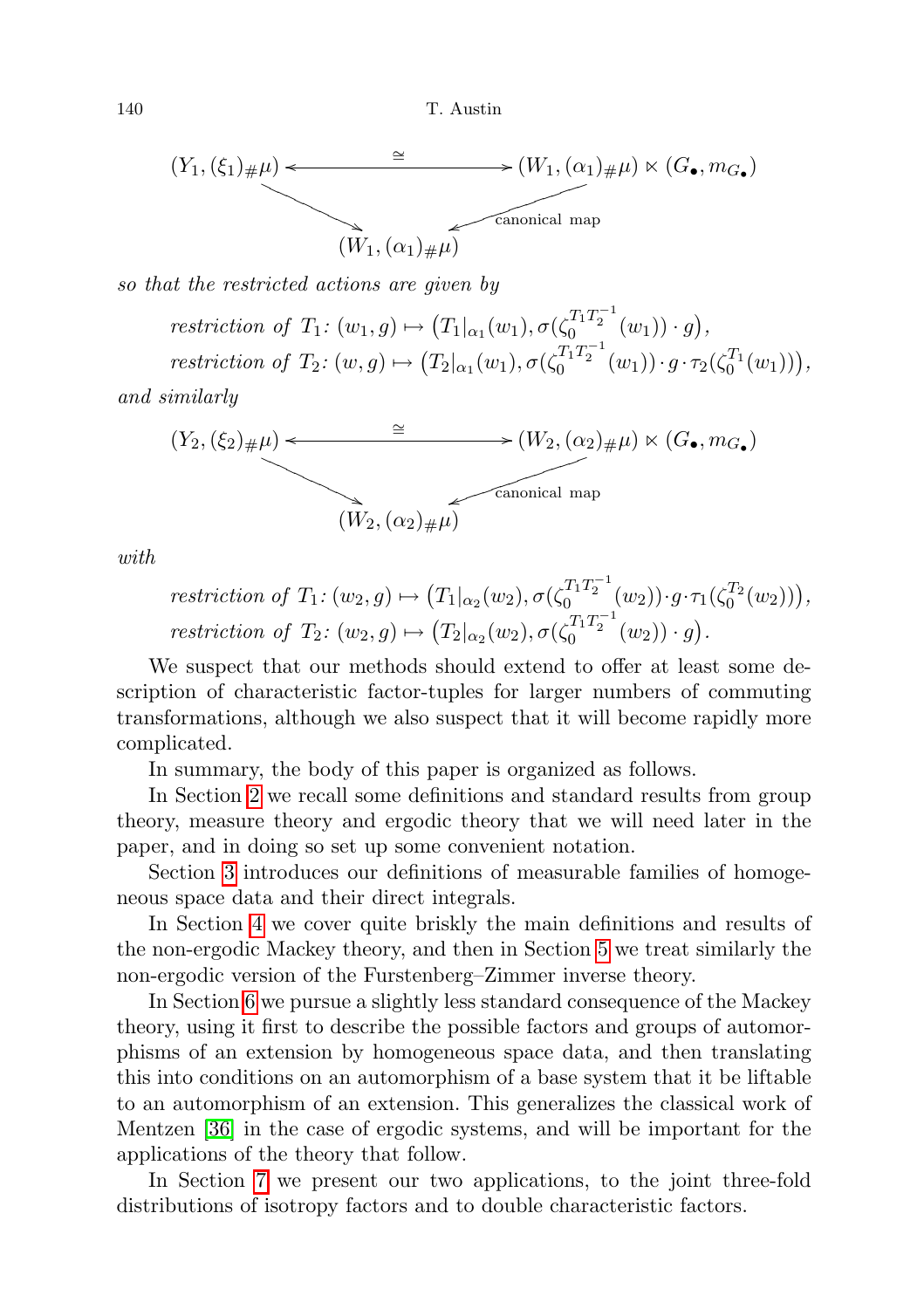Finally, in Section [8](#page-69-0) we discuss some further possible applications of this machinery.

### <span id="page-8-0"></span>2. Background and notation

<span id="page-8-1"></span>2.1. Measurable functions and probability kernels. We will work exclusively in the category of standard Borel probability spaces  $(X, \Sigma_X, \mu)$ , and so will often suppress mention of their  $\sigma$ -algebras.

Any Borel map  $\phi: X \to Y$  specifies a  $\sigma$ -subalgebra of  $\Sigma_X$  in the form of  $\phi^{-1}(\Sigma_Y)$ . Two such maps  $\phi: X \to Y$  and  $\psi: X \to Z$  are equivalent if the  $\sigma$ -subalgebras of  $\Sigma_X$  that they generate are equal up to  $\mu$ -negligible sets, in which case we shall write  $\phi \simeq \psi$ ; this clearly defines an equivalence relation among Borel maps with domain X. As is standard, in the category of standard Borel spaces equivalence classes of such Borel maps are in bijective correspondence with equivalence classes of  $\sigma$ -subalgebras under the relation of equality modulo the  $\sigma$ -ideal of  $\mu$ -negligible sets. A treatment of these classical issues may be found, for example, in Chapter 2 of Glasner [\[28\]](#page-72-0).

A measure-preserving Borel map  $\pi : (X, \mu) \to (Y, \nu)$  contains another such map  $\psi: (X, \mu) \to (Z, \theta)$  if  $\pi^{-1}(\Sigma_Y) \supseteq \psi^{-1}(\Sigma_Z)$  up to  $\mu$ -negligible sets. In this case we shall write  $\pi \succeq \psi$  or  $\psi \preceq \pi$ , and sometimes say that  $\psi$  is μ-virtually a function of φ or that it is μ-virtually  $\phi^{-1}(\Sigma_Y)$ -measurable. It is again a classical fact that in the category of standard Borel spaces this notion of containment is equivalent to the existence of a *factorizing* Borel map  $\phi : (Y, \nu) \to (Z, \theta)$  with  $\psi = \phi \circ \pi \mu$ -almost everywhere, and that a measurable analog of the Schroeder–Bernstein Theorem holds:  $\pi \simeq \psi$  if and only if in each direction such a  $\phi$  may be chosen that is invertible away from some negligible subsets of the domain and target. It is clear that (up to settheoretic niceties) this defines a partial order on the class of  $\simeq$ -equivalence classes of Borel maps out of the given space  $(X, \mu)$ .

Measure-respecting Borel maps from one probability space to another comprise the simplest class of morphisms between such spaces, but in this paper we shall sometimes find ourselves handling also a weaker class of morphisms. Suppose that  $Y$  and  $X$  are standard Borel spaces. Then by a probability kernel from Y to X we understand a function  $P: Y \times \Sigma_X \to [0,1]$ such that

- the map  $y \mapsto P(y, A)$  is  $\Sigma_Y$ -measurable for every  $A \in \Sigma_X$ ;
- the map  $A \mapsto P(y, A)$  is a probability measure on  $\Sigma_X$  for every  $y \in Y$ .

Intuitively, such a kernel amounts to a 'randomized map' from  $Y$  to  $X$ : rather than specify a unique image in X for each point  $y \in Y$ , it specifies only a probability distribution  $P(y, \cdot)$  from which a point of X could be chosen. The first of the above conditions is then the natural sense in which this assignment of a probability distribution is measurable in  $y$ ; indeed, a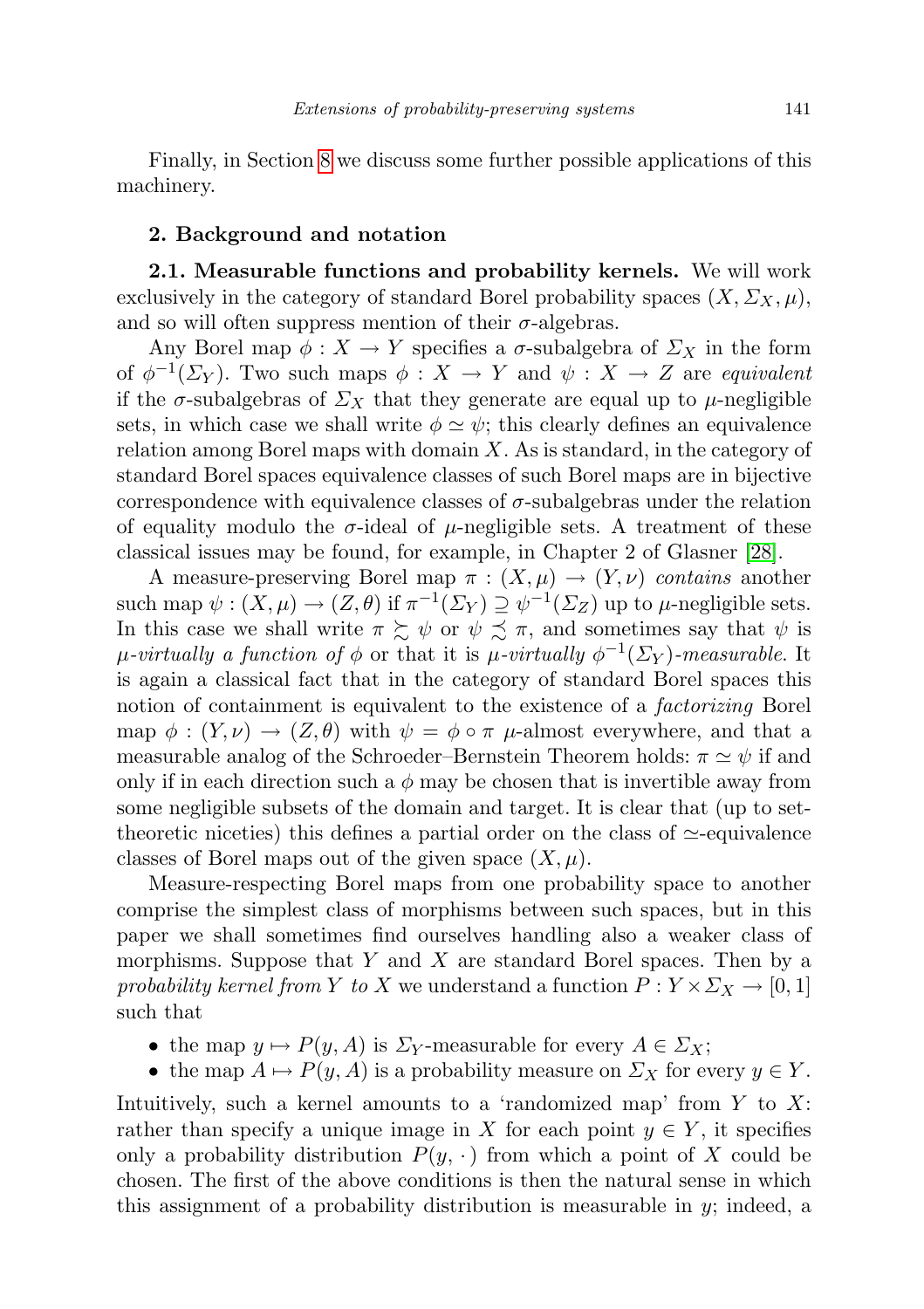popular alternative definition of probability kernel is as a measurable function from Y to the set  $\Pr X$  of Borel probability measures on X. In ergodic theory this notion lies behind that of a 'quasifactor' (which assumes also a certain equivariance of this map): see, for example, Chapter 8 of Glasner [\[28\]](#page-72-0), where this alternative convention and notation are used. We will write  $P: Y \stackrel{\text{p}}{\rightarrow} X$  when P is a probability kernel from Y to X.

Given a kernel  $P: Y \stackrel{p}{\rightarrow} X$  and a probability measure  $\nu$  on Y, we define the measure  $P_{\#}\nu$  on X by

$$
P_{\#}\nu(A) := \int\limits_Y P(y, A)\,\nu(\mathrm{d}y);
$$

this measure on  $X$  can be interpreted as the law of a member of  $X$  selected randomly by first selecting a member of Y with law  $\nu$  and then selecting a member of X with law  $P(y, \cdot)$ . By analogy with the case of a function between measurable spaces, we will refer to this as the *pushforward* of  $\nu$ by P. This extends standard deterministic notation: given a measurable function  $\phi: Y \to X$ , we may associate to it the deterministic probability kernel given by  $P(y, \cdot) = \delta_{\phi(y)}$  (the point mass at the image of y under  $\phi$ ), and now  $P_{\mu\nu}$  is the usual pushforward measure  $\phi_{\mu\nu}$ .

Certain special probability kernels naturally serve as adjoints to factor maps, in the sense of the following theorem.

THEOREM 2.1. Suppose that Y and X are standard Borel spaces, that  $\mu$  is a probability measure on X and that  $\phi : X \to Y$  is a measurable factor map. Then, denoting the pushforward  $\phi_{\#}\mu$  by  $\nu$ , there is a  $\nu$ -almost surely unique probability kernel  $P: Y \stackrel{p}{\rightarrow} X$  such that  $\mu = P_{\#}\nu$  and which represents the conditional expectation with respect to  $\phi$ : for any  $f \in L^1(\mu)$ , the function

$$
x_1 \mapsto \int\limits_X f(x) \, P(\phi(x_1), \mathrm{d}x)
$$

is a version of the  $\mu$ -conditional expectation of f with respect to  $\phi^{-1}(\Sigma_Y)$ .

We also write that this P represents the disintegration of  $\mu$  over  $\phi$ . A general probability kernel  $P: Y \stackrel{\text{p}}{\rightarrow} X$  represents the disintegration over  $\phi$ of some measure that pushes forward onto  $\nu$  if and only if  $\int_A P(x, \cdot) \nu(\mathrm{d}y)$ and  $\int_B P(y, \cdot) \nu(\mathrm{d}y)$  are mutually singular whenever  $A \cap B = \emptyset$ .

*Proof.* See Theorem 6.3 in Kallenberg [\[32\]](#page-72-13).  $\blacksquare$ 

<span id="page-9-0"></span>2.2. Systems, subactions and factors. In this paper we shall spend a great deal of time passing up and down from systems to extensions or factors. Moreover, sometimes one system will appear as a factor of a 'larger' system in several different ways (most obviously, when we work with a system that appears under each coordinate projection from some self-joining). For this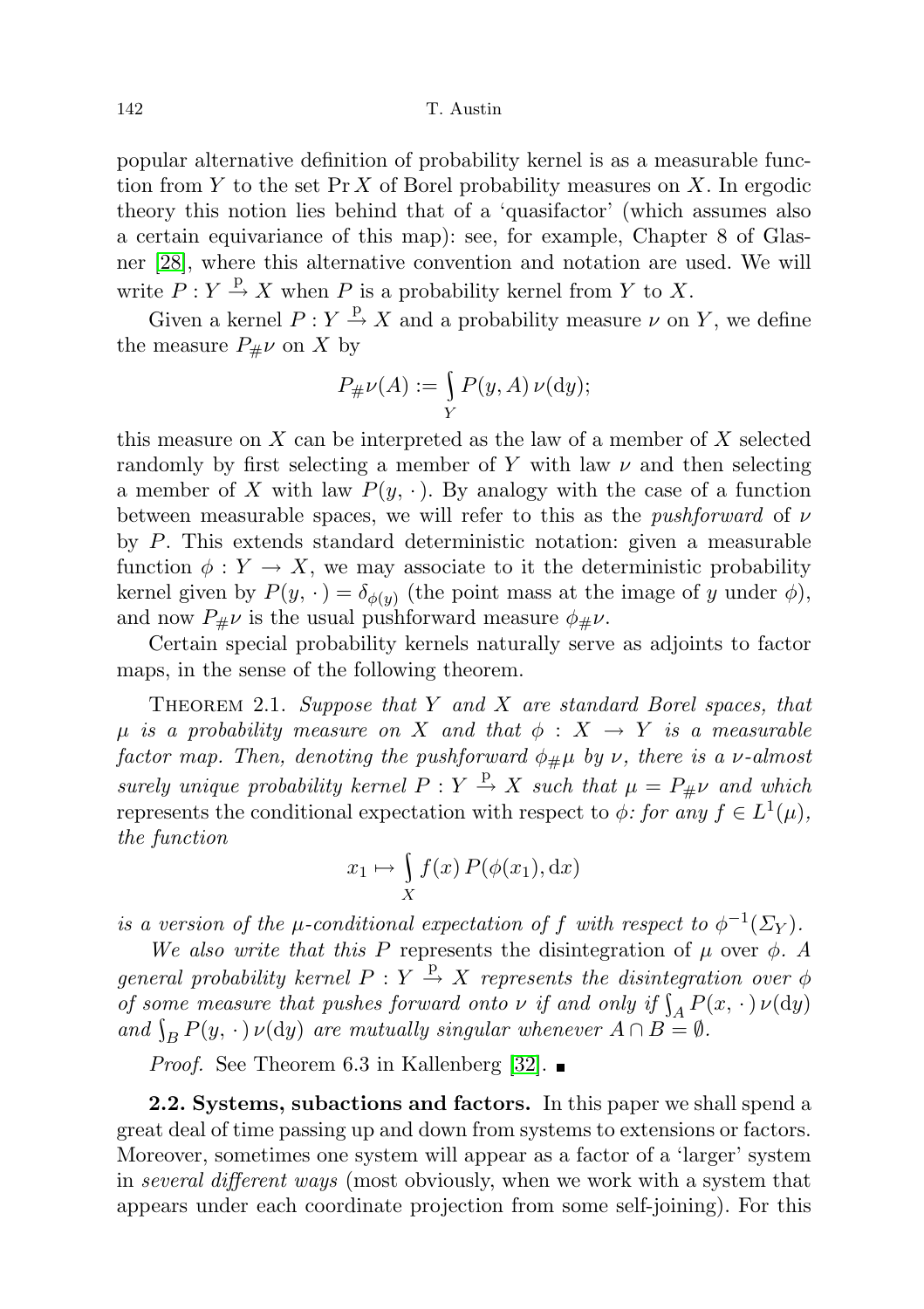reason the notational abuse of referring to one system as a factor of another but leaving the relevant factor map to the understanding of the reader, although popular and useful in modern ergodic theory, seems dangerous here, and we shall carefully avoid it. In its place we substitute the alternative abuse, slightly safer in our circumstances, of often referring only to the factor maps we use, and leaving either their domain or target systems to the reader's understanding. Let us first set up some notation to support this practice.

If  $\Gamma$  is a locally compact second countable topological group, by a  $\Gamma$ system (or, if  $\Gamma$  is clear, just a system) we understand a jointly measurable probability-preserving action  $T : \Gamma \curvearrowright (X, \mu)$  on a standard Borel probability space. We will often alternatively denote this space and action by  $(X, \mu, T)$ , or by a corresponding single boldface letter such as **X**. If  $\Lambda \leq \Gamma$ we denote by  $T^{\upharpoonright A}$ :  $A \cap (X, \mu)$  the action defined by  $(T^{\upharpoonright A})^{\gamma} := T^{\gamma}$  for  $\gamma \in \Lambda$ , and refer to this as a *subaction*, and if  $X = (X, \mu, T)$  is a *Γ*-system we write similarly  $\mathbf{X}^{\dagger A}$  for the system  $(X, \mu, T^{\dagger A})$  and refer to it as a subaction system.

A factor from one system  $(X, \mu, T)$  to another  $(Y, \nu, S)$  is a Borel map  $\pi: X \to Y$  with  $\pi_{\#}\mu = \nu$  and  $\pi \circ T = S \circ \pi$ . Given such a factor, we sometimes write  $T|_{\pi}$  to denote the action S with which T is intertwined by  $\pi$ .

In this paper, given a globally invariant  $\sigma$ -subaglebra in  $X$ , a choice of factor  $\pi : X \to Y$  generating that  $\sigma$ -subalgebra will sometimes be referred to as a *coordinatization* of the  $\sigma$ -subalgebra. Importantly for us, some choices of a coordinatizing factor  $\pi$  may reveal some underlying structure more clearly than others, and so we will sometimes need to pass between coordinatizing factors. Given one coordinatization  $\pi : X \to Y$  and an isomorphism  $\psi : \mathbf{Y} \to \mathbf{Z}$ , we shall sometimes refer to the composition  $\psi \circ \pi$ as a recoordinatization of  $\pi$ . We will also extend this terminology to that of coordinatizations and recoordinatizations of families of factors of a system in the obvious way in terms of the appropriate commutative diagram of isomorphisms.

Given a *Γ*-system **X** =  $(X, \mu, T)$ , the  $\sigma$ -algebra  $\Sigma_X^T$  of sets  $A \in \Sigma_X$  for which  $\mu(A \triangle T^{\gamma}(A)) = 0$  for all  $\gamma \in \Gamma$  is T-invariant, so defines a factor of **X**. More generally, if  $\Gamma$  is Abelian and  $\Lambda \leq \Gamma$  then we can consider the  $\sigma$ -algebra  $\Sigma_X^{T^{\uparrow A}}$  generated by all  $T^{\uparrow A}$ -invariant sets: we refer to this as the *Λ*-*isotropy* factor and write  $\mathbf{Z}_0^{T\restriction A}$  $\frac{T}{0}$  for some new system that we adopt as the target for a factor map  $\zeta_0^{T^{\dagger\Lambda}}$  $T_0^{T^{\uparrow A}}$  that generates  $\Sigma_X^{T^{\uparrow A}}$ , and  $Z_0^{T^{\uparrow A}}$  $_0^{T^{1A}}$  for the standard Borel space underlying  $\mathbf{Z}_0^{T^{\dagger A}}$  $\int_0^{T/\Lambda}$ . Note that in this case the Abelianness condition (or, more generally, the condition that  $\Lambda \leq \Gamma$ ) is needed for this to be a globally T-invariant factor. If  $T_1$  and  $T_2$  are two commuting actions of the same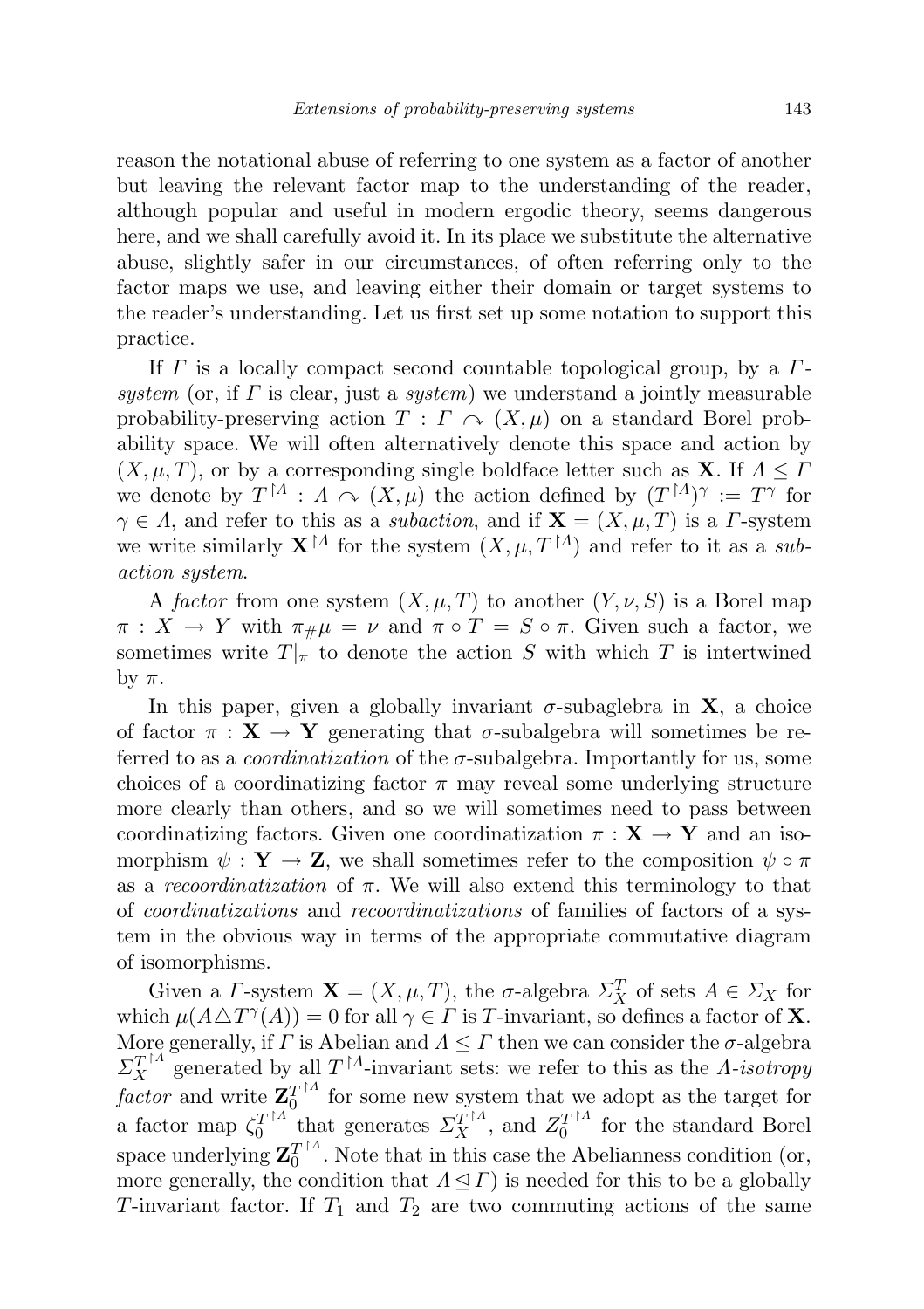144 T. Austin

Abelian group  $\Gamma$  on  $(X, \mu)$  then we can define a third action  $T_1 T_2^{-1}$  by setting  $(T_1T_2^{-1})^\gamma:=T_1^\gamma T_2^{\gamma^{-1}}$  $\zeta_2^{\gamma^{-1}}$ , and in this case we may write  $\zeta_0^{T_1=T_2} : \mathbf{X} \to \mathbf{Z}_0^{T_1=T_2}$  in place of  $\zeta_0^{T_1 T_2^{-1}} : \mathbf{X} \to \mathbf{Z}_0^{T_1 T_2^{-1}}$ . If  $S \subseteq \Gamma$  and  $\Lambda$  is the group generated by S, we will sometimes write  $\mathbf{Z}_0^{T^{\dagger S}}$  $T^{\dagger S}$  in place of  $\mathbf{Z}_{0}^{T^{\dagger A}}$  $\frac{T}{0}^{T}$ , and similarly.

An important construction of new systems from old is that of relatively *independent products.* If  $Y = (Y, \nu, S)$  is some fixed system and  $\pi_i : X_i =$  $(X_i, \mu_i, T_i) \to \mathbf{Y}$  is an extension of it for  $i = 1, \ldots, k$  then we define the relatively independent product of the systems  $\mathbf{X}_i$  over their factor maps  $\pi_i$ to be the system

$$
\prod_{\{\pi_1=\dots=\pi_k\}} \mathbf{X}_i = \Big(\prod_{\{\pi_1=\dots=\pi_k\}} X_i, \bigotimes_{\{\pi_1=\dots=\pi_k\}} \mu_i, T_1 \times \dots \times T_k\Big)
$$

where

$$
\prod_{\{\pi_1=\dots=\pi_k\}} X_i := \{(x_1,\dots,x_k) \in X_1 \times \dots \times X_k : \pi_1(x_1) = \dots = \pi_k(x_k)\},
$$

$$
\bigotimes_{\{\pi_1=\dots=\pi_k\}} \mu_i = \bigcup_{Y}^k \bigotimes_{i=1}^k P_i(y, \cdot) \nu(\mathrm{d}y)
$$

and  $P_i: Y \stackrel{\text{p}}{\rightarrow} X_i$  is a probability kernel representing the disintegration of  $\mu_i$ over  $\pi_i$ . In case  $k = 2$  we will write this instead as  $\mathbf{X}_1 \times_{\{\pi_1 = \pi_2\}} \mathbf{X}_2$ , and in addition if  $X_1 = X_2 = X$  and  $\pi_1 = \pi_2 = \pi$  then we will abbreviate this further to  $\mathbf{X} \times_{\pi} \mathbf{X}$ , and similarly for the individual spaces and measures.

<span id="page-11-0"></span>2.3. Measurable selectors. At several points in this paper we need to appeal to some basic results on the existence of measurable selectors, often as a means of making rigorous a selection of representatives of one or another kind of data above the ergodic components of a non-ergodic system.

<span id="page-11-1"></span>THEOREM 2.2. Suppose that  $(X, \Sigma_X)$  and  $(Y, \Sigma_Y)$  are standard Borel spaces, that  $A \subseteq X$  is Borel and that  $\pi : X \to Y$  is a Borel surjection. Then the image  $\pi(A)$  lies in the v<sup>c</sup>-completion of  $\Sigma_Y$  for every Borel probability measure  $\nu$  on  $(Y, \Sigma_Y)$  with completion  $\nu^c$ , and for any such  $\nu$  there is a map  $f: B \to A$  with domain  $B \in \Sigma_Y$  such that  $B \subseteq \pi(A)$ ,  $\nu^c(\pi(A) \setminus B) = 0$  and  $\pi \circ f = id_B$ .

Proof. See, for example, 423O and its consequence 424X(h) in Frem- $\ln$  [\[21\]](#page-72-14).  $\blacksquare$ 

DEFINITION 2.3 (Measurable selectors). We refer to a map  $f$  as given by the above theorem as a *measurable selector* for the set A.

Remark. We should stress that this is only one of several versions of the 'measurable selector theorem', due variously to von Neumann, Jankow,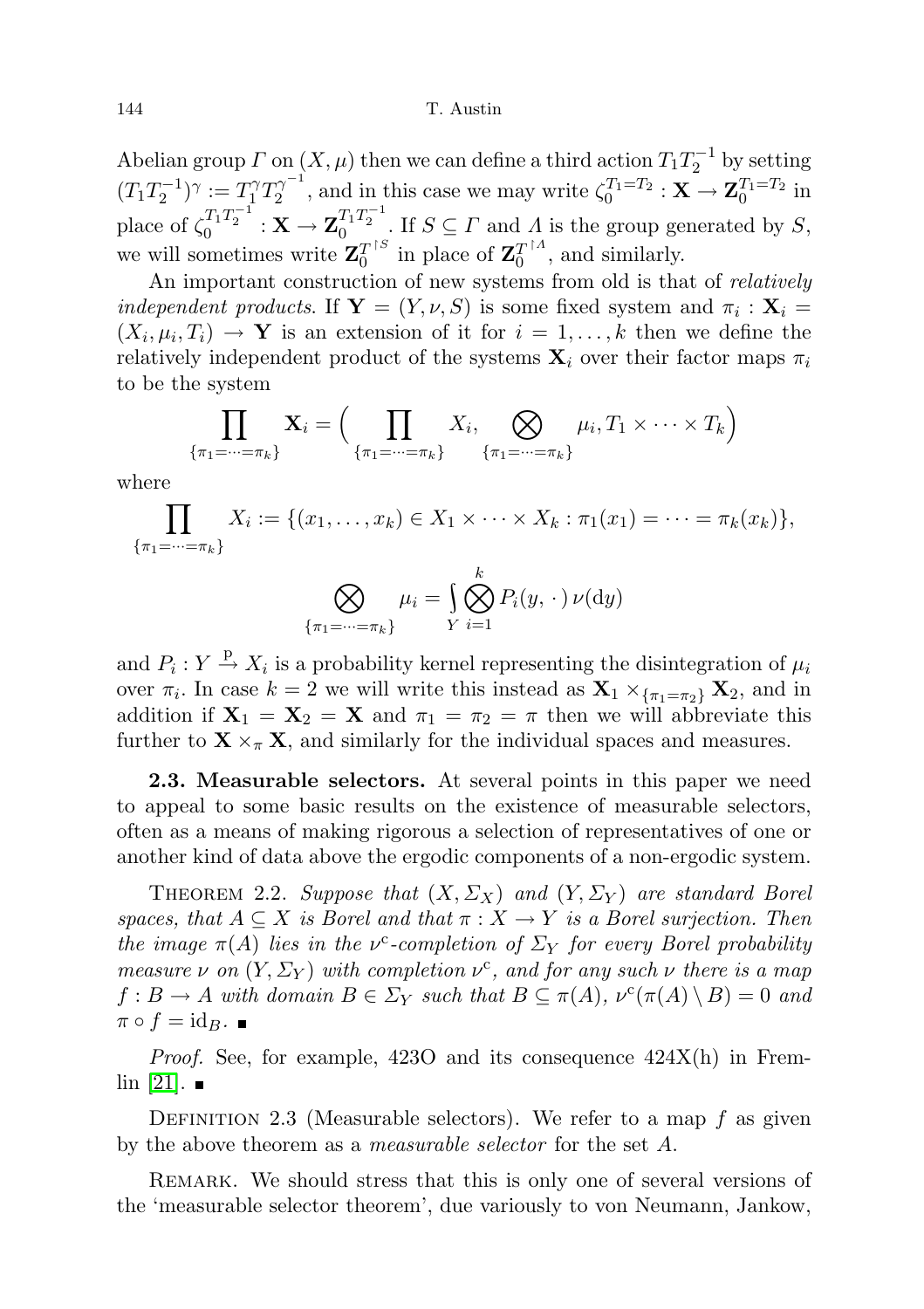Lusin and others. Note in particular that in some other versions a map  $f$  is sought that selects points of A for *strictly* all points of  $\pi(A)$ . In the above generality we cannot guarantee that a strictly-everywhere selector  $f$  is Borel, but only that it is Souslin-analytic and hence universally measurable (of course, from this the above version follows at once). On the other hand, if the map  $\pi|_A$  is countable-to-one, then a version of the result due to Lusin does guarantee a strictly-everywhere Borel selector  $f$ . This version has already played a significant rôle in our corner of ergodic theory in the manipulation of the Conze–Lesigne equations (see, for example, [\[12,](#page-71-3) [27,](#page-72-5) [10\]](#page-71-5)), and so we should be careful to distinguish it from the above. A thorough account of all these different results and their proofs can be found in Sections 423, 424 and 433 of Fremlin [\[21\]](#page-72-14).

In the right circumstances it is possible to strengthen Theorem [2.2](#page-11-1) to obtain a Borel selector that is invariant under a group of transformations, by making use of a coordinatization of the invariant factor.

PROPOSITION 2.4. Suppose that  $(X, \Sigma_X)$  and  $(Y, \Sigma_Y)$  are standard Borel spaces,  $A \subseteq X$  is Borel and  $\pi : X \to Y$  is a surjective Borel map, and in addition that  $T : \Gamma \curvearrowright (X, \Sigma_X)$  is a jointly measurable action of a locally compact second countable group such that  $\pi$  is a factor map, so  $\pi \circ T^{\gamma} = S^{\gamma} \circ \pi$ for some jointly measurable action  $S : \Gamma \curvearrowright (Y, \Sigma_Y)$ , and that A is Tinvariant. Then for any S-invariant probability measure  $\nu$  on  $(Y, \Sigma_Y)$  with completion  $\nu^c$  there are an S-invariant set  $B \in \Sigma_Y$  such that  $B \subseteq \pi(A)$  and  $\nu^c(\pi(A) \setminus B) = 0$  and an S-invariant map  $f : B \to A$  such that  $\pi \circ f = id_B$ .

*Proof.* Let  $f_0 : B_0 \to A$  be an ordinary measurable selector as given by Theorem [2.2,](#page-11-1) and let  $\nu$  be any S-invariant probability measure on  $(Y, \Sigma_Y)$ . This  $B_0$  must be *ν*-almost *S*-invariant, simply because  $\pi(A)$  is *T*-invariant and  $\nu^{c}(B \triangle \pi(A)) = 0$ . Using local compactness and second countability, let  $(F_i)_{i\geq 1}$  be a countable compact cover of  $\Gamma$ , and also let  $m_{\Gamma}$  be a left-invariant Haar measure on  $\Gamma$ . From the joint measurability of  $T$  it follows that the set

$$
B := \left\{ y \in Y : m_{\Gamma} \{ \gamma \in \Gamma : S^{\gamma}(y) \in Y \setminus B_0 \} = 0 \right\}
$$
  
= 
$$
\bigcap_{i \geq 1} \left\{ y \in Y : m_{\Gamma} \{ \gamma \in F_i : S^{\gamma}(y) \in B_0 \} = m_{\Gamma}(F_i) \right\}
$$

is Borel, T-invariant and satisfies  $\nu(B_0 \triangle B) = 0$ .

We now let  $\zeta : (Y, \Sigma_Y, \nu) \to (Z, \Sigma_Z, \theta)$  be any coordinatization of the invariant factor  $\Sigma_Y^T$ ; it is easy to see that this may be chosen so that there exists some  $C \in \Sigma_Z$  such that  $B = \zeta^{-1}(C)$ . We can now use B and  $\zeta$  to 'tidy up' our original selector  $f_0$ . Indeed, by the S-invariance of  $\zeta$  and the fact that for every  $y \in B$  we have  $S^{\gamma}(y) \in B_0$  for some (indeed, almost all)  $\gamma \in \Gamma$ ,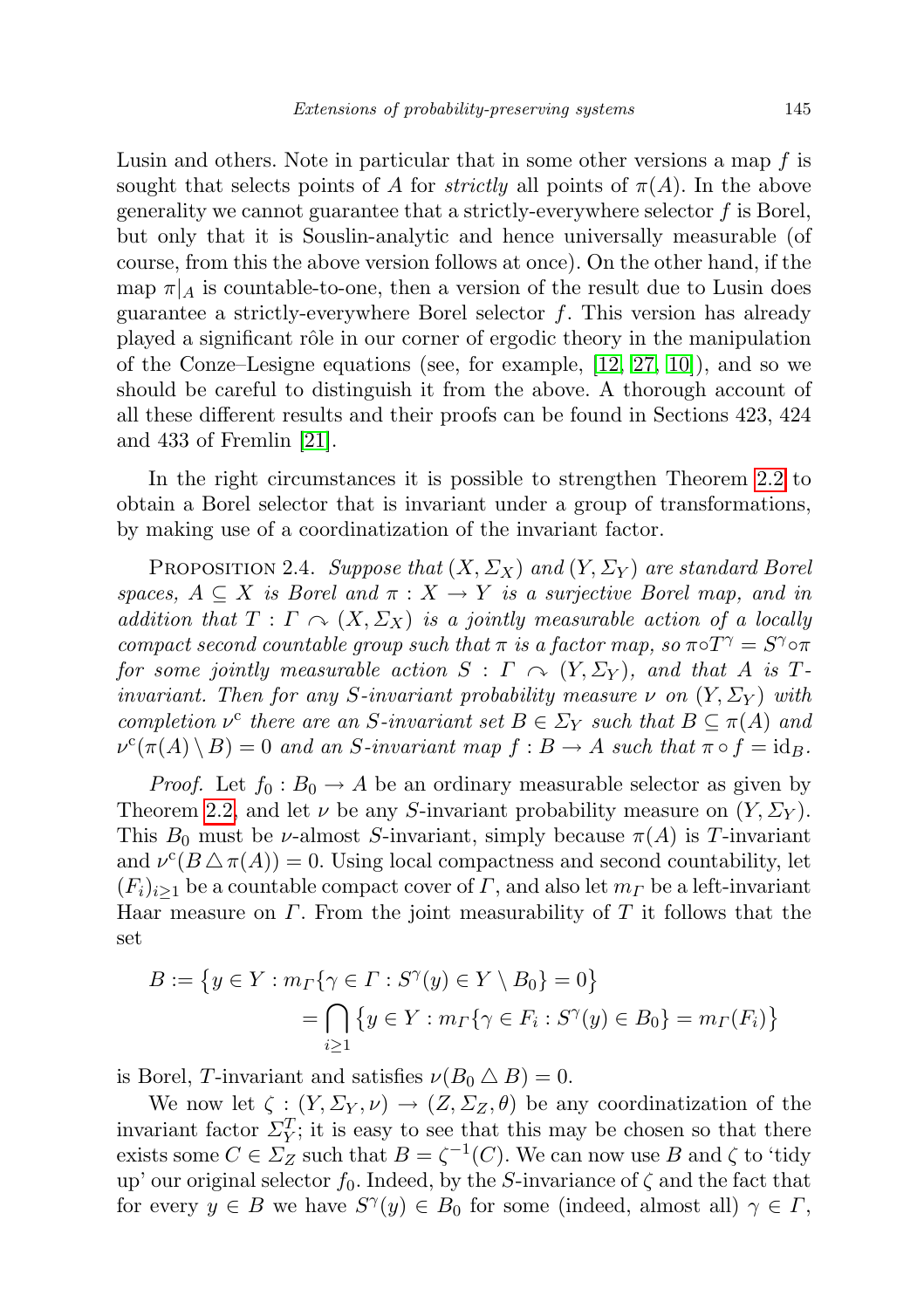we must have  $\zeta(B_0) \supseteq C$ . Therefore by applying the ordinary Measurable Selector Theorem a second time we can find a Borel subset  $D \in \Sigma_Z$  with  $D \subseteq C$  and  $\theta(C \setminus D) = 0$  and a Borel section  $\eta : D \to B_0$  such that  $\zeta \circ \eta = \text{id}_D$ ; and so now replacing  $B_0$  with B and the map  $f_0$  with  $f: y \mapsto$  $f_0(\eta(\zeta(y)))$  completes the proof.  $\blacksquare$ 

DEFINITION 2.5 (Invariant measurable selectors). We refer to a map  $f$ as given by the above proposition as a T-invariant measurable selector for the set A.

<span id="page-13-0"></span>2.4. Background from group theory. We collect here some standard group-theoretic definitions and results for future reference.

DEFINITION 2.6 (Core). If G is a group and  $H \leq G$  we denote by  $\text{Core}_G(H)$  the *core of H in G*: the largest subgroup of H that is normal in G. It is clear that this exists and equals  $\bigcap_{g\in G} g^{-1}Hg$ . If G is compact and H is closed then so is  $\text{Core}_G(H)$ .

If  $\text{Core}_G(H) = \{1_G\}$  we shall write that H is core-free in G.

DEFINITION 2.7 (Full one-dimensional projections; slices). Given two groups  $G_1$  and  $G_2$  and a subgroup  $M \leq G_1 \times G_2$ , and writing  $\pi_i : G_1 \times G_2$  $G_2 \rightarrow G_i$  for the two coordinate projections, we say that M has full onedimensional projections if  $\pi_i(M) = G_i$  for  $i = 1, 2$ .

We refer to the subgroups

 $H_1 := \pi_1(M \cap (G_1 \times \{1_{G_2}\}))$  and  $H_2 := \pi_2(M \cap (\{1_{G_1}\} \times G_2))$ 

as the first and second slices of M respectively.

It is a classical observation of Goursat (see, for example, Section 1.6 of Schmidt  $[40]$ ) that M has full one-dimensional projections and trivial first and second slices if and only if it is the graph of an isomorphism  $\Phi$ :  $G_2 \rightarrow G_2$ . If the slices are non-trivial, we do at least have the following.

LEMMA 2.8. If  $M \leq G_1 \times G_2$  has full one-dimensional projections then its slices satisfy  $H_i \trianglelefteq G_i$  for  $i = 1, 2$ .

*Proof.* By symmetry it suffices to treat the case  $i = 1$ . Let  $r_1 \in G_1$ . Since  $\pi_1(M) = G_1$  we can find  $r_2 \in G_2$  such that  $(r_1, r_2) \in M$ . It is now easy to check that

$$
r_1H_1 = \{ g \in G_1 : (r_1^{-1}g, e) \in M \} = \{ g \in G_1 : (r_1, r_2)(r_1^{-1}g, e) \in M \}
$$
  
=  $\{ g \in G_1 : (g, r_2) \in M \} = \{ g \in G_1 : (gr_1^{-1}, e)(r_1, r_2) \in M \}$   
=  $\{ g \in G_1 : (gr_1^{-1}, e) \in M \} = H_1r_1.$ 

Since  $r_1$  was arbitrary,  $H_1$  is normal, as required.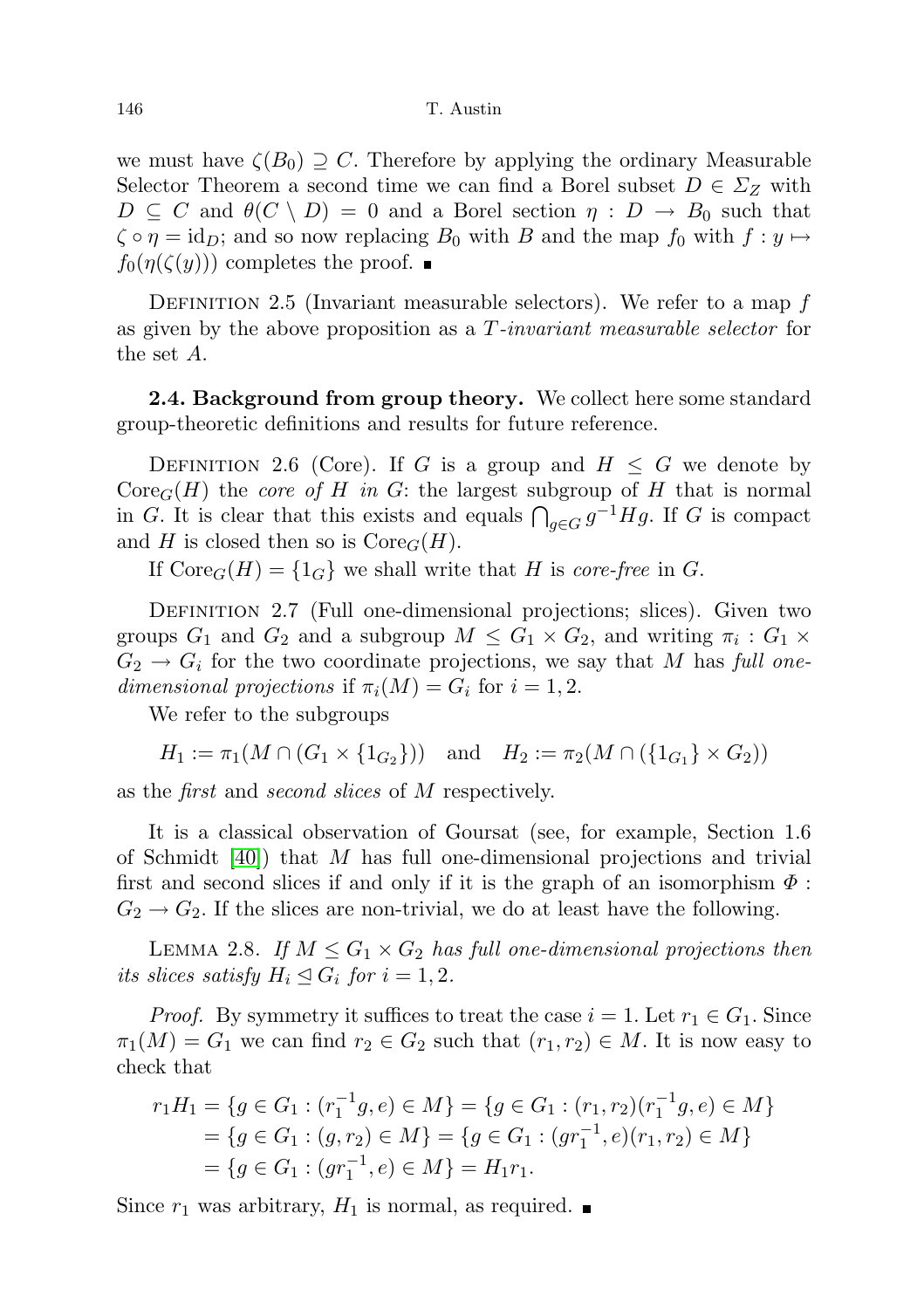Given a compact group G or one of its homogeneous spaces  $G/H$  we shall always consider it endowed with its usual Borel structure and Haar probability measure, which we shall denote by  $m_G$  or  $m_{G/H}$ .

If U is a compact metrizable group then we write  $\text{Clos } U$  for its collection of closed subsets endowed with the Vietoris topology (see, for example,  $2.7.20$ ,  $3.12.27$  and  $4.5.23$  of Engelking [\[17\]](#page-72-16); as is standard, this is also compact and metrizable) and the associated standard Borel structure and Lat  $U \subseteq \text{Clos } U$  for the further Veitoris-closed subfamily of closed subgroups with its induced standard Borel structure. In this setting of subgroups of compact metrizable groups, the Vietoris topology is easily seen to coincide with the Fell topology and the Chabauty topology, both of which also commonly appear in the study of lattices of closed subgroups; see Subsection 2.1 of Conze and Raugi [\[15\]](#page-71-1) and the references given there. This topology and Borel structure can be understood in terms of Haar measures in the following standard way.

Lemma 2.9. The Vietoris topology and measurable structure on Lat U coincide with the pullbacks of the vague topology and measurable structure under the Haar-measure map  $H \mapsto \mu_H$ .

<span id="page-14-0"></span>3. Direct integrals of homogeneous-space data. In this section we give the rigorous definition of a 'direct integral' of measurably-varying homogeneous spaces and of the lifted transformation acting on it, and establish some of their elementary properties. We build such an extension  $X$ as a union of different fibres  $G_y/K_y$  above each  $y \in Y$ , the fibre actually depending only on  $\zeta_0^S(y) \in Z_0^S$ , and we extend S to an action T on X using a cocycle constrained to lie at (almost) every point in the relevant fibre. We enforce a suitable measurable structure by drawing  $G_y$  and  $K_y$  from among the compact subgroups of some fixed 'repository' group, subject to the condition  $K_y \leq G_y$ , measurably for the Vietoris measurable structure on such subgroups.

DEFINITION 3.1 (Measurable homogeneous space data). Let Y be a standard Borel space and  $U$  a fixed compact metrizable group. By *measurable* compact group data on Y with fibre repository  $U$  we understand a map  $Y \to \text{Lat } U : y \mapsto G_y$  that is measurable for the Vietoris Borel structure on Lat U. We shall usually denote such a map by  $G_{\bullet}$ , and will often omit explicit mention of the fibre repository  $U$ . More generally, by *measurable* compact homogeneous space data on  $Y$  with fibre repository  $U$  we understand a pair  $(G_{\bullet}, K_{\bullet})$  of measurable compact group data with repository U such that  $K_y \leq G_y$  for every y. We shall usually denote this pair instead by  $G_{\bullet}/K_{\bullet}$ , and think of it as a measurable assignment of the compact homogeneous space  $G_y/K_y$  to each point  $y \in Y$ .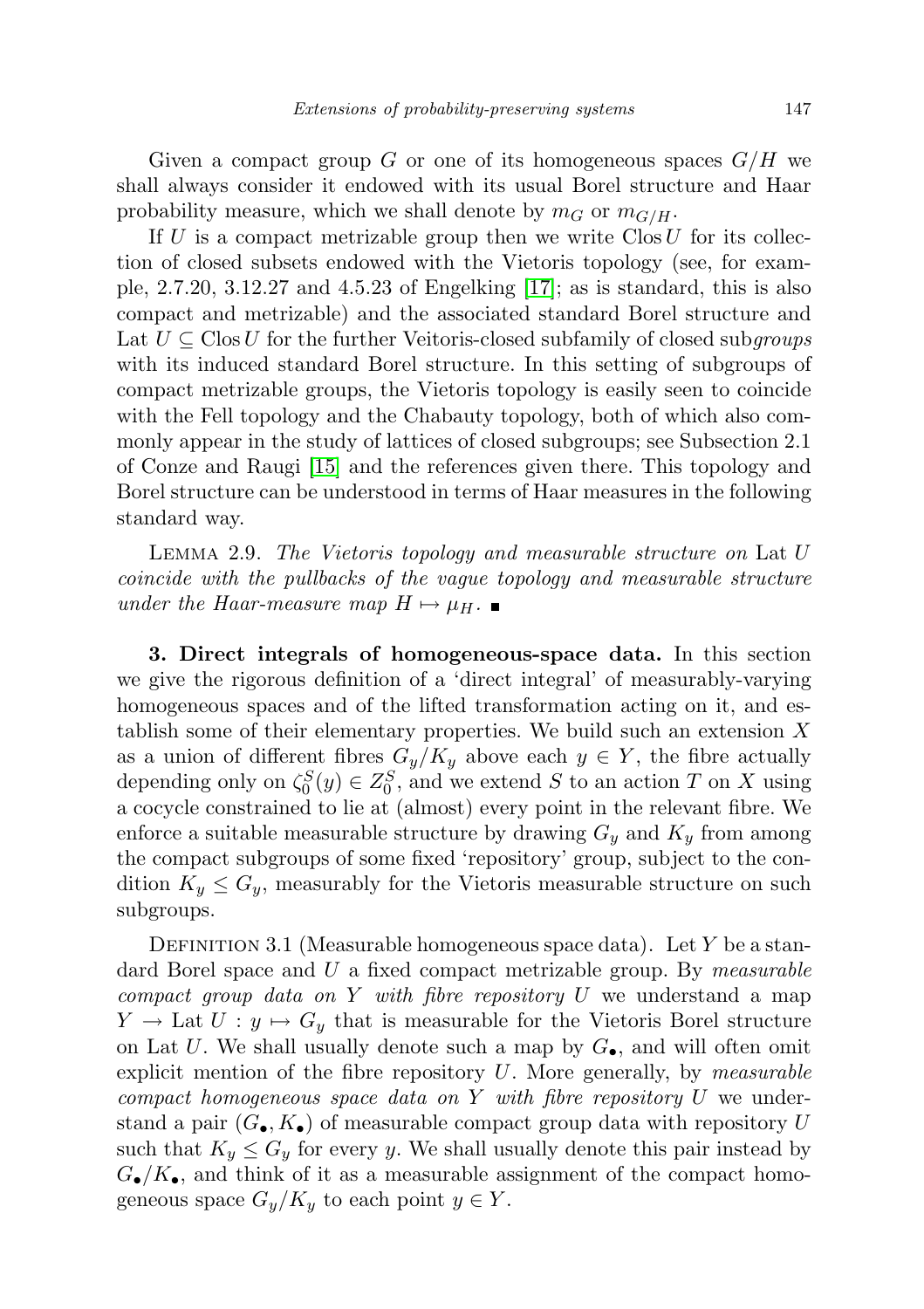DEFINITION 3.2 (Direct integral of measurable homogeneous space data). Given a standard Borel probability space  $(Y, \nu)$  and measurable compact homogeneous space data as above, we shall define their *direct integral* to be the subset

$$
\{(y, gK_y) : y \in Y, g \in G_y\} \subseteq Y \times \text{Clos } U,
$$

which we denote by  $Y \ltimes G_{\bullet}/K_{\bullet}$ . This is easily verified to be standard Borel for the relevant product measurable structure, and we will always assume it to be endowed with the restriction of that measurable structure.

On this space we define the *direct integral* measure  $\nu \ltimes m_{G_{\bullet}/K_{\bullet}}$  by

$$
\nu \ltimes m_{G_{\bullet}/K_{\bullet}}(A) := \int_{Y} \delta_{y} \otimes m_{G_{y}/K_{y}}(A \cap (\{y\} \times G_{y}/K_{y})) \nu(\mathrm{d}y).
$$

Given another measurable assignment of subgroup data  $H_{\bullet} \leq G_{\bullet}$ , we define analogously the direct integrals  $(Y \ltimes H_{\bullet} \backslash G_{\bullet}, \nu \ltimes m_{H_{\bullet} \backslash G_{\bullet}})$  of the spaces of right-cosets and  $(Y \ltimes (H_{\bullet} \backslash G_{\bullet}/K_{\bullet}), \nu \ltimes m_{H_{\bullet} \backslash G_{\bullet}/K_{\bullet}})$  of the spaces of double cosets.

Remark. We will rarely remark again on the assumption that the fibre repository  $U$  be metrizable, but this will always be implicit. This ensures that the above construction keeps us within the category of standard Borel spaces (and it will be a natural consequence of the non-ergodic Furstenberg– Zimmer theory applied to such spaces), and will occasionally be important for proofs (such as in Lemma [3.7](#page-17-0) below). One could attempt to construct an extended theory that allows non-metrizable fibre groups and works instead in the larger category of perfect measure spaces (see 342K of Fremlin [\[20\]](#page-72-17)), but we will not do so here.

DEFINITION 3.3 (Cocycle-sections). Suppose that  $(Y, \nu)$ , U and  $G_{\bullet}/K_{\bullet}$ are as above, that  $\Gamma$  is a locally compact second countable group and that  $S: \Gamma \curvearrowright (Y, \nu)$ , and suppose further that the group data  $y \mapsto G_y$  and  $y \mapsto K_y$ are S-invariant. Then a cocycle-section of  $G_{\bullet}$  over S is a measurable cocycle  $\rho: \Gamma \times Y \to U$  over S such that  $\rho(\gamma, y) \in G_y$  for every  $\gamma \in \Gamma$  and  $y \in Y$ . We shall denote such a cocycle-section by  $\rho: \Gamma \times Y \to G_{\bullet}$ .

REMARK. Note that in the setting of a general locally compact second countable group  $\Gamma$ , the definition that  $\rho$  be a cocycle over S demands only that  $\rho(\gamma_1\gamma_2, y) = \rho(\gamma_1, S^{\gamma_2}y) \cdot \rho(\gamma_2, y)$  for  $\nu$ -almost every  $y \in Y$  for strictly every  $\gamma_1$  and  $\gamma_2$  (see, for instance, Section 4.2 of Zimmer [\[50\]](#page-73-6)), where the negligible set of 'bad' y is allowed to vary with  $(\gamma_1, \gamma_2)$ ; and that by convention two cocycles are equivalent if they agree  $\nu$ -almost surely for strictly every  $\gamma$ . In view of this, we lose no generality in asking that  $\rho(\gamma, y) \in G_y$  for strictly every y and  $\gamma$ , rather than for almost every y for strictly every  $\gamma$ , since in the latter case we may simply adjust  $\rho$  to equal 1 on the Borel set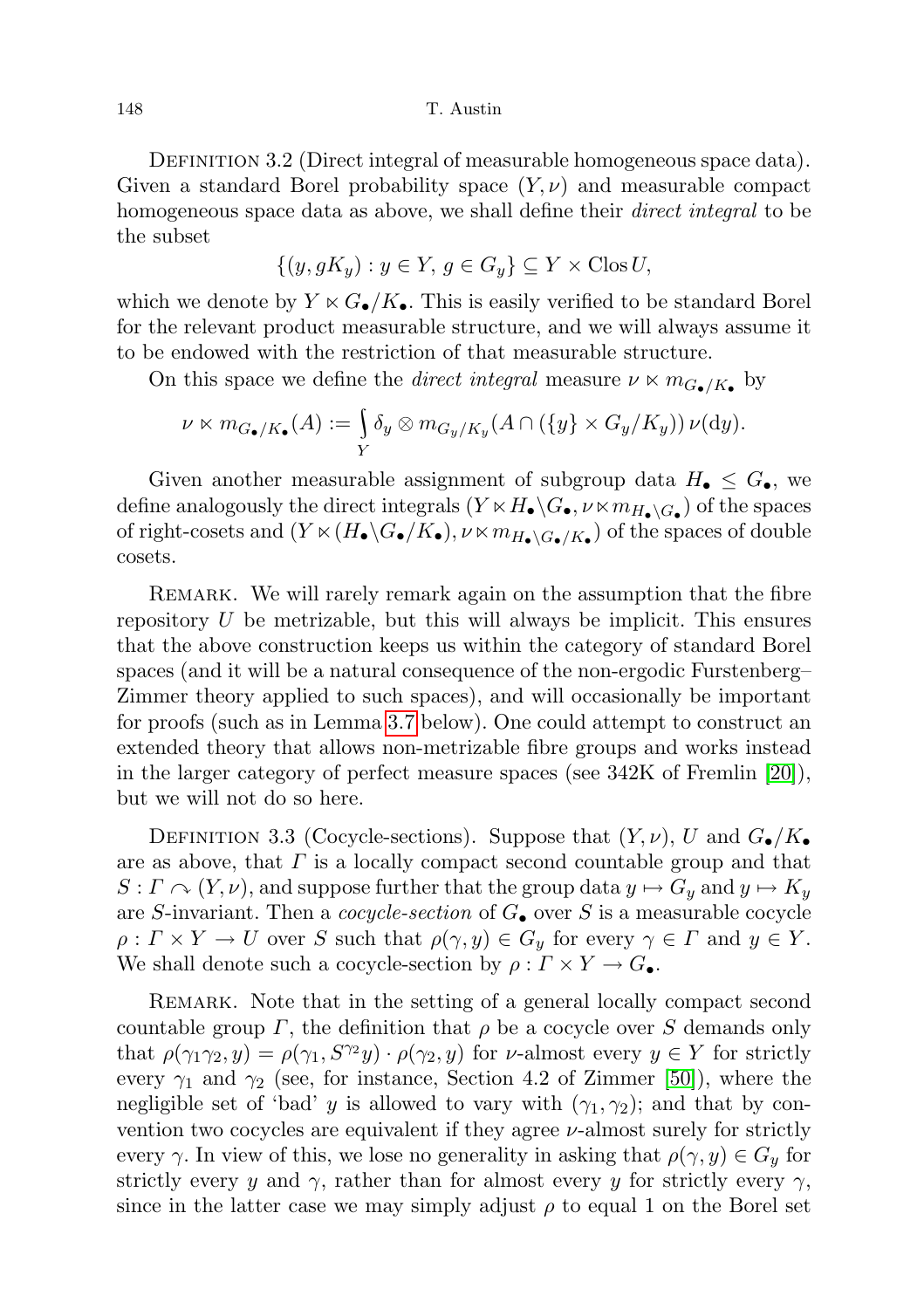where it falls outside the specified repository, and this changes each  $\rho(\gamma, \cdot)$ on only a  $\nu$ -negligible set for strictly every  $\gamma$ .

Finally, we can define our class of extensions.

DEFINITION 3.4 (Extensions by measurable homogeneous space data). Suppose that  $\mathbf{Y} = (Y, \nu, S)$  and  $G_{\bullet}/K_{\bullet}$  are as above, that the group data  $y \mapsto G_y$  and  $y \mapsto K_y$  are S-invariant and that  $\rho : \Gamma \times Y \to G_{\bullet}$  is a cocycle-section over S. Then the extension of Y by the data  $(G_{\bullet}/K_{\bullet}, \rho)$  is the action T of  $\Gamma$  on  $(Y \ltimes G_{\bullet}/K_{\bullet}, \nu \ltimes m_{G_{\bullet}/K_{\bullet}})$  given by

$$
T^{\gamma}(y, gK_y) := (S^{\gamma}y, \rho(\gamma, y)gK_y);
$$

it is routine to verify that this is measurable and measure-preserving.

We will often denote this extended system by  $\mathbf{Y} \ltimes (G_{\bullet}/K_{\bullet}, m_{G_{\bullet}/K_{\bullet}}, \rho)$ . It clearly admits  $\mathbf Y$  as a factor simply by projecting out the fibre coordinate; we will refer to this as the *canonical* factor map. The data  $G_{\bullet}/K_{\bullet}$ and cocycle-section  $\rho$  are together *relatively ergodic* if the extension Y  $\times$  $(G_{\bullet}/K_{\bullet}, m_{G_{\bullet}/K_{\bullet}}, \rho) \to Y$  through the canonical map is relatively ergodic.

REMARKS. 1. In light of the Peter–Weyl Theorem (treated in most standard texts on compact group representations, such as in Section III.3 of Bröcker and tom Dieck  $[11]$  all compact metrizable groups can be realized isomorphically, albeit highly non-uniquely, as closed subgroups of a suitably large direct product of unitary groups, say  $U := \prod_{n\geq 1} U(n)^{\tilde{N}}$ . This suggests that such a direct product should suffice as a compact repository for all purposes, and indeed this can be proved with just a little work; however, this result seems to contribute little to the theory, and so we will not present it here. Note, however, that it is also precisely such direct products of unitary groups that will emerge naturally as repositories in the non-ergodic Furstenberg–Zimmer inverse theory of Section [5](#page-29-0) below.

2. In view of the condition that  $G_{\bullet}$  and  $K_{\bullet}$  are S-invariant, given a coordinatization  $\zeta_0^S: Y \to Z_0^S$  of the S-isotropy factor we could alternatively work with compact measurable group data defined initially as functions on the space  $Z_0^S$  and then lifted through  $\zeta_0^S$ . We will occasionally use this alternative description when it is notationally convenient.

The following related definition will also occasionally be useful.

DEFINITION 3.5 (Opposite extensions by measurable group data). If  $\mathbf{Y}$ ,  $G_{\bullet}$  and  $\rho$  are as above, then they also define an extended action T on  $(Y \ltimes G_{\bullet}, \nu \ltimes m_{G_{\bullet}})$  by

$$
T^{\gamma}(y,g) := (S^{\gamma}y, g\rho(\gamma, y)^{-1});
$$

this is the *opposite extension of* Y by the data  $(G_{\bullet}, \rho)$ , and we will denote this T by  $S \ltimes \rho^{\text{op}}$ .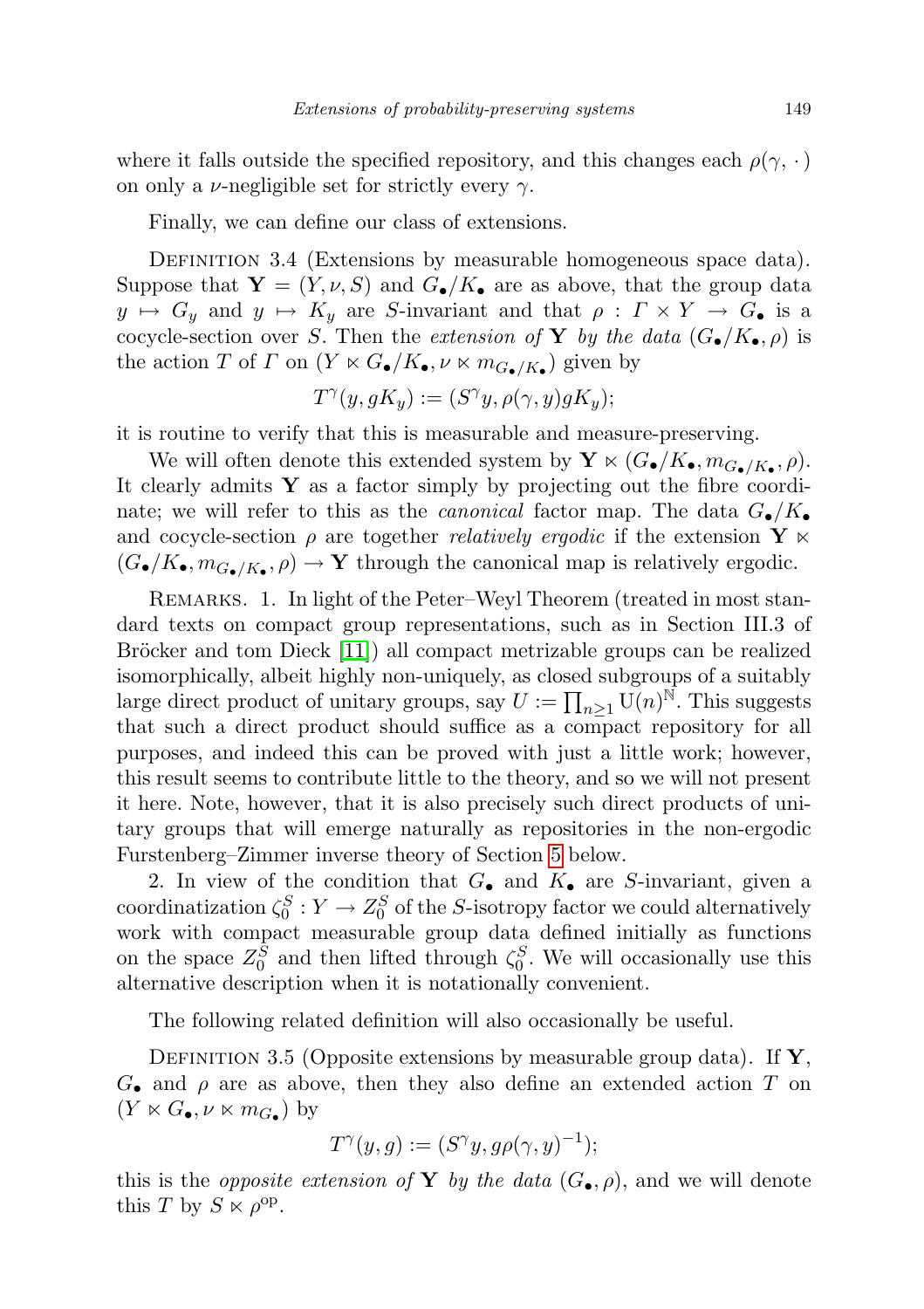150 T. Austin

REMARK. In fact we always have



through the fibrewise isomorphism  $(y, g) \mapsto (y, g^{-1})$ . The use of opposite extensions will matter to us in situations where we have two different actions on the extended space, one by a cocycle and one by an opposite cocycle.

Before leaving this section, it is worth noting one way in which some redundancy in the above definition can be removed.

DEFINITION 3.6. Homogeneous space data  $G_{\bullet}/K_{\bullet}$  over  $(Y, \nu)$  is core-free if  $K_y$  is core-free in  $G_y$  almost everywhere.

<span id="page-17-0"></span>LEMMA 3.7. Suppose  $\mathbf{Y} := (Y, \nu, S)$  is a *Γ*-system, that  $G_{\bullet}/K_{\bullet}$  are measurable S-invariant homogeneous space data on Y with repository U and that  $\rho: \Gamma \times Y \to G_{\bullet}$  is a cocycle-section over S. If in addition the group  $K_y$  is normal in  $G_y$  for v-almost every y, then there are a fibre repository  $U'$ , measurable S-invariant group data  $G'$  on  $Y$  and a measurable Sinvariant family of isomorphisms  $\Psi_y$  :  $G_y/K_y \rightarrow G'_y$  such that the map  $(y, gK_y) \mapsto (y, \Psi_y(gK_y))$  defines an isomorphism of extensions



with  $(\gamma, y) \mapsto \rho'(\gamma, y) := \Psi_y(\rho(\gamma, y)) : \Gamma \times Y \to G'.$ 

Proof. This rests on the construction of the new fibre repository for the quotient groups  $G_{\bullet}/K_{\bullet}$ . For  $y \in Y$  let  $\mathfrak{H}_y \leq L^2(m_U)$  be the separable Hilbert subspace of square-integrable functions on U invariant under left rotation by  $K_y$ . This is an S-invariant measurable family of separable Hilbert spaces (in the sense familiar from the analysis of group representations and von Neumann algebras; see, for instance, Mackey [\[34\]](#page-72-18)), and so we can partition Y into S-invariant measurable subsets  $A_1, A_2, \ldots, A_{\infty}$  and for each  $n \in \mathbb{N} \cup \{\infty\}$  select an S-invariant measurable family of isomorphisms  $\Phi_y : \mathfrak{H}_y \to \mathfrak{H}'_n$  for  $y \in A_n$ , where  $\mathfrak{H}'_n$  is some fixed *n*-dimensional reference complex Hilbert space and  $\mathfrak{H}'_1 \leq \mathfrak{H}'_2 \leq \cdots \leq \mathfrak{H}'_{\infty}$ .

Now let  $\pi_y$ :  $G_y \curvearrowright \mathfrak{H}_{\infty}$  for  $y \in A_n$  be the representation that results from first restricting the left-regular representation of  $G_y$  on  $L^2(m_U)$  to  $\mathfrak{H}_y$ (which is possible when  $K_{\bullet} \trianglelefteq G_{\bullet}$ , hence almost everywhere), then composing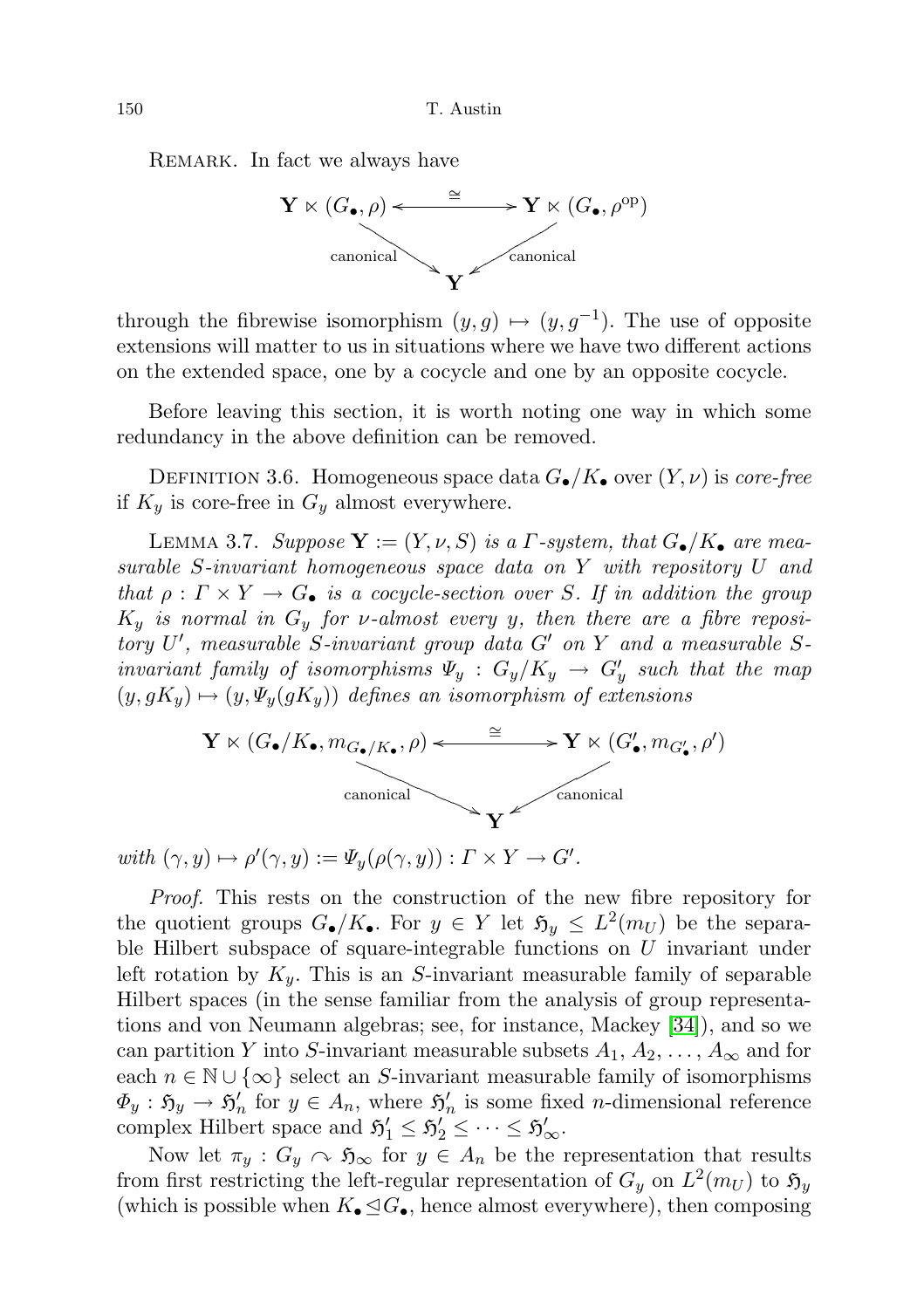with  $\Phi_y$  to obtain a representation on  $\mathfrak{H}'_n$  and finally extending this to act on  $\mathfrak{H}'_{\infty}$  by acting trivially on  $\mathfrak{H}'_{\infty} \ominus \mathfrak{H}'_n$ .

This defines an S-invariant measurable family of representations  $\pi_y$  of  $G_y$ for  $y \in Y$  outside some *v*-conegligible subset, and such that  $K_y = \ker \pi_y$ almost surely. Next, it is easy to see that the decomposition of  $\pi_y$  into finite-dimensional representations given by the Peter–Weyl Theorem is measurable in y (for example, since they may recovered as the spectral projections of each of a countable dense subfamily of all the measurable selections over y of  $\pi_{y}$ -invariant compact operators on  $\mathfrak{H}_{\infty}$ ). Hence this decomposition gives a measurable family of continuous homomorphic embeddings  $G_{\bullet} \to \prod_{n\geq 1} \mathrm{U}(n)^{\mathbb{N}}$  with kernels  $K_{\bullet}$ , and so letting  $G'_{\bullet}$  be the image group data of these embeddings they define a measurable family of isomorphisms  $\Psi_{\bullet}$  such that defining  $\rho'$  as above and applying  $\Psi_{\bullet}$  fibrewise on  $Y \ltimes G_{\bullet}/K_{\bullet}$  gives the desired isomorphism of extensions.

COROLLARY 3.8. If  $\mathbf{X} = \mathbf{Y} \ltimes (G_{\bullet}/K_{\bullet}, m_{G_{\bullet}/K_{\bullet}}, \rho)$  is an extension by homogeneous space data, then it is isomorphic (as an extension of  $Y$  through the canonical map) to an extension by core-free homogeneous space data.

*Proof.* Let U be the repository and let  $L_y := \bigcap_{g \in G_y} g^{-1} K_y g$  be the pointwise core of  $K_y$  in  $G_y$ . First observe that for any  $u \in U$  the set

$$
\left\{ (G,K) : u \in \bigcap_{g \in G} g^{-1}Kg \right\} = \left\{ (G,K) : K \ni gug^{-1} \,\,\forall g \in G \right\}
$$

is open in  $(\text{Lat } U)^2$ , since if  $(K, G)$  does not lie in this set then there are a closed set  $V_1 \subseteq U$  with non-empty interior and an open set  $V_2 \subseteq U$  such that  $K \cap V_1 = \emptyset$ ,  $G \cap V_2 \neq \emptyset$  and  $V_2 u V_2^{-1} \subseteq V_1$ . It follows that the map  $(\text{Lat } U)^2 \to \text{Lat } U : (G, K) \mapsto \bigcap_{g \in G} g^{-1} \overline{K} g$  is measurable, and hence that  $L_{\bullet}$  is measurable group data.

Now by the preceding lemma we can select a measurable family of embeddings of the groups  $G_y/L_y$  into a suitably modified repository to obtain an isomorphism of systems



corresponding to a continuous group isomorphism  $G_y/L_y \rightarrow G'_y$  at almost every y. Under these isomorphisms the subgroups  $K_y \leq G_y$  correspond measurably to some  $K'_y \leq G'_y$  so that  $(G'_y, K'_y) \cong (G_y/L_y, K_y^J L_y/L_y)$ , and so observing from its definition that  $L_y K_y/L_y$  is always core-free in  $G_y/L_y$ , this completes the proof.  $\blacksquare$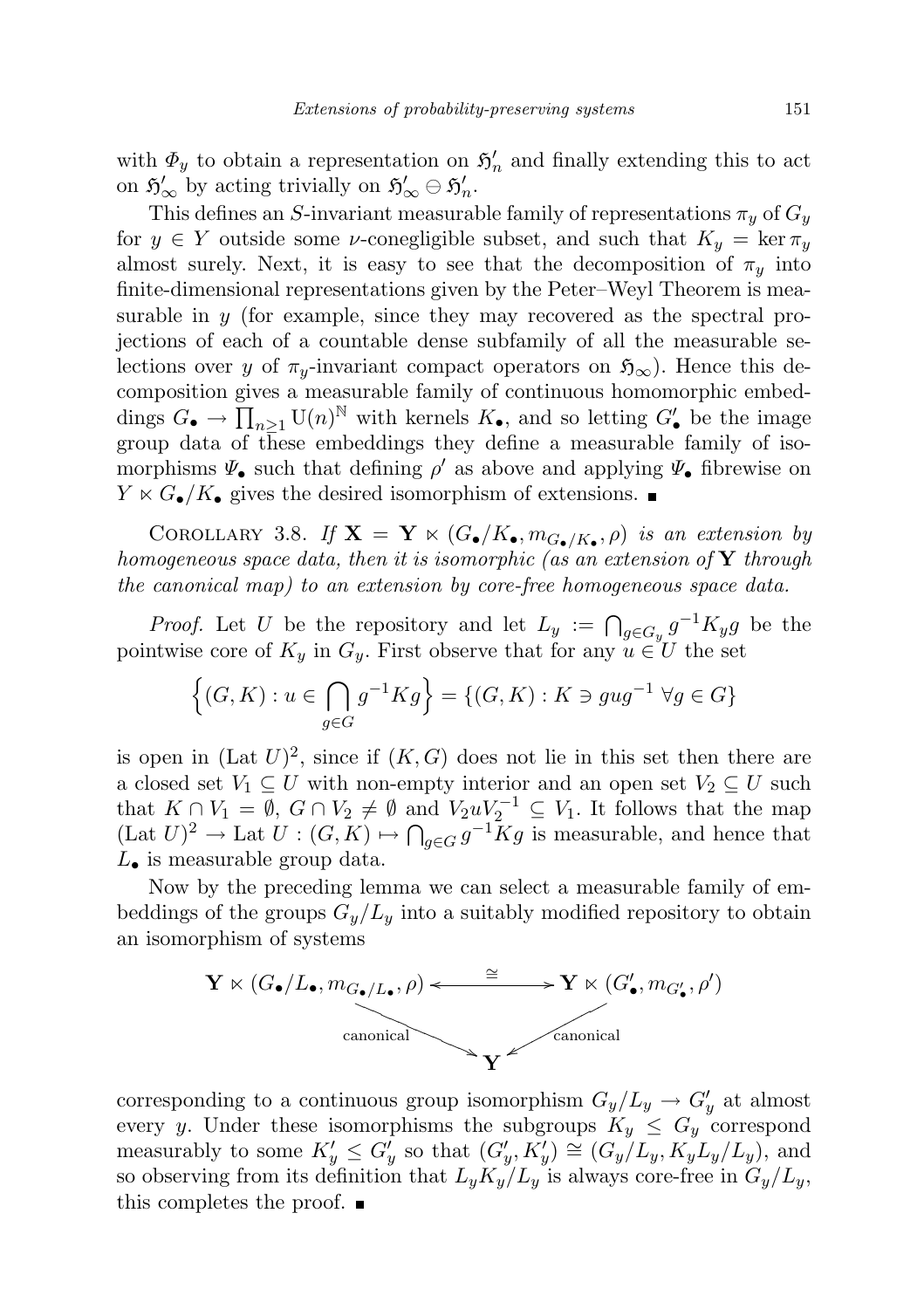<span id="page-19-0"></span>4. Mackey theory in the non-ergodic setting. We will now move on to a more detailed analysis of extensions by homogeneous space data, and more specifically of their invariant factors and relatively ergodic measures. Many of the ideas that follow are nearly direct translates to our setting of those of Mackey in the case of an ergodic base system, and we will follow quite closely their treatment in Section 3.5 of Glasner [\[28\]](#page-72-0).

In fact, more is true: earlier work on multiple recurrence and non-conventional ergodic averages has already encountered the possibility of a measurably-varying Mackey group within an extension of a non-ergodic base system by a fixed overall group. This technicality arises in the work of Meiri [\[35\]](#page-72-4) on correlation sequences arising from probability-preserving systems, of Furstenberg and Weiss [\[27\]](#page-72-5) on certain polynomial non-conventional ergodic averages and more recently in Ziegler's approach in [\[47\]](#page-73-2) to convergence of linear non-conventional averages for powers of a single transformation. For example, during the analysis in [\[27\]](#page-72-5) a homogeneous skew-product extension of ergodic systems  $(X, \mu, T) = (Y, \nu, S) \times (G, m_G, \rho)$  is three-fold joined to itself, to give a measure on  $X<sup>3</sup>$  that is invariant for a transformation of the form  $T^r \times T^s \times T^t$  but which is not ergodic for that transformation. This system is now coordinatized as an extension of an action on  $Y^3$  by the group and cocycle  $(G^3, (\rho^{(r)}, \rho^{(s)}, \rho^{(t)}))$ , but since the base is no longer ergodic the description of the ergodic components of the overall system requires the possibility that the Mackey group can vary among the closed subgroups of  $G^3$  (a possibility that is then discounted by an argument showing that they are all actually conjugate, and so may in fact be taken to be constant; we shall see a similar trick in Subsection [7.4](#page-63-0) below).

The only extra subtlety for which we must allow here is that the overall group  $G_{\bullet}$  now also varies measurably. This will require us to work rather harder in setting up the proof, although the overall idea is very similar to those mentioned above. For this reason, although we have included complete proofs here, we refer the reader to these other sources, and also Section 3.5 of Glasner [\[28\]](#page-72-0), for relevant background.

<span id="page-19-1"></span>4.1. Ergodic decompositions and Mackey group data. Mackey theory describes the invariant factor of an extension  $\mathbf{X} = \mathbf{Y} \ltimes (G_{\bullet}, m_{G_{\bullet}}, \rho)$  in terms of the invariant factor of **Y** and the data  $(G_{\bullet}, m_{G_{\bullet}}, \rho)$  of the extension. Here it will prove convenient to treat  $G_{\bullet}$  as varying over the factor space  $Z_0^S$ of ergodic components, lifted to  $Y$  for the purpose of defining the extended system.

<span id="page-19-2"></span>THEOREM 4.1 (Mackey Theorem in the non-ergodic case). Suppose that **X** is the group-data extension  $\mathbf{Y} \ltimes (G_{\bullet}, m_{G_{\bullet}}, \rho)$  and that  $\zeta_0^S : \mathbf{Y} \to \mathbf{Z}_0^S$  is a coordinatization of the base isotropy factor, and let  $\pi: X = Y \ltimes G_{\bullet} \to Y$  and  $\theta: Z_0^S \ltimes G_\bullet \to Z_0^{\hat{S}}$  be the canonical factor maps. Then there are measurable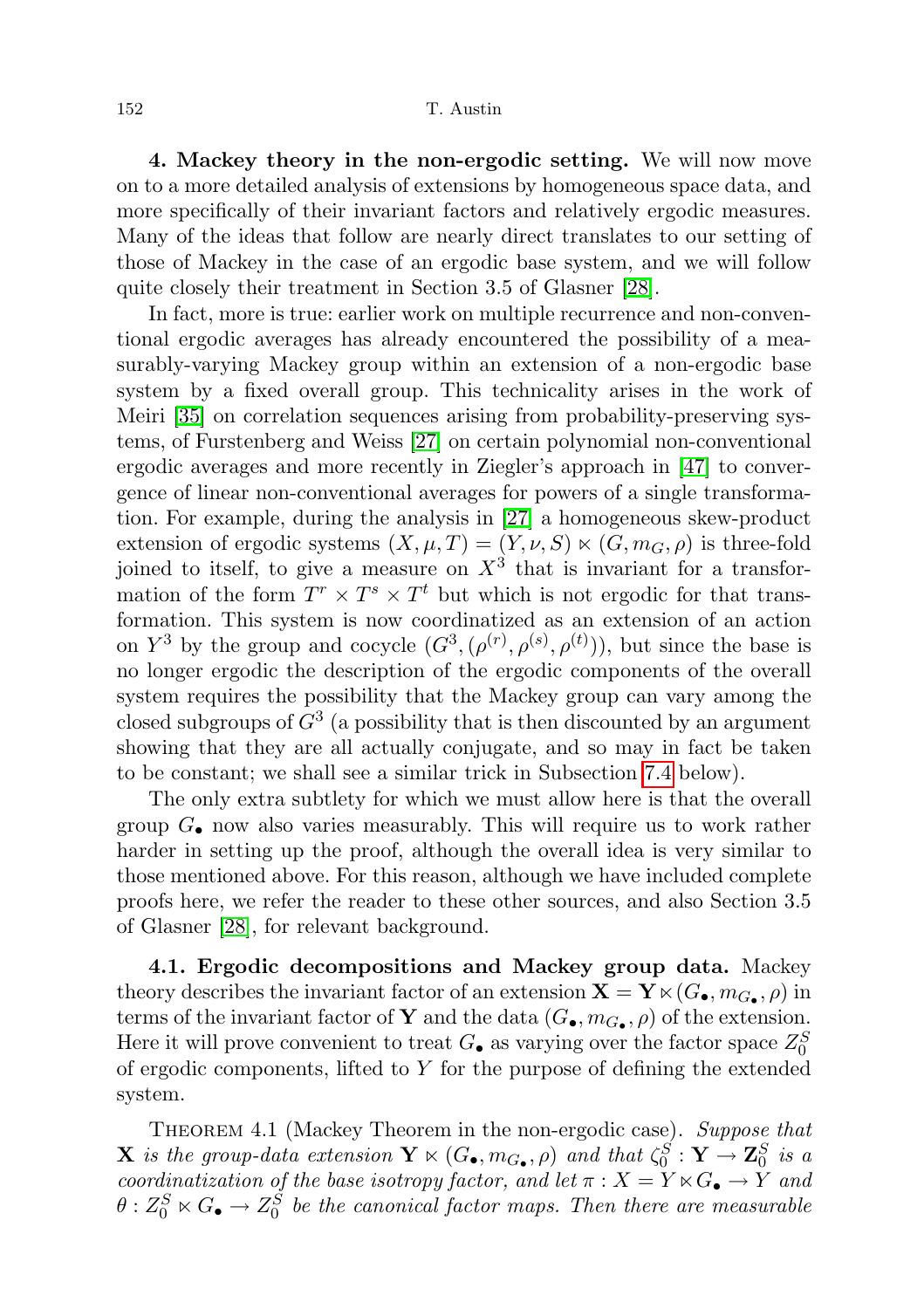subgroup data  $K_{\bullet} \leq G_{\bullet}$  on  $Z_0^S$ , a T-invariant map  $\phi: (X,\mu) \to (Z_0^S, \zeta_{0\;\#}^S \nu) \ltimes (K_{\bullet} \backslash G_{\bullet}, m_{K_{\bullet} \backslash G_{\bullet}})$ 

and a section  $b: Y \to G_{\bullet}$  such that

(1)  $\phi$  coordinatizes  $\mathbf{Z}_{0}^{T}$  and the following diagram commutes:

$$
Y \ltimes G_{\bullet} \xrightarrow{\phi} Z_0^S \ltimes K_{\bullet} \backslash G_{\bullet}
$$
  
canonical  

$$
Y \xrightarrow{\zeta_0^S} Z_0^S
$$
  
(canonical  

$$
Z_0^S
$$

- (2)  $\phi(y,g) = (\zeta_0^S(y), K_{\zeta_0^S(y)}b(y)g)$  for  $\mu$ -almost every  $(y,g)$ ;
- (3) the cocycle-section  $(\gamma, y) \mapsto b(S^{\gamma}y)\rho(\gamma, y)b(y)^{-1}$  takes a value in  $K_{\zeta_{0}^{S}\left(y\right)}$  for v-almost every y for every  $\gamma;$
- (4) (Conjugate minimality) if  $K'_\bullet \leq G_\bullet$  is another measurable assignment of compact subgroup data on  $Z_0^S$  and  $b' : Y \to G_{\bullet}$  another section such that the cocycle-section  $(\gamma, y) \mapsto b'(S^{\gamma}y)\rho(\gamma, y)b'(y)^{-1}$ takes a value in  $K'_{\zeta_0^S(y)}$  for v-almost every y for every  $\gamma$ , then there is a section  $c: Z_0^S \to G_{\bullet}$  such that

$$
c(s) \cdot K_s' \cdot c(s)^{-1} \ge K_s
$$

for  $(\zeta^S_0)_\#\nu\text{-almost every }s;$ 

(5) if  $P: Z_0^S \stackrel{\text{p}}{\rightarrow} Y$  is a version of the disintegration of  $\nu$  over  $\zeta_0^S$ , then the probability kernel  $(s, K_s g') \stackrel{\text{p}}{\mapsto} P(s, \cdot) \ltimes m_{b(\bullet)^{-1} K_s g'}$  is a version of the disintegration of  $\mu$  over  $\phi$ .

REMARK. Clearly with hindsight we can take the property (2) above as defining  $\phi$ ; the point, however, is that we will obtain  $K_{\bullet}$  and  $\phi$  first and then show that  $\phi$  takes this form for some b.

The proof of this theorem will require some initial constructions and an enabling lemma concerning the measurable selection of generic points.

First let  $\zeta_0^T : \mathbf{X} \to \mathbf{Z}_0^T$  be some coordinatization of the isotropy factor of the large system with the property that  $\zeta_0^S \circ \pi$  factorizes through the natural factor  $\xi : \mathbf{Z}_0^T \to \mathbf{Z}_0^S$  in the sense of the commutative diagram



(it is a standard fact that this is possible; see, for example, Section 2.2 of Glasner [\[28\]](#page-72-0)).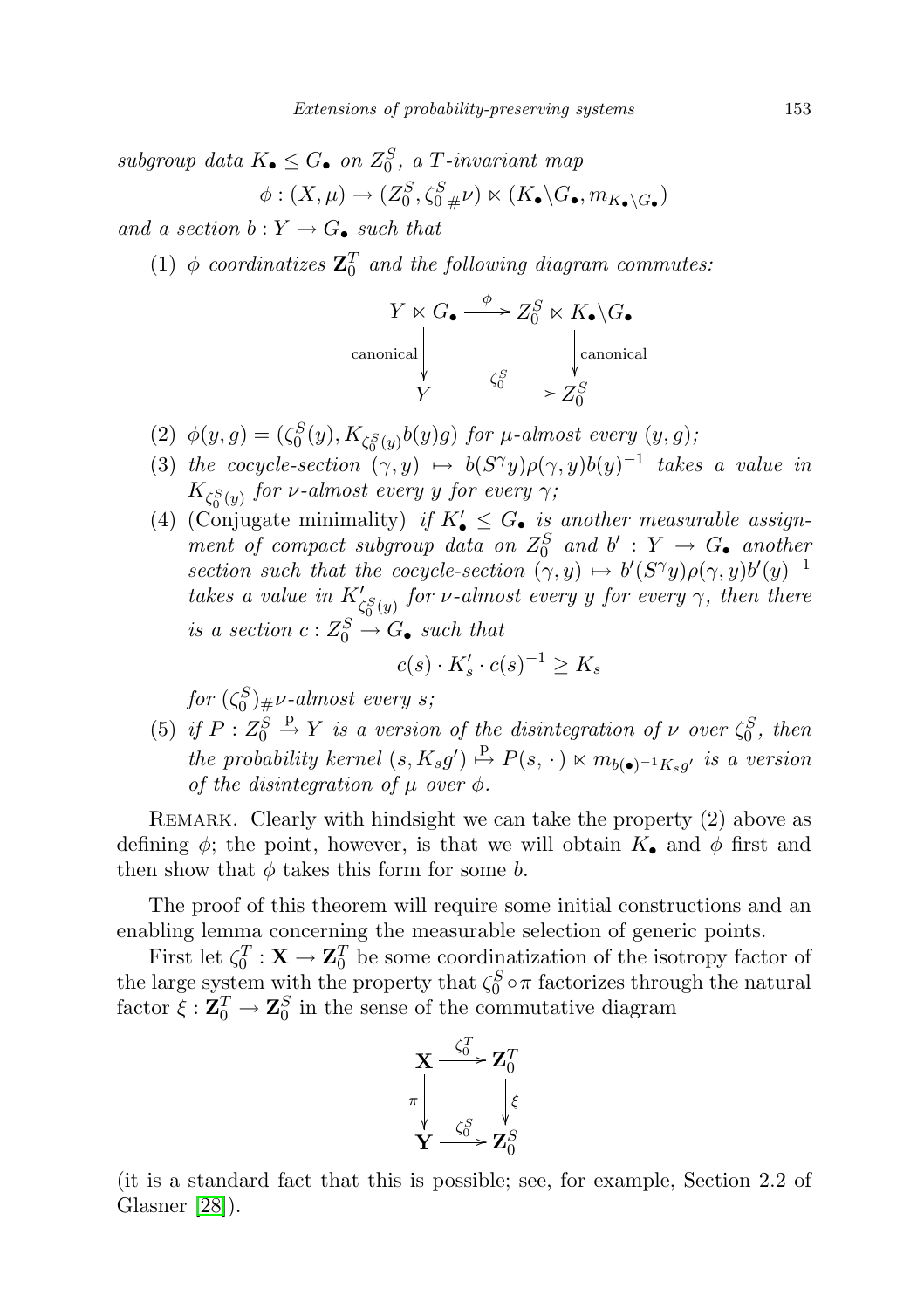We need a formal way to work with the action by right multiplication of the fibre  $G_y$  on itself (the difficulty being, of course, that global constructions based on this pointwise-varying action need to be kept measurable). To this end we define the map

$$
\tau_0: X \times_{\{\zeta_0^S \circ \pi = \theta\}} (Z_0^S \ltimes G_{\bullet}) \to X: ((y, g'), (s, g)) \mapsto (y, g'g);
$$

intuitively,  $\tau_0(x,(s,g))$  gives the image of x under right multiplication by g, which is an element of the group  $G_s$  over  $s = \zeta_0^S(\pi(x))$  that acts on the fibre above  $\pi(x)$ . This map  $\tau_0$  can be well-defined only for those tuples with  $s = \zeta_0^S(\pi(x))$ , hence the need for the relative self-product in the specification of its domain; however, with this restriction in place it is easily seen to be measurable.

We can now work with the domain of  $\tau_0$  as a system in its own right under the action  $T \times \mathrm{id}_{Z_0^S \ltimes G_{\bullet}}$ . It is clear that the measure  $\mu \otimes_{\{\zeta_0^S \circ \pi = \theta\}}$  $((\zeta_0^S)_{\#}\nu \ltimes m_{G_{\bullet}})$  is  $(T \times id_{Z_0^S \ltimes G_{\bullet}})$ -invariant and that  $\tau_0$  itself is a factor map from the resulting system onto  $(X, \mu, T)$ .

From  $\tau_0$  we now define the composition

$$
\tau: X \times_{\{\zeta_0^S \circ \pi = \theta\}} (Z_0^S \ltimes G_\bullet) \xrightarrow{\tau_0} X \xrightarrow{\zeta_0^T} Z_0^T.
$$

Heuristically this assigns to the pair  $(x,(s,g))$  the ergodic component of  $(X, \mu, T)$  that contains the image of x under the right multiplication by g acting on its fibre. Of course, the whole point is that different points within a single fibre of  $\pi$  will generally lie in different ergodic components, and this map  $\tau$  reports on this dependence.

Informally, the proof of Theorem [4.1](#page-19-2) now proceeds by selecting a representative  $p(s) \in X$  above each  $s \in Z_0^S$  and then defining  $K_s$  to be the subgroup of those  $g \in G_s$  such that the T-ergodic component of  $p(s)$  does not change upon right multiplication by g inside the  $\pi$ -fibre of s: that is, such that  $\tau(p(s), (s, g)) = \zeta_0^T(p(s))$ . We need p to select points that are sufficiently 'generic' in the fibres above  $s$ , in the sense made precise by the following lemma.

Lemma 4.2. In the setting of Theorem [4.1](#page-19-2), we can find a Borel measurable section  $p: Z_0^S \to X$  of the factor map  $\zeta_0^S \circ \pi$  such that the probability kernel

$$
P(s, A) := m_{G_s} \{ g \in G_s : \tau(p(s), (s, g)) \in A \}, \quad A \in \Sigma_{Z_0^T},
$$

is a version of the disintegration of  $(\zeta_0^T)_{\#}\mu$  over  $\xi: Z_0^T \to Z_0^S$ .

*Proof.* We first define a probability kernel  $P' : X \stackrel{p}{\rightarrow} Z_0^T$  by

$$
P'((y,g'), A) := m_{G_{\zeta_0^S(y)}}\{g \in G_{\zeta_0^S(y)} : \tau((y,g'), (\zeta_0^S(y),g)) \in A\}.
$$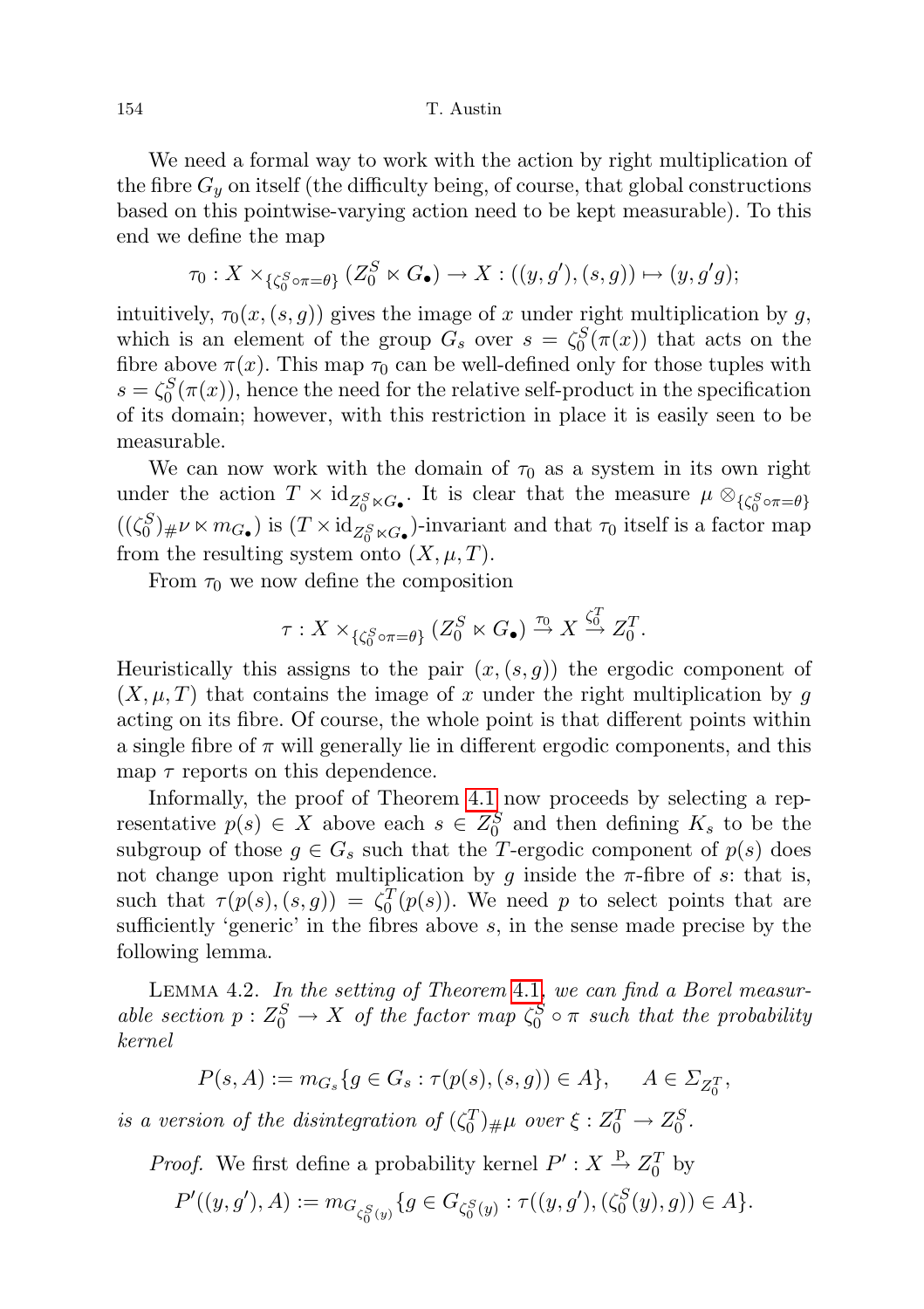Intuitively this takes a point  $x = (y, g')$ , replaces it with an average over the fibre  $\pi^{-1}\lbrace y \rbrace$ , regarded as a copy of the fibre group  $G_{\zeta_0^S(y)}$ , and then pushes the resulting probability measure down to  $Z_0^T$ .

It is easy to see that this satisfies the measurability conditions of a probability kernel, since we have

$$
P'((y, g'), A) = P''((y, g'), (\zeta_0^T)^{-1}(A))
$$

where  $P''$ :  $X \stackrel{\text{p}}{\rightarrow} X$  is the manifestly measurable probability kernel

$$
P''((y,g'),\,\cdot\,):=(\delta_y\otimes m_{G_{\zeta_0^S(y)}})(\,\cdot\,).
$$

In addition the above definition implies that

$$
P'((y,g'), \cdot) = P'((y,g'g), \cdot) = P'((S^{\gamma}y, \rho(\gamma, y)g'), \cdot)
$$

for any  $g \in G_{\zeta_0^S(y)}$  and  $\gamma \in \Gamma$ , firstly in view of the averaging over  $G_{\zeta_0^S(y)}$ and secondly because we take the image under the invariant function  $\zeta_0^T$ . Therefore the function  $x \mapsto P'(x, \cdot)$ , regarded as a Borel map from X to the space of Borel probability measures on  $Z_0^T$  with its usual Borel structure, both factorizes through  $\pi$  and is then S-invariant. Therefore there is some  $P: Z_0^S \stackrel{\text{p}}{\rightarrow} Z_0^T$  such that  $P' = P \circ \zeta_0^S \circ \pi$ ,  $\mu$ -almost surely. This P must be a version of the disintegration of  $(\zeta_0^T)_{\#}\mu$  over  $\xi$ .

Setting

$$
A_s := \{ x \in X : \zeta_0^S(\pi(x)) = s \text{ and } P'(x, \cdot) = P(s, \cdot) \},
$$

this is now the set of 'generic points' above s from which we need to select  $p(s)$ . From the above relation between P' and P we deduce that  $P(s, A_s) = 1$ for  $(\zeta_0^S)_{\#}\nu$ -almost every s. In addition, since  $A_s$  is the section above s of the Borel set

$$
A := \{ (s, x) \in Z_0^S \times X : \zeta_0^S(\pi(x)) = s \text{ and } P'(x, \cdot) = P(s, \cdot) \},
$$

by the Measurable Selector Theorem [2.2](#page-11-1) we can choose a measurable selector p of  $\zeta_0^S \circ \pi$  such that  $(s, p(s)) \in A$  for  $(\zeta_0^S)_{\#} \nu$ -almost every s. This selector now has the properties claimed.  $\blacksquare$ 

Proof of Theorem [4.1.](#page-19-2) (1) Given the measurable selector of the above lemma, define

$$
K_s := \{ g \in G_s : \tau(p(s), (s, g)) = \zeta_0^T(p(s)) \}.
$$

It is clear from the definition of  $\tau$  that  $\tau(p(s), (s, g)) = \zeta_0^T(p(s))$  if and only if  $\tau(p(s), (s, gg')) = \tau(p(s), (s, g'))$  for every  $g' \in G_s$ , and hence  $K_s$  is a closed subgroup of  $G_s$  for almost every s.

Also, we have

$$
A := \{(s, g) \in Z_0^S \times G_{\bullet} : g \in K_s\}
$$
  
=  $\{(s, g) \in Z_0^S \times G_{\bullet} : \tau(p(s), (s, g)) = \zeta_0^T(p(s))\},\$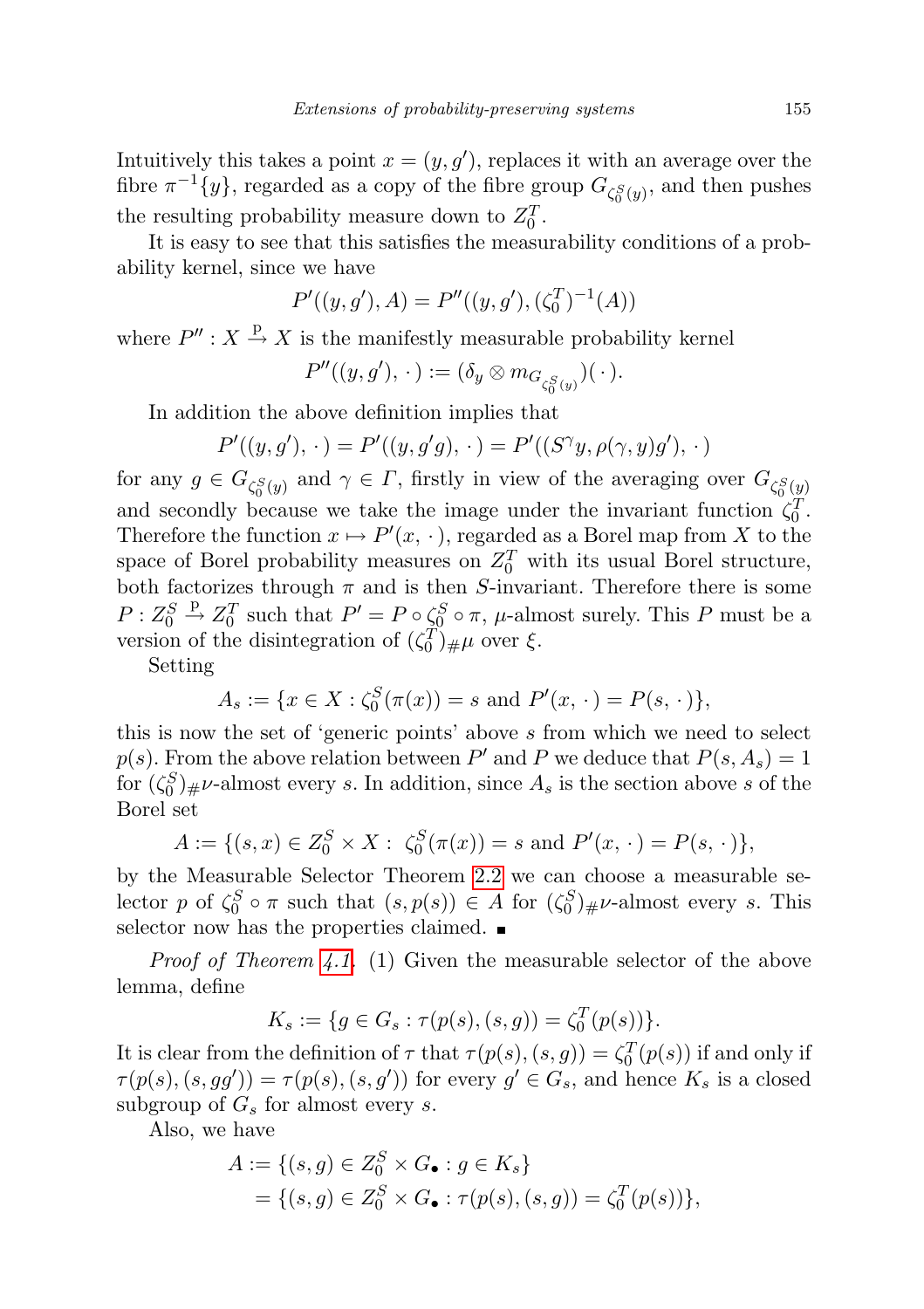and so this is a Borel subset of  $Z_0^S \times G_{\bullet}$ . Letting U be the repository, it follows that for any open  $V_1, \ldots, V_k \subseteq U$  and closed  $W \subseteq U$  we have

$$
\{s \in Z_0^S : K_s \cap V_i \neq \emptyset \; \forall i \le k \; \& \; K_s \cap W = \emptyset\}
$$
  
=  $\theta \Big(A \cap \bigcap_{i \le k} (Z_0^S \times V_i)\Big) \setminus \theta(A \cap (Z_0^S \times W))$ 

(recalling that  $\theta$  is the projection onto the first coordinate), and so from the Measurable Selector Theorem [2.2](#page-11-1) this is a universally measurable set. Allowing  $V_1, \ldots, V_k$  and  $U \setminus W$  to run over all finite strings drawn from some countable collection of open subsets of  $U$  that generates the whole topology, we deduce that the map  $s \mapsto K_s$  is universally measurable, and so after modifying it on a  $\nu$ -negligible set if necessary we may assume it is Borel.

Finally, it also follows from the fact that  $\tau(p(s), (s, gg')) = \tau(p(s), (s, g'))$ for every  $g' \in G_s$  and  $g \in K_s$  that the map  $(s, g') \mapsto \tau(p(s), (s, g'))$  virtually factorizes through the canonical factor

$$
Z_0^S \ltimes G_{\bullet} \to Z_0^S \ltimes K_{\bullet} \backslash G_{\bullet}
$$

to leave a map

$$
\alpha: Z_0^S \ltimes K_\bullet \backslash G_\bullet \to Z_0^T,
$$

and that this is injective away from some negligible set, since if  $\alpha(s_1, K_{s_1}g_1)$  $= \alpha(s_2, K_{s_2}g_2)$  then  $s_1 = \xi(\alpha(s_1, g_1)) = \xi(\alpha(s_2, g_2)) = s_2$  and now

$$
\tau(p(s_1), (s_1, g_1)) = \tau(p(s_1), (s_1, (g_1g_2^{-1})g_2)) = \tau(p(s_1), (s_1, g_2)),
$$

which implies that  $g_1g_2^{-1} \in K_{s_1}$  provided  $s_1$  did not lie in the negligible subset of  $Z_0^S$  on which we modified  $K_{\bullet}$  above. By another appeal to Theorem [2.2](#page-11-1) the map  $\alpha$  has a Borel virtual inverse, say

$$
\beta: Z_0^T \to Z_0^S \ltimes K_\bullet \backslash G_\bullet.
$$

Now  $\phi := \beta \circ \zeta_0^T$  is a coordinatization of  $Z_0^T$  for which the desired diagram is commutative.

(2) From the construction of  $\beta$  and another measurable selection there is a measurable map  $u: Y \to K_{\bullet} \backslash G_{\bullet}$  such that

$$
\phi(y,g) = \phi(\tau_0((y,1_{G_{\zeta_0^S(y)}}),(\zeta_0^S(y),g))) = (\zeta_0^S(y),u(y)g);
$$

composing u with a measurable selector  $Y \ltimes K_{\bullet} \backslash G_{\bullet} \to Y \ltimes G_{\bullet}$  gives a measurable map  $b: Y \to G_{\bullet}$  such that  $\phi(y, g) = (\zeta_0^S(y), K_{\zeta_0^S(y)}b(y)g)$  almost everywhere.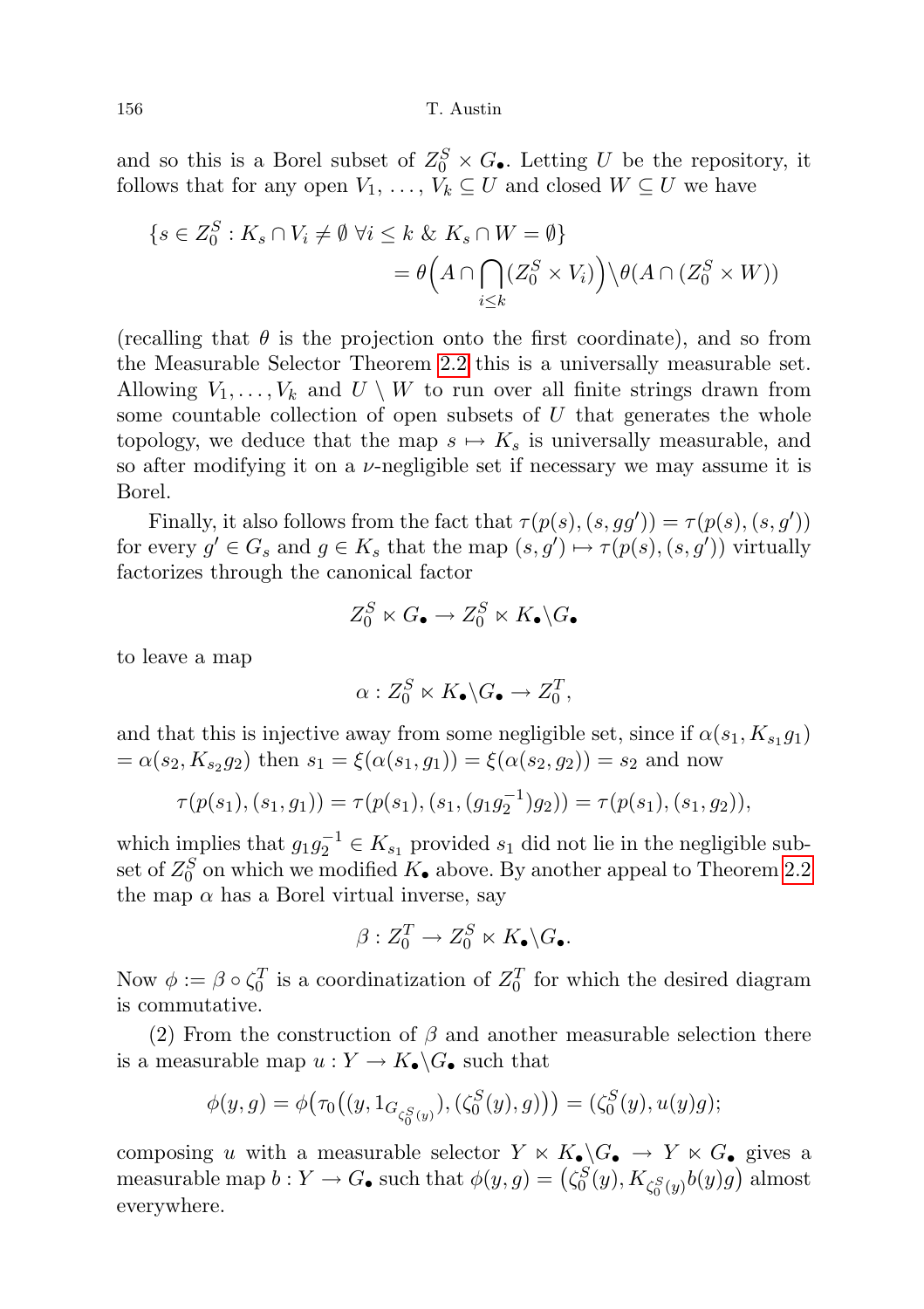(3) Since  $\phi$  is T-invariant we have

$$
\begin{aligned} &\left(\zeta_0^S(y), K_{\zeta_0^S(y)} b(S^\gamma y)\rho(\gamma,y)1_{G_{\zeta_0^S(y)}}\right)\\ &=\left(\zeta_0^S(S^\gamma y), K_{\zeta_0^S(S^\gamma y)} b(S^\gamma y)\rho(\gamma,y)1_{G_{\zeta_0^S(S^\gamma y)}}\right) = \phi(S^\gamma y, \rho(\gamma,y)1_{G_{\zeta_0^S(y)}})\\ &=\phi(T(y,g)) = \phi(y,g) = \left(\zeta_0^S(y), K_{\zeta_0^S(y)} b(y)1_{G_{\zeta_0^S(y)}}\right) \end{aligned}
$$

v-almost surely for any  $\gamma \in \Gamma$ , from which the required cohomology condition follows at once.

(4) Suppose that  $K'_{\bullet}$  and  $b'$  have the asserted properties, and let  $U$  be the overall repository for our compact group data. Then the map

$$
Y \ltimes G_{\bullet} \to \text{Clos } U : (y, g) \mapsto K'_{\zeta_0^S(y)} b'(y)g
$$

is a measurable map into a standard Borel space, and it is  $\mu$ -almost surely T-invariant from the property that  $b'(S^{\gamma}y)\rho(\gamma, y)b'(y)$  lies almost surely in  $K'_{\zeta_0^S(y)}$ . Therefore, because  $\phi$  coordinatizes the T-invariant factor, we know that there is a Borel map  $f: Z_0^S \ltimes (K_{\bullet} \backslash G_{\bullet}) \to \text{Clos } U$  such that

$$
K'_{\zeta_0^S(y)}b'(y)g = f(\zeta_0^S(y), K_{\zeta_0^S(y)}b(y)g)
$$

for  $\mu$ -almost every  $(y, g)$ . In particular, it follows that for  $\nu$ -almost every y, it is the case that for  $m_{G_{\zeta_0^S(y)}}$ -almost every  $g \in G_{\zeta_0^S(y)}$  and  $m_{b(y)^{-1}K_{\zeta_0^S(y)}b(y)^{-1}}$ almost every  $h \in b(y)^{-1} K_{\zeta_0^S(y)} b(y)$  we have

$$
f(\zeta_0^S(y), K_{\zeta_0^S(y)}b(y)g) = f(\zeta_0^S(y), K_{\zeta_0^S(y)}b(y)hg),
$$

and hence

$$
K'_{\zeta_0^S(y)}b'(y)g = K'_{\zeta_0^S(y)}b'(y)hg \Rightarrow K'_{\zeta_0^S(y)}b'(y) = K'_{\zeta_0^S(y)}b'(y)h.
$$

Since  $(g, h)$  were chosen arbitrarily from a Haar-conegligible subset of  $G_{\zeta_0^S(y)}$  $\times b(y)^{-1} K_{\zeta_0^S(y)} b(y)$ , it follows that for  $\mu$ -almost every y we have

$$
b(y)b'(y)^{-1}\cdot K_{\zeta_0^S(y)}' \cdot (b(y)b'(y)^{-1})^{-1} \geq K_{\zeta_0^S(y)}.
$$

This tells us that the set

$$
\{(s,c) \in Z_0^S \ltimes G_{\bullet} : c \cdot K_s' \cdot c^{-1} \ge K_s\}
$$

(which is Borel for Borel versions of the measurable assignments  $K_{\bullet}$  and  $K'_{\bullet}$ ) has non-empty fibre above  $(\zeta_0^S)_{\#} \nu$ -almost every  $s \in Z_0^S$ , and so letting c be a measurable selector for this set completes the argument.

(5) Finally, observe that for almost every  $(s, K_s g')$  that parameterizes a T-ergodic component we have  $\phi(y,g) = (s, K_s g')$  if and only if  $\zeta_0^S(y) = s$ and  $K_s b(y)g = K_s g'$ , hence if and only if  $g \in b(y)^{-1} K_s g'$ . From this the last conclusion follows at once.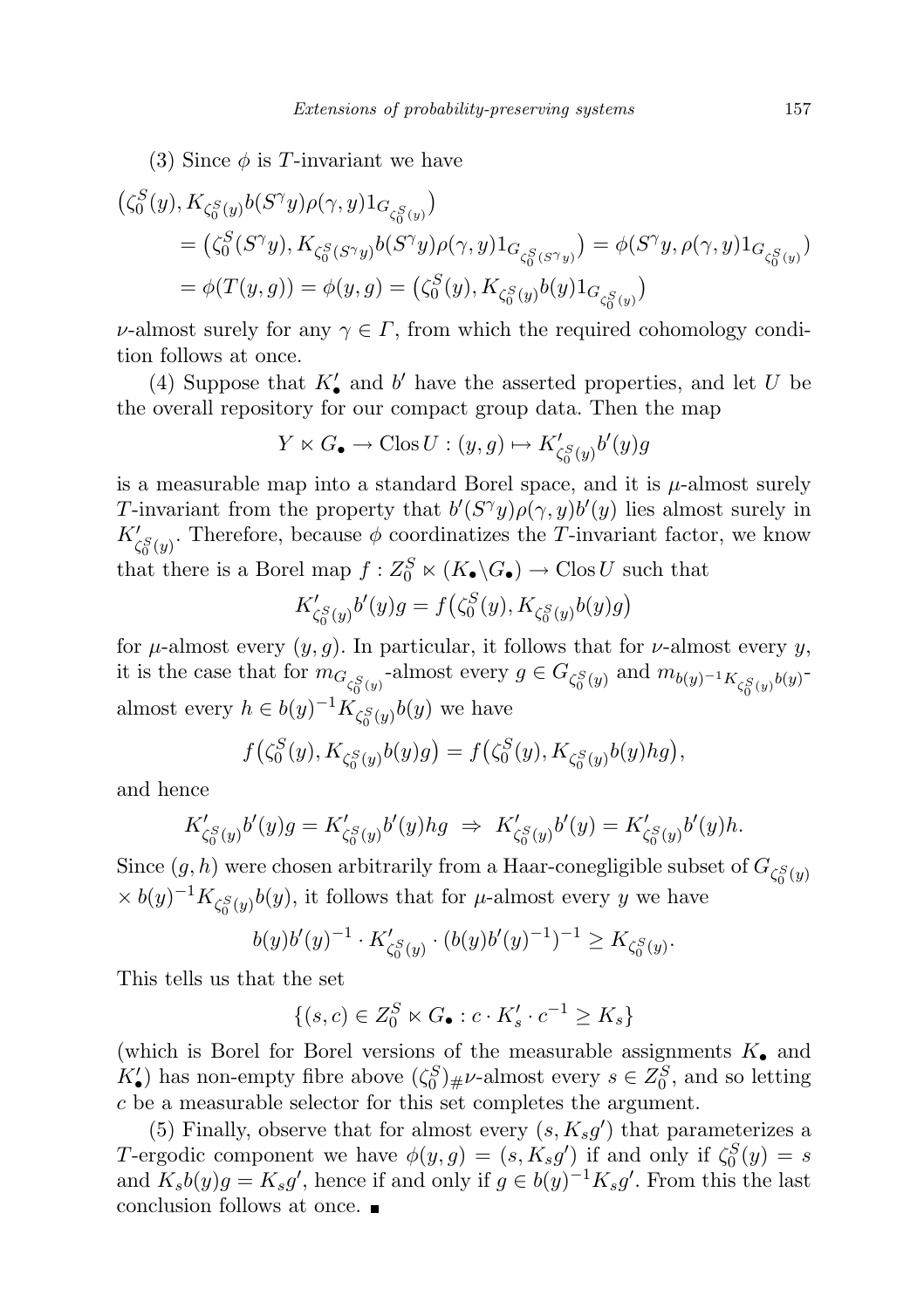DEFINITION 4.3 (Mackey data). We refer to the measurable group data  $K_s$  given by the above theorem as *Mackey group data* of  $\rho$  over  $(Y, \nu, S)$ , and to the section b as a *Mackey section* (note that in general the Mackey group data is not unique, but is so up to  $S$ -invariant conjugacy, by part  $(4)$ of the theorem).

From the above result for extensions by group data we can easily generalize to extensions by homogeneous space data.

<span id="page-25-1"></span>COROLLARY 4.4. Suppose that  $(X, \mu, T) = (Y, \nu, S) \ltimes (G_{\bullet}/H_{\bullet}, m_{G_{\bullet}/H_{\bullet}}, \rho),$  $\zeta_0^S: Y \to Z_0^S$  a coordinatization of the base isotropy factor and  $P: Z_0^S \stackrel{p}{\to} Y$ a version of the disintegration of  $\nu$  over  $\zeta_0^S$ . Then there are subgroup data  $K_{\bullet} \leq G_{\bullet}$  and a cocycle-section  $b: Y \to G_{\bullet}$  such that the factor map

$$
\phi: X \to Z_0^S \ltimes (K_{\bullet} \backslash G_{\bullet} / H_{\bullet}): (y, gH_{\zeta_0^S(y)}) \mapsto (\zeta_0^S(y), K_{\zeta_0^S(y)} b(y)gH_{\zeta_0^S(y)})
$$

is a coordinatization of the isotropy factor  $\zeta_0^T : X \to Z_0^T$ , and the probability kernel

 $(s, K_s g'H_s) \stackrel{\text{p}}{\mapsto} P(s, \cdot) \ltimes m_{b(\bullet)^{-1}K_s g'H_s/H_s}$ 

is a version of the disintegration of  $\mu$  over  $\phi$ , where for any subset  $S \subseteq G_s$ we write  $S/H_s := \{gH_s : g \in S\}.$ 

Proof. Let  $(X', \mu', T') := (Y, \nu, S) \ltimes (G_{\bullet}, \rho)$  and  $\pi : (X', \mu', T') \rightarrow$  $(X, \mu, T)$  the covering factor map, and now let  $K_{\bullet}$ , b and  $\phi'$  be given by ap-plying Theorem [4.1](#page-19-2) to the canonical factor map  $\pi': (X', \mu', T') \to (Y, \nu, S)$ . Let  $\phi$  be the map given by the above formula.

Since  $\phi$  is manifestly T-invariant we need only show that it recoordinatizes the whole of  $Z_0^T$ , and not a properly smaller factor. If  $f \in L^{\infty}(\mu)$  is T-invariant then  $f \circ \pi$  is T'-invariant, and so factorizes through the map  $\phi'$ given by Theorem [4.1.](#page-19-2) It follows that f virtually factorizes through  $\phi$ .

<span id="page-25-0"></span>4.2. More general lifted measures on homogeneous space extensions. Theorem [4.1](#page-19-2) describes the components of the ergodic decomposition of  $\mu \ltimes m_G$  under  $S \ltimes \rho$ , but in fact the same ideas can be used to describe all relatively  $(S \ltimes \rho)$ -ergodic lifts of  $\nu$ . This stronger result, and its corollary for extensions by homogeneous space data, will be important for both the inverse theory to be developed in the next section and the study of automorphisms of extensions in the section after that.

We first set up some simple enabling results concerning the collection of lifts of a given probability measure on an extension by homogeneous space data to measures on a covering extension by group data.

DEFINITION 4.5 (Lift topology). Suppose that  $S: \Gamma \curvearrowright (Y, \nu)$ ,  $G_{\bullet}/H_{\bullet}$ is an S-invariant measurable homogeneous space data with repository  $U$ ,  $\rho: \Gamma \times Y \to G_{\bullet}$  is a cocycle-section and  $\mu$  is an  $(S \ltimes \rho)$ -invariant probability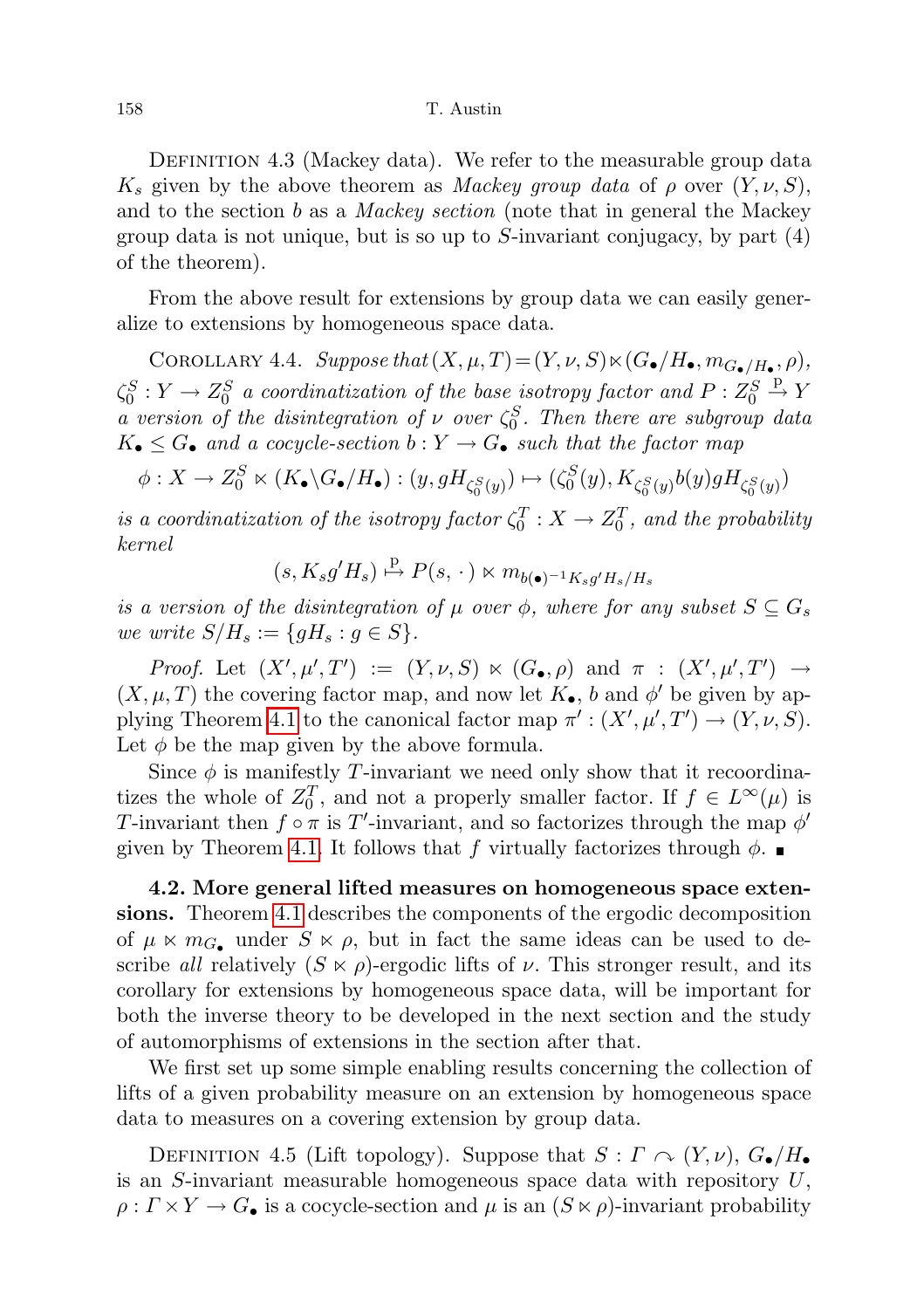measure on  $Y \ltimes G_{\bullet}/H_{\bullet}$  that lifts  $\mu$ , and let Q be the set of all further lifts of  $\mu$  to  $(S \ltimes \rho)$ -invariant probability measures on  $Y \ltimes G_{\bullet}$ . We define the *lift* topology on Q as the weakest topology with respect to which the evaluation functionals

$$
\mu' \mapsto \int_{Y \ltimes G_{\bullet}} 1_A(y) \cdot f(g) \,\mu'(\mathrm{d}(y,g))
$$

are continuous for all  $A \in \Sigma_Y$  and continuous functions  $f: U \to \mathbb{R}$ .

The following is now routine.

LEMMA 4.6. Under the lift topology  $Q$  is a non-empty compact convex set.

Proof. It is easy to witness one member of Q (and so see that it is non-empty):

$$
\mu':=\int\limits_{Y\ltimes G_\bullet/H_\bullet}m_{gH_y}\,\mu(\mathrm{d}(y,gH_y)).
$$

Convexity is obvious, so we need only verify compactness. However, Q is a closed subset of the larger convex set  $Q_0$  containing all lifts of  $\mu$  to  $Y \times U$ , and this set is easily seen to be a closed subset of the unit ball of  $L^{\infty}(\mu; \mathcal{M}(U))$ (where  $\mathcal{M}(U)$  is the Banach space of signed measures on U) in the weak<sup>\*</sup> topology. Now the Banach–Alaoglu Theorem tells us that this larger set  $Q_0$ is compact and the proof is complete.

REMARK. Of course, it is easy to construct examples of general extensions of Borel actions  $(X, T) \rightarrow (Y, S)$  for which a given invariant probability measure on Y has no invariant extension to X (indeed, with  $Y = \{*\}$ any Borel action on  $X$  with no invariant probability measure will do). The nonemptiness assertion of the above lemma, though simple, is very much a consequence of the isometric structure of the extensions in question.

REMARK. An alternative route to topologizing  $Q$  (to be found, for example, in Furstenberg's paper [\[22\]](#page-72-1) and Glasner's book [\[28\]](#page-72-0)) is to choose a coordinatization of  $(Y, \nu, S)$  as a homeomorphic action on a compact space with an invariant Borel probability measure, and then simply introduce the usual vague topology on our convex set of lifts. It is not hard to see that the resulting topology is the same; we have chosen the present approach only because it seems more intrinsic.

We can now approach the main results of this subsection.

PROPOSITION 4.7. Suppose that  $S : \Gamma \cap (Y, \nu)$ , that  $G_{\bullet}$  are  $Z_0^S$ -measurable group data and  $\rho : \Gamma \times Y \to G_{\bullet}$  is a cocycle-section over S and that X is the space  $Y \ltimes G_{\bullet}$  but equipped with some unknown  $(S \ltimes \rho)$ -invariant and relatively ergodic lift  $\mu$  of  $\nu$ . Then there are subgroup data  $K_{\bullet} \leq G_{\bullet}$  and a section  $b: Y \to G_{\bullet}$  such that  $\mu = \nu \ltimes m_{b(\bullet)^{-1}K_{\bullet}}$ .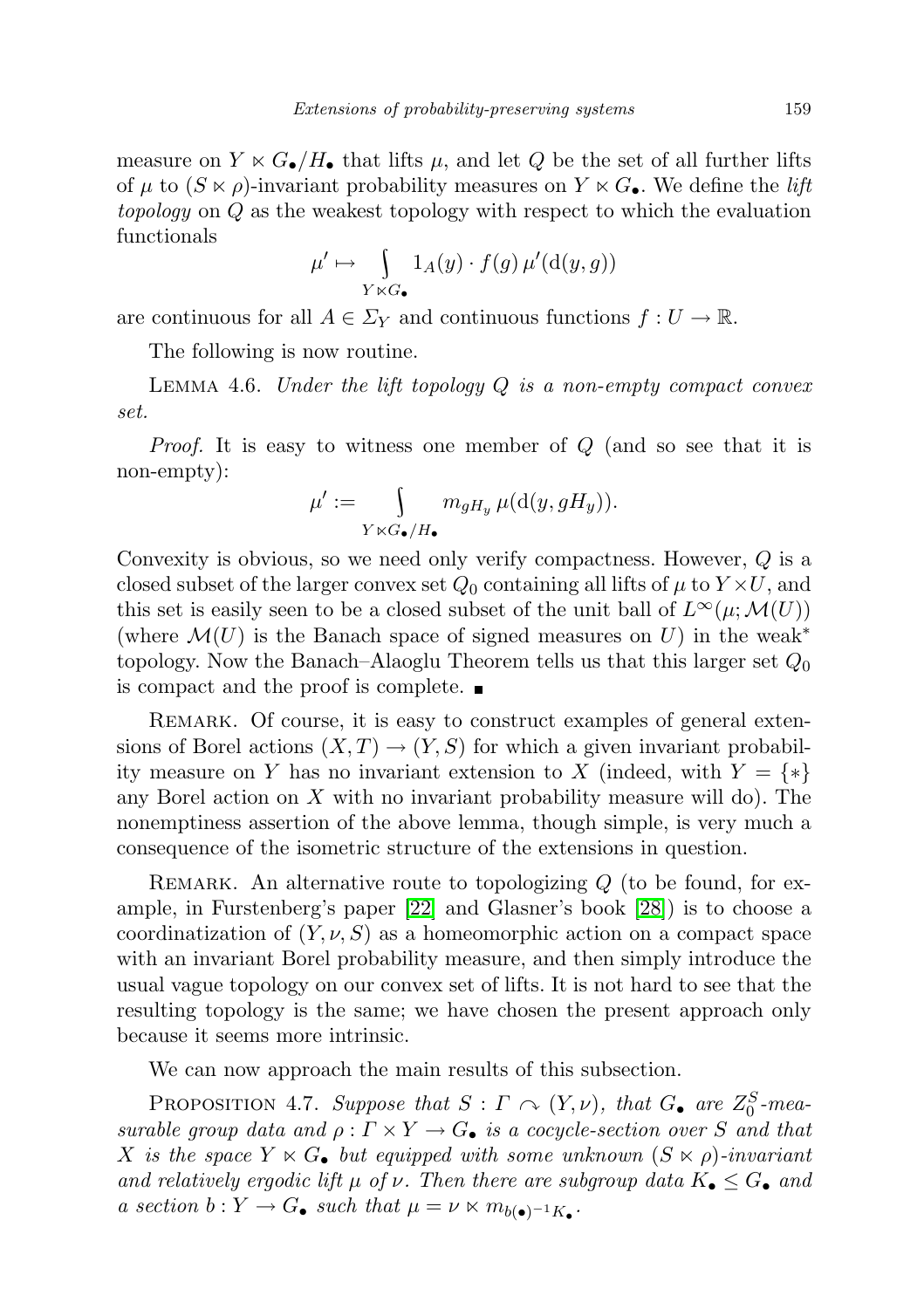160 T. Austin

REMARK. Once again, the case with  $S$  ergodic is classical: it can be found as Theorem 3.26 in Glasner [\[28\]](#page-72-0).

*Proof.* Let  $T := S \times \rho$  and consider again the extension of the Borel system  $T: \Gamma \curvearrowright X$  given by

$$
\tau_0: X \times_{\{\zeta_0^S \circ \pi = \theta\}} (Z_0^S \ltimes G_\bullet) \to X.
$$

In addition, let  $P: Z_0^S \stackrel{p}{\rightarrow} X$  be a version of the disintegration of the unknown lift  $\mu$  over  $\zeta_0^S \circ \pi$ . Now let

$$
K'_{s} := \{ g \in G_{s} : \tau_{0}(P(s, \cdot), (s, g)) = P(s, \cdot) \};
$$

this is a closed subgroup of  $G_s$  that is universally measurable in s by just the same argument as in part (1) of the proof of Theorem [4.1,](#page-19-2) and is such that

$$
\tau_0(P(s,\,\cdot\,), (s,gg')) = \tau_0(P(s,\,\cdot\,), (s,g'))
$$

whenever  $g' \in G_s$  and  $g \in K'_s$ . Adjusting  $K'_\bullet$  on a negligible subset of Y so that it is Borel, we still obtain that the composed kernel  $(s, g) \stackrel{\text{p}}{\mapsto} \tau_0(P(s, \cdot), (s, g))$  virtually factorizes through the canonical factor  $Z_0^S \ltimes G_\bullet \to Z_0^S \ltimes K'_\bullet \backslash G_\bullet$  to a kernel  $P' : Z_0^S \ltimes K'_\bullet \backslash G_\bullet \xrightarrow{p} X$  such that  $P'((s, K'_{s}), \cdot) = P(s, \cdot).$ 

Now define another kernel  $P'' : Z_0^S \stackrel{\text{p}}{\rightarrow} X$  by

$$
P''(s, A) := \int_{K_s \backslash G_s} P'((s, K'_s g), A) d(K'_s g), \quad A \in \Sigma_X.
$$

This is an 'averaged out' version of  $P'$ . It is also clearly S-invariant, satisfies  $\pi_{\#}P''_{\#}(\zeta_0^S)_{\#}\nu=\nu$ , and now also satisfies

$$
\tau_0(P''(s,\cdot), (s,g)) = P''(s,\cdot) \quad \text{ for all } g \in G_s;
$$

hence  $P''_{\#}(\zeta_0^S)_{\#}\nu$  must simply be equal to  $\nu \ltimes m_{G_{\bullet}}$ .

Now, the measure  $P'((s, K'_s g), \cdot)$  is T-ergodic for almost every  $(s, g)$ (since it is a fibrewise right translate of  $P(s, \cdot)$  by some fixed element of  $(G_s)$ , and so it follows that the integral

$$
\nu \ltimes m_{G_{\bullet}} = P''_{\#} \zeta_0^S_{\#} \nu = \int_{Z_0^S} \int_{K'_s \backslash G_s} P'((s, K'_s g), \, \cdot \,) \, d(K'_s g) \, \nu(\mathrm{d}s)
$$

is a version of the ergodic decomposition of  $\nu \ltimes m_{G_{\bullet}}$ . By Theorem [4.1,](#page-19-2)  $K'_{s}$ must be a version of the Mackey group data for  $\rho$  over  $(Y, \nu, S)$ , and hence by part (3) of that theorem it follows that there is a section  $b': Y \to G_{\bullet}$ such that  $\rho'(\gamma, y) := b'(S^{\gamma}y) \cdot \rho(\gamma, y) \cdot b'(y)^{-1}$  takes values in  $K'_{\zeta_0^S(y)}$  almost surely.

Now we finish the proof simply by applying the fibrewise recoordinatizing isomorphism  $\psi : (y, g) \mapsto (y, b'(y)g)$  from our original system  $(X, \mu, T)$  to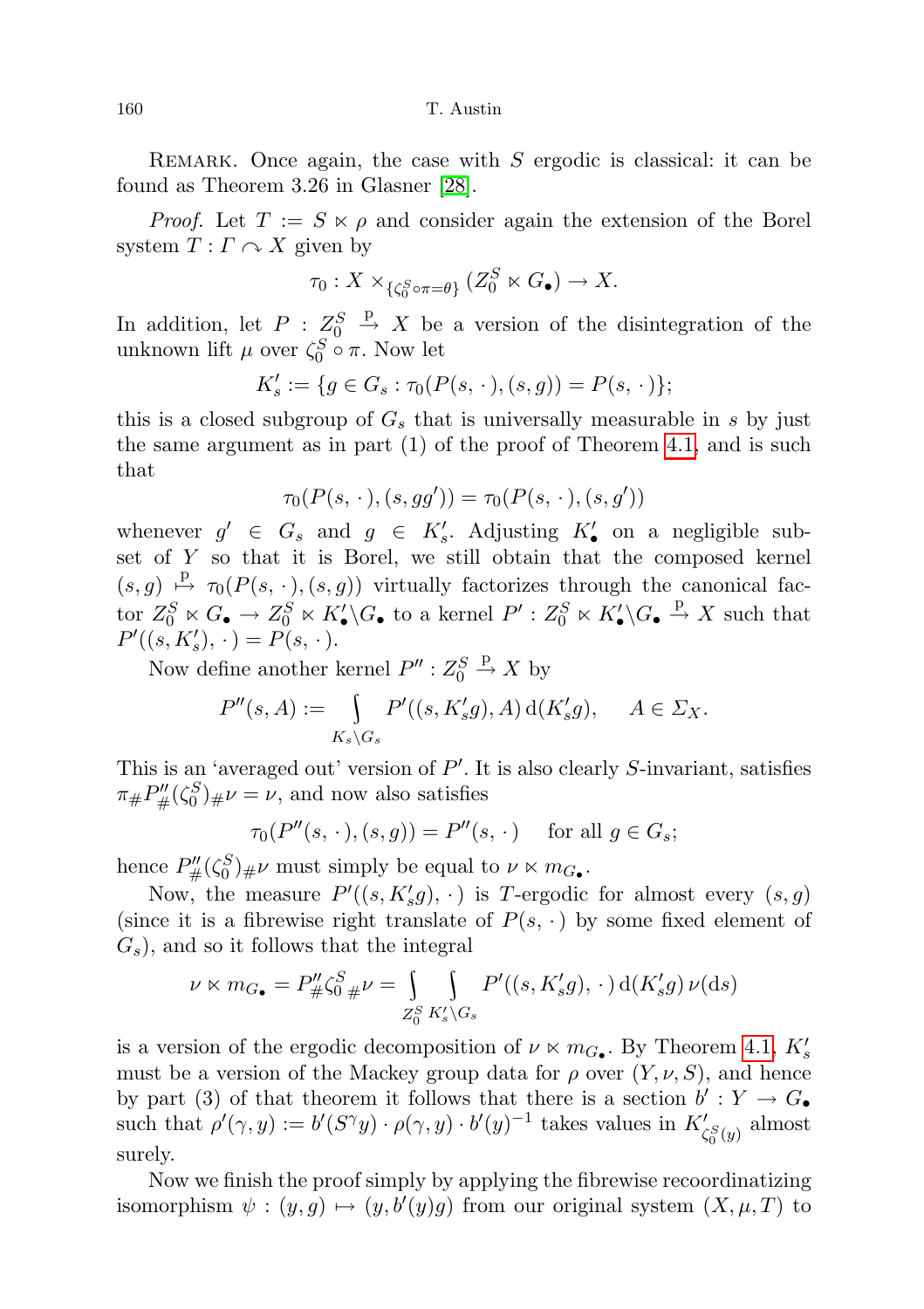the system  $(X, \psi_{\#}\mu, S \ltimes \rho')$ . This map  $\psi$  must carry the  $(S \ltimes \rho)$ -ergodic decomposition of  $\nu \ltimes m_{G_{\bullet}}$  to its  $(S \ltimes \rho')$ -ergodic decomposition, and hence each of the measures  $P'((s, K'_s g), \cdot)$  to ergodic measures supported on the disjoint sets  $\{s\} \times K_s' g'$ . Since  $\rho'$  almost surely takes values in  $K_s$  and these components must integrate up to  $\nu \ltimes m_{G_{\bullet}}$ , it follows that  $\psi_{\#} P_{\#}(\zeta_0^S)_{\#} \nu =$  $\nu \ltimes m_{K'_{\bullet}g(\bullet)}$  for some  $g: Z_0^S \to G_{\bullet}$ , and now applying  $\psi^{-1}$  to this equation and replacing  $K_{\bullet} := g(\bullet)^{-1} K'_{\bullet} g(\bullet)$  and  $b := b' \cdot g$  gives the result.

Once again, the result for extensions by group data implies a version for extensions by homogeneous space data through lifting to a covering group extension and then descending again, just as for Corollary [4.4.](#page-25-1) The proof is essentially the same, and so we omit it here.

COROLLARY 4.8. Suppose that  $S : \Gamma \curvearrowright (Y, \nu)$ ,  $H_{\bullet} \leq G_{\bullet}$  are  $Z_0^S$ . measurable group data and  $\rho : \Gamma \times Y \to G_{\bullet}$  is a cocycle-section over S and X is the space  $Y \ltimes G_{\bullet}/H_{\bullet}$  but equipped with some unknown  $(S \ltimes \rho)$ -invariant and relatively ergodic lift  $\mu$  of  $\nu$ . Then there are subgroup data  $K_{\bullet} \leq G_{\bullet}$  on  $Z_0^S$  and a section  $b: Y \to G_{\bullet}$  such that  $\mu = \nu \ltimes m_{b(\bullet)^{-1}K_{\bullet}H_{\bullet}/H_{\bullet}}$ .

Arguing exactly as in the classical case of an ergodic base system by replacing some given group data  $G_{\bullet}$  with the Mackey group data  $K_{\bullet}$  and recoordinatizing (see Corollary 3.27 in Glasner [\[28\]](#page-72-0)), we obtain the following corollary.

<span id="page-28-0"></span>COROLLARY 4.9. Given a  $\Gamma$ -system  $\mathbf{Y} = (Y, \nu, S)$ , measurable S-invariant homogeneous space data  $G_{\bullet}/K_{\bullet}$  over Y and a cocycle-section  $\rho : \Gamma \times Y \to$  $G_{\bullet}$ , and defining  $X := Y \ltimes G_{\bullet}/K_{\bullet}$  and  $T := S \ltimes \rho$ , any  $(S \ltimes \rho)$ -relatively ergodic lift  $\mu$  of  $\nu$  admits a recoordinatization



so that the implicit covering group extension  $\mathbf{Y} \ltimes (G'_{\bullet}, m_{G'_{\bullet}}, \rho') \to \mathbf{Y}$  is also relatively ergodic.  $\blacksquare$ 

During the development of the inverse theory of the next section we will use the preceding results in conjunction with the following elementary lemma.

<span id="page-28-1"></span>LEMMA 4.10. Suppose that  $\pi : (X, \mu, T) \to (Y, \nu, S)$  is a relatively ergodic extension of a not necessarily ergodic system, and that

$$
(X, \mu, T) \xrightarrow{\pi_{(n)}} (Z_{(n)}, \mu_{(n)}, T_{(n)}) \xrightarrow{\xi_{(n)}} (Y, \nu, S)
$$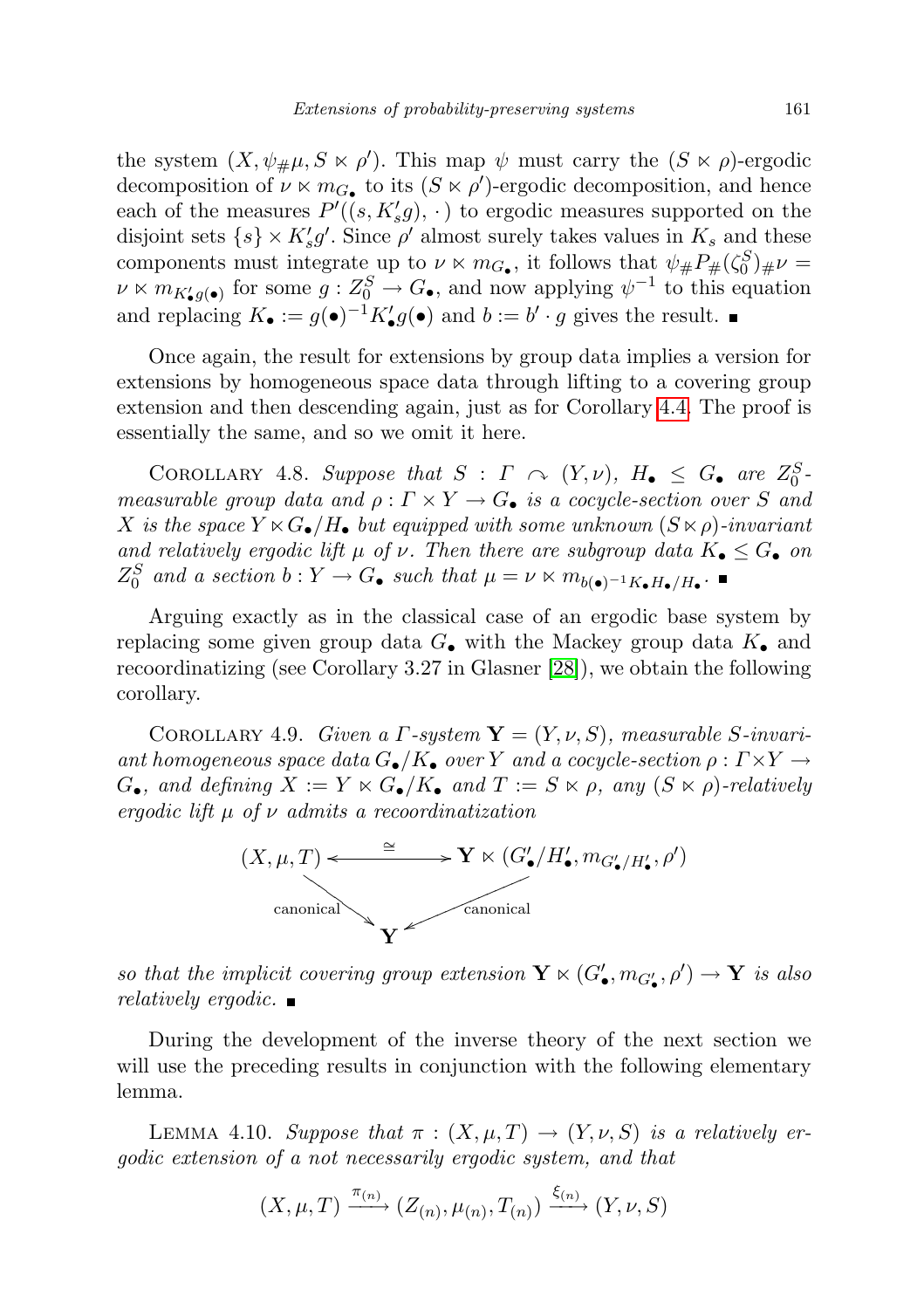#### 162 T. Austin

for  $n = 1, 2, \ldots$  is a sequence of intermediate extensions that are all coordinatizable as extensions by homogeneous-space data. Then the resulting joint extension

 $(Z_{(1)} \times Z_{(2)} \times \cdots, (\pi_{(1)} \vee \pi_{(2)} \vee \cdots)_{\#} \mu, T|_{\pi_{(1)} \vee \pi_{(2)} \vee \cdots}) \rightarrow (Y, \nu, S)$ is also coordinatizable as an extension by homogeneous-space data.

REMARK. This is a straightforward extension of Lemma 8.4 in Furstenberg [\[22\]](#page-72-1).

*Proof.* We know that for each  $n \geq 1$  there are some  $Z_0^S$ -measurable homogeneous-space data  $G_{n,\bullet}/H_{n,\bullet}$ , a cocycle-section  $\rho_n: \Gamma \times Y \to G_{n,\bullet}$ and a coordinatizing isomorphism

$$
\alpha_n: (Z_{(n)}, \mu_{(n)}, T_{(n)}) \stackrel{\cong}{\to} (Y, \nu, S) \ltimes (G_{n,\bullet}/H_{n,\bullet}, m_{G_{n,\bullet}/H_{n,\bullet}}\rho_n).
$$

Each  $\alpha_n \circ \pi_{(n)}$  is a factor map of X that gives a recoordinatization of the factor associated to  $\pi_{(n)}$  and takes the form  $(\pi, \theta_n)$  for a suitable map  $\theta_n$ :  $X \to G_{n,\bullet}/H_{n,\bullet}$ . Now we simply set  $G_{\bullet} := \prod_{n\geq 1} G_{n,\bullet}, H_{\bullet} := \prod_{n\geq 1} H_{n,\bullet}$ ,  $\rho := (\rho_n)_{n \geq 1}$  and  $\theta := (\theta_n)_{n \geq 1}$ ; it is clear that the map  $(\pi, \theta)$  gives the desired recoordinatization of  $(Z_{(1)} \times Z_{(2)} \times \cdots, (\pi_{(1)} \vee \pi_{(2)} \vee \cdots)_{\#} \mu, T|_{\pi_{(1)} \vee \pi_{(2)} \vee \cdots})$ as an extension of Y by homogeneous-space data.  $\blacksquare$ 

<span id="page-29-0"></span>5. Relative weak non-mixing and isometric extensions of nonergodic systems. In this section we shall recount the main results of our non-ergodic version of the Furstenberg–Zimmer inverse theory. Although it seems that these non-ergodic analogs do not formally follow from their ergodic predecessors, their proofs largely follow the original arguments of Furstenberg and Zimmer, with a few judicious invocations of measurable selectors along the way. For this reason our presentation here, as in the preceding section, will be quite terse. The original papers [\[49,](#page-73-0) [48\]](#page-73-1) and [\[22\]](#page-72-1) remain clear and thorough references for the classical results in the presence of ergodicity, and we direct the reader to these for many of the original ideas.

The theory developed by Furstenberg and Zimmer considers an ergodic extension of an ergodic system  $\mathbf{Y} = (Y, \nu, S)$ . Given such an extension  $\pi: \mathbf{X} \to \mathbf{Y}$ , this theory gives an account of the possible failure of ergodicity of the relatively independent self-joining  $\mathbf{X} \times_{\pi} \mathbf{X}$  (that is, of the 'relative weak mixing' of **X** over  $\pi$ ): it turns out that this occurs if and only if the extension contains a non-trivial subextension that can be coordinatized as a homogeneous skew-product. It is this result that we shall presently extend by dropping the assumption that  $S$  be ergodic, and by working instead with extension by (possibly variable) homogeneous space data. Note, however, that we will continue to assume *relative* ergodicity of  $X \rightarrow Y$ : if this fails then the arguments that follow derail quite quickly, and the best account of the structure of the extension that can be given in this case seems to result from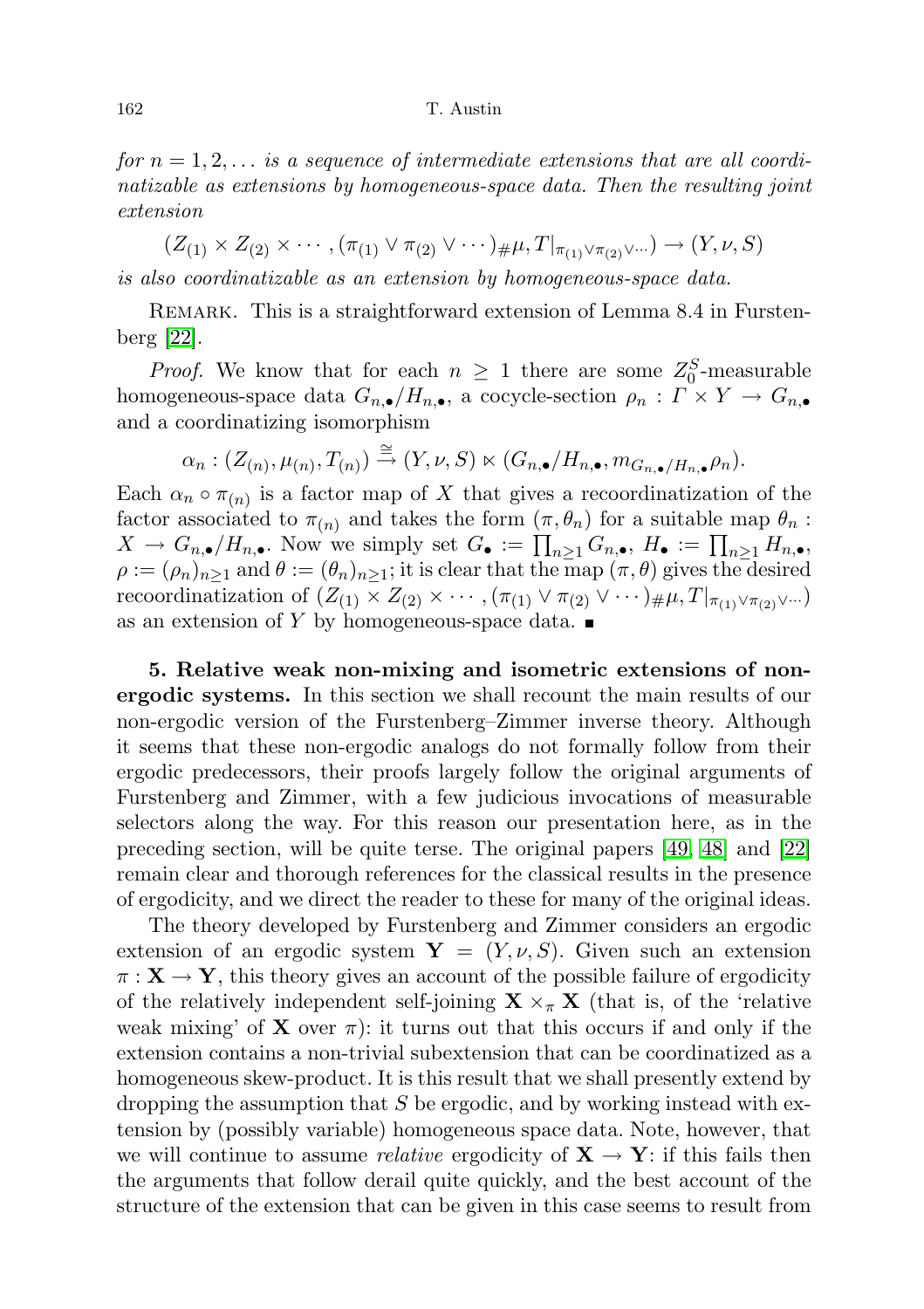simply considering the relatively invariant subextension first, and then working with the remaining (necessarily relatively ergodic) extension over that.

In fact, here as in the ergodic setting just a little extra work will show that once the failure of relative weak mixing is understood in this way, the same structures account for the non-ergodicity of other relatively independent joinings: given two extensions  $\pi_i$ :  $\mathbf{X}_i = (X_i, \mu_i, T_i) \rightarrow \mathbf{Y}_i, i = 1, 2, a$ joining  $\nu$  of  $Y_1$  and  $Y_2$  and a lift  $\mu$  of  $\nu$  to a joining of  $X_1$  and  $X_2$  under which the copies of these two factors are relatively independent over the copies of  $\mathbf{Y}_1$  and  $\mathbf{Y}_2$ , then this larger joining  $\mu$  can fail to be  $(T_1 \times T_2)$ -ergodic only if each of the extensions  $X_i \rightarrow Y_i$  contains a non-trivial subextension that is coordinatizable as a homogeneous skew-product, and the homogeneous spaces and cocycles of this skew-product are suitably related to each other. The result above simply corresponds to the case  $X_1 = X_2$ ,  $Y_1 = Y_2$  and  $\lambda$ the diagonal self-joining of the smaller system.

<span id="page-30-0"></span>5.1. Generalized eigenfunctions and finite-rank modules. Key to the reduction from the failure of relative weak mixing to non-trivial extensions by homogeneous space data are the notions of finite rank modules and isometric extensions. These definitions are taken almost unchanged from the papers of Furstenberg [\[22\]](#page-72-1) and Zimmer [\[48\]](#page-73-1).

DEFINITION 5.1 (Modules over factors and their rank). If  $\pi : (X, \mu) \to$  $(Y, \nu)$  is an extension of standard Borel probability spaces and  $\mathfrak{M}$  is a closed subspace of  $L^2(\mu)$ , then we shall refer to  $\mathfrak{M}$  as a  $\pi$ -module if  $(h \circ \pi) \cdot f \in \mathfrak{M}$ whenever  $f \in \mathfrak{M}$  and  $h \in L^{\infty}(\nu)$ .

If  $\int_Y^{\oplus} \mathfrak{H}_y \nu(dy)$  is the direct integral decomposition of  $L^2(\mu)$  over  $\pi$ , then subordinate to this we may form the direct integral decomposition  $\int_Y^{\oplus} \mathfrak{M}_y \nu(\mathrm{d}y)$  of  $\mathfrak{M}$  over  $\pi$ ; and now we shall write that  $\mathfrak{M}$  has *rank r* over  $\pi$ if  $r \in \{1, 2, \ldots, \infty\}$  is minimal such that  $\dim \mathfrak{M}_y \leq r$  for  $\nu$ -almost every y. If  $r < \infty$  we shall write that M has finite  $\pi$ -rank.

DEFINITION 5.2 (Isometric extension). A system extension  $\pi : X \to Y$ is *isometric* if  $L^2(\mu)$  is generated as  $\pi$ -module by its finite rank T-invariant  $\pi$ -submodules.

The following first step towards representing finite rank modules will be crucial.

<span id="page-30-1"></span>LEMMA 5.3 (Orthonormal basis for a module). Suppose that  $\mathfrak{M}$  is a rank-r  $\pi$ -module for some  $r < \infty$ . Then there is a tuple  $\phi_1, \ldots, \phi_r$  of functions in M, none of them vanishing everywhere, and a measurable function  $R: Y \to \{1, \ldots, r\}$  such that  $\mathsf{E}_{\mu}(\phi_i \cdot \phi_j | \pi) = \delta_{i,j} 1_{\{i,j \leq R\}}$  and

 $(L^{\infty}(\nu) \circ \pi) \cdot \phi_1 + \cdots + (L^{\infty}(\nu) \circ \pi) \cdot \phi_r$ 

is  $L^2$ -dense in  $\mathfrak{M}$ .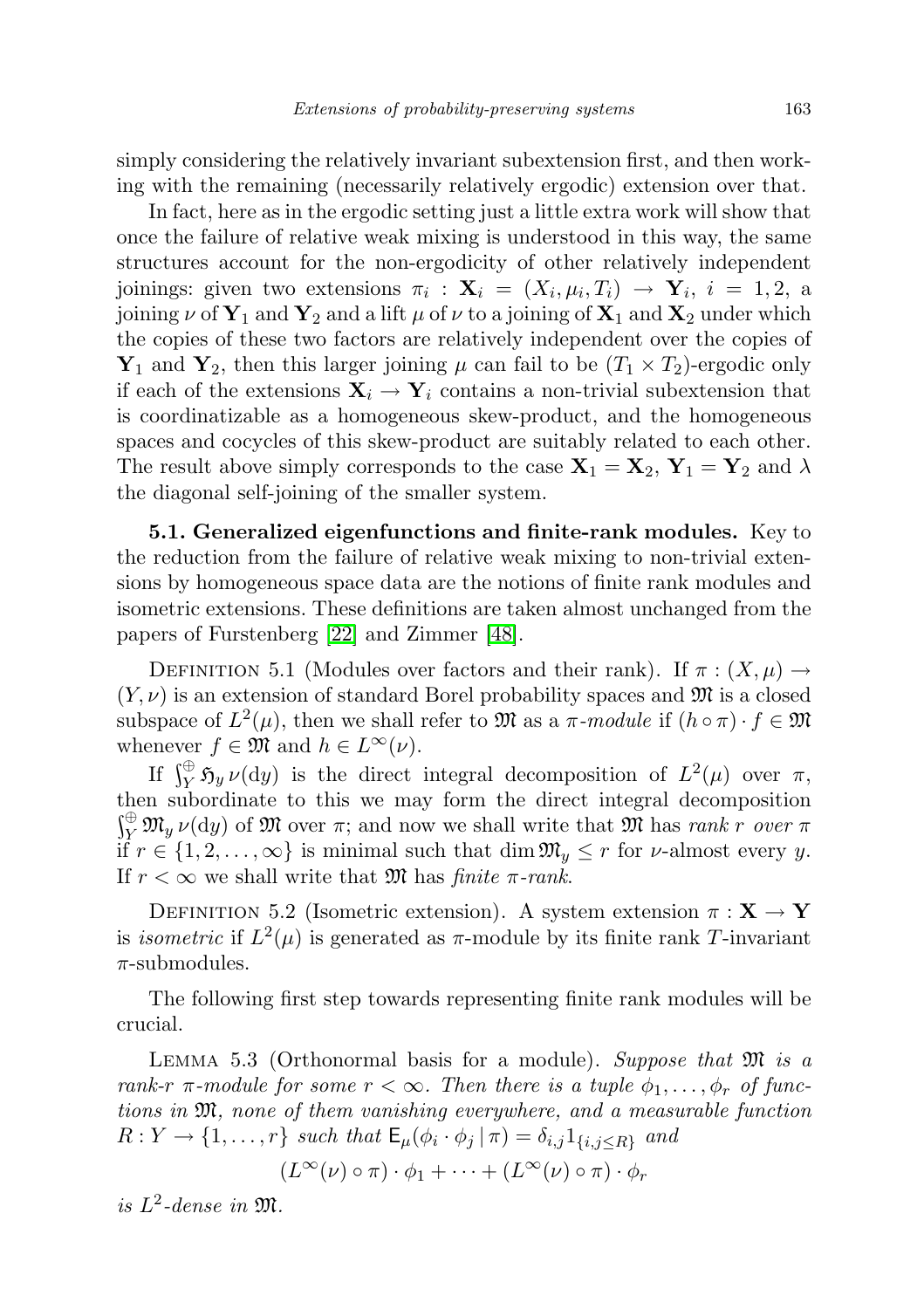#### 164 T. Austin

*Proof.* Let  $R(y) := \dim \mathfrak{M}_y$  and decompose Y as  $\bigcup_{s \leq r} \{y : R(y) = s\}.$ It is easy to check that  $R$  must be measurable, and the existence of suitable  $\phi_i$  now follows just as in the classical case by considering the cells  ${y: R(y) = s}$  separately: see Lemma 9.4 of Glasner [\[28\]](#page-72-0). It is clear that none of the  $\phi_i$  can vanish everywhere, else the module M would actually have rank at most  $r-1$ , contradicting our assumptions.  $\blacksquare$ 

DEFINITION 5.4. We refer to the function  $R$  above as the *local rank* function of the module  $\mathfrak{M}$ .

The following lemma is trivial, but it will prove convenient to be able to call on it explicitly.

LEMMA 5.5. If  $(X, \mu) \stackrel{\pi}{\rightarrow} (Z, \theta) \stackrel{\pi'}{\rightarrow} (Y, \nu)$  is a tower of probabilitypreserving maps and  $\mathfrak{M} \leq L^2(\mu)$  is a  $(\pi' \circ \pi)$ -module of rank r, then  $L^{\infty}(\theta) \cdot \mathfrak{M}$  is a  $\pi$ -module of rank at most r.

<span id="page-31-0"></span>5.2. The non-ergodic Furstenberg–Zimmer inverse theorem. We now present our non-ergodic extension of the Furstenberg–Zimmer inverse theorem. This follows naturally from two separate propositions.

<span id="page-31-1"></span>PROPOSITION 5.6 (From relative non-weak-mixing to finite rank modules). If  $\pi : \mathbf{X} \to \mathbf{Y}$  is relatively ergodic but not relatively weakly mixing, then  $L^2(\mu)$  contains a non-trivial T-invariant finite-rank  $\pi$ -submodule.

Proof. This first proposition is proved just as in the ergodic case, so we shall only sketch its proof, referring the reader to Chapter 9 in Glasner [\[28\]](#page-72-0) or Section 7 of Furstenberg [\[22\]](#page-72-1) for a more careful treatment. Form the relatively independent self-product  $\mathbf{X} \times_{\pi} \mathbf{X}$  with its natural coordinate projections  $\pi_1, \pi_2 : \mathbf{X} \times_{\pi} \mathbf{X} \to \mathbf{X}$ . Note that by construction these maps quotient to give a single factor copy of Y through  $\pi$ , and so up to  $(\mu \otimes_{\pi} \mu)$ -almosteverywhere equality of functions we have  $L^2(\nu) \circ \pi \circ \pi_1 = L^2(\nu) \circ \pi \circ \pi_2$ . The key idea is to choose a  $(T \times T)$ -invariant function H that lies in  $L^2(\mu \otimes_{\pi} \mu) \backslash (L^2(\nu) \circ \pi \circ \pi_1)$ , and then define from it a bounded operator A on  $L^2(\mu)$  by

$$
A\psi := \mathsf{E}_{\mu\otimes_{\pi}\mu}((\psi\circ\pi_2)\cdot H\,|\,\pi_1).
$$

It is easy to see that this cannot be the identity if  $H \notin L^2(\nu) \circ \pi \circ \pi_1$ . Replacing  $H(x, x')$  by either  $H(x, x') + \overline{H(x', x)}$  or  $H(x, x') - i\overline{H(x', x)}$  if necessary, we may also arrange that  $A$  be self-adjoint. In defining this  $A$  we have produced a 'relative Hilbert–Schmidt operator', acting as a Hilbert–Schmidt operator separately on each fibre  $\mathfrak{H}_y$  of the Hilbert space direct integral decomposition  $L^2(\mu) = \int_Y^{\oplus} \mathfrak{H}_y \nu(\mathrm{d}y)$ . It now admits a spectral decomposition into finite-dimensional eigenspaces in each of these fibres, relative over the factor  $\pi$ . In principle the list of corresponding eigenvalues can vary with  $y \in Y$ , but it is standard (see Section 9.3 of Glasner [\[28\]](#page-72-0)) that they do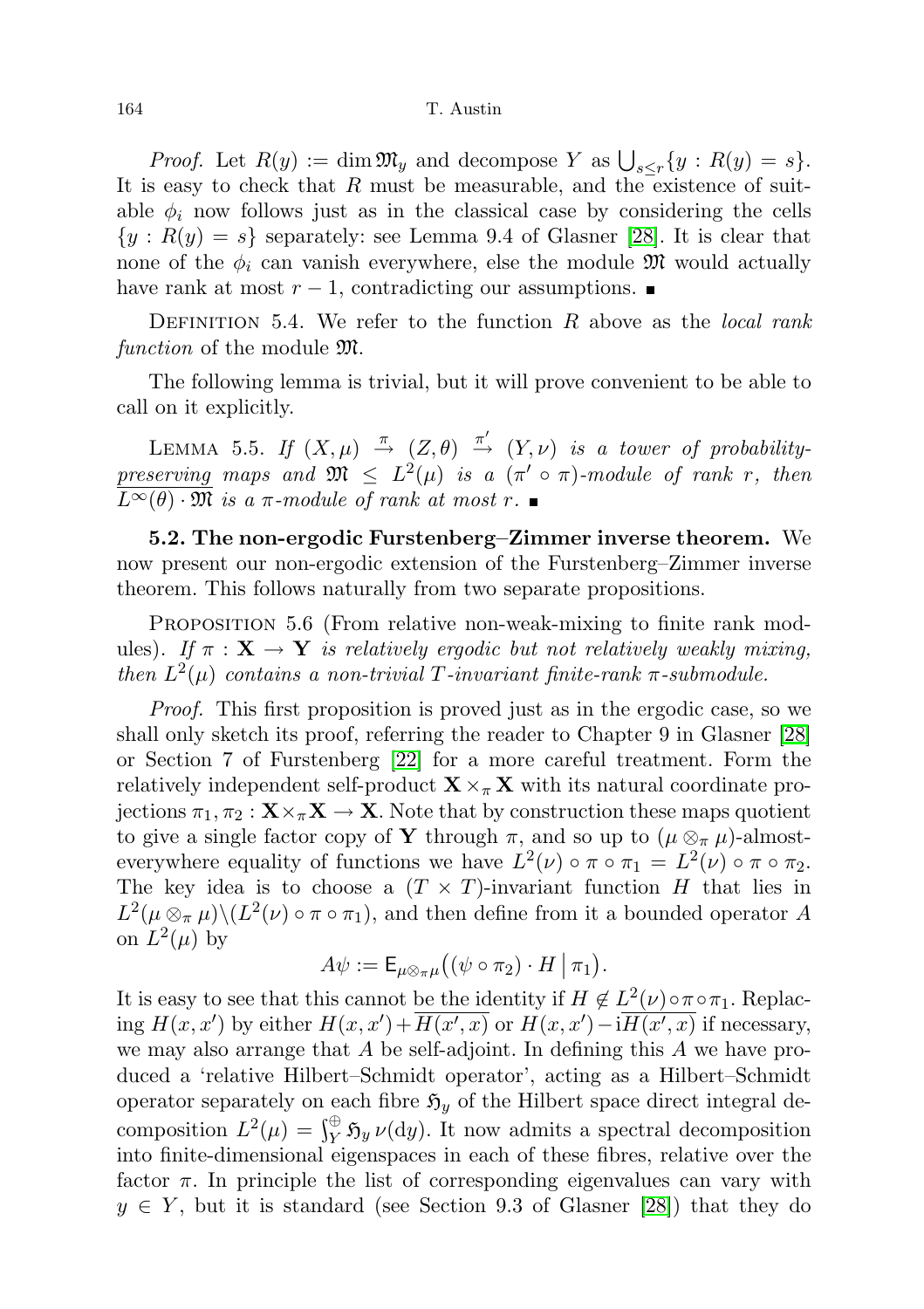so measurably and are S-invariant. Now we can simply make a measurable selection of one of these non-zero eigenvalues over each  $\zeta_0^S(y) \in Z_0^S$  and associate to that eigenvalue its corresponding finite-dimensional eigenspace  $\mathfrak{M}_y$ , to produce a non-trivial  $\pi$ -submodule  $\mathfrak{M}$  of  $L^2(\mu)$  such that dim  $\mathfrak{M}_y$  is  $S$ invariant and almost surely finite, and now truncating this by retaining the non-trivial space  $\mathfrak{M}_y$  only on the S-invariant set  $\{y : \dim \mathfrak{M}_y \langle M \}$  for some sufficiently large  $M$  gives a true finite-rank module. Its  $T$ -invariance follows immediately from that of H and hence of A, completing the proof.  $\blacksquare$ 

Our machinery of direct integrals of homogeneous spaces becomes necessary for the second stage of the argument.

<span id="page-32-0"></span>PROPOSITION 5.7 (Coordinatization of isometric extensions). If  $\pi$ :  $\mathbf{X} \rightarrow \mathbf{Y}$  is a relatively ergodic extension for which  $L^2(\mu)$  is generated by its T-invariant finite-rank  $\pi$ -submodules, then there are  $Z_0^S$ -measurable homogeneous space data  $G_{\bullet}/K_{\bullet}$  with fibre repository  $U := \prod_{n=1}^{\infty} U(n)^{\mathbb{N}}$  and a cocycle-section  $\rho : \Gamma \times Y \to G_{\bullet}$  such that



*Proof.* Let  $\mathfrak{M}^{(n)}$  for  $n \geq 1$  be a sequence of finite-rank  $\pi$ -modules generating  $L^2(\mu)$ ; since  $L^2(\mu)$  is separable we need only countably many.

Suppose  $\mathfrak{M}^{(n)}$  has rank r and let  $\phi_1, \ldots, \phi_r$  be an orthonormal basis for it as guaranteed by Lemma [5.3.](#page-30-1) It is easy to check that  $\phi_j \circ T^{\gamma}, j \leq r$ , also form an orthonormal basis for  $\mathfrak{M}^{(n)}$  for each  $\gamma \in \Gamma$ , and so we can find a measurable cocycle  $\Phi: \Gamma \times Y \to U(R(\bullet))$  with values in the finitedimensional unitary group such that

$$
(\phi_1|_{\pi^{-1}(S^{\gamma}y)} \circ T^{\gamma}, \dots, \phi_{R(y)}|_{\pi^{-1}(S^{\gamma}y)} \circ T^{\gamma})
$$
  
=  $\Phi(\gamma, y)(\phi_1|_{\pi^{-1}(y)}, \dots, \phi_{R(y)}|_{\pi^{-1}(y)})$ 

in  $\mathfrak{H}_y \times \cdots \times \mathfrak{H}_y$  for *v*-almost every y (indeed, this equation serves as the definition of  $\Phi$  and witnesses its measurability as a function of  $(\gamma, y)$ ). From this it follows that  $\sum_{j\leq r} |\phi_j(x)|^2$  is T-invariant, and by relative ergodicity can therefore be factorized through  $\pi$ . It must therefore equal  $R(\pi(x))$  almost everywhere by the relative orthonormality of the  $\phi_i$ .

Letting

$$
\phi: x \mapsto \frac{1}{R(\pi(x))}(\phi_1(x), \dots, \phi_{R(y)}(x)),
$$

it follows that  $x \mapsto (\pi(x), \phi(x))$  is a map  $X \to Y \ltimes S^{2R(\bullet)-1}$  (where  $S^{2r-1}$ denotes the unit sphere in  $\mathbb{C}^r$  which intertwines T with  $S \times \Phi$ . Letting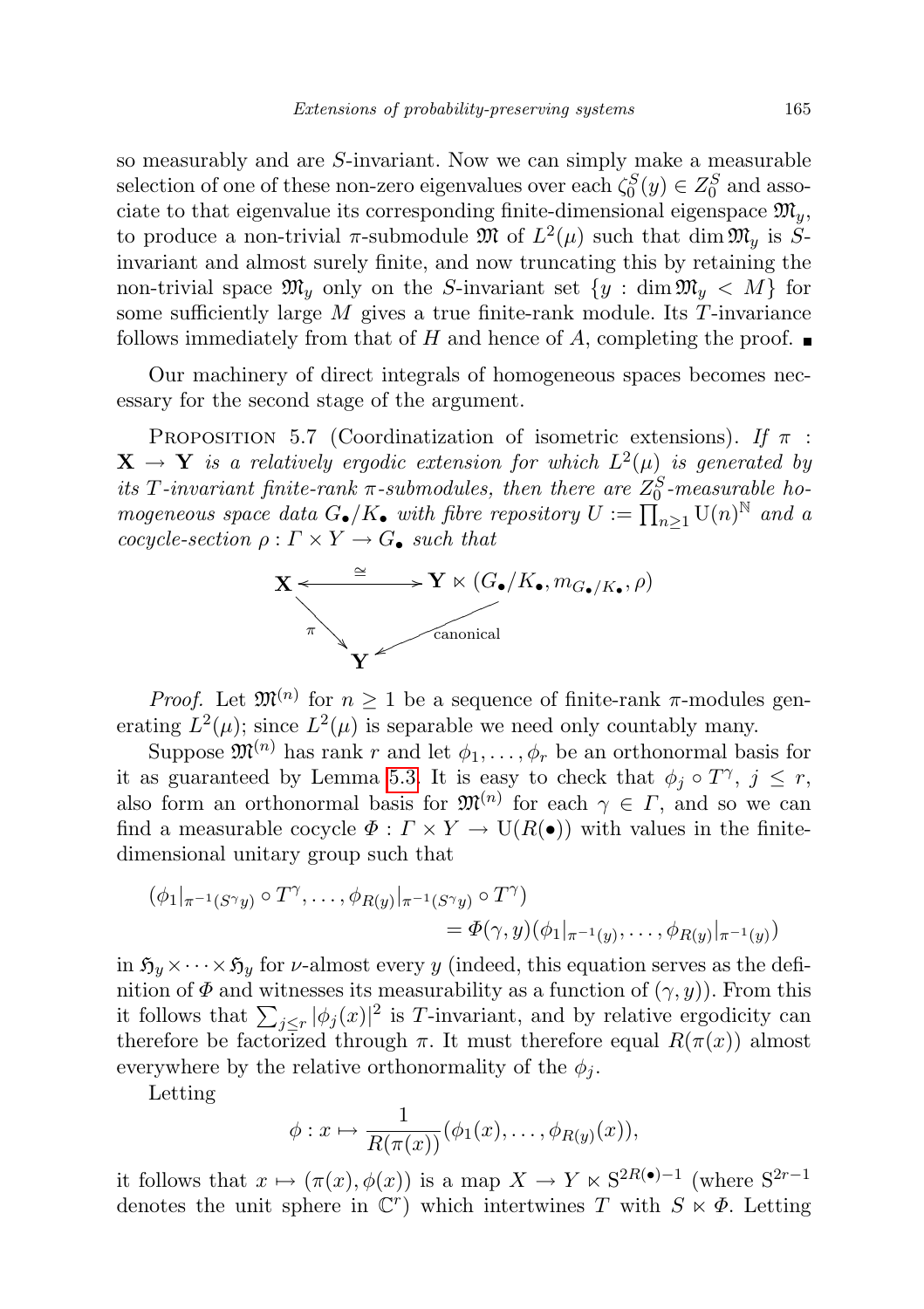$\xi: Y \to \mathbb{S}^{2R(\bullet)-1}$  be a measurable selection (in this case we could take it to be constant on the level sets of R) and then noting that  $U(R(\bullet)) \cap$  $S^{2R(\bullet)-1} \cong U(R(\bullet))/\text{Stab}_{U(R(\bullet))}(\xi(\bullet)),$  it follows that  $(\pi, \phi)$  coordinatizes a subextension of  $X \to Y$  as the homogeneous space data extension  $S \ltimes \Phi$  $Y \ltimes \mathrm{U}(R(\bullet))/\mathrm{Stab}_{\mathrm{U}(R(\bullet))}(\xi(\bullet))$  carrying some invariant measure. Finally, by Corollary [4.9](#page-28-0) we know that this can be adjusted to a genuine extension by homogeneous space data carrying the associated direct integral measure.

Writing this subextension as  $X \xrightarrow{\pi^{(n)}} Z^{(n)} \xrightarrow{\pi^{(n)}} Y$ , it is clear that  $L^2(\pi^{(n)}_{\#}\mu) \circ \pi^{(n)} \geq \mathfrak{M}^{(n)}$ . Hence the target system of the factor  $\pi^{(1)} \vee \pi^{(2)} \vee \cdots$ contains every  $\mathfrak{M}^{(n)}$ , and so must be equivalent to the whole system **X**. Finally, Lemma [4.10](#page-28-1) assures us that this can still be coordinatized as an extension by homogeneous space data, completing the proof.

We should also check the converse of the preceding proposition in the non-ergodic setting.

<span id="page-33-0"></span>Lemma 5.8. A relatively ergodic extension by compact homogeneous space data  $\mathbf{X} := \mathbf{Y} \ltimes (G_{\bullet}/K_{\bullet}, m_{G_{\bullet}/K_{\bullet}}, \rho)$  with canonical factor map  $\pi$ :  $X \rightarrow Y$  is generated by its finite-rank  $\pi$ -submodules.

*Proof.* Let U be the compact fibre repository for the data  $G_{\bullet}$ , and let  $\mathfrak{H}_y := L^2(m_{G_y/K_y})$  for  $y \in Y$ ; it is easy to check that this defines a measurable family of Hilbert spaces. Let  $L : G_y \curvearrowright \mathfrak{H}_y$  be the left-regular unitary action. Now for any continuous function  $\psi$  on U the associated operators

$$
A_y := \int_{G_y} \psi(g) L_g \, m_{G_{\bullet}}(\mathrm{d}g)
$$

clearly form a measurable family in  $y$  and are each a compact operator on  $\mathfrak{H}_y$ . Moreover, their eigenspaces are  $L_{G_y}$ -invariant, and so different measurable selections of these eigenspaces now combine to form finite-rank  $\pi$ submodules of  $L^2(\mu) \cong \int_Y^{\oplus} \mathfrak{H}_y \nu(\mathrm{d}y)$  that are T-invariant. Finally choosing a single sequence  $(\psi_n)_{n\geq 1}$  of continuous mollifiers on U (that is, of continuous functions on U such that  $m_U \psi_n \to \delta_{1_U}$  in the vague topology as  $n \to \infty$ ), all possible measurable selections of eigenspaces of their associated compact operators together generate the whole of  $L^2(\mu)$ , completing the proof.

Given an arbitrary relatively ergodic extension  $\pi : \mathbf{X} \to \mathbf{Y}$  that is not relatively weakly mixing, Proposition [5.6](#page-31-1) guarantees that its subextension generated by all finite-rank  $\pi$ -submodules is non-trivial; and now applying Proposition [5.7](#page-32-0) to this subextension immediately gives our full version of the inverse theorem. Combined with the 'direct' result of Lemma [5.8](#page-33-0) this gives the following.

Theorem 5.9 (Furstenberg–Zimmer Theorem in the non-ergodic setting). Suppose that the extension  $\pi : X \to Y$  is relatively ergodic. Then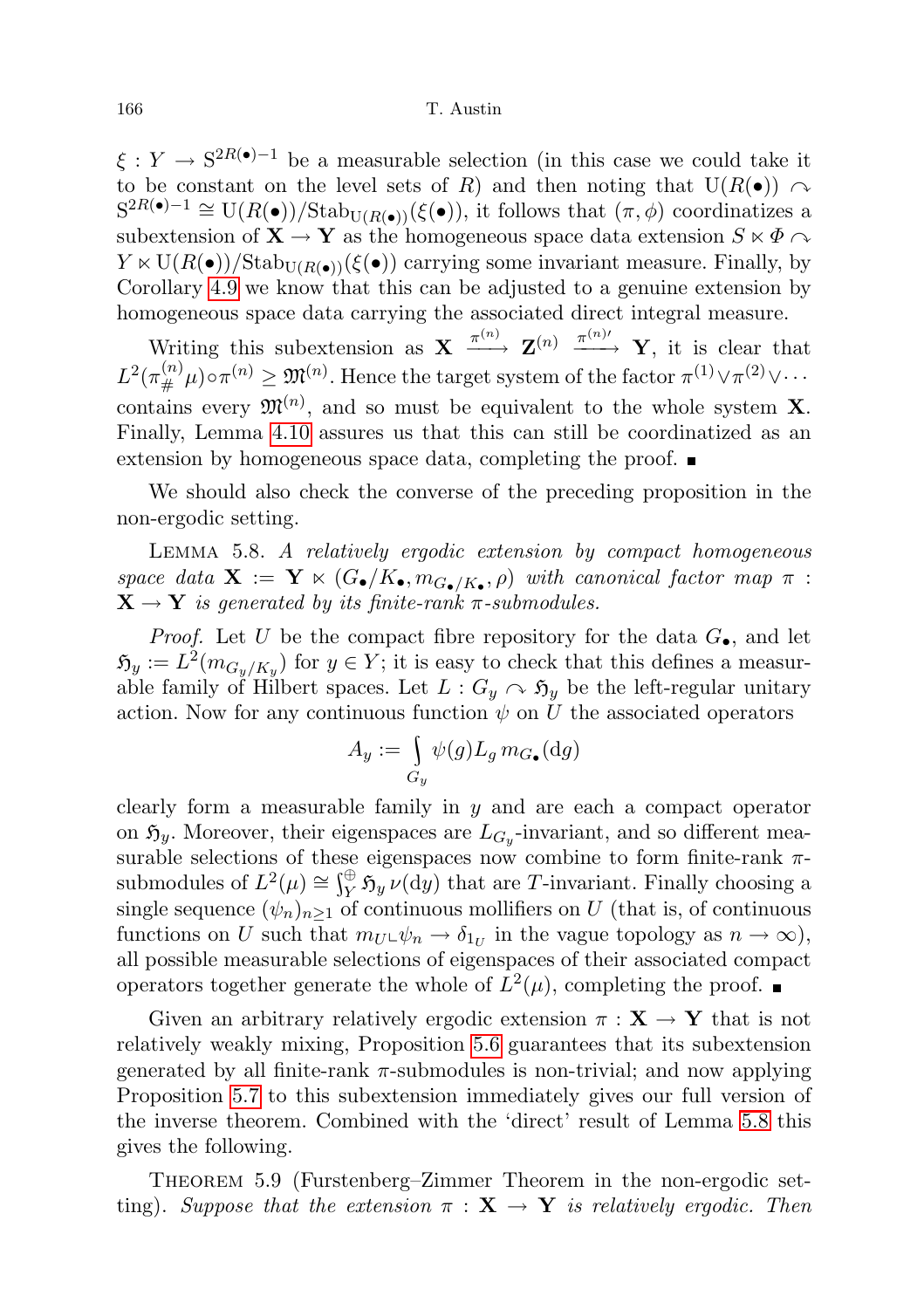there is a unique maximal subextension  $X \to Z \to Y$  that can be coordinatized as an extension of  $\bf{Y}$  by homogeneous space data, it equals the subextension generated by all finite-rank T-invariant  $\pi$ -modules, and  $\pi$  fails to be relatively weakly mixing for  $T$  if and only if this subextension contains  $\pi$  strictly.

DEFINITION 5.10 (Maximal isometric subextension). The subextension  $\mathbf{Z} \rightarrow \mathbf{Y}$  given by the preceding theorem is the maximal isometric subextension of  $\pi : \mathbf{X} \to \mathbf{Y}$ .

Remark. Let us digress to locate the need for relative ergodicity in the above arguments. This occurred during the proof of Proposition [5.7](#page-32-0) when we argued that our orthonormal basis  $\phi_1, \ldots, \phi_r$  must have  $\sum_{j \leq r} |\phi_j(x)|^2$ measurable with respect to  $\pi$  in view of its T-invariance, and from this that we could synthesize from this basis a map  $X \to S^{2R}(\bullet)^{-1}$  which together with  $\pi$  would lead to an explicit coordinatization by homogeneous space data.

It is clear that given an extension that is not relatively ergodic, we can still derive some structural consequences from the failure of relative weak mixing as follows. A simple check shows that the argument that converts a non-trivial invariant function on  $\mathbf{X} \times_{\pi} \mathbf{X}$  to a finite-rank module over  $\pi$  does not require relative weak mixing, and so we can still sensibly define the subextension  $X \stackrel{\xi}{\rightarrow} Z \stackrel{\alpha}{\rightarrow} Y$  generated by all finite-rank  $\pi$ -modules. Next, any function on  $X$  that is actually  $T$ -invariant clearly defines a rank-1 such module, and so  $\xi$  certainly contains the factor  $\zeta_0^T \vee \pi$ . Now, in addition, any finite-rank module  $\mathfrak M$  over the factor  $\pi$  gives a finite-rank module  $L^{\infty}((\zeta_0^T \vee \pi)_{\#}\mu) \cdot \mathfrak{M}$  over  $\zeta_0^T \vee \pi$ . In light of this and the inverse theory for the relatively ergodic case,  $\xi : \mathbf{X} \to \mathbf{Z}$  must actually be contained in the maximal isometric subextension of the joint factor map  $\zeta_0^T \vee \pi$ . Letting W be the target system of  $\zeta_0^T \vee \pi$ , the maximal isometric subextension of the relatively ergodic extension  $\zeta_0^T \vee \pi$  now is coordinatizable as an extension by compact homogeneous space data, and from the results of the next section it will follow that the resulting subextension  $\mathbf{Z} \to \mathbf{W}$  is also coordinatizable by compact homogeneous space data. It may, however, be properly contained in the maximal isometric subextension of  $\zeta_0^T \vee \pi$ , since there may be finite-rank modules over  $\zeta_0^T \vee \pi$  that cannot be obtained as above from finite-rank modules over  $\pi$ .

We suspect that more can be said in general about which subextensions of  $\zeta_0^T \vee \pi$  can be obtained from finite-rank modules over  $\pi$ , but we will not explore this matter further here. Note that in several previous works, such as Furstenberg and Katznelson's proof of multidimensional multiple recurrence in [\[24\]](#page-72-19) and their later applications of similar ideas to prove other results in density Ramsey theory in [\[25\]](#page-72-20) and [\[26\]](#page-72-21), this very concrete analysis in terms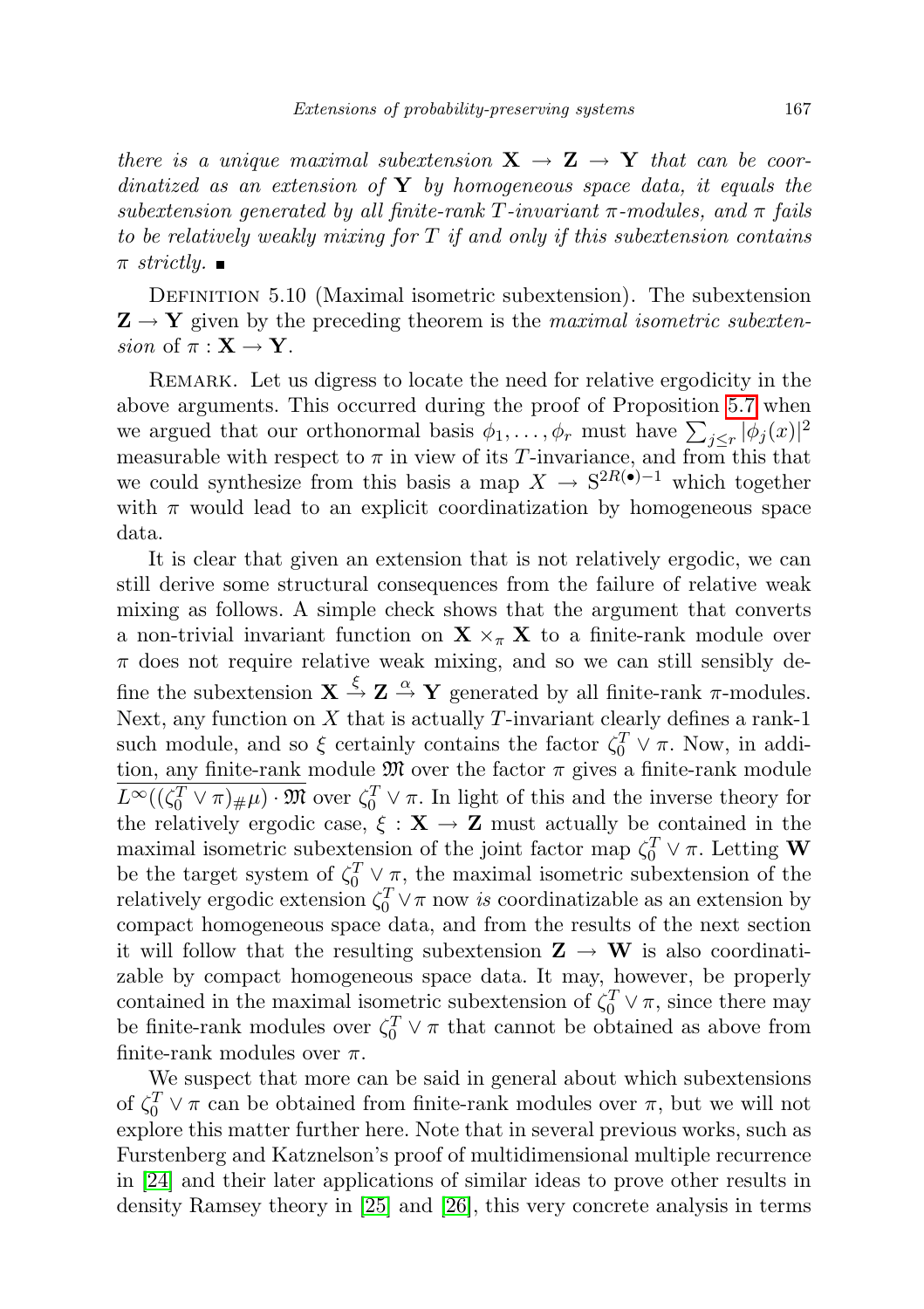of extensions by homogeneous space data is avoided altogether. In its place is used a much softer property of extension called 'relative compactness', which is also a consequence of its being generated by finite-rank submodules and turns out to be enough to enable a proof of the relevant multiple recurrence results without the more precise information offered by a coordinatization. We will not explore relations with this idea further here, but refer the reader to Furstenberg's book [\[23\]](#page-72-2) for a treatment of such arguments.

We can now extend the following definition from the ergodic-base case.

DEFINITION 5.11 (Distal extensions and distal towers). Given a system extension  $\pi : \mathbf{X} \to \mathbf{Y}$  we note that  $\zeta_0^T \vee \pi$  coordinatizes the maximal factor of **X** that is relatively invariant over  $\pi$ , and now write  $\zeta_{1/\pi}^T : \mathbf{X} \to \mathbf{Z}_1^T(\mathbf{X}/\pi)$ to denote any choice of factor map that coordinatizes the maximal isometric subextension of  $\zeta_0^T \vee \pi$ . In general we define recursively an increasing transfinite sequence of factors  $\zeta_{\eta/\pi}^T : \mathbf{X} \to \mathbf{Z}_{\eta/\pi}^T(\mathbf{X}/\pi)$  indexed by all ordinals  $\eta$  by letting  $\zeta_{\eta+1/\pi}^T : \mathbf{X} \to \mathbf{Z}_{\eta+1/\pi}^T(\mathbf{X}/\pi)$  denote any choice of factor map that coordinatizes the maximal isometric subextension of  $\zeta_{\eta/\pi}^T$  for each  $\eta$ , and letting  $\zeta_{\eta/\pi}^T := \bigvee_{\kappa \leq \eta} \zeta_{\eta/\pi}^T$  when  $\eta$  is a limit ordinal. Note that for any fixed system **X** there must be some ordinal  $\leq \omega_1$  at which this tower stabilizes. If Y is a trivial system  $({*}, \delta_*, \mathrm{id}_{\{*\}})$  we simplify this notation to  $\zeta_{\eta}^T : \mathbf{X} \to \mathbf{Z}_{\eta}^T$ .

The extension  $\pi$  :  $\mathbf{X} \to \mathbf{Y}$  is distal if  $\bigvee_{\eta} \zeta_{\eta/\pi}^T \simeq id_X$ . We refer to  $\mathbf{Z}_{\eta}^T(\mathbf{X}/\pi) \to \mathbf{Y}$  as the maximal  $\eta$ -step distal subextension of  $\pi$ , and to the totally ordered collection of all of these subextensions as the distal tower of  $\pi$ .

As suggested at the beginning of this section, our inverse theorem can quite easily be extended to account for relative non-ergodicity of more general relatively independent self-joinings. The standard proof of this in the case of ergodic base (Theorem 9.21 in Glasner [\[28\]](#page-72-0)), which reduces this situation to that of the self-joining treated above, does not rely on the ergodicity of the base system and so carries over essentially unchanged. We only state the result here.

THEOREM 5.12. Suppose that  $\pi_i : \mathbf{X}_i \to \mathbf{Y}_i$  are relatively ergodic extensions for  $i = 1, ..., n$  and that  $\nu$  is a joining of  $\mathbf{Y}_1, ..., \mathbf{Y}_n$  forming the system  $\mathbf{Y} = (Y, \nu, S) := (Y_1 \times \cdots \times Y_n, \nu, S_1 \times \cdots \times S_n)$ . Suppose further that  $\mathbf{X} = (X, \mu, T)$  is similarly a joining of  $\mathbf{X}_1, \ldots, \mathbf{X}_n$  that extends  $\nu$  through the coordinatewise factor map  $\pi : \mathbf{X} \to \mathbf{Y}$  assembled from the  $\pi_i$ , and such that under  $\mu$  the coordinate projections  $\alpha_i : \mathbf{X} \to \mathbf{X}_i$  are relatively independent over the tuple of further factors  $\pi_i \circ \alpha_i$ . Then the intermediate factor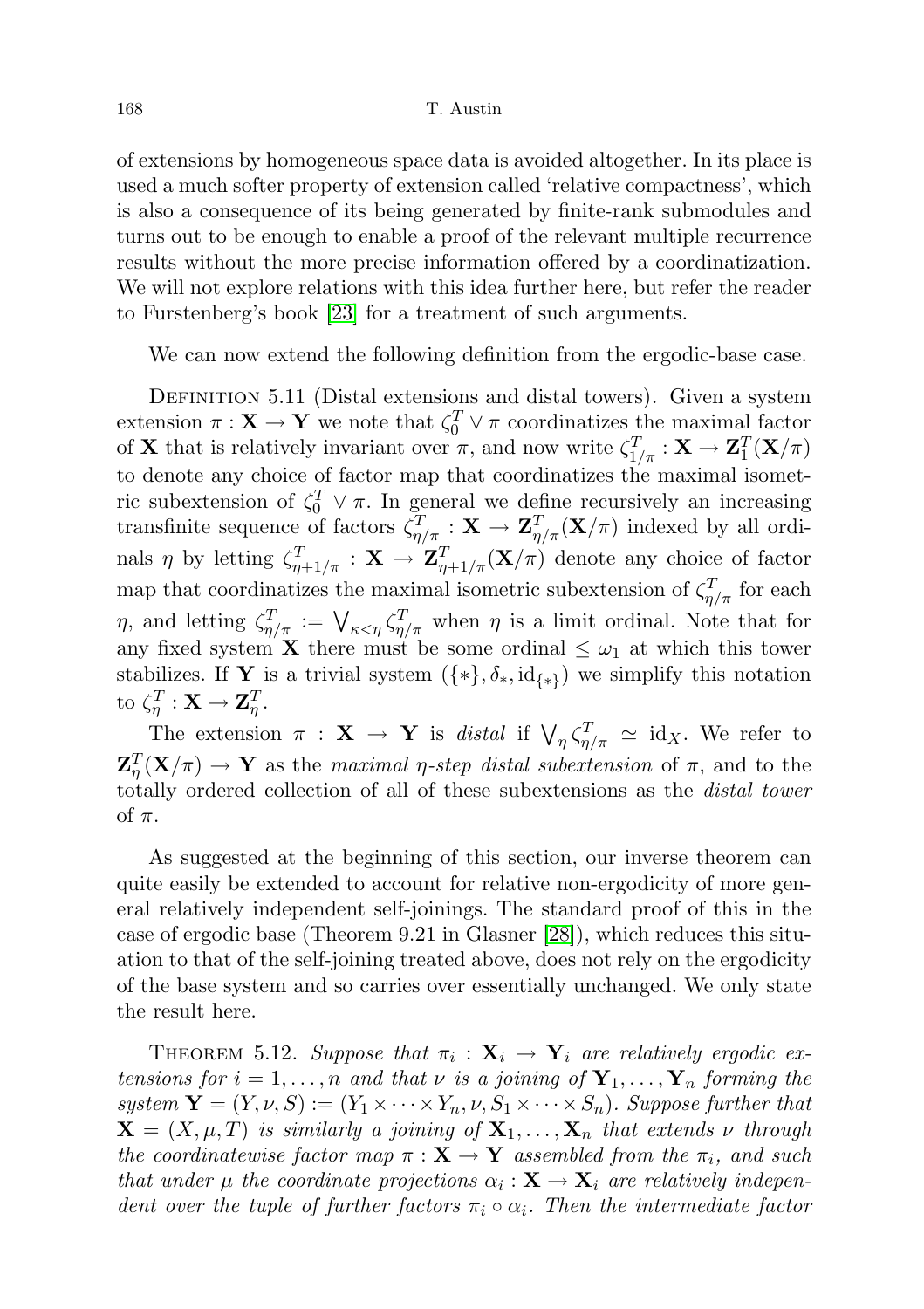map

$$
\zeta^{T_1}_{1/\pi_1}\vee\cdots\vee\zeta^{T_n}_{1/\pi_n}:\mathbf{X}\to\mathbf{Z}
$$

whose target **Z** is a joining of the systems  $\mathbf{Z}_1^{T_i}(\mathbf{X}_i/\pi_i)$  is equivalent to  $\zeta_{1/\pi}^T$ :  $\mathbf{X} \to \mathbf{Z}_{1}^{T}(\mathbf{X}/\pi)$ . In particular, it contains the relatively invariant extension  $\mathbf{Z}_0^T \vee \mathbf{Y} \rightarrow \mathbf{Y}$ , which may be non-trivial.

We will call on this version of the inverse theorem when we come to our applications in Section [7.](#page-44-0)

6. Factors and automorphisms of isometric extensions. In this subsection we examine the possible forms of factors and automorphisms of extensions by homogeneous space data, using as our main tool the nonergodic Mackey theory of Section [4.](#page-19-0)

6.1. Some more notation. We first need to set up some additional notation that will help us to describe algebraic transformations between the fibres  $G_y/K_y$  of our extensions.

Our first important convention is that given a Polish group  $U$  and two compact subgroups  $G, G' \leq U$ , we identify a continuous isomorphism  $\Phi$ :  $G \stackrel{\cong}{\to} G'$  with its graph  $\{(g, \Phi(g)) : g \in G\} \leq U \times U$ . In view of the results of Subsection [2.4,](#page-13-0) this sets up a bijective correspondence between continuous isomorphisms and compact subgroups  $M \in \text{Lat}(U \times U)$  with the property that M has first and second projections equal to G and  $G'$ respectively and  $M \cap (U \times \{1_U\}) = M \cap (\{1_U\} \times U) = \{1_{U \times U}\}\.$  We write  $\text{Isom}(G, G')$  for this collection of isomorphisms, and interpret composition  $\Phi \circ \Phi'$  for  $\Phi \in \text{Isom}(G, G')$  and  $\Phi' \in \text{Isom}(G', G'')$  in the obvious way. Note that after fixing a complete separable metric on  $U$ , the resulting strong topology on  $\text{Isom}(G, G')$  is in general strictly stronger than the Vietoris topology inherited from  $Lat(U \times U)$ , but the resulting Borel structures are the same. Exactly similarly we can also interpret the collection  $Hom(G, G')$ of homomorphisms  $G \to G'$ , Aut  $G = \text{Isom}(G, G)$  and End  $G = \text{Hom}(G, G)$ as collections of subgroups of  $U \times U$ .

This identification made, the necessary definition follows very naturally.

DEFINITION 6.1 (Homomorphisms sections). Suppose that  $(Y, \nu)$  is a standard Borel probability space and that  $G_{i,\bullet}$ ,  $i=1,2$ , are two different measurable families of compact group data over Y with compact metrizable repositories  $U$  and  $V$  respectively. Then a *homomorphism section* associated to this data is a map  $y \mapsto \Phi_y : Y \to \text{Lat}(U \times V)$  that is Borel for the Vietoris measurable structure on Lat $(U \times V)$  and is such that  $\Phi_y \in \text{Hom}(G_{1,y}, G_{2,y})$ for v-almost every  $y \in Y$ . We will sometimes denote this situation by  $\Phi$ :  $Y \to \text{Hom}(G_{1,\bullet}, G_{2,\bullet}).$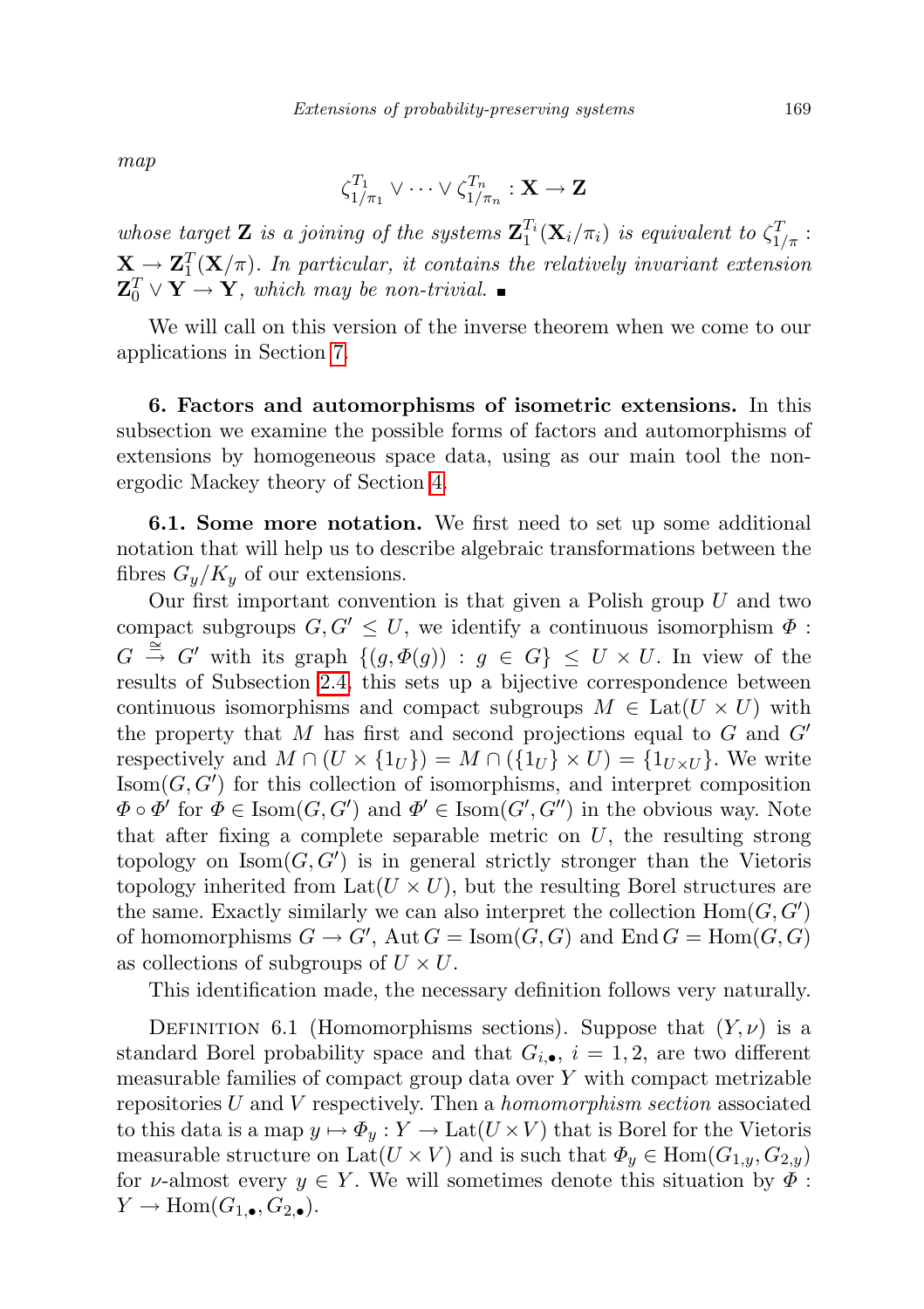We extend this definition in the obvious way to epimorphism sections, isomorphism sections and automorphism sections.

The benefit of formulating our notion of 'isomorphism section' as above will become clear shortly, when we use the Mackey theory in a self-joining of a given extension to produce a measurable family of compact subgroups of  $U \times U$  that we can then immediately reinterpret as an isomorphism cocycle in this sense. In doing this we will also benefit from having the following notation.

DEFINITION 6.2 (Extensions by epimorphism sections). If  $\beta$  :  $(Y_1, \nu_1) \rightarrow$  $(Y_2, \nu_2)$  is a probability-preserving map,  $G_{i,\bullet}/H_{i,\bullet}$  is measurable compact homogeneous space data on  $Y_i$  for  $i = 1, 2$  and  $\Phi: Y \to \text{Hom}(G_{1,y}, G_{2,\beta(y)})$ is a measurable epimorphism section such that  $\Phi_y(H_{1,y}) \subseteq H_{2,\beta(y)}$  almost surely then we write  $\beta \times \Phi_{\bullet}$  for the probability-preserving map

$$
Y_1 \ltimes G_{1,\bullet}/H_{1,\bullet} \to Y_2 \ltimes G_{2,\bullet}/H_{2,\bullet}: (y, gH_{1,y}) \mapsto (\beta(y), \Phi_y(g)H_{2,\beta(y)}).
$$

More generally, if  $\rho: Y \to G_{2,\beta(\bullet)}$  is a section then we will sometimes write  $L_{\rho(y)}$  (resp.  $R_{\rho(y)}$ ) for the translation of  $G_{2,\beta(\bullet)}$  by left rotation by  $\rho(y)$  (resp. right rotation by  $\rho(y)$ , and define

$$
\beta \ltimes (L_{\rho(\bullet)} \circ \Phi_{\bullet})|_{H_{2,\beta(\bullet)}}^{H_{1,\bullet}} : (y, gH_{1,\bullet}) \mapsto (\beta(y), \rho(y) \cdot \Phi_{y}(g)H_{2,\beta(y)}).
$$

In case  $H_{i,\bullet} \equiv \{1_{G_{i,\bullet}}\}$  we simplify this to

$$
\beta \ltimes (L_{\rho(\bullet)} \circ \Phi_{\bullet}) : (y, g) \mapsto (\beta(y), \rho(y) \cdot \Phi_y(g)).
$$

Note that if  $(Y_1, \nu_1) = (Y_2, \nu_2)$  then  $\beta \ltimes L_{\rho(\bullet)} = \beta \ltimes \rho$  and  $\beta \ltimes R_{\rho(\bullet)} =$  $\beta \times \rho^{\rm op}$  in the original notation of Section [3.](#page-14-0) We introduce the above class of fibrewise transformations, together with their new notation, to help us describe more explicitly certain maps and joinings between isometric extensions, in the sense of the following definition, and to help differentiate them from those isometric extensions themselves, among which these new maps serve as morphisms.

DEFINITION 6.3 (Fibrewise automorphism and affine recoordinatizations). Suppose that  $Y = (Y, \nu, S)$  is a *Γ*-system,  $G_{\bullet}/K_{\bullet}$  are *S*-invariant compact homogeneous space data over Y and  $\sigma: \Gamma \times Y \to G_{\bullet}$  is an ergodic cocyclesection for S, and that  $\Phi_{\bullet}: Y \to \text{Aut}(G_{\bullet})$  is an S-invariant automorphism section and  $\rho: Y \to G_{\bullet}$  a section. Then the map  $R := \mathrm{id}_Y \ltimes (L_{\rho(\bullet)} \circ \Phi_{\bullet})|_{\Phi_{\bullet}}^{K_{\bullet}}$  $\Phi_\bullet(K_\bullet)$ defines a recoordinatization

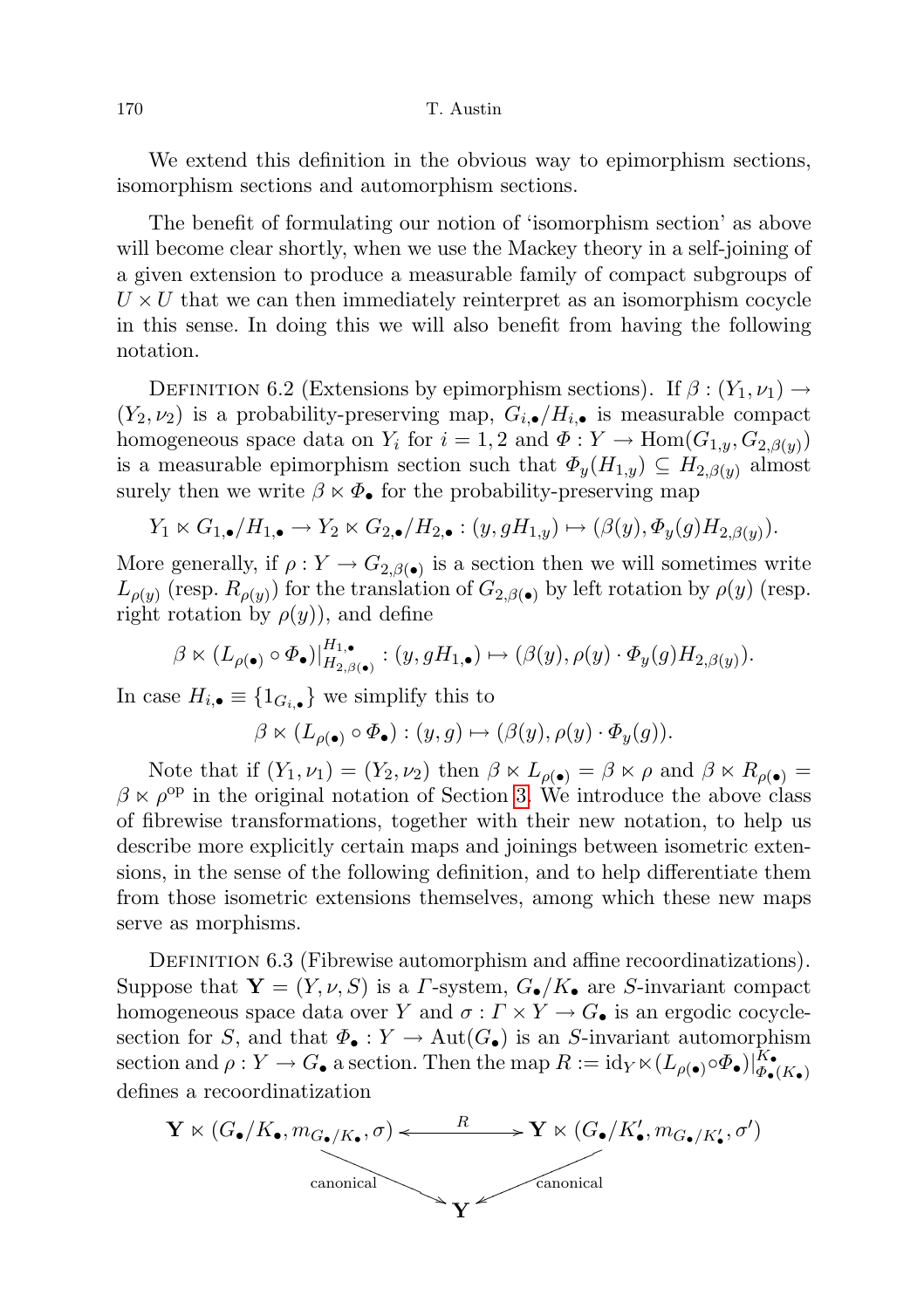with  $K'_{\bullet} := \Phi_{\bullet}(K_{\bullet})$  and

$$
\sigma'(\gamma, y) := \rho(S^{\gamma}y) \cdot \Phi_y(\sigma(\gamma, y)) \cdot \rho(y)^{-1}.
$$

We refer to such a recoordinatization as a *fibrewise affine recoordinatization*. If  $\rho \equiv 1_G$ , then it is a *fibrewise automorphism recoordinatization*.

REMARKS. 1. The condition that  $\Phi_{\bullet}$  be S-invariant is needed in order that R intertwine  $S \times \sigma$  with another cocycle extension; without this condition the new transformation will in general still involve also a non-trivial automorphism-valued cocycle.

2. If  $G_{\bullet}$  and  $\Phi_{\bullet}$  are as above then we have  $\beta \ltimes (L_{\rho(\bullet)} \circ \Phi_{\bullet}) = \beta \ltimes (\text{Co}_{\rho(\bullet)} \circ$  $\Phi_{\bullet} \circ R_{\rho(\bullet)}$ , where  $Co_{\rho(y)} \in \text{Aut}(G_y)$  is the inner automorphism of conjugation by  $\rho(y)$ . It follows that we can always choose between expressing a fibrewise affine recoordinatization by using fibrewise left rotations or fibrewise right rotations (or even some mixture of the two!). In general we will prefer to write fibrewise affine recoordinatizations with rotation part acting on the left, since this is the form in which the S-invariance of the automorphism part  $\Phi_{\bullet}$  is directly visible, but occasionally this ability to conjugate between the two forms will give some useful flexibility in how we write a fibrewise affine recoordinatization.

Note that transformations of the form  $\beta \lt (L_{\rho(\bullet)} \circ \Phi_{\bullet}) \sim U \times V$  for compact Abelian groups U and V,  $\beta$  a rotation of U,  $\rho: U \to V$  and  $\Phi: U \to \text{Aut } V$  are already objects of study in ergodic theory: examples arise from explicitly coordinatizing a flow on a two-step solvmanifold (see, for example, Auslander, Green and Hahn [\[2\]](#page-71-0) or Starkov [\[41\]](#page-73-0) for background), with rather special conditions on the cocycles  $\rho$  and  $\Phi$  that result (although working explicitly with such coordinatizations would probably be a cumbersome way to handle solvflows). More generally, it is possible that an enlarged theory of extensions by compact homogeneous space data could be constructed to treat actions lifted by affine-valued cocycle comprising both fibrewise rotations and automorphisms. Certainly,  $\mathbb{Z}^d$ -actions by affine maps on compact groups have recently begun to receive greater attention from ergodic theorists (see Schmidt [\[39\]](#page-72-0), in particular), and it would be interesting to know how far the results that are now known for such systems could be 'relativized'. In this paper, however, fibrewise automorphisms and affine maps will play a strictly auxiliary rôle.

<span id="page-38-0"></span>6.2. The structure theorems. The main results of this section amount to structure theorems for factors and automorphisms of isometric extensions, generalizing the classical result (and also the proof) of Mentzen [\[36\]](#page-72-1) in the ergodic case (see also earlier work of Newton [\[37\]](#page-72-2), and compare with the classical argument of Veech in [\[44\]](#page-73-1) for his condition for an extension to be coordinatizable as a compact group skew-product).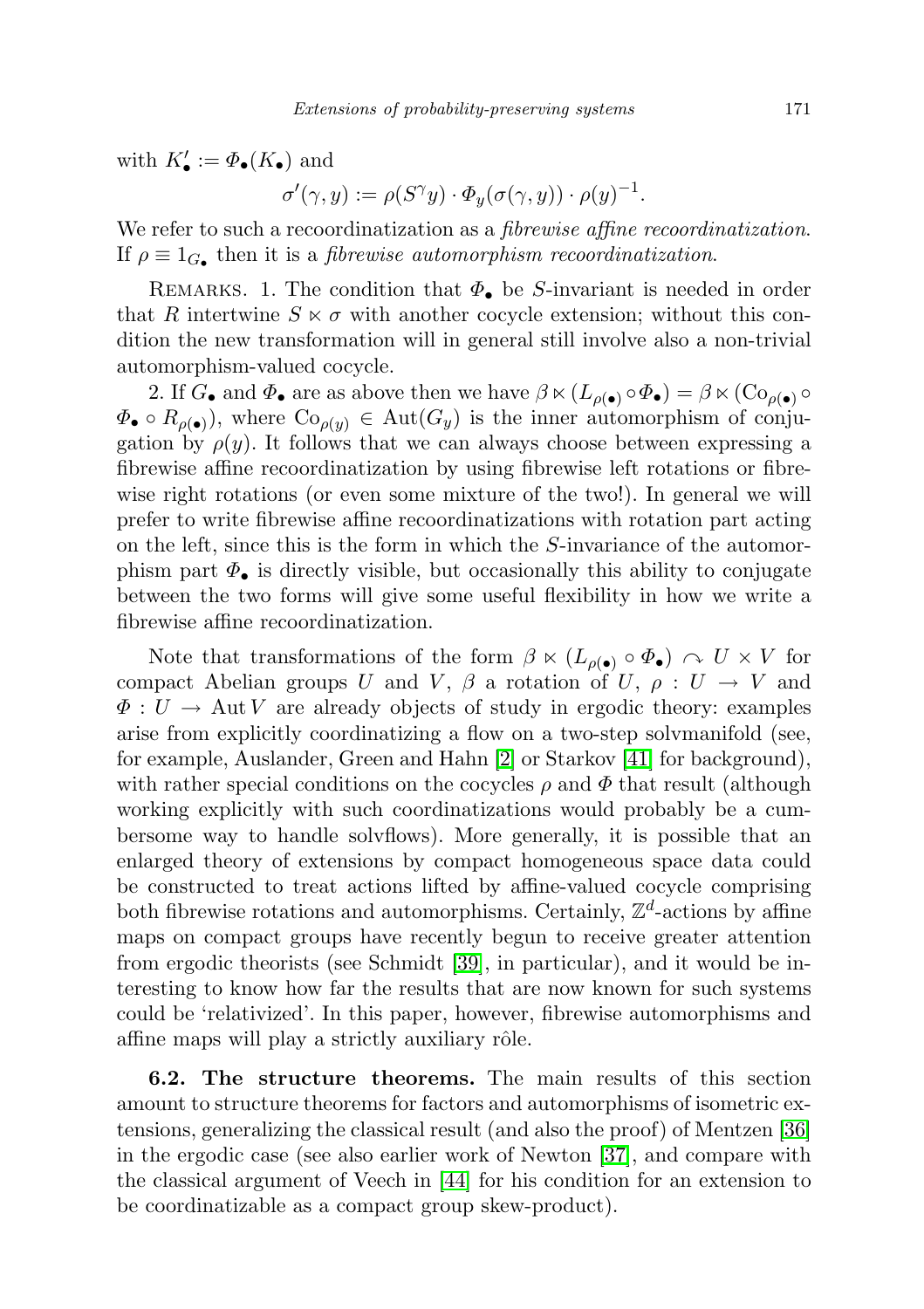THEOREM 6.4 (Relative Factor Structure Theorem). Suppose that  $Y_i =$  $(Y_i, \nu_i, S_i)$  for  $i = 1, 2$  are  $\Gamma$ -systems and  $\beta : \mathbf{Y}_1 \to \mathbf{Y}_2$  is a factor map, that  $G_{i,\bullet}/H_{i,\bullet}$  are  $S_i$ -invariant core-free homogeneous space data on  $Y_i$  and that  $\sigma_i: \Gamma \times Y_i \to G_{i,\bullet}$  are ergodic cocycle-sections for the action  $S_i$ , and let  $\mathbf{X}_i = (X_i, \mu_i, T_i) := \mathbf{Y}_i \ltimes (G_{i,\bullet}/H_{i,\bullet}, m_{G_{i,\bullet}/H_{i,\bullet}}, \sigma_i)$  with canonical factor  $\xi_i\,:\, \mathbf{X}_i\,\to\,\mathbf{Y}_i.$  Suppose further that  $\beta$  admits extension to a factor map  $\alpha : \mathbf{X}_1 \to \mathbf{X}_2$ :



Then there are an  $S_1$ -invariant measurable family of epimorphisms  $\Phi_{\bullet}$  :  $G_{1,\bullet} \to G_{2,\beta(\bullet)}$  such that  $\Phi_{\bullet}(H_{1,\bullet}) \subseteq H_{2,\beta(\bullet)}$  almost surely and a section  $\rho: Y_1 \to G_{2,\beta(\bullet)}$  such that  $\alpha = \beta \ltimes (L_{\rho(\bullet)} \circ \Phi_{\bullet})|_{H_2}^{H_1,\bullet}$  $\prod_{H_2,\bullet}^{H_1,\bullet}$ , and then

$$
\sigma_2(\gamma,\beta(y)) = \rho(S_1^{\gamma}y) \cdot \Phi_y(\sigma_1(\gamma,y)) \cdot \rho(y)^{-1}
$$

for  $\nu_1$ -almost all y and all  $\gamma \in \Gamma$ .

REMARK. When  $S_1$  is ergodic this tells us that any extension of  $\beta$  to a factor map of  $X_1$  must take the form of fibrewise application of a fixed group automorphism and then left multiplication by a cocycle: this is the result of Mentzen [\[36\]](#page-72-1).

*Proof.* We will deduce this by considering the joining of  $X_1$  and  $X_2$ defined by the graph of  $\alpha$ , proceeding in two steps.

STEP 1. Suppose first that  $H_{i,\bullet} \equiv \{1_{G_{i,\bullet}}\}$  for  $i = 1, 2$ . Set  $\lambda :=$  $(id_{X_1}, \alpha)_{\#}\mu_1$ ; this is a  $(T_1 \times T_2)$ -invariant probability measure on

$$
X_1 \times_{\{\beta \circ \xi_1 = \xi_2\}} X_2 \cong Y_1 \ltimes (G_{1,\bullet} \times G_{2,\beta(\bullet)}),
$$

which is an extension of  $\mathbf{Y}_1$  via the natural factor map. Let us denote by  $\pi_i$ ,  $i = 1, 2$ , the two coordinate projections  $X_1 \times_{\{\beta \circ \xi_1 = \xi_2\}} X_2 \to X_i$ , and, slightly abusively, also the coordinate projections  $G_{1,\bullet} \times G_{2,\beta(\bullet)} \to G_{1,\bullet}, G_{2,\beta(\bullet)}$ . Since this is a graph joining, the first coordinate projection almost surely determines the second, and so the joined system that results is actually isomorphic to  $X_1$ ; it follows that  $\lambda$  is  $(T_1 \times T_2)$ -relatively ergodic over  $Y_1$ .

Applying Proposition [4.7](#page-26-0) we obtain some  $S_1$ -invariant Mackey group data  $M_{\bullet} \leq G_{1,\bullet} \times G_{2,\beta(\bullet)}$  on Y and a section  $b: Y_1 \to G_{1,\bullet} \times G_{2,\beta(\bullet)}$  such that  $\lambda = \nu \ltimes m_{b(\bullet)^{-1}M_{\bullet}}$ . The measure  $\lambda$  must project onto  $\mu_i$  under  $\pi_i$ , and so

$$
\pi_1{}_\#(\nu \ltimes m_{b(\bullet)^{-1}M_\bullet}) = \nu \ltimes m_{\pi_1(b(\bullet))^{-1}\pi_1(M_\bullet)} = \nu \ltimes m_{G_1,\bullet}
$$

and hence  $\pi_1(M_{\bullet}) = G_{1,\bullet}$  almost surely, and similarly  $\pi_2(M_{\bullet}) = G_{2,\beta(\bullet)}$ almost surely.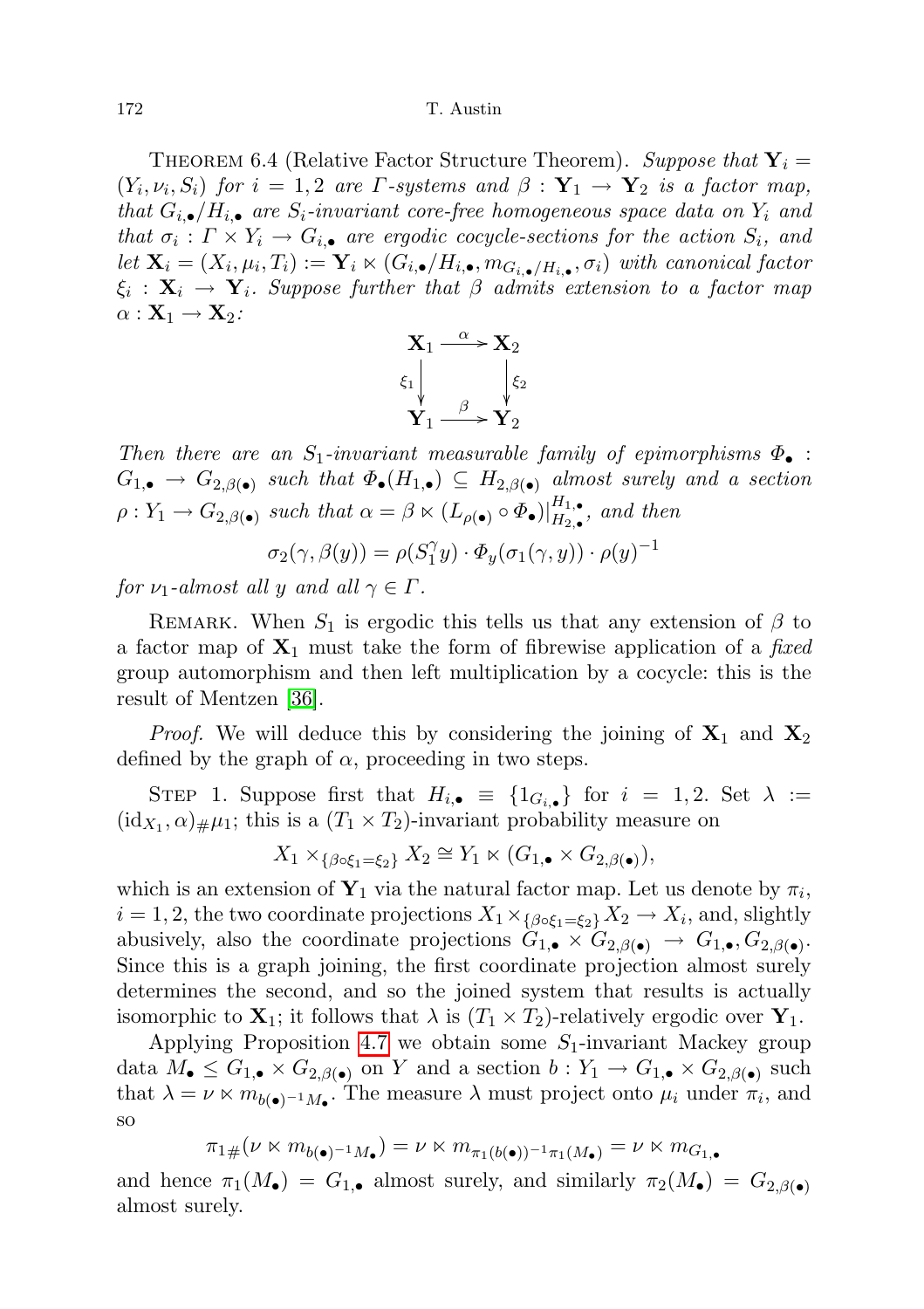On the other hand, if  $L_{1,\bullet}$  and  $L_{2,\bullet}$  are the first and second slices of  $M_{\bullet}$ , then we see that the coordinate factors  $\pi_1$  and  $\pi_2$  are actually relatively independent over the further canonical factors

$$
(X_1, \mu_1, T_1) \rightarrow (Y_1, \nu_1, S_1) \ltimes (G_{1,\bullet}/L_{1,\bullet}, m_{G_{1,\bullet}/L_{1,\bullet}}, \sigma_1)
$$

and

$$
(Y_1, \nu_1, S_1) \otimes_{\{\beta=\xi_2\}} (X_2, \mu_2, T_2) \rightarrow (Y_1, \nu_1, S_1) \ltimes (G_{2,\beta(\bullet)}/L_{2,\bullet}, m_{G_{2,\beta(\bullet)}/L_{2,\bullet}}, \sigma_2 \circ \beta).
$$

Of course, under a graphical joining of a factor map such as  $\lambda$  the second coordinate projection is almost surely determined by the first, so we must have  $L_{2,\bullet} \equiv \{1_{G_{2,\beta(\bullet)}}\}$  almost surely. Combined with the property of having full projections, this shows that  $M_{\bullet}$  is almost surely the graph of a measurably-varying epimorphism  $\Phi_{\bullet}: G_{1,\bullet} \to G_{2,\beta(\bullet)}$ .

Also, since  $M_{\bullet}$  has full one-dimensional projections we can multiply b by some  $M_{\bullet}$ -valued cocycle if necessary to assume that  $b(\bullet) = (1_{G_{1,\bullet}}, \rho(\bullet))$ . We can now simply read off that when  $\alpha(y, g) = (\beta(y), g')$ , then almost surely

$$
(g, g') = (m, \rho(y)\Phi_y(m))
$$

for some  $m \in G_{1,y}$ . Hence we must have  $m = g$ , and so  $g' = \rho(y)\Phi_y(g)$ : that is,  $\alpha = \beta \ltimes (L_{\rho(\bullet)} \circ \Phi_{\bullet})$ , as required. Finally, with this expression in hand it is immediate to check that the commutative diagram relating  $\alpha$ ,  $\beta$ , S and T is equivalent to the requirement that

$$
\rho(S^{\gamma}(y)) \cdot \Phi_y(\sigma_1(\gamma, y)) = \sigma_2(\gamma, \beta(y)) \cdot \rho(y)
$$

for  $\nu_1$ -almost every y and all  $\gamma \in \Gamma$ , which rearranges into the equation stated.

STEP 2. Now consider the case of general core-free  $H_{i,\bullet}$  and let  $\lambda$ be the graphical self-joining given previously, so as in Step 1 the system  $(X_1 \times_{\{\beta \circ \xi_1 = \xi_2\}} X_2, \lambda, T_1 \times T_2)$  has a natural factor isomorphic to  $\mathbf{Y}_1$  and is isomorphic to  $X_1$  through the first coordinate projection, which also virtually determines the second coordinate projection.

Now in addition let  $\tilde{\mathbf{X}}_i \to \mathbf{X}_i$  be the implied covering group data extensions, and let  $\lambda$  be any relatively ergodic lift of  $\lambda$  to an invariant joining of  $\tilde{X_1}$  and  $\tilde{X_2}$ . Arguing as in Step 1 now gives Mackey group data  $M_{\bullet} \leq G_{1,\bullet} \times G_{2,\beta(\bullet)}$  and a section  $b: Y_1 \to G_{1,\bullet} \times G_{2,\beta(\bullet)}$  such that

$$
\tilde{\lambda} = \nu_1 \ltimes m_{b(\bullet)^{-1}M_{\bullet}(H_{1,\bullet} \times H_{2,\beta(\bullet)})}.
$$

Since the cocycles  $\sigma_i$  are ergodic, it follows as before that  $M_{\bullet}$  has full one-dimensional projections. The condition that the first coordinate almost surely determine the second under  $\lambda$  becomes more subtle. Firstly, it requires that the second slice  $L_{2,\bullet}$  of  $M_{\bullet}$  satisfy  $L_{2,\bullet} \cdot H_{2,\beta(\bullet)} = H_{2,\beta(\bullet)}$ ; but on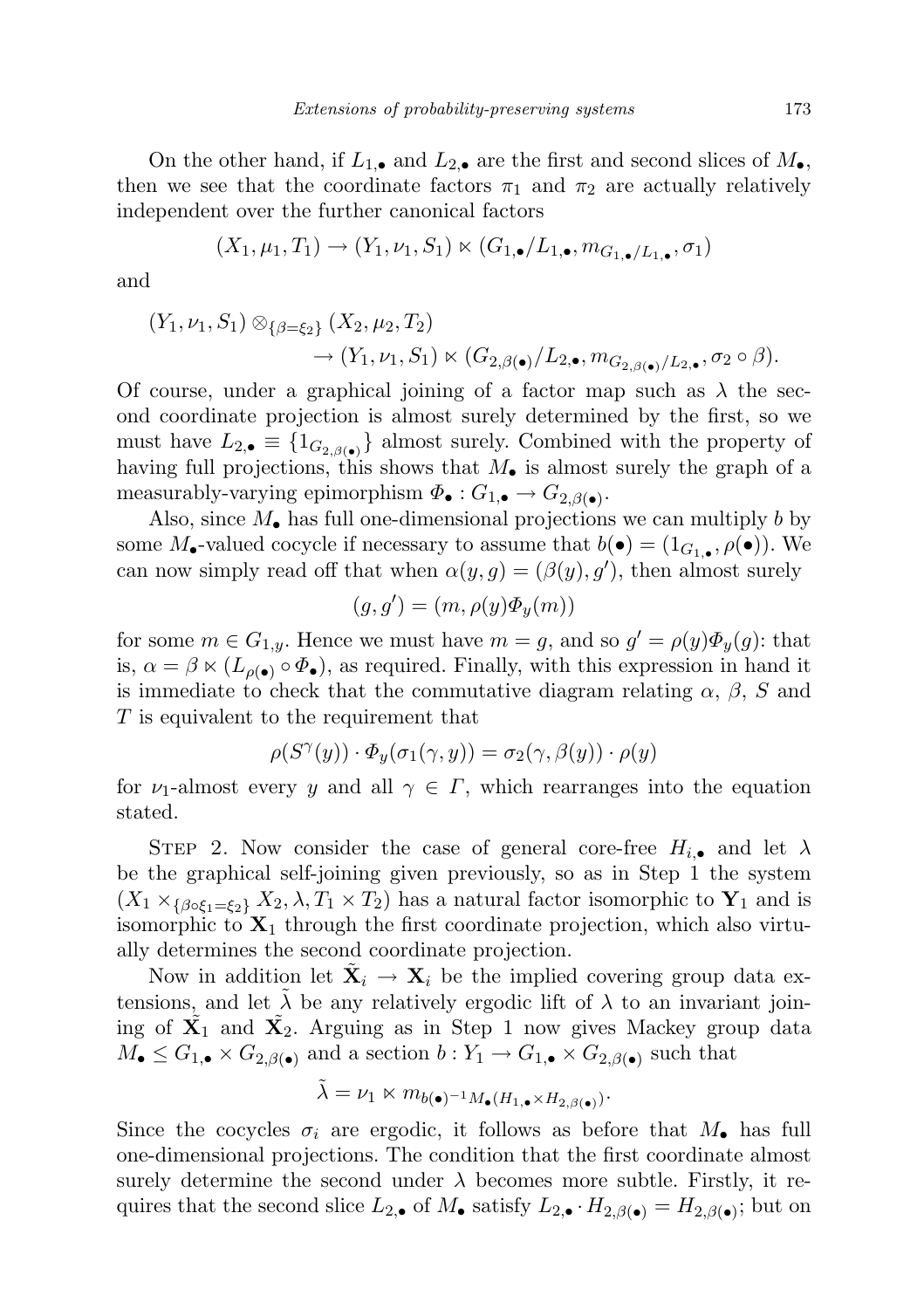the other hand Lemma [2.8](#page-13-1) tells us that  $L_{2,\bullet} \leq G_{2,\beta(\bullet)}$ , and by the core-free assumption  $H_{2,\beta(\bullet)}$  does not contain any non-trivial normal subgroup, so in fact we must still have  $L_{2,\bullet} \equiv \{1_{G_{2,\beta(\bullet)}}\}\.$  It follows that  $M_{\bullet}$  still defines the graph of an epimorphism  $\Phi_{\bullet}: G_{1,\bullet} \to G_{2,\beta(\bullet)}$ . Secondly, this same condition on the determination of the second coordinate requires that  $\Phi_{\bullet}$  have a well-defined quotient between the spaces  $G_{1,\bullet}/H_{i,\bullet}$  and  $G_{2,\beta(\bullet)}/H_{2,\beta(\bullet)}$ , and hence that  $\Phi_{\bullet}(H_{1,\bullet}) \subseteq H_{2,\beta(\bullet)}$  almost surely.

This leads as before to the expression  $\beta \ltimes (L_{\rho(\bullet)} \circ \Phi_{\bullet})|_{H_{2,\rho}}^{H_{1,\bullet}}$  $H_{2,\beta(\bullet)}^{11,\bullet}$  for  $\alpha$ , and the cocycle equation also follows as before from the condition that  $\lambda$  is  $(\tilde{T}_1 \times \tilde{T}_2)$ -invariant (equivalent to the intertwining property in the previous case).

Specializing the above now gives a structure theorem for groups of automorphisms of an extension.

<span id="page-41-0"></span>THEOREM 6.5 (Relative Automorphism Structure Theorem). Suppose that  $\mathbf{Y} = (Y, \nu, S)$  is a *Γ*-system, that  $G_{\bullet}/H_{\bullet}$  are *S*-invariant core-free homogeneous space data on Y and that  $\sigma : \Gamma \times Y \to G_{\bullet}$  is an ergodic cocyclesection for the action S, and let  $\mathbf{X} = (X, \mu, T) := \mathbf{Y} \ltimes (G_{\bullet}/H_{\bullet}, m_{G_{\bullet}/H_{\bullet}}, \sigma)$ . Suppose further that  $\Lambda$  is a discrete group and  $R : \Lambda \curvearrowright (X, \mu)$  is another action that commutes with T and respects the canonical factor  $\pi : X \to Y$ (so it defines an action of  $\Lambda$  by automorphisms of the extension  $\pi$ ). Then for each  $h \in \Lambda$  there are an S-invariant measurable family of isomorphisms  $\Phi_{h,\bullet}: G_{\bullet} \to G_{R|h(\bullet)}$  such that  $\Phi_{h,\bullet}(H_{\bullet}) = H_{R|h(\bullet)}$  almost surely and a section  $\rho_h: Y \to G_{R|h(\bullet)}^n$  such that

$$
R^h = R|_{\pi}^h \ltimes (L_{\rho_h(\bullet)} \circ \Phi_{h,\bullet})|_{H_{R|_{\pi}^h(\bullet)}}^{H_{\bullet}}
$$

for each  $h \in \Lambda$ , and then

• we have

$$
\sigma(\gamma, R|_{\pi}^{h}(y)) = \rho_{h}(S^{\gamma}y) \cdot \Phi_{h,y}(\sigma(\gamma, y)) \cdot \rho_{h}(y)^{-1}
$$

for v-almost all y and all  $\gamma \in \Gamma$  and  $h \in \Lambda$ , and

• we have

$$
\varPhi_{h_1h_2,y} = \varPhi_{h_1,R|_\pi^{h_2}(y)} \circ \varPhi_{h_2,y}
$$

and

$$
\rho_{h_1h_2}(y) = \rho_{h_1}(R_{\pi}^{h_2}(y)) \cdot \Phi_{h_1, R_{\pi}^{h_2}(y)}(\rho_{h_2}(y))
$$

for v-almost all y and all  $h_1, h_2 \in \Lambda$ .

*Proof.* Consider first  $R^h$  for some fixed  $h \in \Lambda$ . Treating  $R^h$  as a factor map of  $X$  and applying Theorem [6.4](#page-38-0) gives immediately the representation of  $R^h$  as

$$
R|_\pi^h \ltimes (L_{\rho_h(\bullet)} \circ \Phi_{h,\bullet})|_{H_{R|\pi(\bullet)}}^{H_{\bullet}}
$$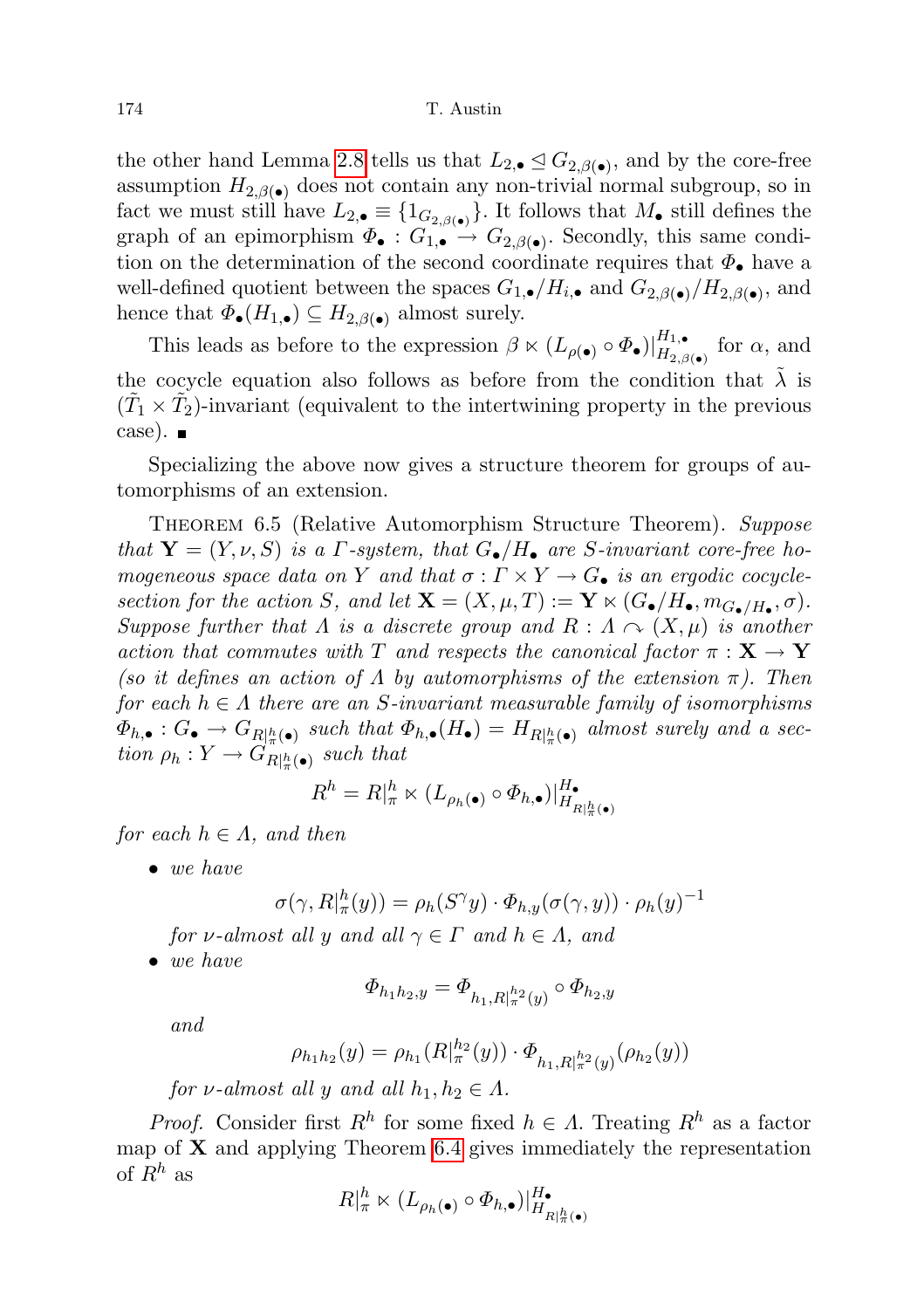for some section  $\rho_h$  and measurable family of continuous epimorphisms  $\Phi_{h,\bullet}$ , and now the condition that  $R<sup>h</sup>$  actually be equivalent to id<sub>X</sub> (that is, it is not a proper factor map) gives that  $\Phi_{h,\bullet}$  is an isomorphism and  $\Phi_{\bullet}(H_{\bullet}) = H_{R|_{\pi}(\bullet)}$ almost surely.

This establishes the existence of  $\rho_h$  and  $\Phi_{h,\bullet}$ , and also the first of the two additional conclusions above. To deduce the second we need only compare the resulting coordinatizations of each side of the equation  $R^{h_1h_2} = R^{h_1} \circ R^{h_2}$ defining  $R$  as a  $\Lambda$ -action: substituting from above this becomes

$$
R|_{\pi}^{h_1 h_2} \times (L_{\rho_{h_1 h_2}(\bullet)} \circ \Phi_{h_1 h_2, \bullet})|_{H_{R|\pi}^{h_1 h_2}(\bullet)}^{H_{\bullet}}
$$
  
=  $(R|_{\pi}^{h_1} \circ R|_{\pi}^{h_2}) \times (L_{\rho_{h_1}(R|\pi^2(\bullet))} \circ \Phi_{h_1, R|\pi^2(\bullet)} \circ L_{\rho_{h_2}(\bullet)} \circ \Phi_{h_2, \bullet})|_{H_{R|\pi^{h_1 h_2}(\bullet)}}^{H_{\bullet}}$ 

and so we must have

$$
\rho_{h_1h_2}(y) \cdot \Phi_{h_1h_2,y}(g) \cdot H_{R|_{\pi}^{h_1h_2}(y)} = \rho_{h_1h_2}(y) \cdot \Phi_{h_1h_2,y}(gH_y)
$$
  
=  $\rho_{h_1}(R|_{\pi}^{h_2}(y)) \cdot \Phi_{h_1,R|_{\pi}^{h_2}(y)}(\rho_{h_2}(y) \cdot \Phi_{h_2,y}(gH_y))$   
=  $\rho_{h_1}(R|_{\pi}^{h_2}(y)) \cdot \Phi_{h_1,R|_{\pi}^{h_2}(y)}(\rho_{h_2}(y)) \cdot \Phi_{h_1,R|_{\pi}^{h_2}(y)}(\Phi_{h_2,y}(g)) \cdot H_{R|_{\pi}^{h_1h_2}(y)}$ 

for all  $g \in G_y$  for *v*-almost every  $y \in Y$ . Since  $H_{R|\pi|^{h_1 h_2}(y)}$  is core-free in  $G_y$ almost surely, the validity of this equation for all  $g \in G_y$  implies the two parts of the second additional conclusion above, completing the proof.

Remark. It should be possible to enhance the above theorem further by allowing an arbitrary locally compact second countable group  $\Lambda$  and imposing suitable continuity assumptions on the assignments  $h \mapsto \rho_h$  of measurable sections and  $h \mapsto \Phi_{h,\bullet}$  of measurable families of isomorphisms. The additional arguments required seem to be more fiddly than enlightening, however, and so we leave the details to the interested reader.

Although Theorem [6.5](#page-41-0) shows that the S-ergodic fibre systems above the points  $\zeta_0^S(y) \in Z_0^S$  and  $\zeta_0^S(R|\pi^h y) \in Z_0^S$  are isomorphic for all  $h \in \Lambda$  for almost every  $y \in Y$ , it need not follow that these fibre systems are almost all isomorphic to a single model system. The following simple example has long been a part of ergodic-theoretic folklore.

EXAMPLE. Let  $(Y, \nu) := (\mathbb{T}^2, m_{\mathbb{T}^2})$ , and form the direct integral space  $X := Y \times \mathbb{T}^2$  with constant fibre  $\mathbb{T}^2$  (so this is really just the direct product  $Y \times \mathbb{T}^2$  and measure  $\mu := m_{\mathbb{T}^2} \otimes m_{\mathbb{T}^2}$ . Define  $T : \mathbb{Z} \curvearrowright X$  by  $T(y, z) :=$  $(y, y + z)$ , so overall  $(X, \mu)$  is the direct integral of the individual Kronecker systems  $(\mathbb{T}^2, m_{\mathbb{T}^2}, R_y)$ , writing  $R_y$  for the rotation by  $y \in \mathbb{T}^2$ .

In addition, suppose that  $S \cap \mathbb{T}^2$  is any ergodic toral automorphism. Then it is easy to check that  $S \times S$  commutes with T; in particular, it carries fibres of the obvious factor map  $X \to Y$  onto fibres, and so acts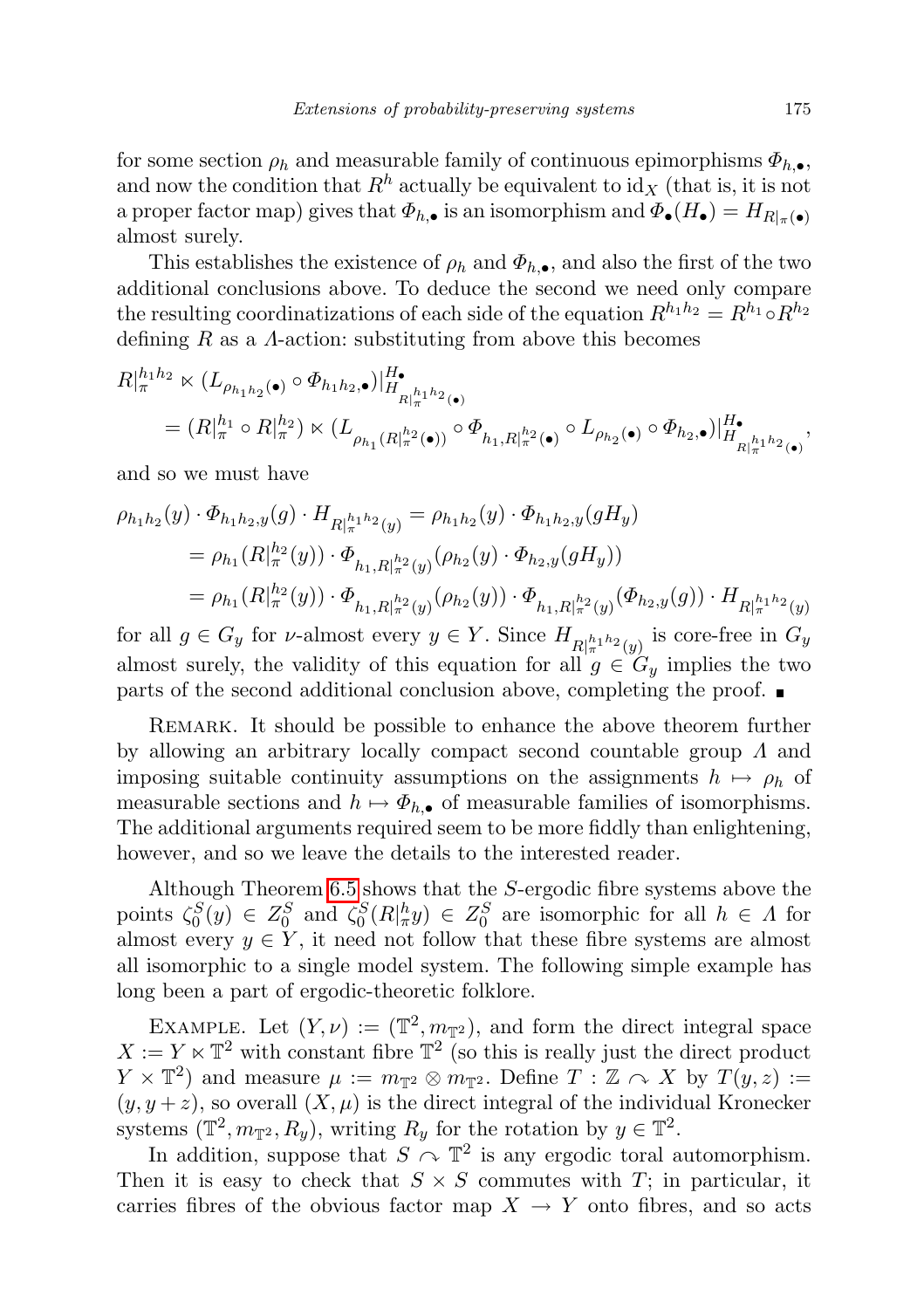as an automorphism of the fibre system  $(\mathbb{T}^2, m_{\mathbb{T}^2}, R_y)$  onto  $(\mathbb{T}^2, m_{\mathbb{T}^2}, R_{Sy})$ . However, the fibre systems  $(\mathbb{T}^2, m_{\mathbb{T}^2}, R_y)$  are not almost all isomorphic for different y: the map

$$
y \mapsto (\mathbb{T}^2, m_{\mathbb{T}^2}, R_y)/\sim \text{Isomorphism}
$$

is not almost surely constant, even though it is invariant under the ergodic transformation S. This is possible because the isomorphism equivalence relation on the space of all Kronecker systems (suitably interpreted as pairs comprising a monothetic compact metrizable subgroup of a suitable fixed repository and a distinguished element for the rotation) is non-smooth.

QUESTION 6.6. Can an example be found for which the group fibres  $G_y$ themselves are not almost all continuously isomorphic above each  $R|_{\pi}$ -ergodic component of ν?

This may relate to the work of Conze and Raugi [\[15\]](#page-71-1) on the behaviour of measurable families of (not necessarily compact) groups related by measurable cocycles, but we have not been able to answer the above as a direct corollary of their work.

The following question may also be related to the above:

Question 6.7. Can an example be found in which for no coordinatization of the extension is it possible that each  $\Phi_y$  can be extended from  $G_y$  to an automorphism of the whole repository group U?

The following corollaries concerning the extendability of automorphisms will also prove useful later, and may be of some independent interest.

Corollary 6.8 (Condition for lifting an automorphism to a group data extension). An action R of  $\Lambda$  by automorphisms of Y can be lifted to a  $\Lambda$ -action by automorphisms of an ergodic group data extension  $\mathbf{Y} \ltimes \mathbf{Y}$  $(G_{\bullet}, m_{G_{\bullet}}, \sigma)$  if and only if for every  $h \in \Lambda$  the cocycle  $\Gamma \times Y \to G_{\bullet} \times G_{R(\bullet)}$ :  $(\gamma, y) \mapsto (\sigma(\gamma, y), \sigma(\gamma, R^h y))$  has relativized Mackey group data over Y that is the graph of an isomorphism almost everywhere, and in this case any such extended action is of the form  $h \mapsto R^h \ltimes (L_{\rho_h(\bullet)} \circ \Phi_{h,\bullet})$  for some families of sections  $\rho_h: Y \to G_{\bullet}$  and S-invariant cocycles  $\Phi_{h,\bullet}: Y \to \text{Isom}(G_{\bullet}, G_{R^h(\bullet)})$ and  $\Phi_h$  is unique up to composition with an arbitrary S-invariant inner automorphism cocycle.  $\blacksquare$ 

<span id="page-43-0"></span>Corollary 6.9 (Automorphisms can always be lifted to core-free ergodic covering group extensions). Suppose that Y is a  $\Gamma$ -system,  $G_{\bullet}/H_{\bullet}$ are S-invariant core-free homogeneous space data and  $\sigma : \Gamma \times Y \to G_{\bullet}$  is an ergodic cocycle-section. Set  $\mathbf{X} := \mathbf{Y} \ltimes (G_{\bullet}/H_{\bullet}, m_{G_{\bullet}/H_{\bullet}}, \sigma)$  and  $\tilde{\mathbf{X}} :=$  $\mathbf{X} \ltimes (G_{\bullet}, m_{G_{\bullet}}, \sigma)$ . Then any action of a discrete group by automorphisms of the canonical extension  $X \to Y$  lifts to an action by automorphisms of the tower  $X \to X \to Y$ .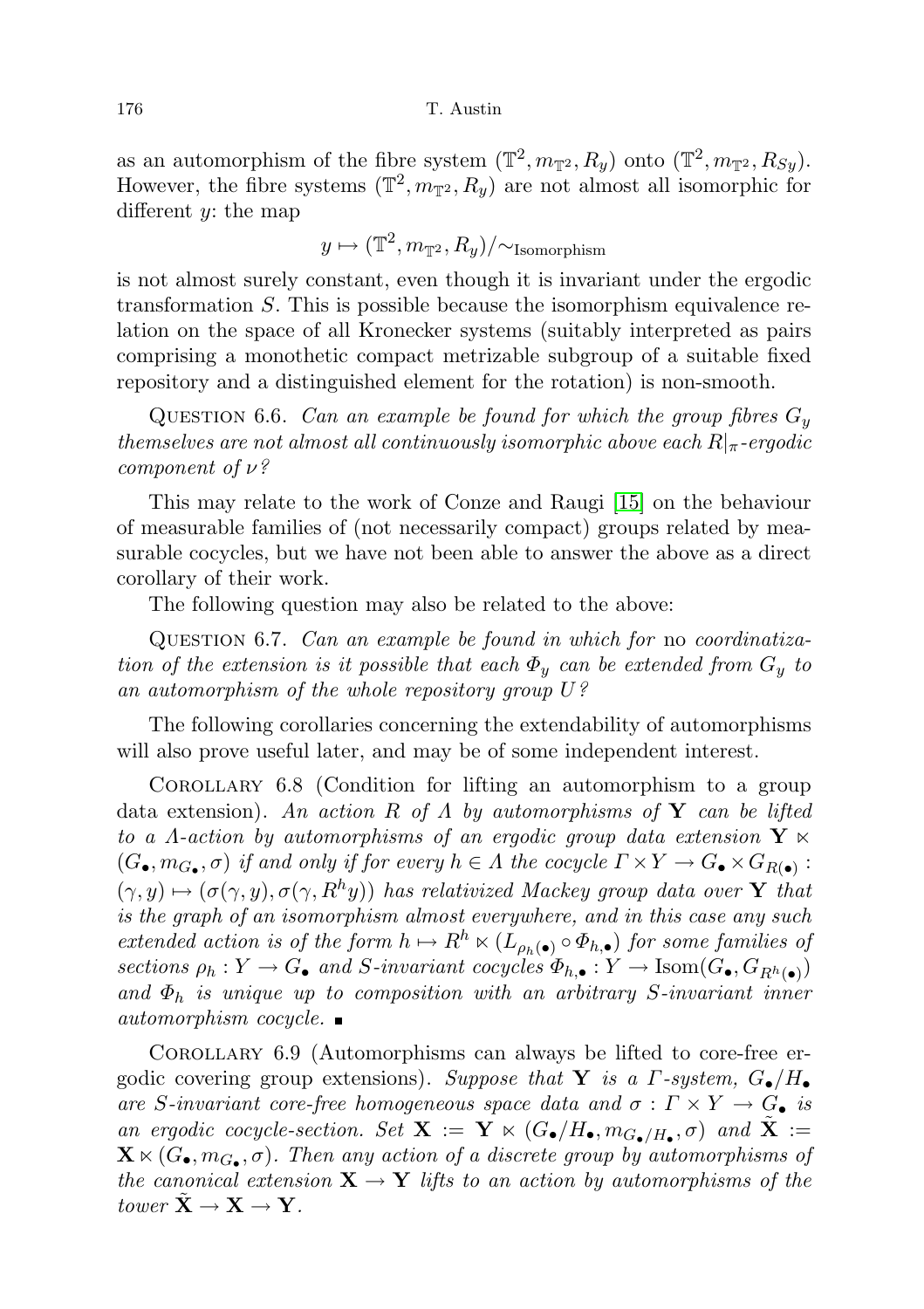*Proof.* Let  $\pi : \mathbf{X} \to \mathbf{Y}$  and  $\tilde{\pi} : \tilde{\mathbf{X}} \to \mathbf{Y}$  be the canonical factor maps and suppose that R is an automorphism of the extension  $\pi : X \to Y$ . Theorem [6.5](#page-41-0) allows us to write R explicitly as  $R|_{\pi} \ltimes (L_{\rho(\bullet)} \circ \Phi_{\bullet})|_{H_{I}}^{H_{\bullet}}$  $H_{R|_\pi(\bullet)}$ for some  $\rho: Y \to G_{R|\pi(\bullet)}$  and S-invariant  $\Phi: Y \to \text{Isom}(G_{\bullet}, G_{R|\pi(\bullet)})$ such that  $\Phi_y(H_y) = H_{R|_{\pi}(y)}$  almost surely; and, having done this, we have that graph $(\Phi_{\bullet})$  is the Mackey group data of the cocycle-section  $(\gamma, y) \mapsto$  $(\sigma(\gamma, y), \sigma(\gamma, Ry))$ , so that

$$
\sigma(\gamma, R(y)) = b(S^{\gamma}y) \cdot \Phi_y(\sigma(\gamma, y)) \cdot b(y)^{-1}
$$

almost surely. This equation immediately tells us that we can lift  $R$  to the transformation  $\tilde{R} := R|_{\pi} \ltimes (L_{\rho(\bullet)} \circ \Phi_{\bullet})$  on  $\tilde{X}$ , and that this still commutes with  $\tilde{T} = S \ltimes \sigma$ . Given a whole *Λ*-action of automorphisms  $R^h$ , applying this argument to each  $h \in \Lambda$  individually and considering the consistency equations promised by Theorem [6.5](#page-41-0) shows that the lifted maps still define a  $\Lambda$ -action, and hence completes the proof.  $\blacksquare$ 

<span id="page-44-0"></span>7. Applications. In this section we offer two closely related applications of the theory developed above.

We first study the possible joint distribution of the isotropy factors  $\zeta_0^{T_i}$ corresponding to three commuting transformations  $T_1$ ,  $T_2$  and  $T_3$ . This will require some quite careful analysis in terms of Mackey group data, cocycles, and representations given by the Relative Automorphism Structure Theorem. We will then show that this analysis can also be brought to bear on a detailed description of characteristic factors of the double non-conventional ergodic averages associated to a pair of commuting transformations (see, for example, [\[6\]](#page-71-2) and the references listed there).

Throughout this section we specialize to the setting of  $\Gamma := \mathbb{Z}^d$ , and will write  $e_1, \ldots, e_d$  for its standard basis.

7.1. Application to joint distributions of isotropy factors. For a generic  $\mathbb{Z}^d$ -action on a fixed atomless  $(X,\mu)$  the isotropy factors  $\zeta_0^T$ <sup>1</sup>  $\stackrel{'}{0}^{\stackrel{\cdot 1}{\circ}\cdots}$  :  $\overline{{\bf X}} \to {\bf Z}_0^{T^{\dagger A}}$  $C_0^{T^{\uparrow A}}$  corresponding to subgroups  $A \leq \mathbb{Z}^d$  are all trivial (indeed, it is a classical result that a generic such action is totally weakly mixing). However, if they are not all trivial then they generate a sublattice of the lattice of all factors of  $(X, \mu, T)$  that can exhibit some quite rich structure.

Letting  $T_i := T^{\mathbf{e}_i}$ , we will here consider only the further sublattice generated by the isotropy factors  $\zeta_0^{T_I} := \zeta_0^{T_{i_1},...,T_{i_r}}$  $\begin{bmatrix} a_1, \ldots, a_{ir} \\ 0 \end{bmatrix}$  corresponding to the possible choices of subset  $I := \{i_1, ..., i_r\} \subseteq [d]$ , where  $[d] := \{1, ..., d\}$ .

Clearly in general the action of each  $T_j$  for  $j \in [d] \setminus I$  on the sets of  $\Sigma_X^{T_l}$ can still be quite arbitrary, and so we cannot hope to say anything about the structure of each isotropy factor as a system in its own right. Instead we will focus on their *joint* distribution within the original system.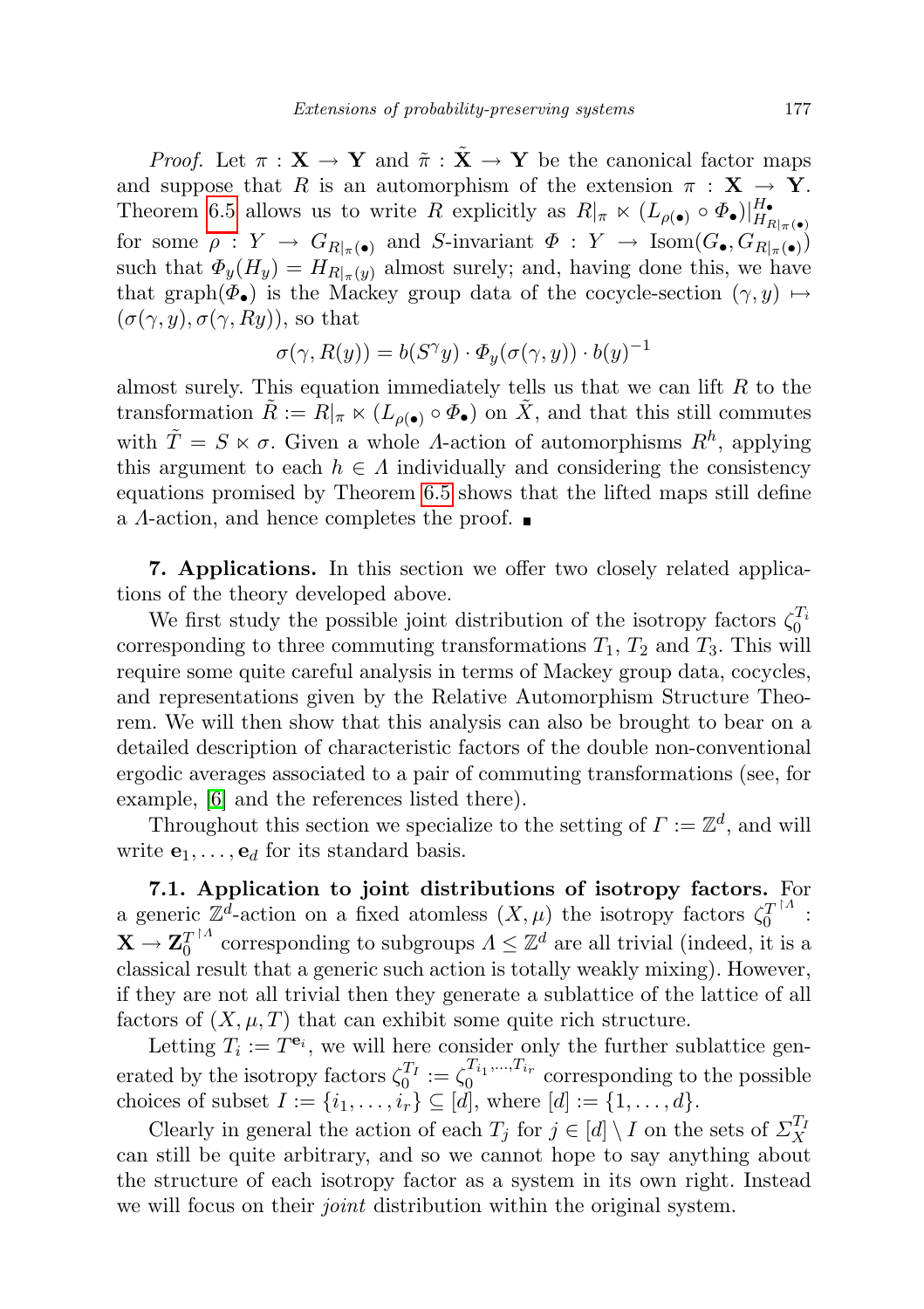EXAMPLE. Let  $(X, \mu, T_1, T_2)$  be the  $\mathbb{Z}^2$ -system  $(\mathbb{T}^2, \text{Haar}, R_{(\alpha,0)}, R_{(0,\alpha)}),$ where  $R_q$  denotes the rotation of the compact Abelian group  $\mathbb{T}^2$  by an element  $q \in \mathbb{T}^2$  and we choose  $\alpha \in \mathbb{T}$  irrational. In this case we have natural coordinatizations

$$
\zeta_0^{T_i}: X \to \mathbb{T}: (t_1, t_2) \mapsto t_{3-i},
$$

and similarly, since  $T_1T_2 = R_{(\alpha,\alpha)}$ ,

$$
\zeta_0^{T_1T_2}: X \to \mathbb{T}: (t_1, t_2) \mapsto t_1 - t_2.
$$

It follows that in this example any two of  $\zeta_0^{T_1}$ ,  $\zeta_0^{T_2}$  and  $\zeta_0^{T_1 T_2}$  are independent, but also that any two of them generate the whole system (and so overall independence fails).

In this section we will employ the general machinery of non-ergodic isometric extensions and the non-ergodic Furstenberg–Zimmer and Mackey theories to describe this joint distribution in the case  $d = 3$ . It will turn out that these factors are always relatively independent outside certain special 'obstruction' factors, which are in turn only a little more general than the above example.

<span id="page-45-1"></span>THEOREM 7.1. Suppose that  $T_i : \mathbb{Z} \curvearrowright (X, \mu)$ ,  $i = 1, 2, 3$ , are three commuting actions. Then

- (1) The triple of factors  $\zeta_0^{T_1,T_2}$ ,  $\zeta_0^{T_1,T_3}$ ,  $\zeta_0^{T_2,T_3}$  is relatively independent  $over \zeta_0^T$ .
- (2) The triple of factors  $\zeta_0^{T_1}$ ,  $\zeta_0^{T_2}$ ,  $\zeta_0^{T_3}$  is relatively independent over the further triple of factors

 $\zeta_0^{T_1} \wedge (\zeta_0^{T_2} \vee \zeta_0^{T_3}), \quad \zeta_0^{T_2} \wedge (\zeta_0^{T_3} \vee \zeta_0^{T_1}), \quad \zeta_0^{T_3} \wedge (\zeta_0^{T_1} \vee \zeta_0^{T_2}).$ 

<span id="page-45-0"></span>THEOREM 7.2. We have

$$
\zeta_0^{T_3} \wedge (\zeta_0^{T_1} \vee \zeta_0^{T_2}) \succsim \zeta_0^{T_1, T_3} \vee \zeta_0^{T_2, T_3},
$$

and the extension of systems

$$
(\zeta_0^{T_1,T_3} \vee \zeta_0^{T_2,T_3})|_{\zeta_0^{T_3} \wedge (\zeta_0^{T_1} \vee \zeta_0^{T_2})} : (\zeta_0^{T_3} \wedge (\zeta_0^{T_1} \vee \zeta_0^{T_2}))(\mathbf{X}) \to \zeta_0^{T_1,T_3} \vee \zeta_0^{T_2,T_3}(\mathbf{X})
$$

can be coordinatized as the group extension

$$
(\zeta_0^{T_1,T_3} \vee \zeta_0^{T_2,T_3})(\mathbf{X}) \ltimes (G_{3,\bullet}, m_{G_{3,\bullet}}, (\tau_{3,1} \circ \zeta_0^{T_2,T_3}), (\tau_{3,2} \circ \zeta_0^{T_1,T_3})^{\text{op}}, 1)
$$
\n
$$
\downarrow^{\text{canonical}}_{\zeta_0^{T_1,T_3} \vee \zeta_0^{T_2,T_3}(\mathbf{X})}
$$

for some  $T|_{\zeta_0^{\overline{T}_1, \overline{T}_3} \vee \zeta_0^{\overline{T}_2, \overline{T}_3}}}$ -invariant compact group data  $G_{3, \bullet}$  and cocycle-sections  $\tau_{3,1} : Z_{0}^{T_2,T_3} \to G_{3,•}$  and  $\tau_{3,2} : Z_{0}^{T_1,T_3} \to G_{3,•}$  and similarly for the extension  $(\zeta_0^{T_i,T_j} \vee \zeta_0^{T_i,T_k})|_{\zeta_0^{T_i} \wedge (\zeta_0^{T_j} \vee \zeta_0^{T_k})}$  for any other permutation  $i, j, k$  of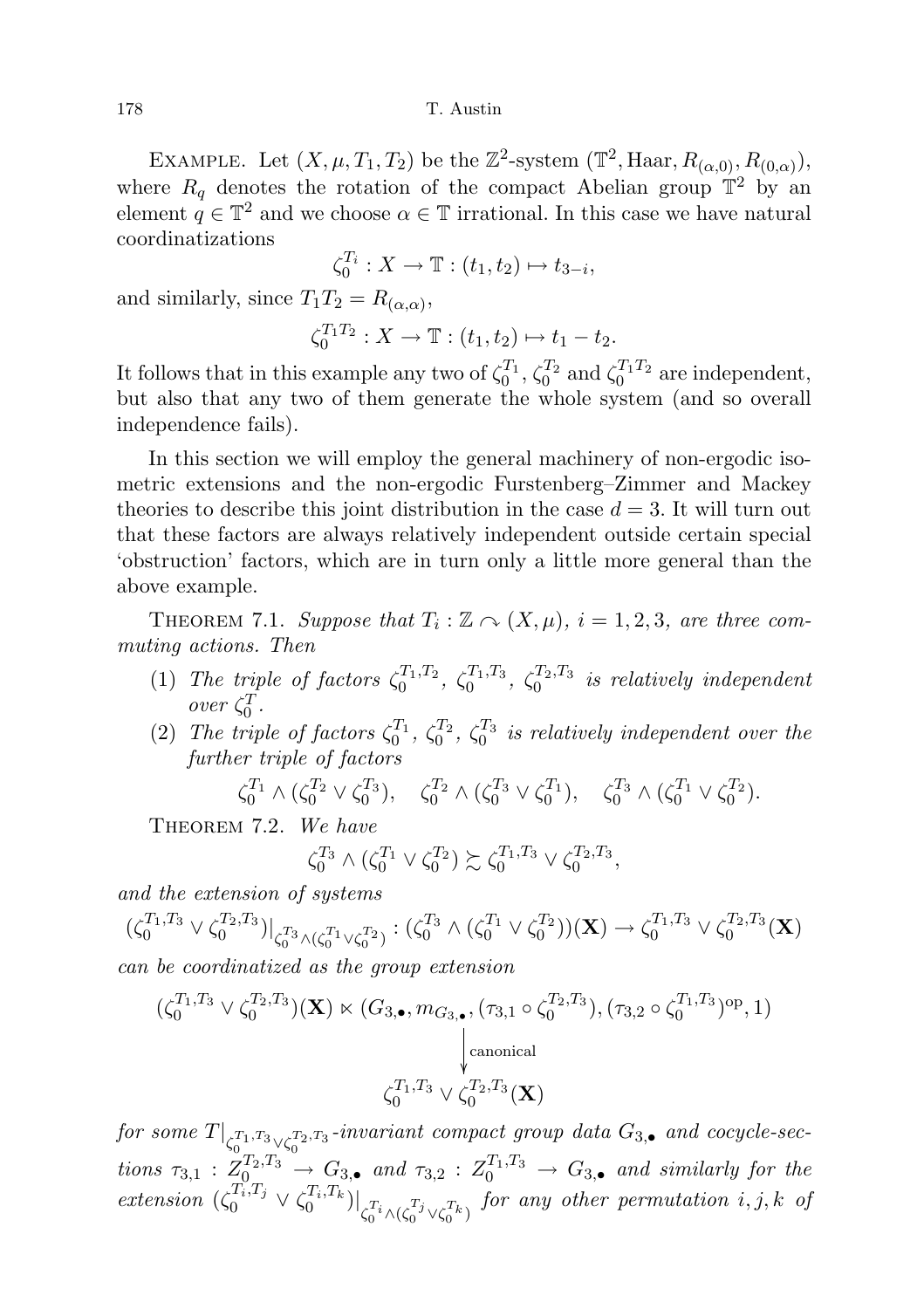the indices 1,2,3 (in general with different group data  $G_{i, \bullet}$  and cocyclesections  $\tau_{i,j}$ ).

These two results together amount to Theorem [1.1](#page-4-0) of the Introduction. Heuristically, they assert that the joint distribution of the factor-triple  $(\zeta_0^{T_i})_{i=1}^3$  fails to be relatively independent over the natural candidate factortriple  $(\zeta_0^{T_i,T_j} \vee \zeta_0^{T_i,T_k})_{i=1}^3$  only up to single isometric extensions, and give fairly explicit coordinatizations of those extensions.

It seems likely that these results could be extended with only routine modifications to treat a triple of commuting actions  $T_i: \Gamma_i \curvearrowright (X, \mu)$  of other locally compact second countable groups  $\Gamma_i$  (the key feature being that the different actions commute). We have restricted to a triple of Z-actions for notational simplicity.

On the other hand, although we naturally expect Theorem [1.1](#page-4-0) to be a special case of a result for larger numbers of commuting transformations (or actions), the analysis of the corresponding isotropy factors based on the Furstenberg–Zimmer and Mackey theories becomes quickly much more complicated, and we shall not pursue this generalization any further at present.

Observe also that while Theorem [7.2](#page-45-0) describes the structure of each system  $(\zeta_0^{T_i} \wedge (\zeta_0^{T_j} \vee \zeta_0^{T_k}))(\mathbf{X})$  as an extension of  $\zeta_0^{T_i,T_j} \vee \zeta_0^{T_i,T_k}(\mathbf{X})$  (which, by Theorem [7.1,](#page-45-1) is itself just a relatively independent joining of  $\mathbf{Z}_0^{T_i,T_j}$  $i^{i,1j}$  and  $\mathbf{Z}_0^{T_i,T_k}$  over  $\mathbf{Z}_0^T$ ), it does not describe the joint distribution of the factor maps  $\zeta_0^{\overline{T}_i} \wedge (\zeta_0^{\overline{T}_j} \vee \zeta_0^{\overline{T}_k})$ . This would require a further analysis, using the relative independence of the isotropy factors  $\mathbf{Z}_0^{T_i,T_j}$  $\mathbf{Z}_0^T$  over  $\mathbf{Z}_0^T$  to understand first the joint distribution of the  $\zeta_0^{T_i, T_j} \vee \zeta_0^{T_i, T_k}(\mathbf{X})$  and then working upwards, and would proceed using very similar ideas to those below but with relatively smaller returns; we omit the details.

Our basic approach rests on an appeal to the Furstenberg–Zimmer inverse theory to reduce the problem to the study of certain isometric extensions, followed by a detailed analysis of the possible structure of an associated Mackey group to obtain finer information about these extensions.

This strategy is already well-established in the literature from studies of other questions working under more restrictive ergodicity assumptions. Indeed, Furstenberg's original paper [\[22\]](#page-72-3) developing an ergodic-theoretic approach to Szemerédi's Theorem, for which much of the above-mentioned machinery was originally developed, uses similar ideas to analyze the structure of a certain self-joining of a given ergodic Z-system en route to the proof of multiple recurrence. That paper has since led to a considerably more detailed study of the 'non-conventional ergodic averages' that appear in this connexion, which we will revisit in the next section  $[12, 13, 14, 45, 27, 31, 47]$  $[12, 13, 14, 45, 27, 31, 47]$  $[12, 13, 14, 45, 27, 31, 47]$  $[12, 13, 14, 45, 27, 31, 47]$  $[12, 13, 14, 45, 27, 31, 47]$  $[12, 13, 14, 45, 27, 31, 47]$  $[12, 13, 14, 45, 27, 31, 47]$ .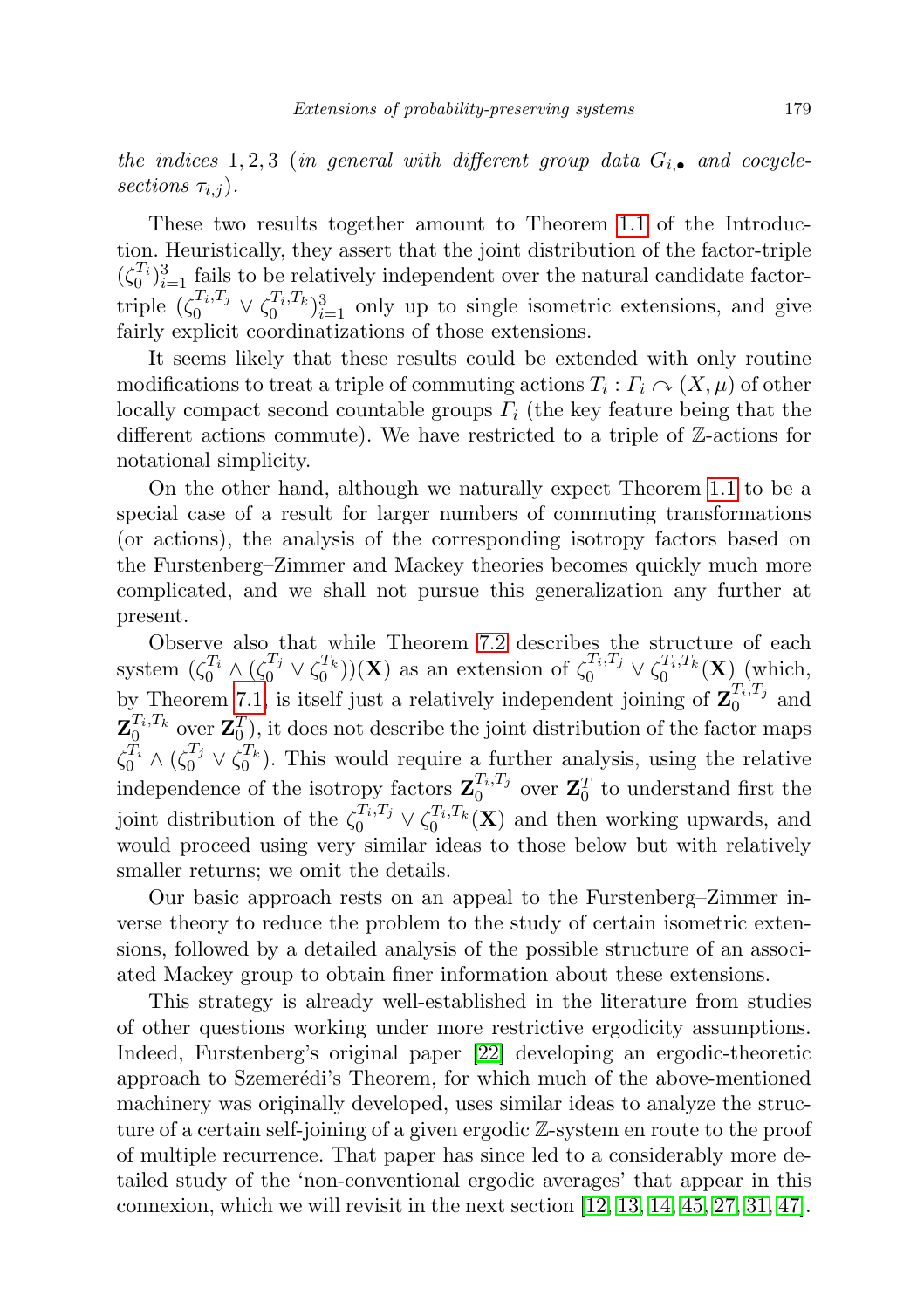In addition, Rudolph has given in [\[38\]](#page-72-6) an analysis of a different question rather more closely related to the study of isotropy factors: he obtains a description of the possible eigenfunctions of the product system  $S \times T \sim$  $(Y \times X, \nu \otimes \mu)$  built from ergodic transformations  $S \cap (Y, \nu)$  and  $T \cap (X, \mu)$ , effectively using for the earlier stages of his work a special case of the analysis to be given below applied to this latter product system.

We depart from these previous works in our use of the non-ergodic versions of the basic machinery. In this more general setting we will find that the resulting structures are considerably more complex, even though the description of the extensions ultimately obtained in Theorem [7.2](#page-45-0) involves only data  $G_{i,\bullet}$  that are invariant for the whole action T. In particular, many of these older works have ultimately reduced their subjects to the study of factors that lie in a very special class of systems, the 'pronilsystems' (see, in particular, Rudolph's work [\[38\]](#page-72-6) and the papers of Host and Kra [\[31\]](#page-72-5) and Ziegler [\[47\]](#page-73-3) on non-conventional averages). Already in the cases considered in this section we find that we must look beyond that class.

7.2. Reduction to compositions of isotropy factors. We first prove the (rather simpler) Theorem [7.1,](#page-45-1) by effecting a quite general reduction of the problem to the study of certain composed isotropy factors.

<span id="page-47-0"></span>LEMMA 7.3. Suppose that  $T : \Gamma \cap (X, \mu)$  is a probability-preserving action of a locally compact secound countable amenable group  $\Gamma$  and that  $\pi$ :  $(X, \mu, T) \rightarrow (Y, \nu, S)$  is a factor. Then  $\zeta_0^T$  and  $\pi$  are relatively independent over  $\zeta_0^S \circ \pi = \pi|_{\zeta_0^T} \circ \zeta_0^T$ .

*Proof.* Let  $(I_N)_{N\geq 1}$  be a left Følner sequence in  $\Gamma$ . If  $A \in \pi^{-1}(\Sigma_Y)$  and  $B \in \Sigma_X$  is T-invariant, then

$$
\mu(A \cap B) = \lim_{N \to \infty} \int_{X} \left( \frac{1}{m_{\Gamma}(I_N)} \int_{I_N} 1_{T^{\gamma}(A)} m_{\Gamma}(\mathrm{d}\gamma) \right) \cdot 1_B \, \mathrm{d}\mu
$$
  
= 
$$
\int_{X} \mathsf{E}_{\mu}(1_A \mid \zeta_0^S \circ \pi) \cdot 1_B \, \mathrm{d}\mu = \int_{X} \mathsf{E}_{\mu}(1_A \mid \zeta_0^S \circ \pi) \cdot \mathsf{E}_{\mu}(1_B \mid \zeta_0^S \circ \pi) \, \mathrm{d}\mu,
$$

where the middle equality follows from the mean ergodic theorem.  $\blacksquare$ 

*Proof of Theorem [7.1.](#page-45-1)* (1) If  $A \in \Sigma_X$  is  $T_1$ - and  $T_2$ -invariant,  $B \in \Sigma_X$ is  $T_1$ - and  $T_3$ -invariant and  $C \in \Sigma_X$  is  $T_2$ - and  $T_3$ -invariant then averaging first under  $T_3$  gives

$$
\int_{X} 1_A \cdot 1_B \cdot 1_C \, d\mu = \int_{X} \mathsf{E}_{\mu}(1_A \, | \, \zeta_0^{T_3}) \cdot 1_B \cdot 1_C \, d\mu = \int_{X} \mathsf{E}_{\mu}(1_A \, | \, \zeta_0^{T_1, T_2, T_3}) \cdot 1_B \cdot 1_C \, d\mu,
$$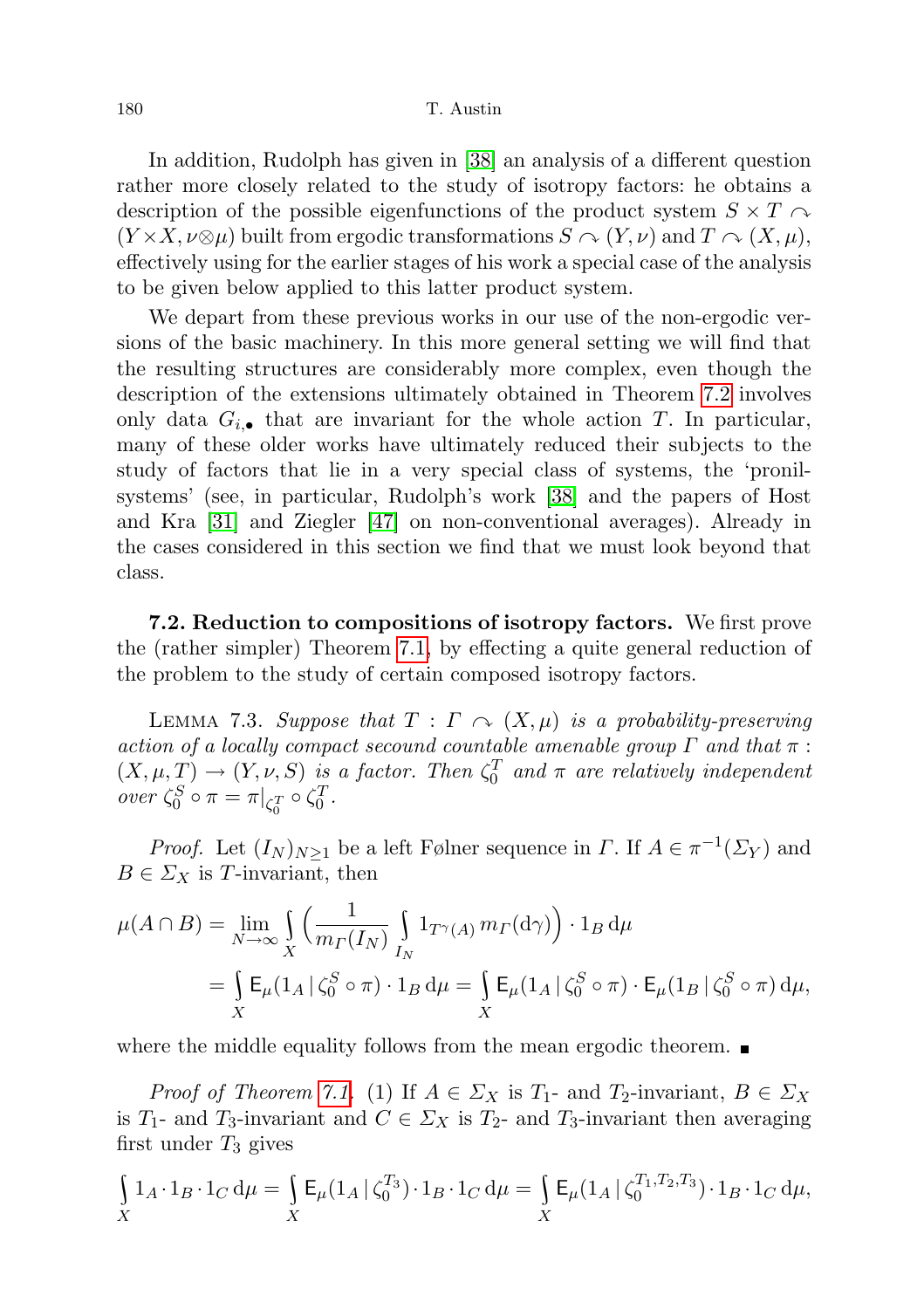and now averaging under  $T_2$  gives

$$
\int_{X} \mathsf{E}_{\mu}(1_{A} | \zeta_{0}^{T_{1},T_{2},T_{3}}) \cdot 1_{B} \cdot 1_{C} d\mu
$$
\n
$$
= \int_{X} \mathsf{E}_{\mu}(1_{A} | \zeta_{0}^{T_{1},T_{2},T_{3}}) \cdot \mathsf{E}_{\mu}(1_{B} | \zeta_{0}^{T_{2}}) \cdot 1_{C} d\mu
$$
\n
$$
= \int_{X} \mathsf{E}_{\mu}(1_{A} | \zeta_{0}^{T_{1},T_{2},T_{3}}) \cdot \mathsf{E}_{\mu}(1_{B} | \zeta_{0}^{T_{1},T_{2},T_{3}}) \cdot 1_{C} d\mu
$$
\n
$$
= \int_{X} \mathsf{E}_{\mu}(1_{A} | \zeta_{0}^{T_{1},T_{2},T_{3}}) \cdot \mathsf{E}_{\mu}(1_{B} | \zeta_{0}^{T_{1},T_{2},T_{3}}) \cdot \mathsf{E}_{\mu}(1_{C} | \zeta_{0}^{T_{1},T_{2},T_{3}}) d\mu;
$$

concatenating these equalities gives the result.

(2) This follows similarly. For this proof let  $\psi_i := \zeta_0^{T_i} \wedge (\zeta_0^{T_j} \vee \zeta_0^{T_k}).$ If  $A \in \Sigma_X$  is  $T_1$ -invariant,  $B \in \Sigma_X$  is  $T_2$ -invariant and  $C \in \Sigma_X$  is  $T_3$ -invariant then Lemma [7.3](#page-47-0) applied to the action  $T_i$  and the factors  $\zeta_0^{T_i}$  and  $\pi := \zeta_0^{T_j} \vee \zeta_0^{T_k}$  gives that these are relatively independent over  $\psi_i$ , and hence that

$$
\int_{X} 1_A \cdot 1_B \cdot 1_C \, d\mu = \int_{X} \mathsf{E}_{\mu}(1_A | \psi_1) \cdot 1_B \cdot 1_C \, d\mu
$$
\n
$$
= \int_{X} \mathsf{E}_{\mu}(1_A | \psi_1) \cdot \mathsf{E}_{\mu}(1_B | \psi_2) \cdot 1_C \, d\mu
$$
\n
$$
= \int_{X} \mathsf{E}_{\mu}(1_A | \psi_1) \cdot \mathsf{E}_{\mu}(1_B | \psi_3) \cdot \mathsf{E}_{\mu}(1_C | \psi_3) \, d\mu,
$$

as required.

7.3. Some isometric extensions and their associated Mackey data. To prove Theorem [7.2](#page-45-0) (and so complete the proof of Theorem [1.1\)](#page-4-0) we need to understand the structure of the composite factors  $\zeta_0^{T_i} \wedge (\zeta_0^{T_j} \vee$  $\zeta_0^{T_k}$ ) as extensions of  $\zeta_0^{T_i,T_j} \vee \zeta_0^{T_i,T_k}$ ; most of our work will go into this. As in the statement of the theorem we will treat the case  $(i, j, k) = (3, 1, 2)$ , the others being analogous. We will first obtain some isometricity for the extensions

$$
(\zeta_0^{T_1,T_3} \vee \zeta_0^{T_2,T_3})|_{\zeta_0^{T_3} \wedge (\zeta_0^{T_1} \vee \zeta_0^{T_2})} : (\zeta_0^{T_3} \wedge (\zeta_0^{T_1} \vee \zeta_0^{T_2}))(\mathbf{X}) \to \zeta_0^{T_1,T_3} \vee \zeta_0^{T_2,T_3}(\mathbf{X}),
$$

and will then see a gradual extraction of finer and finer properties of these isometric extensions from an analysis of the associated Mackey data, with an occasional recoordinatization of the extensions where necessary.

The various isotropy factors stand related as in the following commutative diagram (where some of the obvious maps have not been named):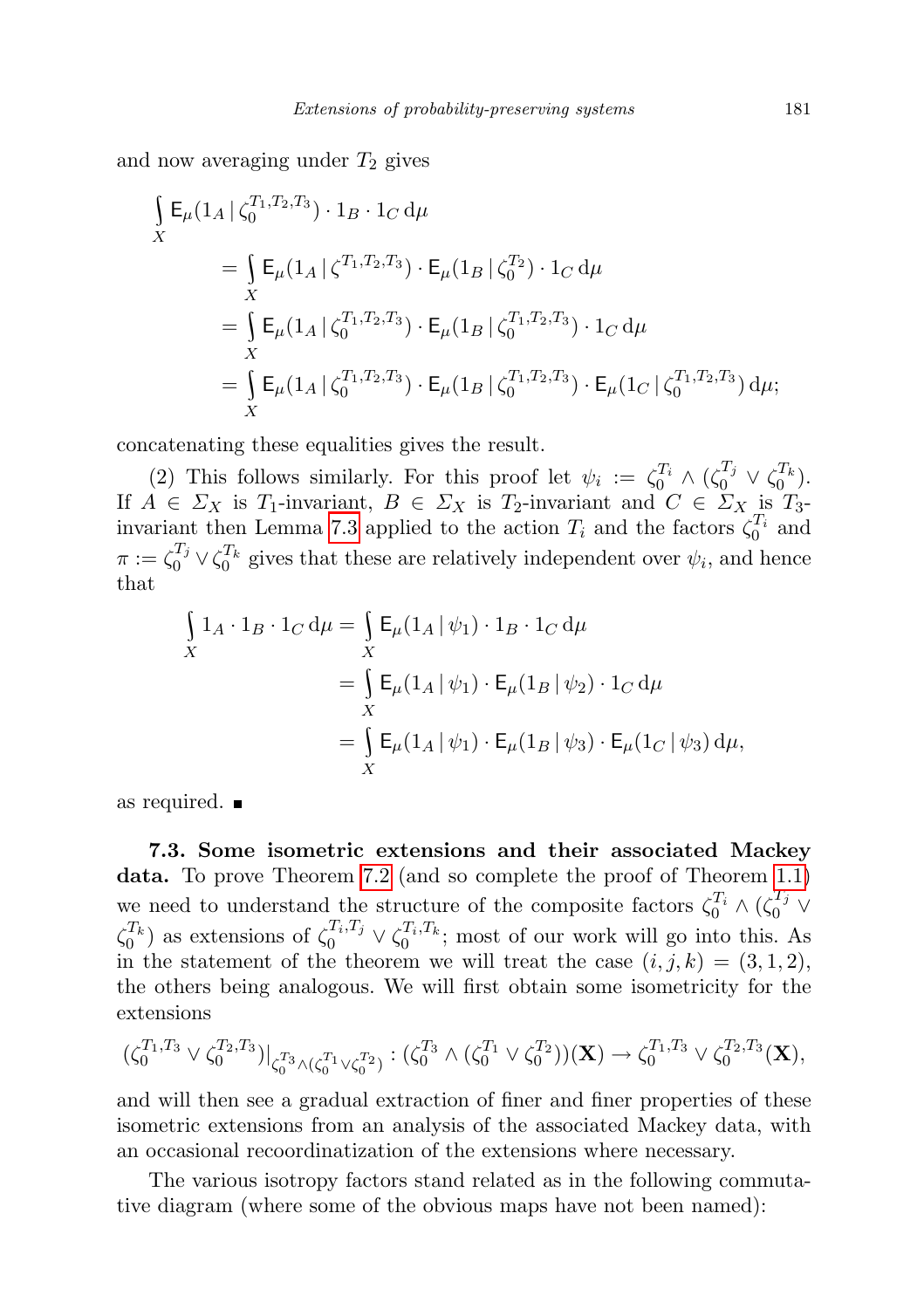

It will prove helpful to introduce some more notation. For  $i = 1, 2$  let  $\alpha_i := \zeta_0^{T_i, T_3} \vee \zeta_0^{T_1, T_2}$  and  $\mathbf{W}_i = (W_i, (\alpha_i)_{\#} \mu, T|_{\alpha_i})$  be its target system.

Lemma 7.4. We have

$$
\zeta_0^{T_3} \wedge (\zeta_0^{T_1} \vee \zeta_0^{T_2}) \precsim (\zeta_{1/\alpha_1}^{T_3} \wedge \zeta_0^{T_1}) \vee (\zeta_{1/\alpha_2}^{T_3} \wedge \zeta_0^{T_2}).
$$

*Proof.* By Lemma [7.3](#page-47-0) the system  $(\zeta_0^{T_1} \vee \zeta_0^{T_2})(\mathbf{X})$  is a relatively independent joining of  $\mathbf{Z}_0^{T_1}$  and  $\mathbf{Z}_0^{T_2}$  over their further factors  $\zeta_0^{T_1,T_2}\big|_{\zeta_0^{T_1}}$  and  $\zeta_0^{T_1,T_2}\big|_{\zeta_0^{T_2}}$ . On the other hand the  $T_3|_{\zeta_0^{T_1}\vee\zeta_0^{T_2}}$ -invariant functions on  $(\zeta_0^{T_1}\vee\zeta_0^{T_2})(\mathbf{X})$  are all virtually measurable with respect to the maximal subextension of

$$
\zeta_0^{T_1,T_2}|_{\zeta_0^{T_1}\vee\zeta_0^{T_2}}:(\zeta_0^{T_1}\vee\zeta_0^{T_2})(\mathbf{X})\to\mathbf{Z}_0^{T_1,T_2}
$$

that is isometric for the restricted action of  $T_3$ , and so Theorem [5.12](#page-35-0) implies that this in turn is contained in  $(\zeta_1^{T_3})$  $\frac{T_3}{1/\alpha_1}\wedge \zeta_0^{T_1})\vee (\zeta_{1/2}^{T_3})$  $T_3^{T_3} \wedge \zeta_0^{T_2}$ , as required.

At this point we will introduce some new notation for the basic systems and factor maps under study. In addition to lightening the presentation, this will make our main technical results simultaneously relevant to this and the next section and so minimize the duplication of effort.

We have defined  $\alpha_i := \zeta_0^{T_i, T_3} \vee \zeta_0^{T_1, T_2}$  with target  $\mathbf{W}_i$  above. We define also  $\zeta_i := \zeta_{1}^{T_3}$  $T_3^T_{1/\alpha_i} \wedge \zeta_0^{T_i}$  and let  $\mathbf{Z}_i$  be its target system, and we let  $\mathbf{Z}$  be the target of  $\zeta := \zeta_1 \vee \zeta_2$  (a joining of  $\mathbb{Z}_1$  and  $\mathbb{Z}_2$ ) and W be the target of  $\alpha := \alpha_1 \vee \alpha_2$  (a joining of  $W_1$  and  $W_2$ ). As usual the choice of these target systems is arbitrary up to isomorphism, but in this case it is natural (and notationally convenient) to pick  $W$  to be

$$
(W_1 \times W_2, (\alpha_1 \vee \alpha_2)_{\#} \mu, T|_{\alpha_1} \times T_{\alpha_2}),
$$

since we will often want to discuss separately the two coordinates of a point  $(w_1, w_2) \in W$ . These factors are now arranged as shown: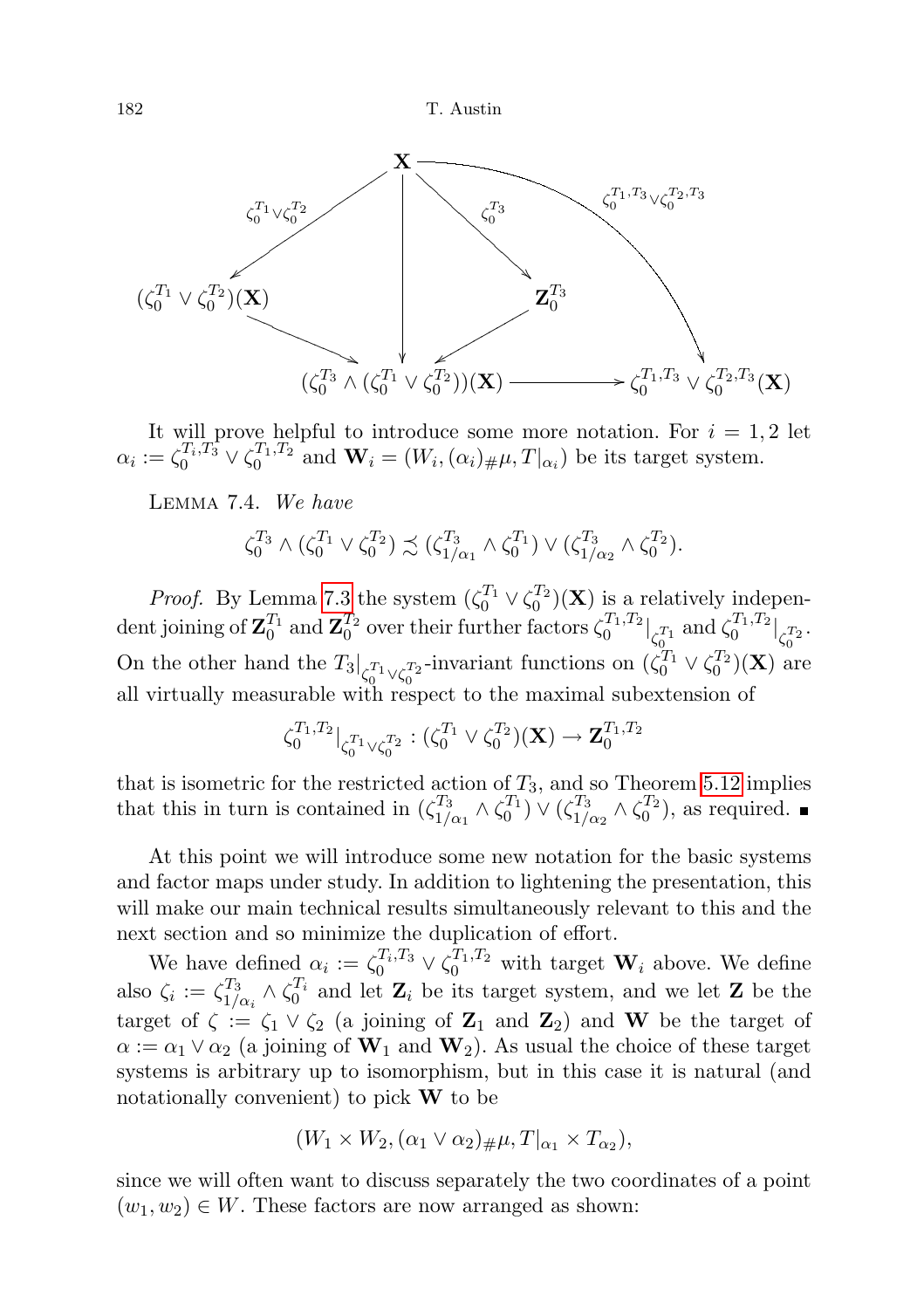

where  $W$  and  $Z$  are actually generated by all of their exhibited factors, and the factors on left- and right-hand sides are relatively independent over their factor maps to  $\mathbf{Z}_0^{T_1,T_2}$ .

In this picture the transformations  $T_i = T^{e_i}$  have the following properties:

- $T_i$  restricts to the identity on  $\mathbf{Z}_i$  and the factors beneath it, while acting relatively ergodically on the extension  $\zeta_0^{T_1,T_2}|_{\zeta_{3-i}} : \mathbf{Z}_{3-i} \to \mathbf{Z}_0^{T_1,T_2}$ , for  $i = 1, 2;$
- the extensions  $\zeta_0^{T_1,T_2}|_{\alpha_i}: \mathbf{W}_i \to \mathbf{Z}_0^{T_1,T_2}$  are relatively invariant for the restriction of  $T_3$ , and the extensions  $\alpha_i|_{\zeta_i} : \mathbf{Z}_i \to \mathbf{W}_i$  are relatively ergodic and isometric for the restriction of  $T_3$ .

Our goal is to identify the  $T_3$ -invariant factor of **Z** (which we know is also the overall  $T_3$ -invariant factor by the above lemma).

In these terms we can now state our main technical result.

<span id="page-50-0"></span>PROPOSITION 7.5. In the situation described above, there are intermediate factors

$$
\mathbf{Z}_i \xrightarrow{\xi_i|_{\zeta_i}} \mathbf{Y}_i \xrightarrow{\alpha_i|_{\xi_i}} \mathbf{W}_i
$$

 $factorizing \ \alpha_i|_{\zeta_i} \ \textit{such that there are $T$-invariant compact group data $G_{\bullet}$ and}$ cocycle-sections

$$
\sigma: Z_0^{T_1, T_2} \to G_{\bullet} \text{ that is } T_3|_{\zeta_0^{T_1, T_2}} \text{-relatively ergodic},
$$
  
\n
$$
\tau_1: Z_0^{T_2, T_3} \to G_{\bullet} \text{ that is } T_1|_{\zeta_0^{T_2, T_3}} \text{-relatively ergodic and}
$$
  
\n
$$
\tau_2: Z_0^{T_2, T_3} \to G_{\bullet} \text{ that is } T_2|_{\zeta_0^{T_1, T_3}} \text{-relatively ergodic}
$$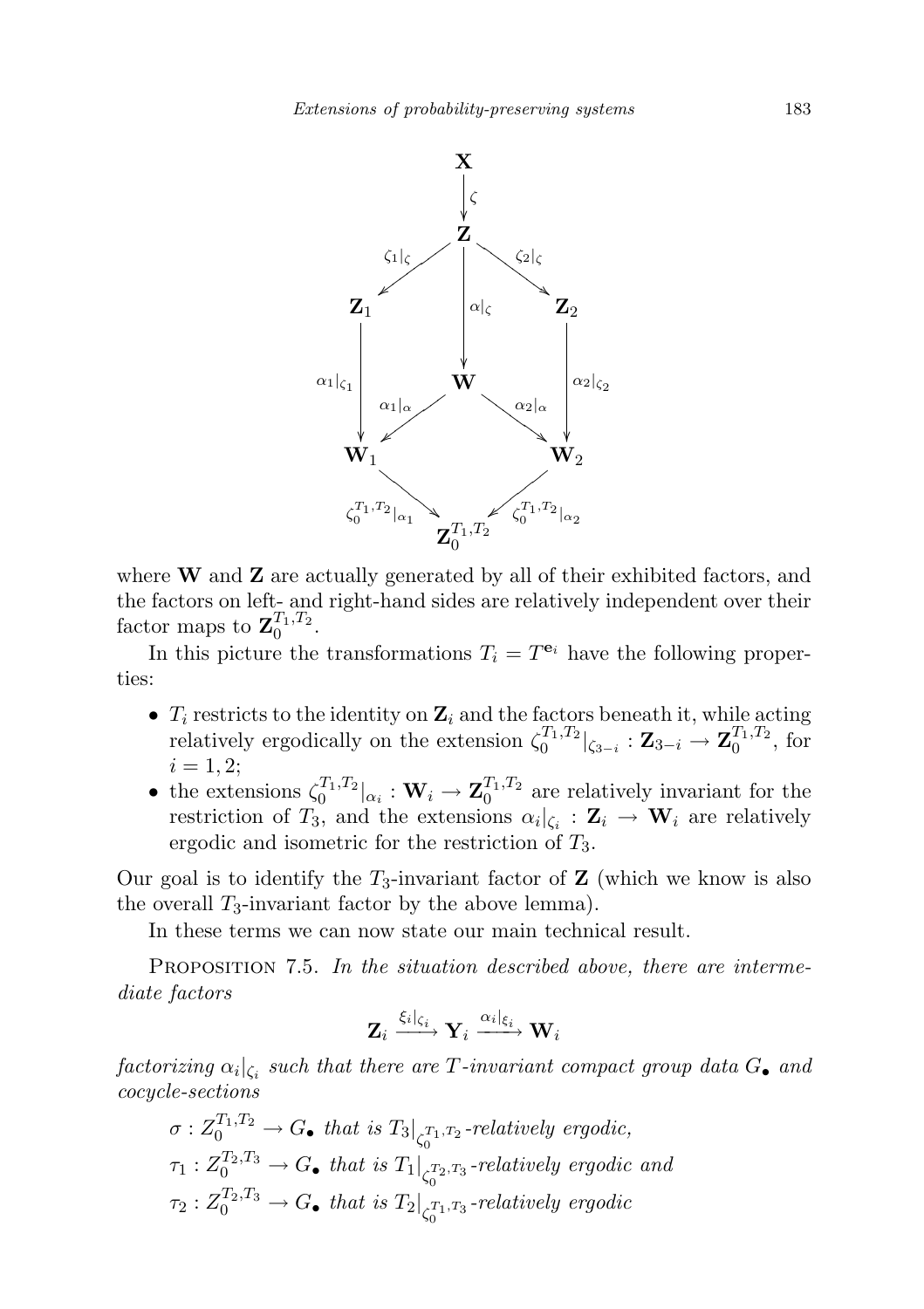so that we can coordinatize



and



and such that the  $T_3$ -invariant factor  $\zeta_0^{T_3} \wedge (\zeta_0^{T_1} \vee \zeta_0^{T_2})$  is contained in  $\xi_1 \vee \xi_2$ .

Proof of Theorem [7.2](#page-45-0) from Proposition [7.5.](#page-50-0) This now follows simply by unpacking the new notation. Let  $\xi := \xi_1 \vee \xi_2$  with target Y (a joining of  $\mathbf{Y}_1$  and  $\mathbf{Y}_2$ ). We know that  $\xi_1$  and  $\xi_2$  (as factors of  $\zeta_0^{T_1}$  and  $\zeta_0^{T_2}$ ) are relatively independent over their further factors  $\zeta_0^{T_1,T_2}|_{\xi_i}$ ,  $i=1,2$ , and hence certainly over the intermediate factors  $\alpha_1$  and  $\alpha_2$ , and so the coordinatizations of the extensions  $\alpha_i |_{\xi_i} : \mathbf{Y}_i \to \mathbf{W}_i$  by group data given by Proposition [7.5](#page-50-0) combine to give a coordinatization of  $\bf{Y}$  by the group data  $G^2_{\bullet}$  and the combined cocycles. We now observe that the restriction of  $T_3$  to this group data extension is described by the diagonal cocycle-section  $(\sigma, \sigma)$ corresponding to the  $T_3|_{\zeta_0^{T_1,T_2}}$ -ergodic cocycle-section  $\sigma$ , and so we can simply deduce that the Mackey group data can be taken to be the diagonal subgroup  $M_{\bullet} \cong \{(g, g) : g \in G_{\bullet}\}\)$ , and now the associated Mackey section is trivial by symmetry. This leads to the coordinatization of the  $T_3$ -invariant factor  $\zeta_0^{T_3} \wedge (\zeta_0^{T_1} \vee \zeta_0^{T_2}) = \zeta_0^{T_3} \wedge \zeta = \zeta_0^{T_3} \wedge \xi$  as given by the location of  $\mathbf{Z}_0^{T_3|_{\xi}}$  $\overline{0}$ in the following commutative diagram:



(where we have suppressed the need to lift  $\tau_i$  through  $\zeta_0^{T_{3-i},T_3}$  $\binom{13-i}{0}$ . Now by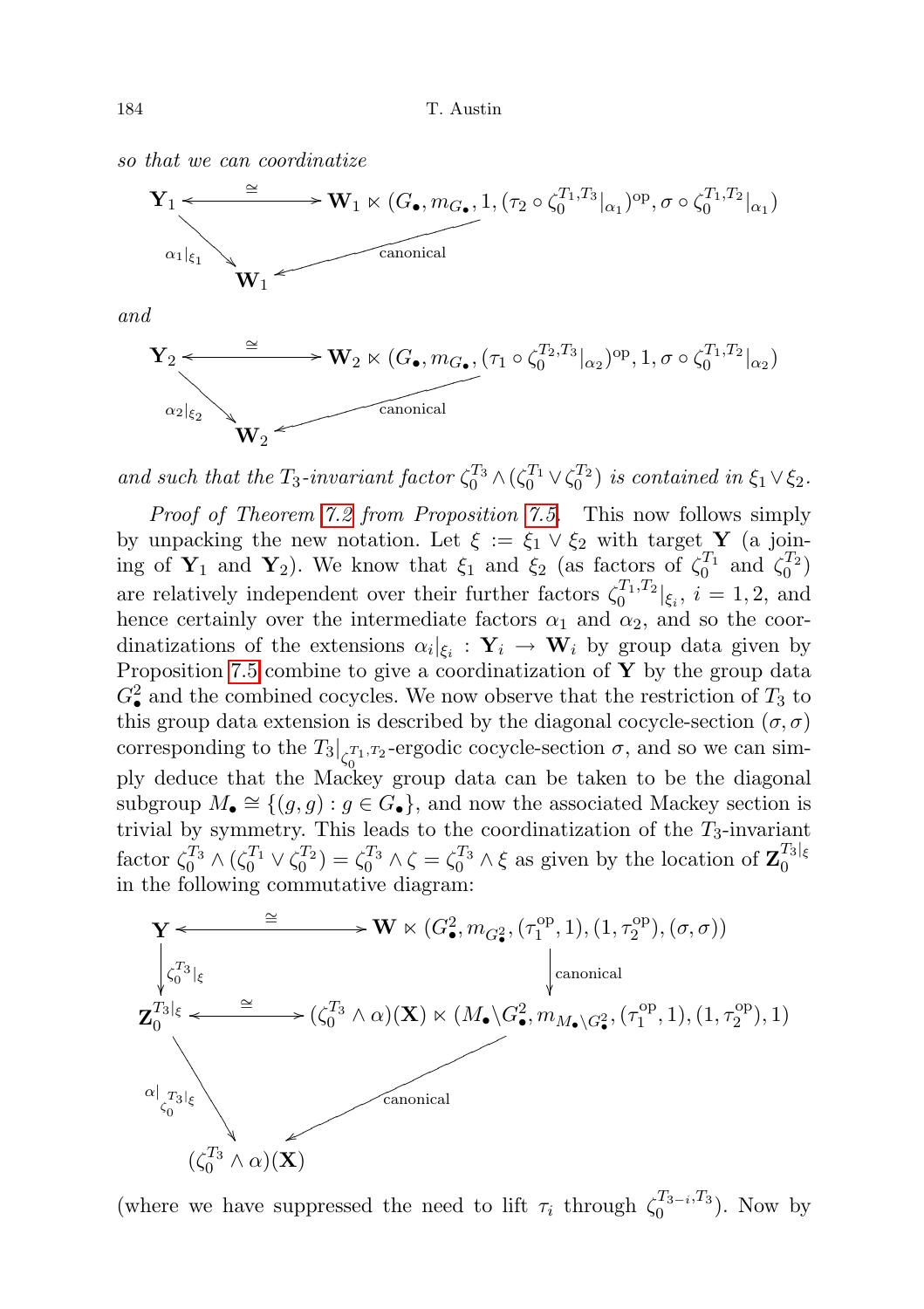simply observing that the quotient  $M_{\bullet} \backslash G^2_{\bullet}$  is canonically bijective with  $G_{\bullet}$ under the map  $M_{\bullet} \cdot (g_1, g_2) \leftrightarrow g_1^{-1} \cdot g_2$  and applying this bijection fibrewise, the restricted action of  $T_3$  on  $\zeta_0^{T_3|\xi}$  $\frac{1}{0}$  is of course trivial and the restricted actions of  $T_1$  and  $T_2$  turn into the respective left and right actions by the cocycles  $\tau_1$  and  $\tau_2$  asserted in Theorem [7.2](#page-45-0) (where some additional subscripts  $\mathcal{L}_3'$  from the statement of that theorem have also been suppressed).

We will prove Proposition [7.5](#page-50-0) in several steps. First observe that since the extensions  $\alpha_i|_{\zeta_i} : \mathbf{Z}_i \to \mathbf{W}_i$  are isometric and relatively ergodic for  $T_3|_{\zeta_i}$ , the non-ergodic Furstenberg–Zimmer theory of Section [5](#page-29-0) enables us to pick coordinatizations by core-free homogeneous space data for the  $(\mathbb{Z}_2)$ subactions



(recall that  $\mathbf{Z}_{i}^{[e_3]}$  denotes the subaction system given by retaining only the action through T of the one-dimensional subgroup  $\mathbb{Z}\mathbf{e}_3 \leq \mathbb{Z}^3$ , where we may also choose the cocycle sections  $\sigma'_i$  to be ergodic.

Since  $\zeta_1$  and  $\zeta_2$  (like  $\zeta_0^{T_1}$  and  $\zeta_0^{T_2}$ ) are relatively independent over  $\zeta_0^{T_1,T_2}$ under  $\mu$ , we can combine the above two coordinatizations to give



where  $\vec{G}_{\bullet} := G'_{1,\pi_1(\bullet)} \times G'_{2,\pi_2(\bullet)}, \ \vec{K}_{\bullet} := K'_{1,\pi_1(\bullet)} \times K'_{2,\pi_2(\bullet)} \text{ and } \vec{\sigma} := (\sigma'_1 \circ$  $\pi_1, \sigma'_2 \circ \pi_2$ , and we here write  $\pi_i$  for the obvious factor map  $W \to W_i$ .

Of course, we do not know that the restrictions of  $T_1$  and  $T_2$  to the factors  $\alpha_i|_{\zeta_i}: \mathbf{Z}_i \to \mathbf{W}_i$  are isometric, and so we have no similar coordinatization of these transformations using homogeneous space data and cocycles. We will appeal instead to the Relative Automorphism Structure Theorem [6.5](#page-41-0) to describe them in terms of cocycles and fibrewise automorphisms.

First, however, an appeal to Corollary [4.4](#page-25-0) gives a first step towards the more explicit description of the  $T_3|_{\xi}$ -invariant factor in terms of the above coordinatizations:

<span id="page-52-0"></span>PROPOSITION 7.6. There are  $T_3|_{\alpha}$ -invariant Mackey group data  $M'_{\bullet} \leq$  $\vec{G}_{\bullet}$  on W and a measurable section  $\vec{b}: W \to \vec{G}_{\bullet}$  such that the factor map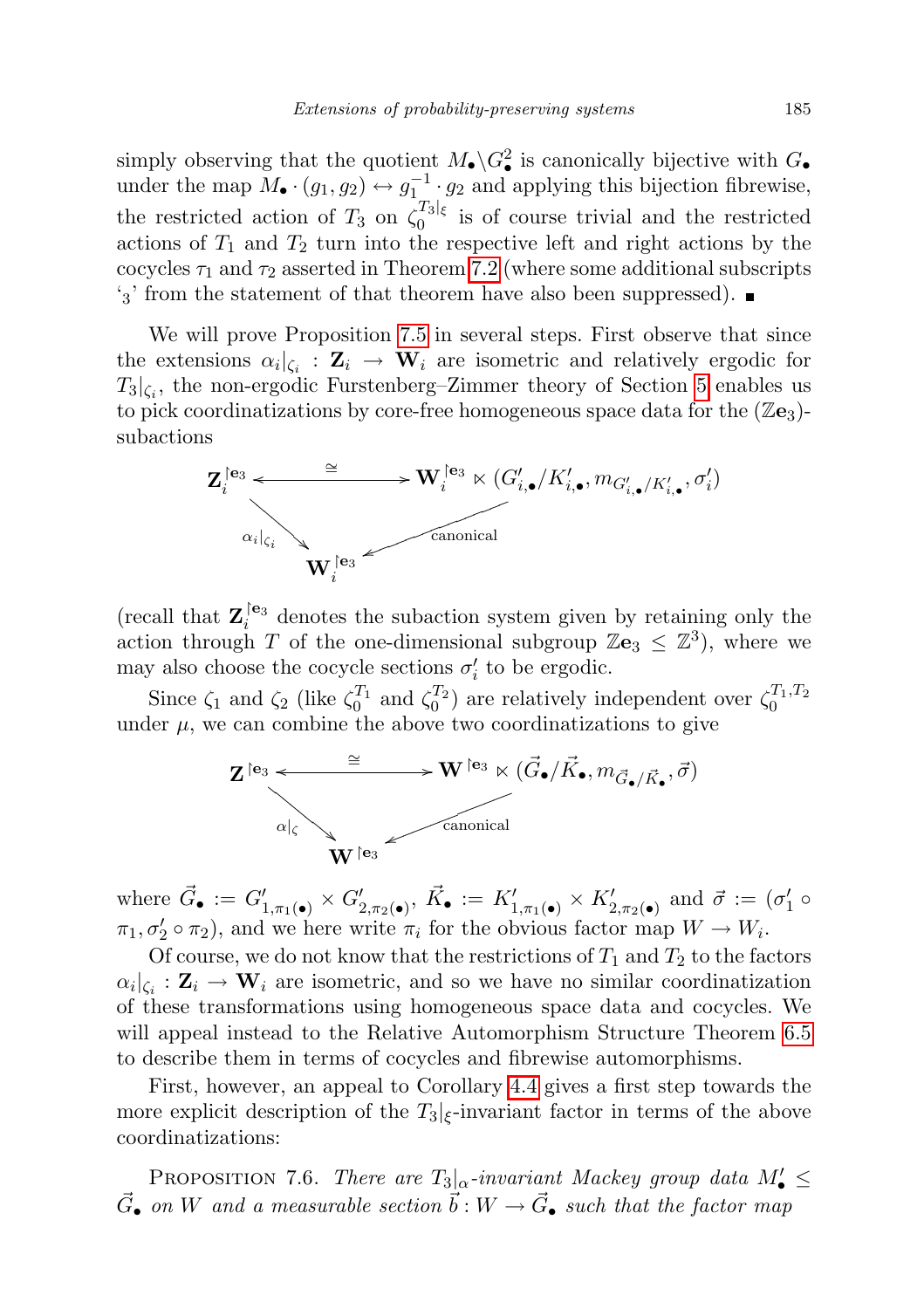$$
Z \to Z_0^{T_3|_{\alpha}} \ltimes (M'_\bullet \backslash \vec{G}_\bullet / \vec{K}_\bullet):
$$
  
\n
$$
(w, g\vec{K}_w) \mapsto ((\zeta_0^{T_1, T_3} \vee \zeta_0^{T_2, T_3})(w), M'_w \cdot \vec{b}(w) \cdot g \cdot \vec{K}_w)
$$

coordinatizes the  $T_3$ <sub> $|\epsilon$ </sub>-invariant factor of **Z**.

The remainder of our work will go into analyzing this Mackey group data  $M'_{\bullet}$  and section b' to deduce properties of the data  $(G'_{i,\bullet}/K'_{i,\bullet}, \sigma'_{i})$  that gave rise to them, and eventually reduce them to the special form promised by Proposition [7.5.](#page-50-0)

We now prove two technical lemmas that will underly our subsequent analysis, and which it seems easiest to introduce separately.

LEMMA 7.7. Suppose that  $(X, \mu, T)$  is a Z-system,  $G_{\bullet}$  is T-invariant measurable compact group data on X and  $\sigma : X \to G_{\bullet}$  a cocycle-section, and that  $(Y, \nu)$  is another standard Borel probability space. Suppose further that  $\lambda$  is a  $(T \times id_Y)$ -invariant joining of  $\mu$  and  $\nu$ . If  $M_{\bullet} \leq G_{\bullet}$  is the Mackey group data of  $G_{\bullet}$  and  $\sigma$  over  $(X, \mu, T)$  and  $\pi : X \times Y \to X$  is the coordinate projection, then the Mackey group data  $N_{\bullet}$  of  $G_{\pi(\bullet)}$  and  $\sigma \circ \pi$ over  $(X \times Y, \lambda, T \times id_Y)$  is given by  $M_{\pi(\bullet)}$  (up to a T-invariant measurable choice of conjugates)  $\lambda$ -almost surely.

REMARK. It is easy to see that  $N_{\bullet} \leq M_{\pi(\bullet)}$ ; the point of this proposition is that if we adjoin to  $(X, \mu, T)$  a system on a new space  $(Y, \nu)$  for which the action is trivial, then the Mackey group data does not become any smaller.

*Proof.* We know from Section [4](#page-19-0) that there is a section  $b: X \times Y \to G_{\pi(\bullet)}$ such that  $b(Tx, y)^{-1} \cdot \sigma(x) \cdot b(x, y) \in N_{(x, y)}$  for  $\lambda$ -almost every  $(x, y)$ .

Let A be the  $\lambda$ -conegligible subset of  $X \times Y$  where this coboundary condition obtains, and let

 $B_0 := \{(x, y) \in A : \text{some conjugate of } N_{(x, y)} \text{ is properly contained in } M_x\};$ this is easily seen to be Borel and  $\lambda$ -almost  $(T \times id_Y)$ -invariant, and so writing  $B := \bigcap_{n \in \mathbb{Z}} T^n(B_0)$  we see that  $\lambda(B) = \lambda(B_0)$  and that B is strictly  $(T \times id_Y)$ -invariant. It will suffice to show that B is  $\lambda$ -negligible, so suppose otherwise. Then by Proposition [2.4](#page-12-0) there are a non-negligible  $T$ -invariant subset  $C \in \Sigma_X$  and a T-invariant measurable selector  $\eta : C \to Y$  such that  $(x, \eta(x)) \in B$  almost surely. We deduce that  $b(Tx, \eta(x))^{-1} \cdot \sigma(x)$ .  $b(x, \eta(x)) \in N_{(x, \eta(x))}$  for every  $x \in C$  with  $N_{(x, \eta(x))}$  properly contained in some (clearly measurably-varying) conjugate of the Mackey group data  $M_x$ , contradicting the conjugate-minimality of this latter that was proved in part (4) of Theorem [4.1.](#page-19-1)  $\blacksquare$ 

<span id="page-53-0"></span>COROLLARY 7.8. In the notation set up earlier in this section, we have

 ${g_1: there exists g_2 \in G'_{2,\bullet} such that (g_1, g_2) \in M'_{\bullet}} = G'_{1,\bullet}$ almost surely, and similarly for the projection of  $M'_{\bullet}$  onto  $G'_{2,\bullet}$ .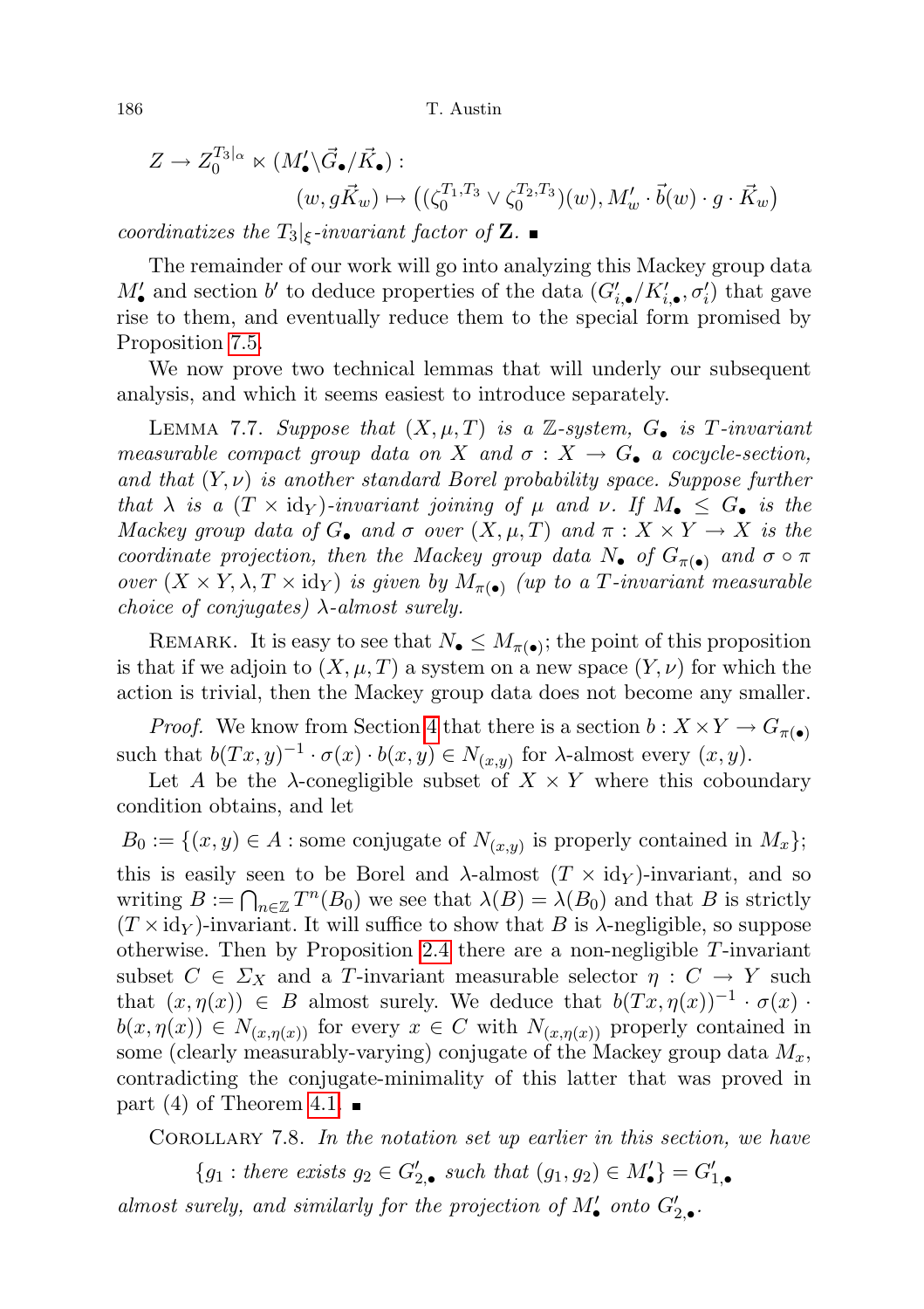*Proof.* We give the argument for  $i = 1$ . Simply observe that the extension  $\mathbf{W}$  le<sub>3</sub>  $\rightarrow \mathbf{W}_1$  le<sub>3</sub> is relatively invariant, and so the Mackey group data for our coordinatization of the extension  $\alpha|_{\zeta_1 \vee \alpha_2} : (\zeta_1 \vee \alpha_2)(\mathbf{Z})^{\mathsf{e}_3} \to \mathbf{W}^{\mathsf{e}_3}$  must simply be lifted from the Mackey group data for  $\alpha_1|_{\zeta_1} : \mathbf{Z}_1^{\{e_3\}} \to \mathbf{W}_1^{\{e_3\}}$ downstairs. Since the former is clearly equal to the given one-dimensional projection of  $M'_{\bullet}$ , and the cocycle section  $\sigma'_{1}$  is assumed to be ergodic, this completes the proof.  $\blacksquare$ 

The next properties of  $M'_{\bullet}$  that we deduce require a little more work. We begin with a useful group-theoretic lemma.

<span id="page-54-0"></span>Lemma 7.9 (Deconstructing a relation between two group correspondences). Suppose that  $G_1$ ,  $G_2$  are compact groups and that  $M_1, M_2 \leq G_1 \times G_2$ are two subgroups that both have full one-dimensional projections, and let their one-dimensional slices be

$$
L_{1,1} := \{ g \in G_1 : (g, 1_{G_2}) \in M_1 \}, \quad L_{1,2} := \{ g \in G_2 : (1_{G_1}, g) \in M_1 \}
$$

and similarly  $L_{2,1}$ ,  $L_{2,2}$ . Suppose further that  $\Phi_i$ :  $G_i \stackrel{\cong}{\to} G_i$  and  $h_i, k_i \in G_i$ for  $i = 1, 2$  satisfy

$$
(h_1, h_2) \cdot (\Phi_1 \times \Phi_2)(M_1) \cdot (k_1, k_2) = M_2
$$

Then  $\Phi_i(L_{1,i}) = L_{2,i}$  for  $i = 1, 2$ .

*Proof.* Suppose first that  $(g, 1_{G_2}) \in L_{1,1}$ . Then the given equation tells us that

$$
(h_1 \cdot \Phi_1(g) \cdot k_1, h_2 \cdot k_2) = (m_1, m_2)
$$

for some  $m_1, m_2 \in M_2$ , and in this case  $m_2 = h_2 \cdot k_2$  does not depend on g. Since the above must certainly hold if  $g = 1_{G_1}$ , applying it also for any other g and differencing gives

$$
(h_1 \cdot \Phi_1(g) \cdot k_1) \cdot (h_1 \cdot \Phi_1(1_{G_1}) \cdot k_1)^{-1} = h_1 \cdot \Phi_1(g) \cdot h_1^{-1} \in L_{2,1},
$$

so  $\Phi_1(L_{1,1}) \subseteq h_1^{-1} \cdot L_{2,1} \cdot h_1$ . An exactly symmetric argument gives the reverse inclusion, so in fact  $\Phi_1(L_{1,1})$  is a conjugate of  $L_{2,1}$ . However, since  $M_1$  and  $M_2$  have full one-dimensional projections, by Lemma [2.8](#page-13-1) it follows that in fact  $\Phi_1(L_{1,1}) = L_{2,1}$ , as required. The case of the other coordinate is similar.

<span id="page-54-1"></span>LEMMA 7.10. If  $H_{i, \bullet} \leq G'_{i, \pi_i(\bullet)}$  are the one-dimensional slices of  $M'_{\bullet}$ , then

(1)  $H_{i,(w_1,w_2)}$   $\alpha_{\#}\mu$ -almost surely depends only on  $w_i$ , so after modifying on a negligible set we may write it as  $H_{i,w_i}$ ;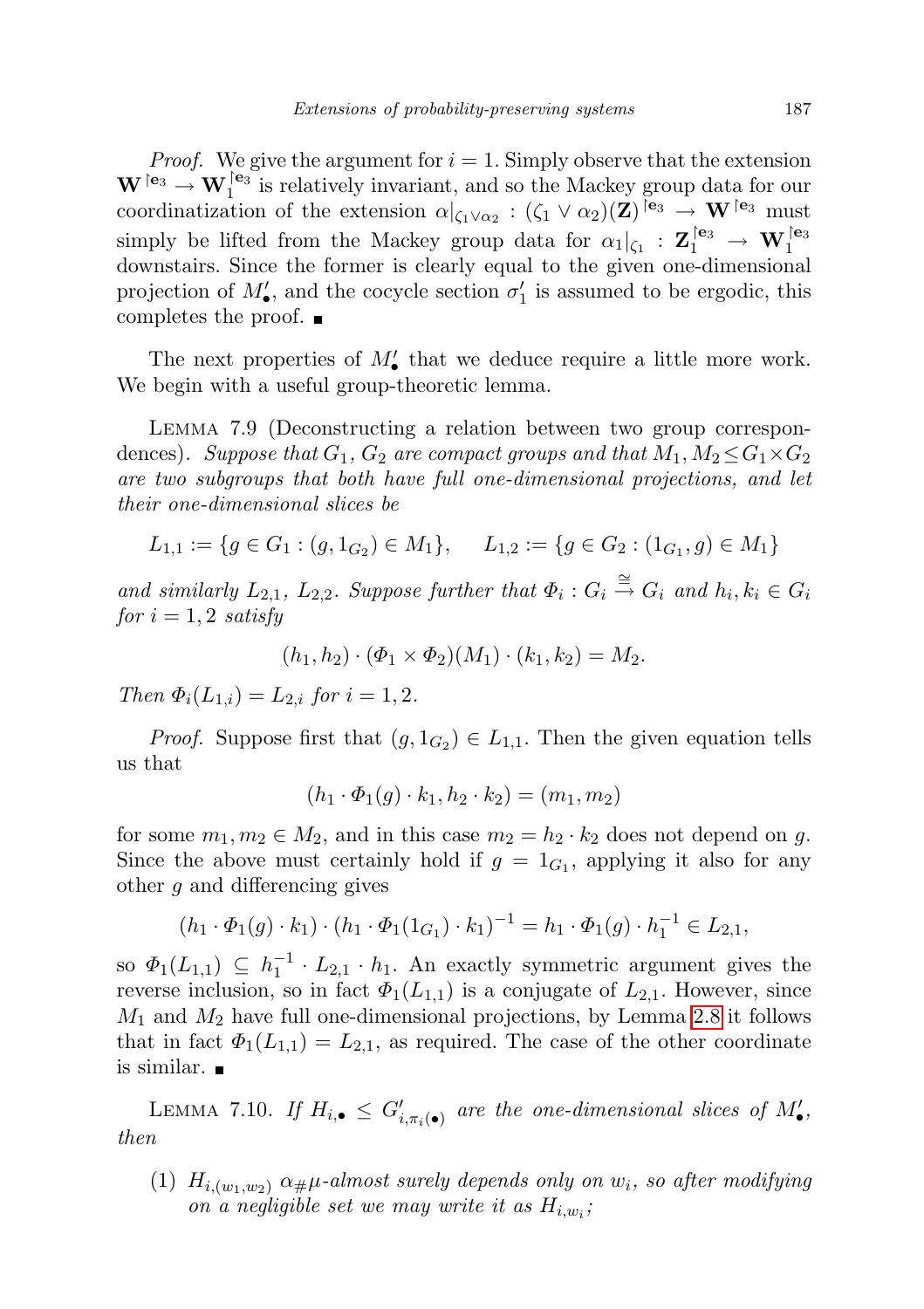(2) under the above coordinatizations, for  $i = 1, 2$  the map

$$
W_i \ltimes (G'_{i,\bullet}/K'_{i,\bullet}) \to W_i \ltimes (G'_{i,\bullet}/(H_{i,\bullet}K'_{i,\bullet})) :(w_i, gK'_{i,w_i}) \mapsto (w_i, gH_{i,w_i}K'_{i,w_i})
$$

defines a factor for the whole  $\mathbb{Z}^3$ -action T (that is, it is respected by  $T_1$  and  $T_2$  as well as  $T_3$ ).

*Proof.* By symmetry it suffices to treat the case  $i = 1$  for the first conclusion and  $i = 2$  for the second (it will turn out that these come together). First deduce from Corollary [7.8](#page-53-0) and Lemma [2.8](#page-13-1) that in fact  $H_{1,(w_1,w_2)} \trianglelefteq G'_{1,w_1}$ for almost every  $(w_1, w_2)$ .

We will use the presence of the additional transformations of the factors  $\zeta_1$  and  $\zeta_2$  given by  $T_1$ . Of course,  $T_1$  just restricts to the identity transformation on  $\zeta_1$ . On the other hand, since  $T_1|_{\zeta_2}$  commutes with the transformation  $T_3|_{\zeta_2}$  which is relatively ergodic for the extension  $\mathbb{Z}_2 \to \mathbb{W}_2$ , the Relative Automorphism Structure Theorem [6.5](#page-41-0) allows us to express

$$
T_1|_{\zeta_2}\cong T_1|_{\alpha_2}\ltimes (L_{\rho'(\bullet)}\circ \varPhi_\bullet')|_{K_{2,T_1|_{\alpha_2}(\bullet)}^{K_2',\bullet}}
$$

for some  $\rho' : W_2 \to G'_{2,0}$  and some  $T_3|_{\alpha_2}$ -invariant section  $\Phi'_{\bullet} : W_2 \to$ Isom $(G'_{2,\bullet}, G'_{2,T_1|_{\alpha_2}(\bullet)})$  satisfying  $\Phi'_{\bullet}(K'_{2,\bullet}) = K'_{2,T_1|_{\alpha_2}(\bullet)}$  almost surely.

Now observe from Corollary [6.9](#page-43-0) that using the above expression and its partner for  $T_2|_{\zeta_1}$  we may extend all three transformations  $T_j|_{\zeta_i}$ ,  $j = 1, 2, 3$ , to the covering group extension  $\tilde{\alpha}_i$  :  $\tilde{\mathbb{Z}}_i \to \mathbb{Z}_i \xrightarrow{\alpha_i|_{\zeta_i}} \mathbf{W}_i$  arising from our core-free homogeneous-space-data coordinatization of  $T_3|_{\zeta_i}$ , and that these extensions retain commutativity and all the relative invariance, ergodicity and isometricity properties listed above. Form the relatively independent joining

$$
\tilde{\mathbf{Z}}=\tilde{\mathbf{Z}}_1\otimes_{\{\zeta_0^{T_1,T_2}|_{\alpha_1}\circ\tilde{\alpha}_1=\zeta_0^{T_1,T_2}|_{\alpha_2}\circ\tilde{\alpha}_2\}}\tilde{\mathbf{Z}}_2
$$

with the coordinate projection factors back onto  $\tilde{\mathbf{Z}}_1$  and  $\tilde{\mathbf{Z}}_2$ ; with the resulting factor map onto  $W$  it now defines a covering group extension of  $\alpha|_{\zeta} : \mathbf{Z} \to \mathbf{W}$  whose Mackey data are still  $M'_{\bullet}$  and b' (by our initial construction of these). Moreover, these new factors  $\tilde{\mathbf{Z}}_i$  and  $\tilde{\mathbf{Z}}$  are located in a commutative diagram with the factors  $W_i$  and  $W$  just as we saw previously for  $\mathbf{Z}_i$  and  $\mathbf{Z}$  (except now not all as factors of the original overall system  $\mathbf{X}$ , but of some extended overall system).

It follows that for the purpose of proving this proposition, we may work with these covering group extensions throughout without disrupting the final conclusions; or, equivalently, that it suffices to treat the case in which the core-free kernels  $K'_{\bullet}$  are trivial. Let us therefore make this assumption for the rest of this proof so as to lighten notation.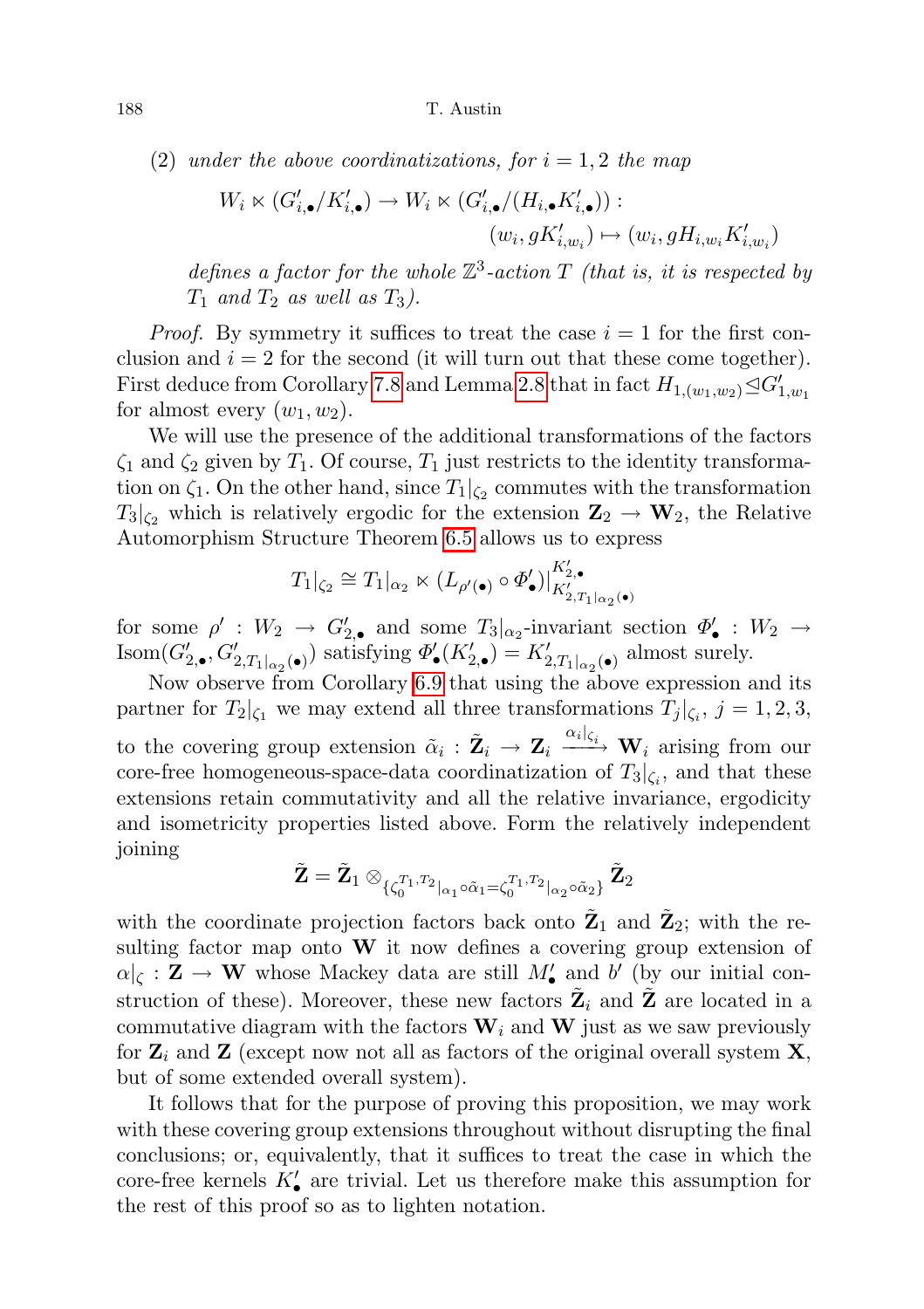Given this assumption, consider the condition that  $T_1|_{\zeta}$  respect  $\zeta_0^{T_3}|_{\zeta}$ in terms of the above expression for  $T_1|_{\zeta_2}$  and the Mackey data. First, since  $M'$  has full one-dimensional projections we may take the Mackey section  $\vec{b}$  of Proposition [7.6](#page-52-0) to be of the form  $\vec{b}(w) = (1_{G_{1,w_1}}, b'(w))$ . Now the above condition requires, in particular, that  $\zeta_0^{T_3}|\zeta(T_1|\zeta(z))$  almost surely depend only on  $\zeta_0^{T_3}$  | $\zeta(z)$  for  $z \in Z$ ; and on the other hand, in terms of the above Mackey description, writing points of Z as  $(w, g_1, g_2)$  we know that  $\zeta_0^{T_3}|_{\zeta}(w,g_1,g_2) = \zeta_0^{T_3}|_{\zeta}(w,g'_1,g'_2)$  if and only if

$$
M'_{w} \cdot (1, b'(w)) \cdot (g_1, g_2) = M'_{w} \cdot (1, b'(w)) \cdot (g'_1, g'_2)
$$
  

$$
\Leftrightarrow (g_1, g_2) \in (1, b'(w)^{-1}) \cdot M'_{w} \cdot (1, b'(w)) \cdot (g'_1, g'_2).
$$

Therefore the above relation between  $T_1|_{\zeta}$  and  $\zeta_0^{T_3}|_{\zeta}$  simply asserts that for  $\alpha_{\#}\mu$ -almost every  $(w_1, w_2) \in W$ , for Haar-almost every  $(g'_1, g'_2) \in G'_{1,w_1}$  ×  $G_{2,w_2}^i$  there is some  $(g''_1, g''_2) \in G'_{1,w_1} \times G'_{2,T_1}|_{\alpha_2}(w_2)$  such that

$$
(\mathrm{id}_{G'_{1,w_{1}}}\times (L_{\rho'(w_{2})}\circ\Phi'_{w_{2}}))((1,b'(w_{1},w_{2})^{-1})\cdot M'_{(w_{1},w_{2})}\cdot(1,b'(w_{1},w_{2}))\cdot(g'_{1},g'_{2}))
$$
  
=  $(1,b'(w_{1},T_{1}|_{\alpha_{2}}(w_{2}))^{-1})\cdot M'_{(w_{1},T_{1}|_{\alpha_{2}}(w_{2}))}\cdot(1,b'(w_{1},T_{1}|_{\alpha_{2}}(w_{2})))\cdot(g''_{1},g''_{2}),$ 

or, rearranging, that

$$
(1_{G'_{1,w_{1}}},b'(w_{1},T_{1}|_{\alpha_{2}}(w_{2}))\rho'(w_{2})\Phi'_{w_{2}}(b'(w_{1},w_{2})^{-1}))(\mathrm{id}_{G'_{1,w_{1}}}\times\Phi'_{w_{2}})(M'_{(w_{1},w_{2})})\cdot(g'_{1}(g''_{1})^{-1},\Phi'_{w_{2}}(b'(w_{1},w_{2})g'_{2})(b'(w_{1},T_{1}|_{\alpha_{2}}(w_{2}))g''_{2})^{-1})=M'_{(w_{1},T_{1}|_{\alpha_{2}}(w_{2}))}.
$$

The two desired conclusions now follow from applying Lemma [7.9](#page-54-0) to this equation for the two coordinate projections onto  $G'_{1,w_1}$  and  $G'_{2,w_2}$ . Under the first coordinate projection we obtain

$$
H_{1,(w_1,w_2)} = \mathrm{id}_{G'_{1,w_1}}(H_{1,(w_1,w_2)}) = H_{1,(w_1,T_1|_{\alpha_2}(w_2))},
$$

so  $H_{1,(w_1,w_2)}$  is a  $T_1|_{\alpha}$ -invariant subgroup of  $G'_{1,w_1}$ , and so recalling that  $T_1|_{\alpha}$  is relatively ergodic on the extension  $\alpha_1|_{\alpha}: W \to W_1$  we deduce that  $H_{1,(w_1,w_2)}$  is virtually a function of  $w_1$  alone, as required for conclusion (1).

For the second coordinate projection we obtain

$$
\Phi'_{w_2}(H_{2,(w_1,w_2)}) = H_{2,(w_1,T_1|_{\alpha_2}(w_2))}.
$$

In view of the conclusion (1) obtained above we can simplify this to

$$
\Phi'_{w_2}(H_{2,w_2}) = H_{2,T_1|_{\alpha_2}(w_2)},
$$

and now this is precisely the condition given by the Relative Automorphism Structure Theorem [6.5](#page-41-0) for  $T_1|_{\zeta_2}$  to respect the given map as a factor map. Since it is clear that the given map defines a factor for the restrictions of  $T_2$ (since this acts trivially on the whole of  $\mathbb{Z}_2$ ) and  $T_3$  (since this acts on this extension by a  $G_{2,\bullet}$ -valued cocycle-section, and so our factor map is simply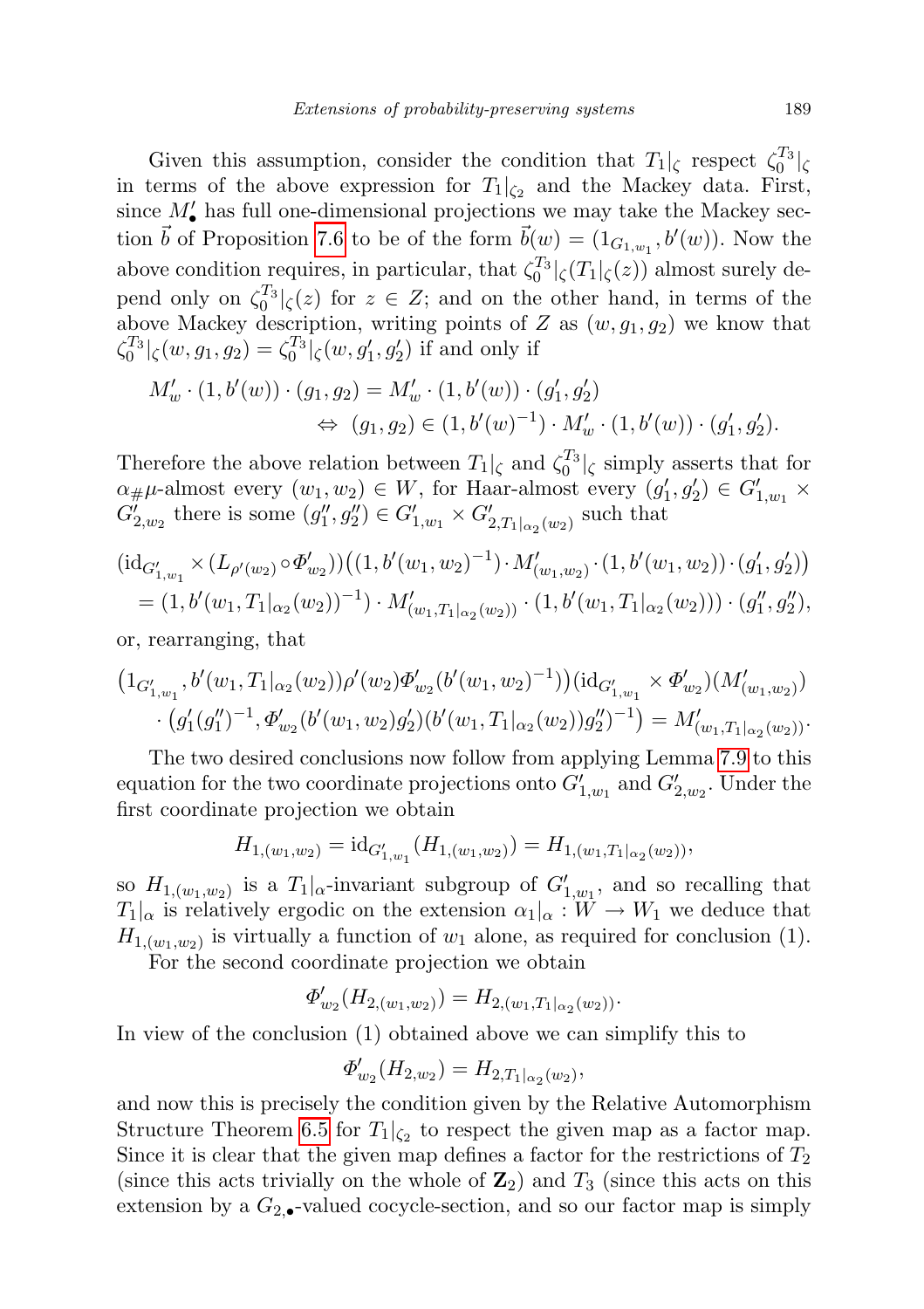the fibrewise quotient by the subgroup  $H_{i,\bullet}$ , recalling our assumption that  $K'_{i, \bullet}$  is almost surely trivial), this completes the proof.

In view of the above result, we are now able to define our desired intermediate factors  $\mathbf{Z}_i \xrightarrow{\xi_i|_{\xi_i}} \mathbf{Y}_i \xrightarrow{\alpha_i|_{\xi_i}} \mathbf{W}_i$  by the commutative diagrams

$$
\mathbf{Z}_{1} \leftarrow \cong \mathbf{W}_{1} \ltimes (G'_{1,\bullet}/K'_{1,\bullet}, m_{G'_{1,\bullet}/K'_{1,\bullet}}, 1_{G'_{1,\bullet}}, (L_{\rho'_{1}(\bullet)} \circ \Phi'_{1,\bullet}), \sigma'_{1})
$$
\n
$$
\begin{array}{c}\n\xi_{1|\zeta_{1}} \\
\downarrow \\
\downarrow \\
\downarrow \\
\chi_{1} \leftarrow \cong \mathbf{W}_{1} \ltimes (G_{1,\bullet}/K_{1,\bullet}, m_{G_{1,\bullet}/K_{1,\bullet}}, 1_{G_{1,\bullet}}, (L_{\rho_{1}(\bullet)} \circ \Phi_{1,\bullet}), \sigma_{1}) \\
\downarrow \\
\chi_{1} \leftarrow \text{canonical} \\
\mathbf{W}_{1} \leftarrow \text{canonical}\n\end{array}
$$

and similarly for  $\mathbf{Y}_2$ , where  $G_{i,\bullet} := G'_{i,\bullet}/H_{i,\bullet}$ ,  $K_{i,\bullet} := (H_{i,\bullet}K'_{i,\bullet})/H_{i,\bullet}$  and  $\rho_i, \Phi_{i,\bullet}$  and  $\sigma_i$  are the appropriate quotients or restrictions of  $\rho'_i, \Phi'_{i,\bullet}$  and  $\sigma'_i$ : part (1) above gives that  $H_{i, \bullet}$  is correctly defined as a function on  $W_i$ , and part (2) gives that the above diagram defines a factor map for our whole  $\mathbb{Z}^3$ -action.

The important feature of these new smaller extensions  $Y_i \rightarrow W_i$  is that the Mackey group data  $M_{\bullet}$  of their joining under **X** takes a particularly simple form: after having quotiented out the one-dimensional slices  $H_{i,\bullet}$ , it is almost surely the graph of a continuous isomorphism. Indeed,  $M_{\bullet}$  is clearly obtained from  $M'_{\bullet}$  simply by quotienting out the normal subgroup data  $H_{1,\pi_1(\bullet)} \times H_{2,\pi_2(\bullet)}$ , and from the definition of  $H_{i,\bullet}$  it follows that  $M_{\bullet}$  has full one-dimensional projections and trivial one-dimensional slices almost everywhere, and so defines almost everywhere the graphs of some measurably-varying  $T_3|_{\alpha}$ -invariant isomorphisms  $\Psi_{(w_1,w_2)} : G_{1,w_1} \stackrel{\cong}{\rightarrow} G_{2,w_2}$ . Henceforth we will refer to these as the Mackey isomorphisms. In addition we set  $b := b' \cdot H_{2,\pi_2(\bullet)}$ , so that  $(1_{G_{1,\pi_1(\bullet)}},b)$  is a Mackey section of the extension  $Y^{\dagger_{e_3}} \to W^{\dagger_{e_3}}$  associated to the choice of Mackey group data  $M_{\bullet}$ .

On the other hand, from the description given in Proposition [7.6](#page-52-0) it follows that the  $T_3$ -invariant factor is actually contained in the join of these smaller isometric extensions  $\alpha_i|_{\xi_i} : \mathbf{Y}_i \to \mathbf{W}_i$ , and so it will suffice to study these new factors. The remaining steps of this subsection will give a recoordinatization of these new factors into the form required by Proposition [7.5.](#page-50-0)

COROLLARY 7.11. We have  $\zeta_0^T|_{\alpha_1}(w_1) = \zeta_0^T|_{\alpha_2}(w_2)$  for  $\alpha_{\#}\mu$ -almost every  $(w_1, w_2)$ , and there are compact group data  $G_{\bullet}$  invariant for the whole action T such that we can recoordinatize the extensions  $\alpha_i|_{\xi_i} : \mathbf{Y}_i \to \mathbf{W}_i$  so that  $G_{1,w_1} = G_{\zeta_0^T|_{\alpha_1}(w_1)} = G_{2,w_2}$  for  $\alpha_{\#}\mu$ -almost every  $(w_1, w_2)$ .

Proof. The first assertion is clear from the definitions.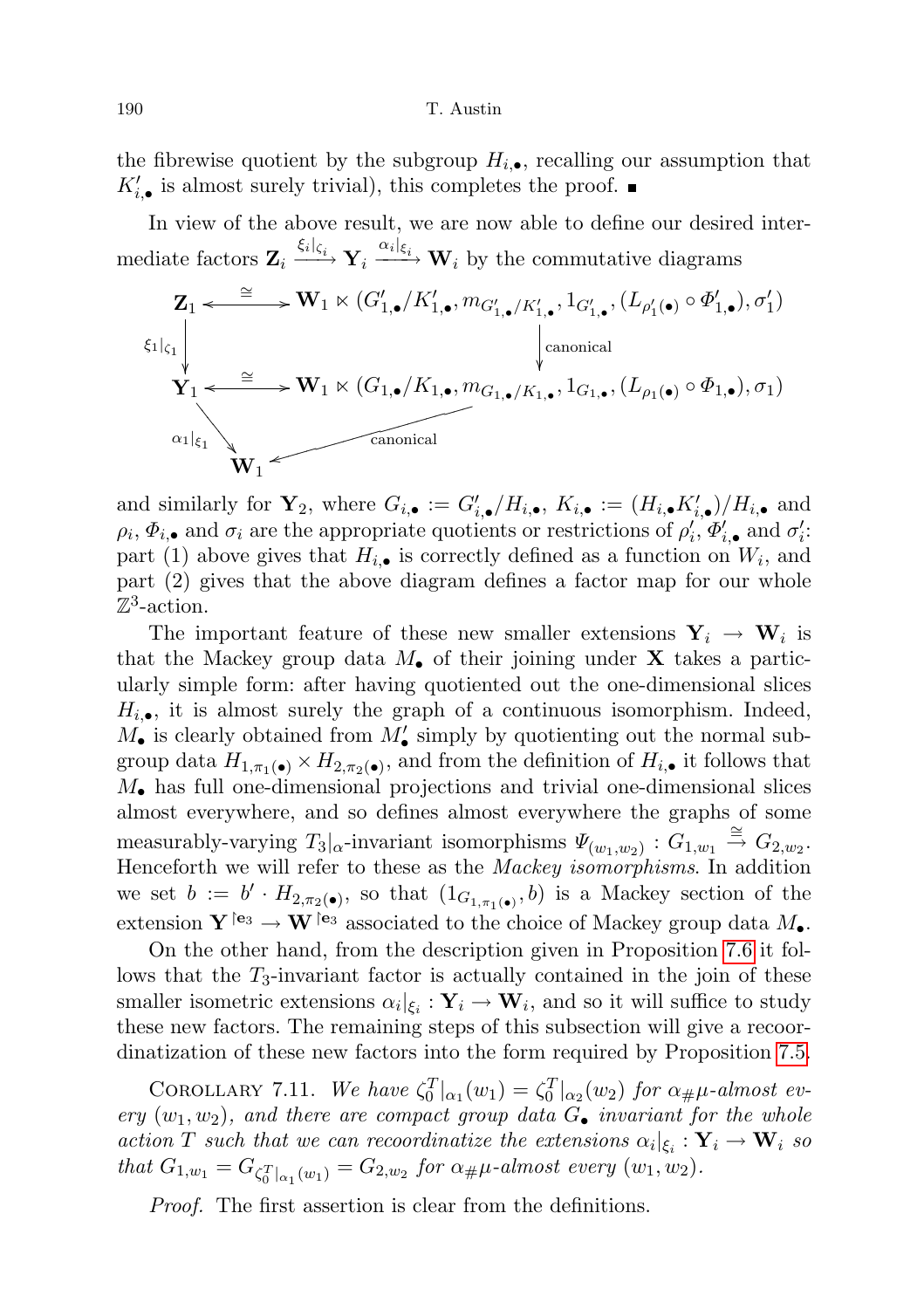By  $T_3|_{\alpha_i}$ -invariance the groups  $G_{i,w_i}$  actually depend only on  $z_i :=$  $\zeta_0^{T_3}|_{\alpha_i}(w_i) \in Z_0^{T_i, T_3}$ , and similarly the isomorphism  $\Psi_{(w_1, w_2)}$  depends only on the image  $(z_1, z_2)$  of  $(w_1, w_2)$ . In addition, by Theorem [7.1](#page-45-1) the coordinates  $z_1$ ,  $z_2$  of this image are relatively independent over  $\zeta_0^T|_{\alpha_1}(w_1) = \zeta_0^T|_{\alpha_2}(w_w)$ under  $\alpha_{\#}\mu$ .

Now let  $P: Z_0^T \overset{P}{\rightarrow} Z_0^{T_2,T_3}$  be a probability kernel representing the disintegration of  $(\zeta_0^{T_2,T_3})_{\#}\mu$  over  $\zeta_0^T|_{\zeta_0^{T_2,T_3}}$ . For almost every  $z_1 \in Z_0^{T_1,T_3}$  we can choose a measurable family of isomorphisms  $\Theta_{2,z_2}: G_{2,z_2} \stackrel{\cong}{\to} G_{1,z_1}$  defined for  $P(\zeta_0^T|_{\zeta_0^{T_1,T_3}}(z_1), \cdot)$ -almost every  $z_2 \in Z_0^{T_2,T_3}$ , because the Mackey isomorphisms themselves witness that these almost surely exist. Making a measurable selection of such a  $z_1$  in each fibre of  $Z_0^{T_1,T_3} \to Z_0^T$ , we now take this family as defining a fibrewise isomorphism recoordinatization of our initial homogeneous-space-data coordinatization of  $\alpha_2|_{\xi_2} : \mathbf{Y}_2 \to \mathbf{W}_2$ obtained above. This has the effect of adjusting to a coordinatization in which the covering group of the homogeneous space fibre over  $z_2 \in Z_2$  is  $P(\zeta_0^T|_{\zeta_0^{T_1,T_3}}(z_1),\cdot)$ -almost everywhere equal to  $G_{1,z_1}$ , and with the kernel of the homogeneous space fibre given by  $\Theta_{2,z_2}(K_{2,z_2}) \leq G_{1,z_1}$ .

In particular, the covering group data of this new coordinatization depends only on  $\zeta_0^T|_{\zeta_0^{T_1,T_3}}(z_1) = \zeta_0^T|_{\alpha_1}(w_1) = \zeta_0^T|_{\alpha_2}(w_2)$ . Exactly similarly we can now recoordinatize  $\alpha_1|_{\xi_1} : \mathbf{Y}_1 \to \mathbf{W}_1$  to have covering fibre groups also depending only on  $\zeta_0^T|_{\alpha_1}(w_1) = \zeta_0^T|_{\alpha_2}(w_2)$ . Since both these recoordinatizations are by fibrewise isomorphisms that are invariant for the relevant restrictions of  $T_3$ , the new coordinatizations of these extensions that result are still given as cocycle-section extensions for these restrictions of T3. Finally, in this new coordinatization the measurable family of Mackey isomorphisms  $\Psi_{(w_1,w_2)}$  clearly shows that after one more fibrewise recoordinatization by a T-invariant isomorphism we are left with the same T-invariant group data  $G_{\bullet}$  everywhere.

Now let us re-apply the Relative Automorphism Structure Theorem [6.5](#page-41-0) to write

$$
T_1|_{\xi_2} = T_1|_{\alpha_2} \ltimes (L_{\rho_1(\bullet)} \circ \Phi_{1,\bullet})|_{K_{2,T_1|_{\alpha_2}(\bullet)}}^{K_{2,\bullet}}
$$

and

$$
T_2|_{\xi_1} = T_2|_{\alpha_1} \ltimes (L_{\rho_2(\bullet)} \circ \Phi_{2,\bullet})_{H_{1,T_2|\alpha_1(\bullet)}}^{H_{1,\bullet}}
$$

<span id="page-58-0"></span>where now  $\Phi_{i,w_i}$  is  $T_3|_{\alpha_{3-i}}$ -invariant and takes values in Aut  $G_{\zeta_0^T|_{\alpha_i}(w_i)}$  for  $i = 1, 2$ . In addition, we recall the notation  $\text{Co}_{\rho(\bullet)}$  for the fibrewise automorphism of some measurable group data  $G_{\bullet}$  given by fibrewise conjugation by a section  $\rho$  of  $G_{\bullet}$ .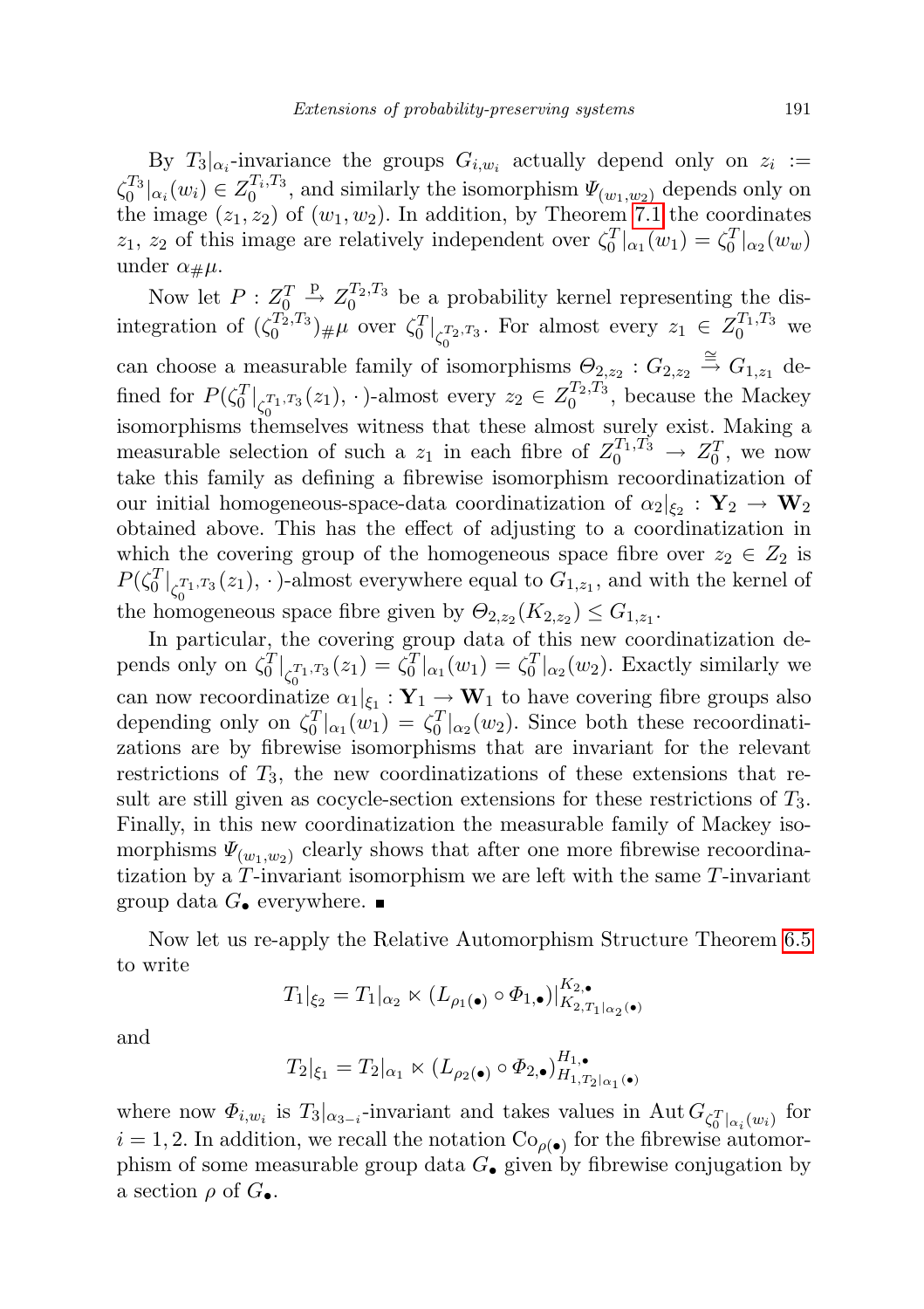PROPOSITION 7.12. The extensions  $\alpha_i|_{\xi_i} : \mathbf{Y}_i \to \mathbf{W}_i$  can be recoordinatized by fibrewise affine transformations so that

- (1) there are cocycles  $\tau_i : W_{3-i} \to G_{\zeta_0^T|_{\alpha_i}(\bullet)}$  such that  $L_{\rho_i(\bullet)} \circ \Phi_{i,\bullet} =$  $R_{\tau_i(\bullet)}$  ;
- (2) the Mackey isomorphisms are trivial:  $\Psi_{\bullet} \equiv \mathrm{id}_{G_{\zeta_0^T}|_{\alpha(\bullet)}}$ ;
- (3) the Mackey section is trivial:  $b \equiv 1_{G_{\zeta_0^T}|_{\alpha}(\bullet)},$
- (4) the cocycle  $\tau_i$  is invariant under  $T_3|_{\alpha_i}$  and the cocycle  $\sigma_i$  is invariant under  $T_{3-i}|_{\alpha_i}$ .

Proof. This will follow from a careful consideration of the commutativity conditions relating the expressions for our three transformations on  $Y_i$ . We make our recoordinatizations in two steps, the first by fibrewise automorphisms and the second by fibrewise rotations. We will construct these so as to guarantee the asserted properties of the ingredients  $\rho$  and  $\Phi$ , and will then find that the asserted forms of  $\Psi$  and b are an immediate consequence.

First observe that just as in the proof of Lemma [7.10,](#page-54-1) we may lift all of our commuting transformations  $T_j |_{\alpha_i}$  to the covering group data extensions of  $\alpha_i|_{\xi_i} : \mathbf{Y}_i \to \mathbf{W}_i$ , and have that  $M_{\bullet}$  and b will still be Mackey data of their relatively independent joining over  $\mathbf{Z}_0^{T_1,T_2}$ , and therefore if we effect our desired fibrewise recoordinatizations on these covering group data extensions then simply quotienting will give the desired recoordinatizations of  $\alpha_i|_{\xi_i}$ :  $\mathbf{Y}_i \to \mathbf{W}_i$ . As in Lemma [7.10,](#page-54-1) this argument reduces our work to the special case when  $K_{\bullet} \equiv \{1_{G_{\bullet}}\}.$ 

The remainder of our work breaks into five steps.

STEP 1. We consider the case  $i = 1$ . First recall our earlier expression of the fact that  $T_1|_{\xi}$  respects  $\zeta_0^{T_3}|_{\xi}$ : for  $\alpha_{\#}\mu$ -almost every  $(w_1, w_2) \in W$ , setting  $s := \zeta_0^T|_{\alpha_1}(w_1)$ , for Haar-almost any  $g' \in G_s$  there is some  $g'' \in G_s$  for which

$$
(\mathrm{id}_{G_s} \times (L_{\rho_1(w_2)} \circ \Phi_{1,w_2})) \big( (1, b(w_1, w_2)^{-1}) \cdot M_{(w_1, w_2)} \cdot (1, b(w_1, w_2)) \cdot (1, g') \big) = (1, b(w_1, T_1|_{\alpha_2}(w_2))^{-1}) \cdot M_{(w_1, T_1|_{\alpha_2}(w_2))} \cdot (1, b(w_1, T_1|_{\alpha_2}(w_2))) \cdot (1, g'').
$$

We can rewrite this condition in terms of the Mackey isomorphisms to give

$$
\rho_1(w_2) \cdot (\Phi_{1,w_2} \circ L_{b(w_1,w_2)^{-1}} \circ \Psi_{(w_1,w_2)})(\bullet) \cdot \Phi_{1,w_2}(b(w_1,w_2) \cdot g')
$$
  
=  $b(w_1, T_1|_{\alpha_2}(w_2))^{-1} \cdot \Psi_{(w_1,T_1|_{\alpha_2}(w_2))}(\bullet) \cdot b(w_1, T_1|_{\alpha_2}(w_2)) \cdot g'',$ 

and now if we write  $\tilde{\Psi}_{\bullet} := \text{Co}_{b(\bullet)^{-1}} \circ \Psi_{\bullet}$  and  $\tilde{\Phi}_{1,\bullet} := \text{Co}_{\rho_1(\bullet)} \circ \Phi_{1,\bullet}$  this in turn becomes

$$
(\tilde{\Phi}_{1,w_2} \circ \tilde{\Psi}_{(w_1,w_2)})(\bullet) \cdot \rho_1(w_2) \cdot \Phi_{1,w_2}(g') = \tilde{\Psi}_{(w_1,T_1|_{\alpha_2}(w_2))}(\bullet) \cdot g''
$$

(so we have simply shifted all the 'translation' parts of our affine transfor-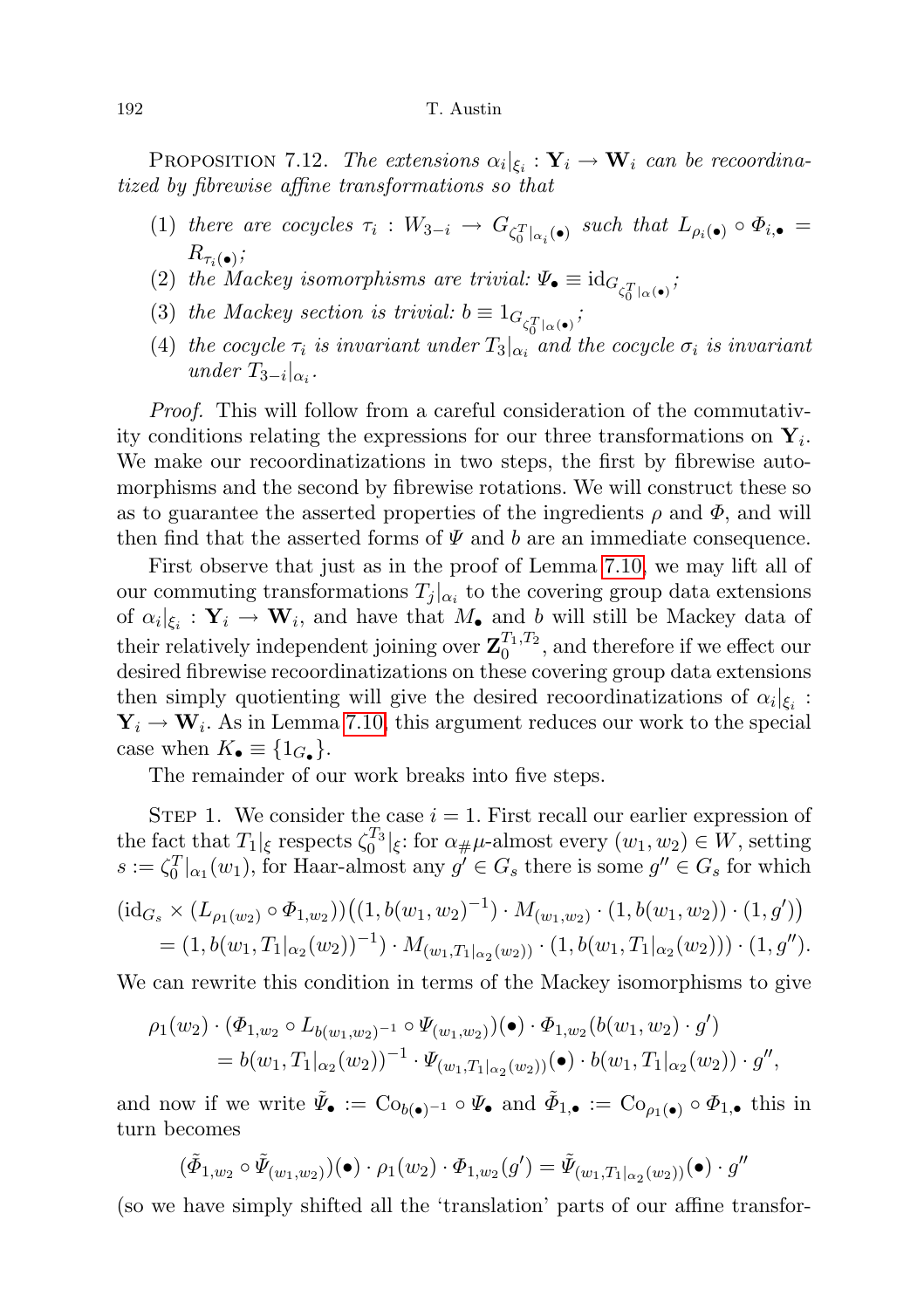mations over to the right). Finally, this now clearly requires that

$$
\tilde{\varPhi}_{1,w_2} = \tilde{\varPsi}_{(w_1,T_1|_{\alpha_2}(w_2))} \circ \tilde{\varPsi}_{(w_1,w_2)}^{-1}
$$

almost everywhere: the automorphisms graphed by the Mackey group data have themselves become a coboundary for the automorphism-valued cocycle  $\tilde{\phi}_{1,\bullet}$ .

We will refer to the above as the 'automorphism coboundary equation' for the remainder of this proof. The condition that this hold for almost every  $(w_1, w_2)$  also gives non-trivial information on the automorphisms  $\tilde{\Psi}_{(w_1, w_2)}$  for different  $w_1$ , since  $w_1$  is absent from the left-hand side. Since the extension  $\alpha_2|_{\alpha} : \mathbf{W} \to \mathbf{W}_2$  is relatively invariant for the restrictions of  $T_1$  and  $T_3$ , using Proposition [2.4](#page-12-0) we can therefore choose a  $T_1$ -invariant measurable selector  $\eta: W_2 \to W_1$  so that

$$
\tilde{\Phi}_{1,w_2} = \tilde{\Psi}_{(\eta(w_2),T_1|_{\alpha_2}(w_2))} \circ \tilde{\Psi}_{(\eta(w_2),w_2)}^{-1}
$$

holds almost surely and so witnesses that  $\tilde{\Phi}_{1,w_2}$  is a coboundary in  $\text{Aut}(G_s)$ for the transformation  $T_1|_{\alpha_2}: W_2 \to W_2$ .

Naïvely we should now like to use the cocycle  $\tilde{\Psi}_{\eta(\bullet),\bullet}$  to make a fibrewise automorphism recoordinatization of the extension  $\alpha_2|_{\xi_2} : \mathbf{Y}_2 \to \mathbf{W}_2$  so that the first of our automorphism-valued coboundary equations above gives a simplification of  $\tilde{\Phi}_{1,w_2}$ . However, this idea runs into difficulties because the new isomorphisms  $\tilde{\Psi}_{\bullet}$ , unlike  $\Psi_{\bullet}$ , are not necessarily  $T_3$ -invariant, and so applying them fibrewise may disrupt the coordinatization of  $T_3|_{\xi_2}$  as acting by rotations.

STEP 2. The best we can do at this stage is to apply fibrewise the automorphisms  $\Psi_{(n)}^{-1}$  $\frac{(-1}{(\eta(w_2), w_2)}$  to our coordinatization of  $\alpha_2|_{\xi_2}$ . This gives some improvement: in the resulting new coordinatization of this extension, our automorphism coboundary equation above now reads

$$
\tilde{\Phi}_{1,w_2} = \mathrm{Co}_{b(\eta(w_2),T_1|_{\alpha_2}(w_2))}^{-1} \circ \mathrm{Co}_{b(\eta(w_2),w_2)} = \mathrm{Co}_{b(\eta(w_2),T_1|_{\alpha_2}(w_2))^{-1} \cdot b(\eta(w_2),w_2)}.
$$

Recalling that  $\tilde{\Phi}_{1,\bullet} = \text{Co}_{\rho_1(\bullet)} \circ \Phi_{1,\bullet}$  this unravels to give

$$
\Phi_{1,w_2} = \text{Co}_{\rho_1(w_2)}^{-1} \circ \text{Co}_{b(\eta(w_2),T_1|_{\alpha_2}(w_2))^{-1} \cdot b(\eta(w_2),w_2)} = \text{Co}_{\rho_1(w_2)^{-1} \cdot b(\eta(w_2),T_1|_{\alpha_2}(w_2))^{-1} \cdot b(\eta(w_2),w_2)},
$$

so we conclude, in particular, that the automorphism-valued cocycle  $\Phi_{1,\bullet}$ takes values in the compact subgroup of inner automorphisms, and so we may represent it as  $Co_{\theta(\bullet)}$  for some  $T_3|_{\alpha_2}$ -invariant section  $\theta:W_2 \to G_{\zeta_0^T|_{\alpha_2}(\bullet)}$ . By writing out the above automorphism coboundary equation in terms of  $\theta$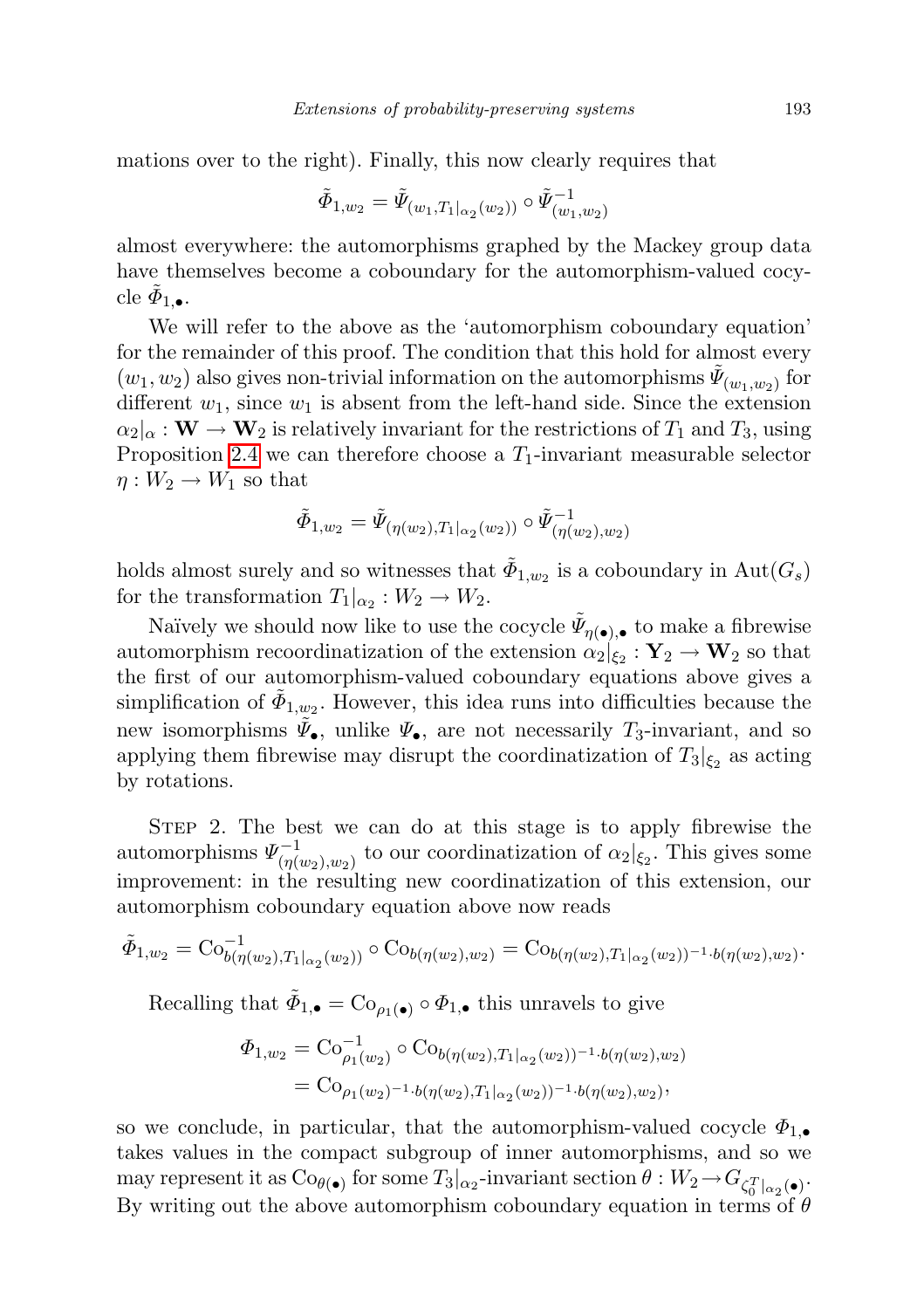it becomes

$$
Co_{\theta(w_2)} = Co_{\rho_1(w_2)}^{-1} \circ Co_{b(\eta(w_2), T_1|_{\alpha_2}(w_2))^{-1} \cdot b(\eta(w_2), w_2)}
$$
  
=  $Co_{\rho_1(w_2)^{-1} \cdot b(\eta(w_2), T_1|_{\alpha_2}(w_2))^{-1} \cdot b(\eta(w_2), w_2)},$ 

and so if we now substitute into our original expression for  $T_1|_{\xi_2}$  we obtain

$$
T_1|_{\xi_2} = T_1|_{\alpha_2} \ltimes (L_{\rho_1(\bullet)} \circ \text{Co}_{\theta(\bullet)}) = T_1|_{\alpha_2} \ltimes (R_{\rho_1(\bullet)} \circ \text{Co}_{\rho_1(\bullet),\theta(\bullet)})
$$
  
=  $T_1|_{\alpha_2} \ltimes (R_{\rho_1(\bullet)} \circ \text{Co}_{b(\eta(\bullet),T_1|_{\alpha_2}(\bullet))^{-1} \cdot b(\eta(\bullet),\bullet)}).$ 

It follows that if we now make a second fibrewise recoordinatization of  $\alpha_2|_{\xi_2} : \mathbf{Y}_2 \to \mathbf{W}_2$ , this time by rotating each fibre copy of  $G_s$  from the left by  $b(\eta(w_2), w_2)$  (which virtually depends only on  $s = \zeta_0^T|_{\alpha_2}(w_2)$ ), we are left with a resulting coordinatization of  $T_1|_{\xi_2}$  in the desired form of an opposite action:

$$
T_1|_{\xi_2} = T_1|_{\alpha_2} \ltimes R_{\tau_1(\bullet)}
$$

where

$$
\tau_1(\bullet) := b(\eta(\bullet),\bullet)^{-1} \cdot b(\eta(\bullet),T_1|_{\alpha_2}(\bullet)) \cdot \rho_1(\bullet).
$$

Of course, both of the above recoordinatizations can be repeated analogously for the extension  $\alpha_1|_{\xi_1} : \mathbf{Y}_1 \to \mathbf{W}_1$  to put  $T_2|_{\xi_1}$  into a similar right-multiplicative form.

It follows that in the coordinatizations of these extensions that we have now obtained,  $T_3|_{\xi_i}$  is still in the form of a cocycle-section extension  $T_3|_{\alpha_i} \ltimes \sigma_i$ (with a modified cocycle-section  $\sigma_i$ ) and  $T_1|_{\xi_2}$  and  $T_2|_{\xi_1}$  are in the desired right-multiplicative form, as for part (1) of the proposition.

STEP 3. We now 'invert' the above implication to discover what consequences these improved coordinatizations imply for the data  $\Psi_{\bullet}$  and  $b_{\bullet}$ .

Recall that our first automorphism cocycle equation held for almost all  $(w_1, w_2)$ , before we chose the measurable selector  $\eta$ , and so in our latest coordinatization this tells us that

$$
Co_{\tau_1(w_2)} = \tilde{\Psi}_{(w_1,T_1|_{\alpha_2 \circ \xi_2}(w_2))} \circ \tilde{\Psi}_{(w_1,w_2)}^{-1}.
$$

(Note that our first fibrewise recoordinatization above by automorphisms rendered the cocycle  $\Psi_{\bullet}$  inner at  $(\alpha_2)_{\#}\mu$ -almost all the points  $(\eta(w_2), w_2)$ , which depend on our choice of measurable selector  $\eta$ , but we have not yet seen that this cocycle is inner for almost all  $(w_1, w_2)$  as a result of this recoordinatization, hence our need to go back to the above form of this equation for this stage of the argument.)

It follows that the class  $\tilde{\Psi}_{(w_1,w_2)} \circ \text{Inn}(G_s) \in \text{Out}(G_s)$  is invariant under the action of  $\mathrm{id}_{W_1} \times T_1|_{\alpha_2} = T_1|_{\alpha}$ , and it follows similarly that it is invariant under  $T_2|_{\alpha}$ . On the other hand, we have  $\tilde{\Psi}_{(w_1,w_2)} \circ \text{Inn}(G_s) = \Psi_{(w_1,w_2)} \circ$ Inn( $G_s$ ) and this latter is clearly invariant under  $T_3|_{\alpha}$ , since it arises from the Mackey group data. Therefore it is actually  $T|_{\alpha}$ -invariant, and so since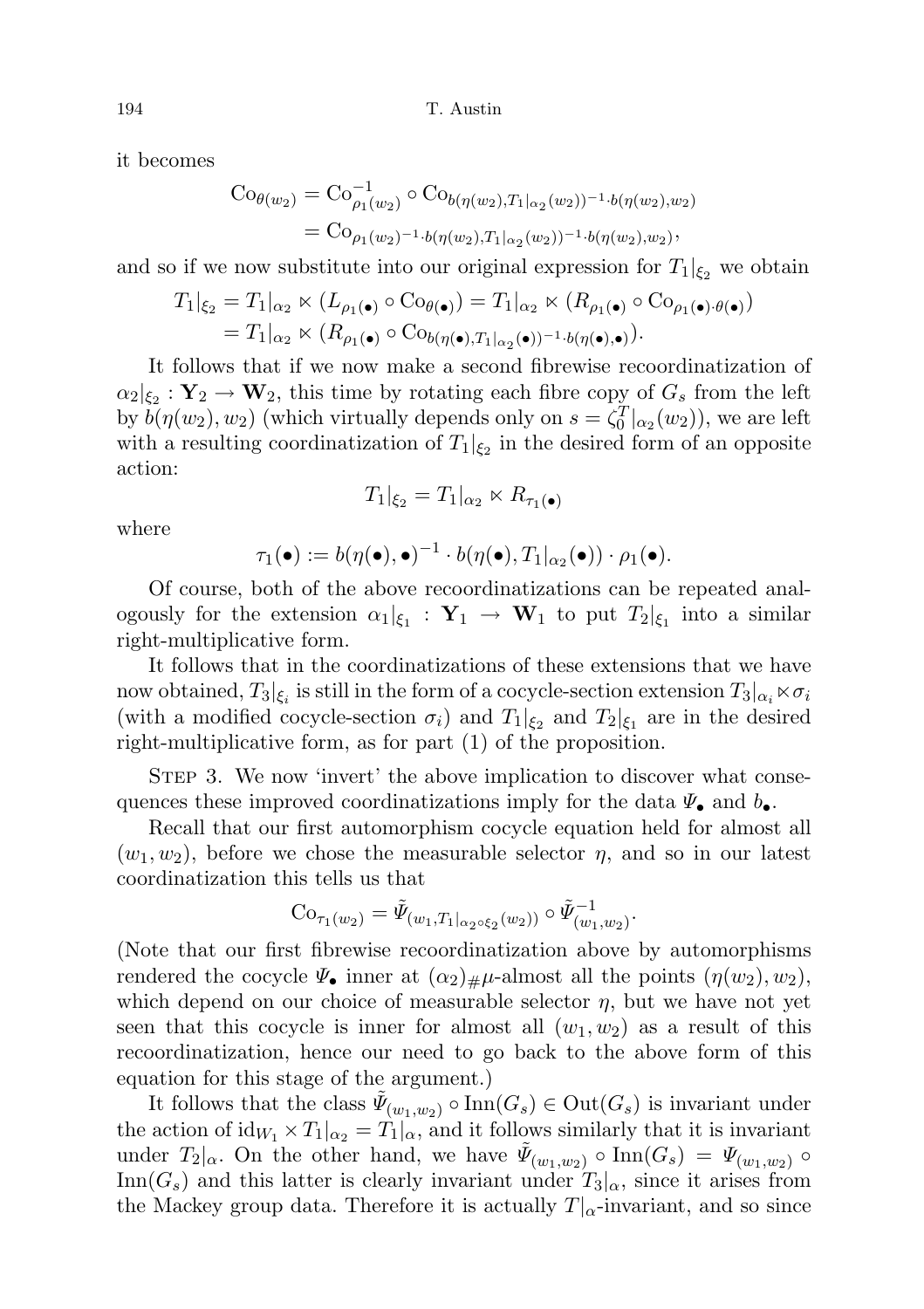$\text{Inn}(G_s) \trianglelefteq \text{Aut}(G_s)$  is compact, and so the resulting space of equivalence classes  $Out(G_s)$  is smooth, it is almost surely equal to  $\Psi_s \circ Inn(G)$  for some Borel map  $\Psi_{\bullet}: Z_0^T \to \text{Aut}(G_{\bullet})$ . Therefore one last fibrewise automorphism recoordinatization of  $\alpha_2|_{\xi_2} : \mathbf{Y}_2 \to \mathbf{W}_2$  by  $\Psi_{\zeta_0^T|_{\alpha_2}(\bullet)}$  (which still does not disrupt any of the properties guaranteed previously, provided we replace  $\rho_1$ and  $\tau_1$  with  $\Psi_{\zeta_0^T|_{\alpha_2}(\bullet)}(\rho_1)$  and  $\Psi_{\zeta_0^T|_{\alpha_2}(\bullet)}(\tau_1)$  now gives Mackey group data of the form

$$
M_{\bullet} \equiv \{ (g, g_0(\bullet)gg_0(\bullet)^{-1}) : g \in G_{\zeta_0^T|_{\alpha}(\bullet)} \}
$$

for some  $T_3|_{\alpha}$ -invariant section  $g_0: W \to G_{\zeta_0^T|_{\alpha}(\bullet)},$  and now we can simply adjust the Mackey section b so that  $g_0 \equiv 1$ , and so the Mackey group data can be taken to be the diagonal subgroup almost everywhere.

STEP 4. Having removed all the non-trivial outer automorphisms and adjusted the joining Mackey group data, our automorphism coboundary equation has now simplified down to

$$
\tilde{\Phi}_{1,w_2} = \text{Co}_{\tau_1(\bullet)} \circ \text{Co}_{\tau_1(\bullet)}^{-1} = \text{id} = \text{Co}_{b(w_1,T_1|_{\alpha_2}(w_2))^{-1} \cdot b(w_1,w_2)},
$$

and hence we deduce that  $b(\bullet) \cdot C(G_{\zeta_0^T|_{\alpha}(\bullet)})$ , where  $C(G_{\zeta_0^T|_{\alpha}(\bullet)})$  is the centre of  $G_{\zeta_0^T|\alpha(\bullet)}$ , is  $T_1|\alpha$ -invariant, and similarly that it is  $T_2|\alpha$ -invariant. Making another measurable selection and recoordinatizing each fibre of  $\alpha_2|_{\xi_2} : Y_2 \to W_2$  by a left rotation by  $b(\eta(\bullet), \bullet)$  therefore preserves the structure of  $T_1|_{\alpha}$  as an *opposite* rotation (since the resulting additional cocycle  $b(w_1, T_1|_{\alpha_2}(w_2))^{-1} \cdot b(w_1, w_2)$  acting on the left takes values in  $C(G_s)$ , and so may in fact be taken to act on either side); and after making this recoordinatization we find that the Mackey section has also trivialized.

STEP 5. Finally, let us look back at the relation between  $\sigma_1$  and  $\sigma_2$  that is implied by the cocycle equation satisfied by the Mackey data given by part (3) of Theorem [4.1](#page-19-1) in light of this newly simplified Mackey group and section: this now becomes simply that

$$
\sigma_2(w_2)=\sigma_1(w_1)
$$

 $\alpha_{\#}\mu$ -almost surely, and hence in this coordinatization it follows that each  $\sigma_i$  virtually depends only on  $\zeta_0^{T_1,T_2}|_{\alpha_i}$ , or, equivalently, is  $T_{3-i}|_{\alpha_i}$ -invariant. Given this, the condition that  $T_1|_{\xi_2}$  and  $T_2|_{\xi_2}$  commute simply reads that for almost every  $w_2 \in W_2$  we have

$$
\sigma_2(w_2) \cdot g \cdot \tau_1(T_3|_{\alpha_2}(w_2)) = \sigma_2(T_1|_{\alpha_2}(w_2)) \cdot g \cdot \tau_1(w_2)
$$
  
= 
$$
\sigma_2(w_2) \cdot g \cdot \tau_1(w_2) \quad \forall g \in G_s,
$$

and so we must also have that  $\tau_1$  is  $T_3|_{\alpha_2}$ -invariant, and similarly that  $\tau_2$  is  $T_3|_{\alpha_1}$ -invariant. This completes the proof.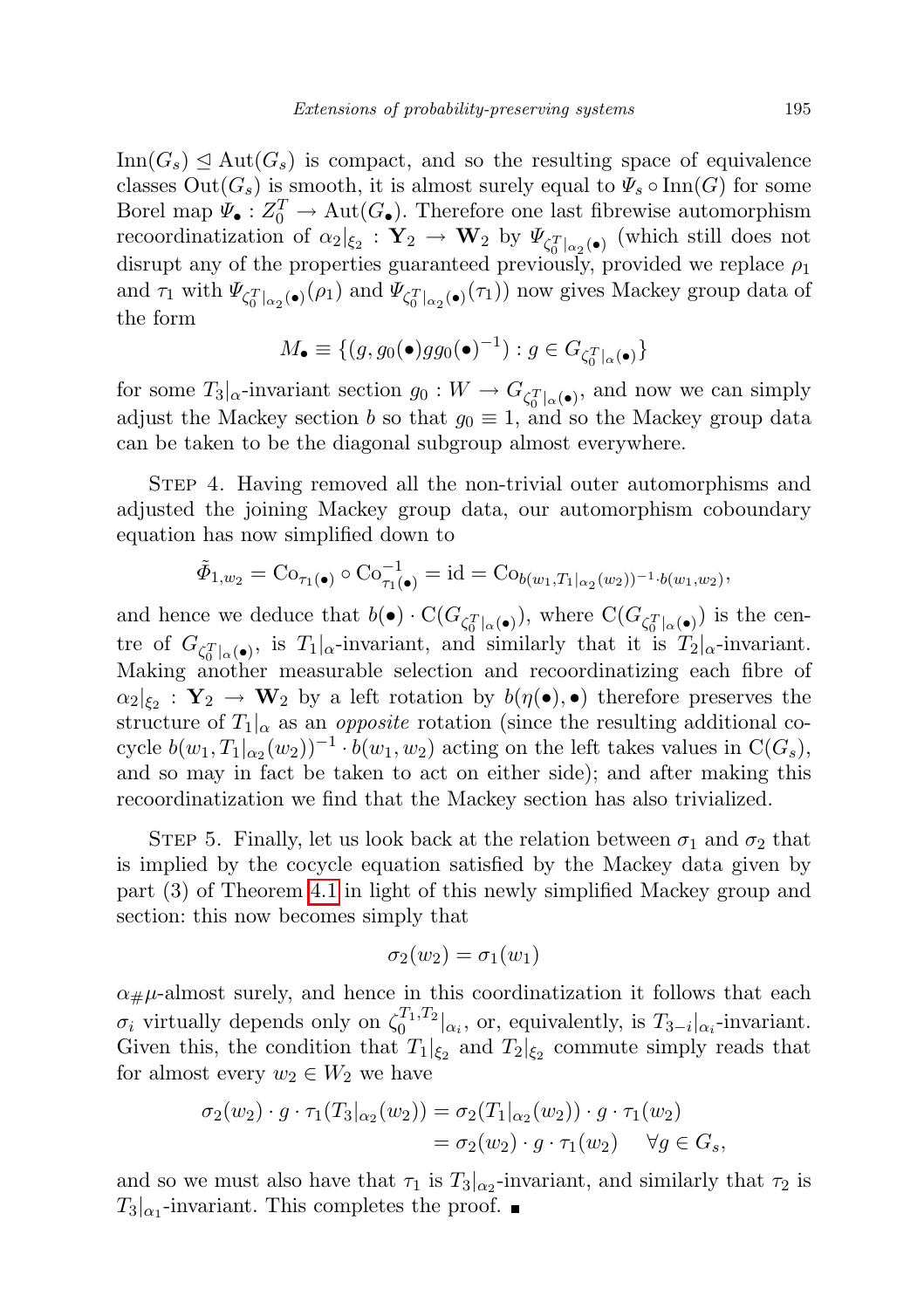The recoordinatization of the preceding proposition leaves only one detail remaining for the proof of Proposition [7.5.](#page-50-0)

Corollary 7.13. In our homogeneous-space-data coordinatizations of  $\alpha_i|_{\xi_i} : \mathbf{Y}_i \to \mathbf{W}_i$  the core-free kernels  $K_{i,\bullet}$  are almost surely trivial.

Proof. As remarked at the beginning of the preceding proof, we can lift to the covering group extensions and make the adjustments of Proposition [7.12](#page-58-0) there, and they will then quotient back down to well-defined recoordinatizations of the original extensions, because at each stage we have only applied either fibrewise automorphism or fibrewise left rotations. From these we have obtained expressions

$$
T_1|_{\xi_2} = T_1|_{\alpha_2} \ltimes R_{\tau_1}
$$

and similarly for  $T_2|_{\xi_1}$  at the level of the covering group extensions, and so for these to have well-defined quotient it is necessary that for almost every  $w_1$  all two-sided cosets  $g \cdot K_{2,w_2} \cdot \tau_1(w_2)$  for  $g \in G_{\zeta_0^T|_{\alpha_2}(w_2)}$  actually be left cosets of  $K_{2,w_2}$ . This, in turn, requires that  $\tau_1$  almost surely take values in the normalizer  $N_{G_{\zeta_0^T}|_{\alpha_2}(w_2)}(K_{2,w_2})$ , which is a closed measurably-varying subgroup of  $G_{\zeta_0^T|_{\alpha_2}(w_2)}$ .

Now we recall that  $T_1$  restricts to a *relatively ergodic* action on the extension  $\alpha_2|_{\xi_2} : \mathbf{Y}_2 \to \mathbf{W}_2$ —a condition we have not exploited so far—and so we must have

$$
\mathrm{N}_{G_{\zeta_0^T|_{\alpha_2}(w_2)}}(K_{2,w_2})\cdot K_{2,w_2}=G_{\zeta_0^T|_{\alpha_2}(w_2)}
$$

almost surely, for otherwise the homogeneous space fibres of the extension  $\alpha_2|_{\xi_2} : Y_2 \to W_2$  would decompose into cosets of the closed subgroups  $N_{G_{\zeta_0^T}|_{\alpha_2}(w_2)}(K_{2,w_2})\cdot K_{2,w_2}$  to give additional non-trivial invariant sets under the restriction  $T_1|_{\alpha_2}$ . However, since

$$
{\rm N}_{G_{\zeta_0^T}|_{\alpha_2}(w_2)}(K_{2,w_2})\supseteq K_{2,w_2},
$$

this requires in fact that

$$
\mathrm{N}_{G_{\zeta_0^T|_{\alpha_2}(w_2)}}(K_{2,w_2}) = G_{\zeta_0^T|_{\alpha_2}(w_2)}
$$

almost surely, and since  $K_{2,w_2}$  is core-free this is possible only if  $K_{2,w_2} = \{1\}$ almost surely. An exactly similar argument treats  $K_{2,\bullet}$ .

As remarked previously, this completes the proof of Proposition [7.5.](#page-50-0)

7.4. Application to characteristic factors. We will finish this section by offering a second application of our machinery (although in truth it is largely a corollary of the above).

Since Furstenberg's ergodic-theoretic proof of Szemerédi's Theorem in [\[22\]](#page-72-3) and his extension with Katznelson of this result to the multi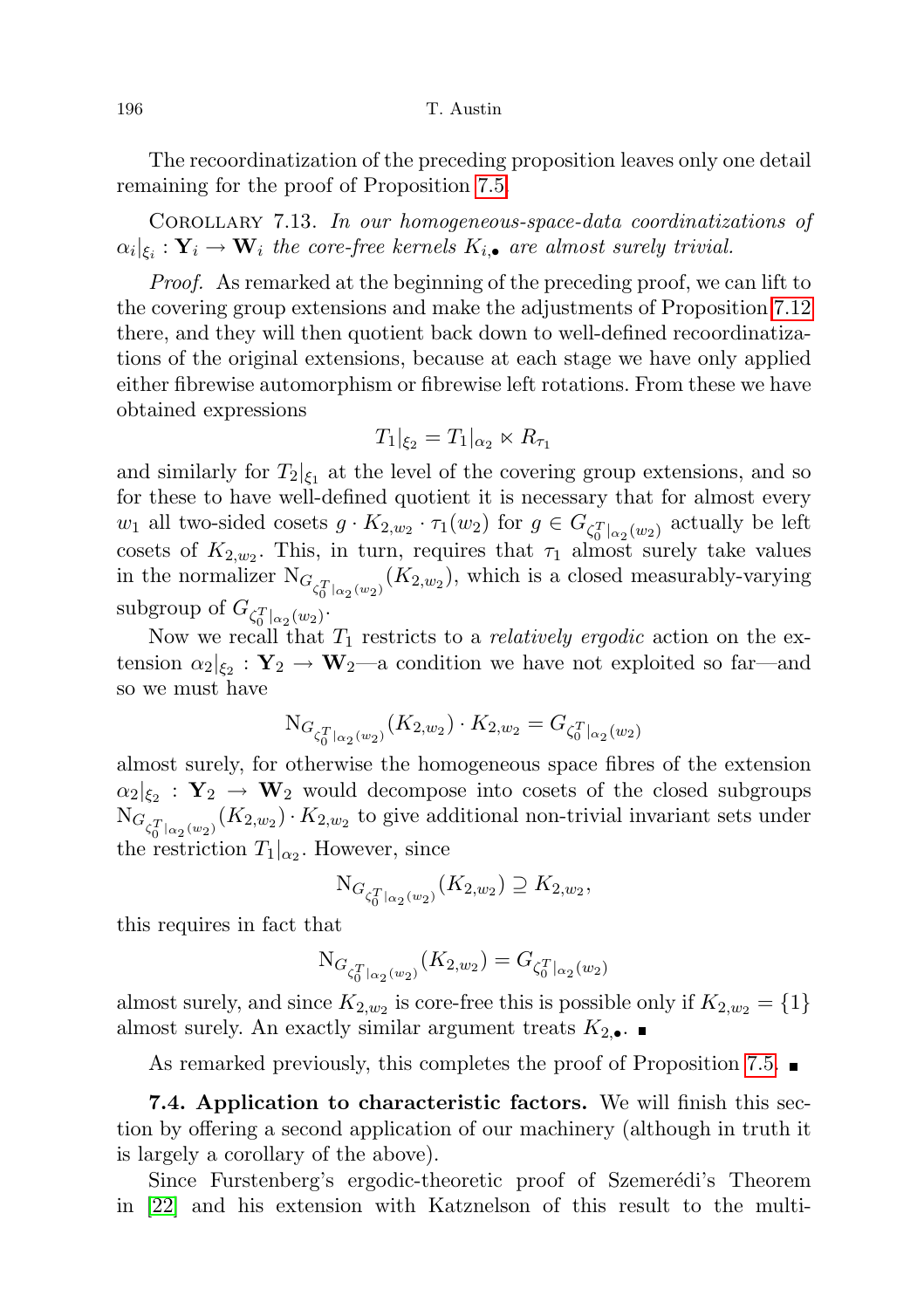dimensional setting in [\[24\]](#page-72-7), considerable interest has been attracted by the 'non-conventional' ergodic averages

$$
\frac{1}{N} \sum_{n=1}^{N} \prod_{i=1}^{d} f_i \circ T_i^n
$$

associated to a commuting d-tuple of probability-preserving transformations  $T_1, \ldots, T_d : \mathbb{Z} \curvearrowright (X, \mu)$ , that emerge naturally in the course of those proofs. That these averages converge in  $L^2(\mu)$  as  $N \to \infty$  in the case  $d = 2$  was first shown by Conze and Lesigne in [\[12\]](#page-71-3), and their result has since been extended in many directions [\[13,](#page-71-4) [14,](#page-71-5) [45,](#page-73-2) [30,](#page-72-8) [31,](#page-72-5) [46\]](#page-73-4), culminating in the first proof of the fully general case by Tao in [\[42\]](#page-73-5). We refer the reader to those papers and to [\[6\]](#page-71-2) for more thorough motivation and historical discussion of this problem.

Conze and Lesigne's proof of convergence is comparatively soft, using only quite weak structural information about the above averages to show that they converge (in particular, using only the structure of certain finiterank modules rather than their concrete coordinatizations). More recently, other convergence results for non-conventional ergodic averages have been based on a similar but more detailed analysis, resting on the notion of a 'characteristic tuple of factors'. A tuple of factors  $\xi_i : \mathbf{X} \to \mathbf{Y}_i$  is *character*istic if

$$
\frac{1}{N} \sum_{n=1}^{N} \prod_{i=1}^{d} f_i \circ T_i^n - \frac{1}{N} \sum_{n=1}^{N} \prod_{i=1}^{d} \mathsf{E}_{\mu}(f_i | \xi_i) \circ T_i^n \to 0
$$

in  $L^2(\mu)$  as  $N \to \infty$  for any  $f_1, \ldots, f_d \in L^{\infty}(\mu)$ . Starting with the Conze-Lesigne proof, most convergence proofs in this area require at some stage the identification of a characteristic tuple of factors (or a suitable finitary analog of them in the case of Tao's proof) on which the restricted actions of each  $T_i$  take simplified forms, so that the right-hand averages above can be analyzed to prove convergence more easily.

<span id="page-64-0"></span>A precise description of these characteristic factors in the special case when  $T_i = T^i$  for some fixed ergodic transformation T has now been given in terms of the special class of 'pronilsystems' in work of Host and Kra [\[31\]](#page-72-5) (see also the subsequent approach of Ziegler [\[47\]](#page-73-3)). Frantzikinakis and Kra have extended this description to more general commuting tuples subject to some additional ergodicity assumption in [\[19\]](#page-72-9), but a description for arbitrary tuples of commuting transformations, without those ergodicity assumptions, seems to be more difficult. Indeed, it may be that no comparably clean and useful description is available in the general case. However, at least when  $d = 2$  a reasonably simple coordinatization of a characteristic pair of factors seems to have been folklore knowledge in ergodic theory for some time, and in this subsection we will show how our theory enables a careful proof of it.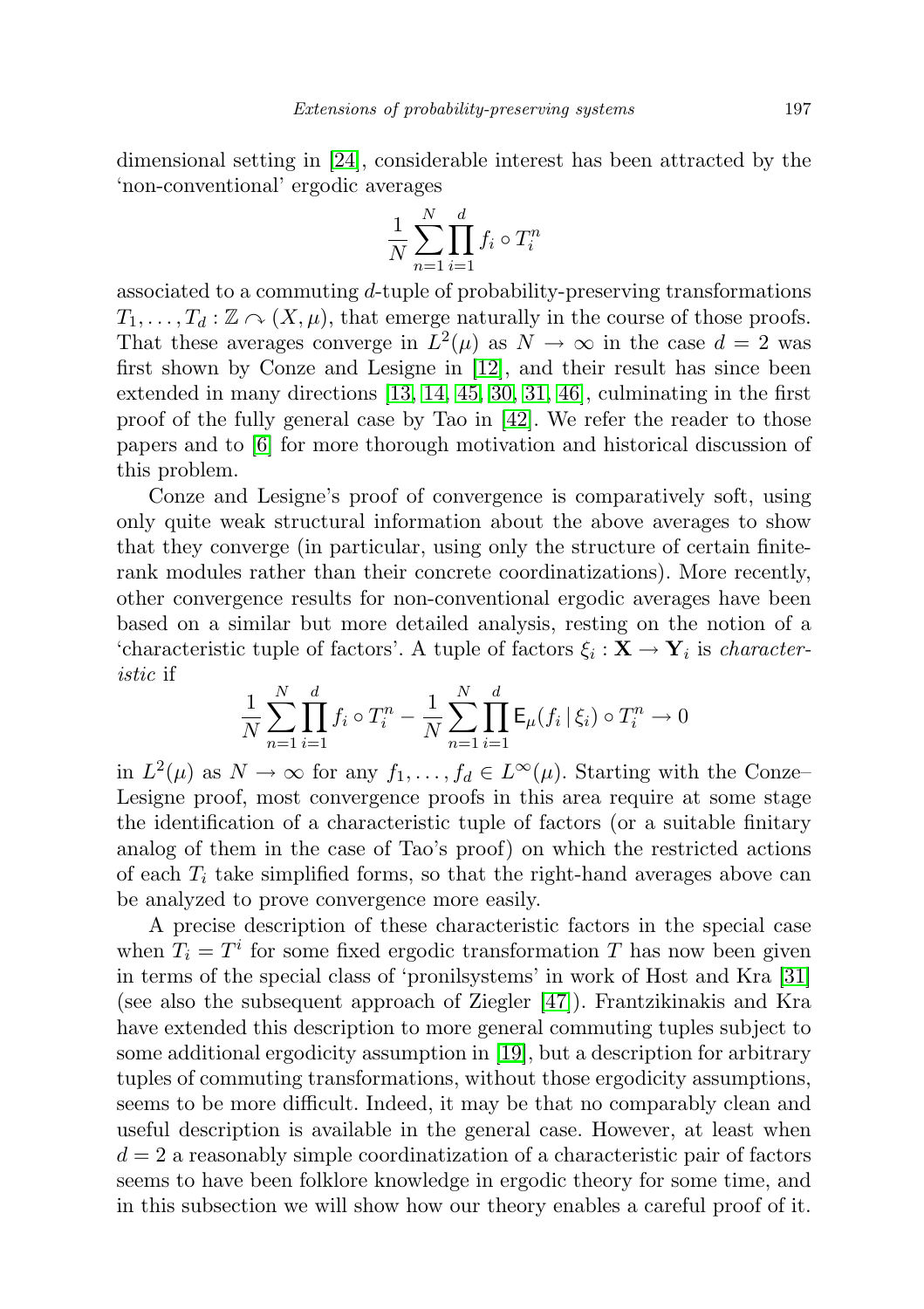THEOREM 7.14 (Characteristic factors for double non-conventional averages). Given a  $\mathbb{Z}^2$ -system  $\mathbf{X} = (X, \mu, T_1, T_2)$ , let  $\mathbf{W}_i$  be the target system of the joined factor  $\zeta_0^{T_1} \vee \zeta_0^{T_1=T_2}$ . Then **X** admits a characteristic pair of factors  $\xi_i$  :  $\mathbf{X} \to \mathbf{Y}_i$  that extend the factors  $\zeta_0^{T_i} \vee \zeta_0^{T_1=T_2}$  and can be described as follows: there are T-invariant compact group data  $G_{\bullet}$ , a  $T_1\big|_{\zeta_0^{T_1=T_2}}$ -ergodic co- $\overline{0}$ cycle  $\sigma : \mathbf{Z}_0^{T_1=T_2} \to G$ , and a pair of  $T_i|_{\zeta_0^{T_3-i}}$ -ergodic cocycles  $\tau_i : \mathbf{Z}_0^{T_3-i} \to G$ such that we can coordinatize

$$
(Y_1, (\xi_1)_{\#}\mu) \leftarrow \longrightarrow (W_1, (\alpha_1)_{\#}\mu) \times (G_{\bullet}, m_{G_{\bullet}})
$$
  
\n
$$
\overbrace{\alpha_1|_{\xi_1} \qquad \qquad \text{canonical}}
$$
  
\n
$$
(W_1, (\alpha_1)_{\#}\mu) \qquad \qquad \text{canonical}
$$

with

 $T_1|_{\xi_1} \cong T_1|_{\alpha_1} \ltimes \sigma \circ \zeta_0^{T_1 = T_2}|_{\alpha_1} \quad \text{and} \quad T_2|_{\xi_1} \cong T_2|_{\alpha_1} \ltimes (L_{\sigma \circ \zeta_0^{T_1 = T_2}|_{\alpha_1}} \circ R_{\tau_2 \circ \zeta_0^{T_1}|_{\alpha_1}}),$ and similarly

$$
(Y_2, (\xi_2)_{\#}\mu) \leftarrow \longrightarrow (W_2, (\alpha_2)_{\#}\mu) \ltimes (G_{\bullet}, m_G)
$$
  
\n
$$
\alpha_2|_{\xi_2}
$$
  
\n
$$
(W_2, (\alpha_2)_{\#}\mu) \longrightarrow \text{canonical}
$$

with

 $T_1|_{\xi_2} \cong T_1|_{\alpha_2} \ltimes (L_{\sigma \circ \zeta_0^{T_1=T_2}|_{\alpha_2}} \circ R_{\tau_1 \circ \zeta_0^{T_2}|_{\alpha_2}})$  and  $T_2|_{\xi_2} \cong T_2|_{\alpha_2} \ltimes \sigma \circ \zeta_0^{T_1=T_2}|_{\alpha_2}$ .

REMARKS. 1. The form of the coordinatizations given above with one action extended by a cocycle and the other by an opposite cocycle, similarly to Theorem [7.2,](#page-45-0) is a special feature of the case of two commuting transformations. It would be possible to replace it with a coordinatization by homogeneous space data (but not group data) in which both extensions are by cocycles acting on fibres on the left, for example by enlarging  $G_{\bullet}$  to  $G_{\bullet}\times G_{\bullet}$ , quotienting by the diagonal subgroup  $\{(g,g): g\in G_{\bullet}\}\$  and having  $\rho$ rotate  $G_{\bullet} \times G_{\bullet}$  only in the first coordinate and  $\sigma_1$ ,  $\sigma_2$  only in the second. It is presumably this more canonical but more fiddly representation, if any, that would admit generalization to larger numbers of commuting transformations.

2. The above result describes the possible structures of the two characteristic factors individually, but some opacity remains as to how they can be joined inside X. While we suspect that the methods of the present section can be brought to bear on this question also, we will not pursue this analysis in detail here.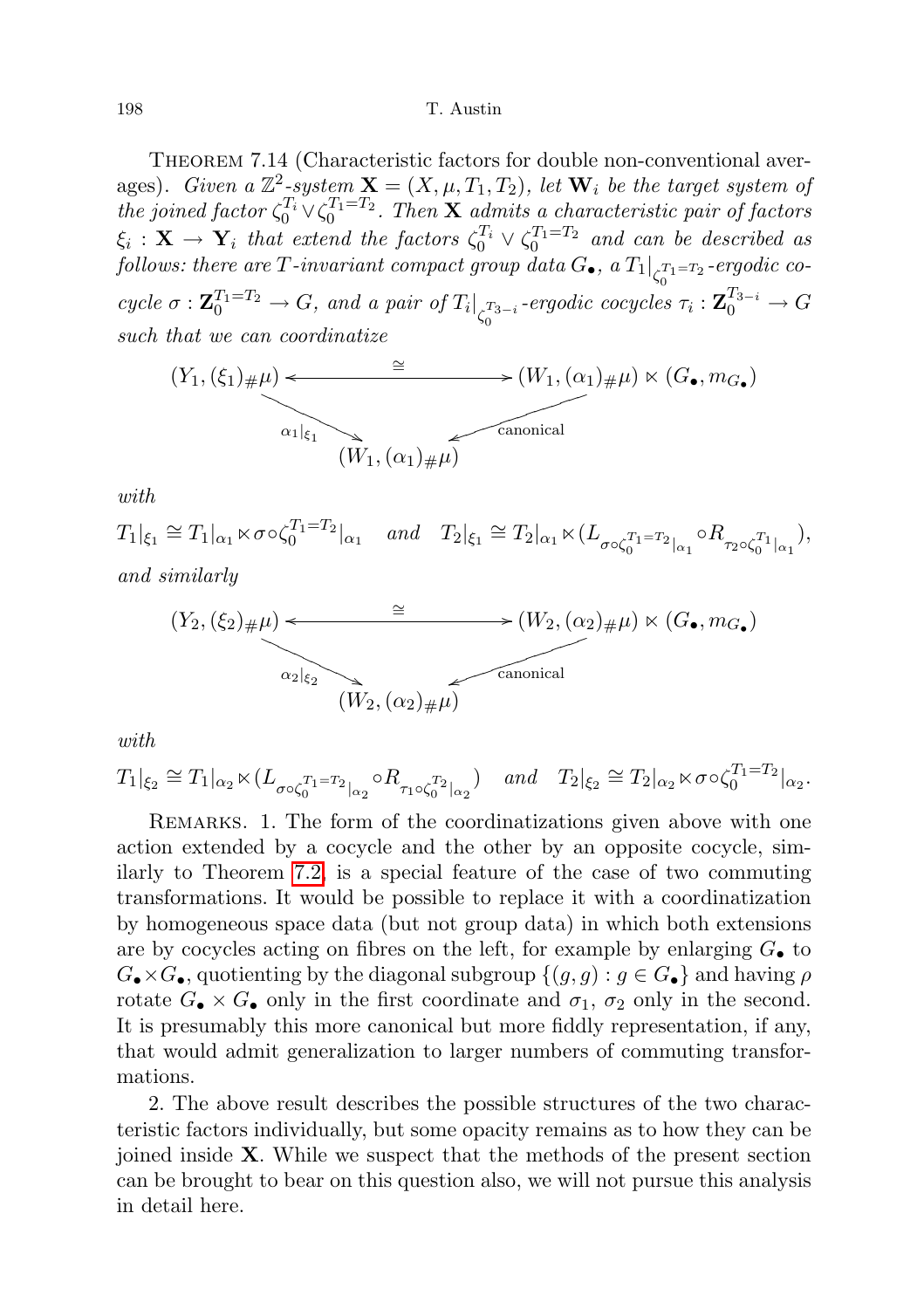The first steps of our analysis, which are essentially contained in Conze and Lesigne [\[12\]](#page-71-3) (as well as many subsequent papers; see, for example, Furstenberg and Weiss [\[27\]](#page-72-4) for a nice treatment of this stage of the proof), give control over the asymptotic behaviour of our averages in terms of a certain two-fold self-joining of  $X$ . We will then complete the proof essentially by re-applying Proposition [7.5](#page-50-0) to certain factors of that self-joining.

We observe from the mean ergodic theorem that

$$
\int_{X} \frac{1}{N} \sum_{n=1}^{N} (f_1 \circ T_1^n)(f_2 \circ T_2^n) d\mu = \int_{X} f_1 \cdot \frac{1}{N} \sum_{n=1}^{N} (f_2 \circ (T_2 T_1^{-1})^n) d\mu
$$
  

$$
\to \int_{X} f_1 \cdot \mathsf{E}_{\mu}(f_1 \mid \zeta_0^{T_1 = T_2}) d\mu = \int_{X^2} f_1 \otimes f_2 d\mu^{\mathsf{F}}
$$

where  $\mu^{\mathrm{F}}$  is the *Furstenberg self-joining*, which in this case equals  $\mu \otimes_{\zeta_{0}^{T_{1}=T_{2}}}\mu$ (it has a much more complicated structure for larger numbers of commuting transformations which is not yet well understood; see [\[6,](#page-71-2) [3\]](#page-71-6) for further discussion of this matter). It is easy to check that  $\mu^{\mathrm{F}}$  is invariant under the lifted transformations  $T_1^{\times 2}$  and  $T_2^{\times 2}$ , and also under the *diagonal transformation*  $\vec{T} := T_1 \times T_2.$ 

This self-joining now helps control our averages through the following consequence of the van der Corput estimate (for which see, for example, Bergelson [\[8\]](#page-71-7)).

LEMMA 7.15. If the pair of factors  $\xi_i : \mathbf{X} \to \mathbf{Y}_i$  is such that  $\xi_i \succsim \zeta_0^{T_1 = T_2}$ and  $\zeta_0^{\vec{T}} \precsim \xi_1 \times \xi_2$  then this pair is characteristic.

Proof. This follows from a routine application of the van der Corput estimate. Suppose that  $f_1, f_2 \in L^{\infty}(\mu)$ ; clearly by symmetry and iterating our argument, it suffices to prove that

$$
\frac{1}{N} \sum_{n=1}^{N} (f_1 \circ T_1^n)(f_2 \circ T_2^n) - \frac{1}{N} \sum_{n=1}^{N} (\mathsf{E}_{\mu}(f_1 | \xi_1) \circ T_1^n)(f_2 \circ T_2^n) \to 0
$$

in  $L^2(\mu)$  as  $N \to \infty$ , and hence (taking the difference of the two sides above) that

$$
\frac{1}{N} \sum_{n=1}^{N} (f_1 \circ T_1^n)(f_2 \circ T_2^n) \to 0
$$

in  $L^2(\mu)$  if  $\mathsf{E}_{\mu}(f_1 | \xi_1) = 0$ .

Letting  $F_n := (f_1 \circ T_1^n)(f_2 \circ T_2^n)$ , by the van der Corput estimate this will follow if we show that

$$
\frac{1}{M}\sum_{h=1}^{M}\frac{1}{N}\sum_{n=1}^{N}\langle F_n, F_{n+h}\rangle \to 0
$$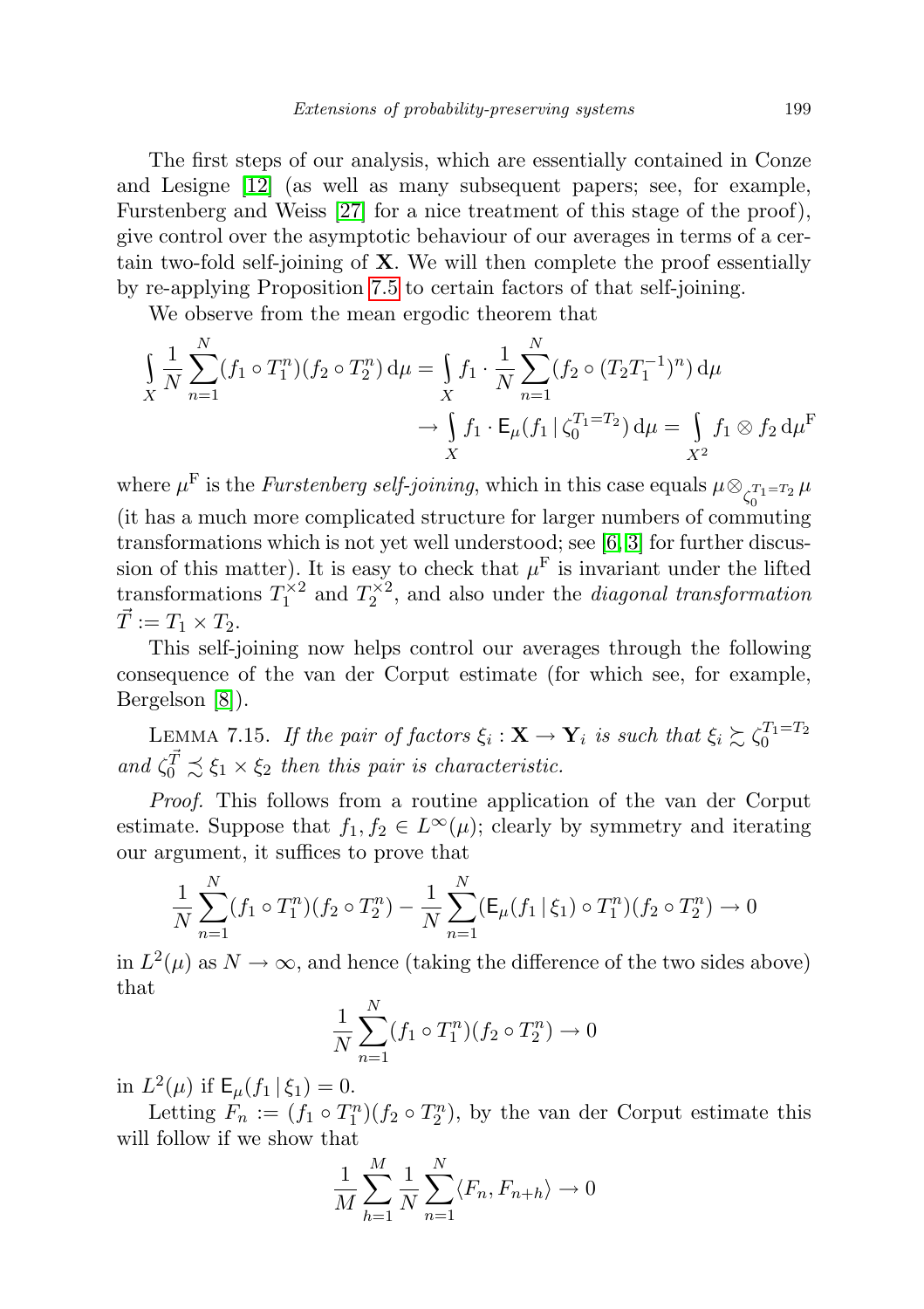as  $N \to \infty$  and then  $M \to \infty$ . Now we simply compute

$$
\frac{1}{N} \sum_{n=1}^{N} \langle F_n, F_{n+h} \rangle = \frac{1}{N} \sum_{n=1}^{N} \int (f_1 \circ T_1^n) (f_2 \circ T_2^n) (f_1 \circ T_1^{n+h}) (f_2 \circ T_2^{n+h}) d\mu
$$
  
\n
$$
= \int_{X} \frac{1}{N} \sum_{n=1}^{N} ((f_1 \cdot (f_1 \circ T_1^h)) \circ T_1^n) \cdot ((f_2 \cdot (f_2 \circ T_2^h)) \circ T_2^n) d\mu
$$
  
\n
$$
\to \int_{X^2} (f_1 \otimes f_2) ((f_1 \circ T_1^h) \otimes (f_2 \circ T_2^h)) d\mu^F,
$$

so that if we now average also in  $h$  this converges by the mean ergodic theorem to

$$
\int_{X^2} (f_1 \circ \pi_1) \cdot (f_2 \circ \pi_2) \cdot g \, d\mu^{\mathrm{F}}
$$

for some  $\vec{T}$ -invariant function g. Finally, this last integral is zero if we have  $\mathsf{E}_{\mu^{\mathrm{F}}}(f_1 \circ \pi_1 \mid \pi_2 \vee \zeta_0^{\vec{T}}) = 0$ , and this follows from our assumptions and the relative independence of  $\pi_1$  and  $\pi_2$  over  $\zeta_0^{T_1=T_2} \circ \pi_1$  under  $\mu^{\text{F}}$ .

Since on the other hand Theorem [5.12](#page-35-0) tells us that  $\zeta_0^{\vec{T}} \precsim (\zeta_{1}^{T_1})$  $\frac{T_1}{1/\zeta_0^{T_1=T_2}} \circ \pi_1$  $\vee$  ( $\zeta^{T_2}$  $\frac{d^{T_2}}{1/\zeta_0^{T_1=T_2}} \circ \pi_2$ , we can deduce the following at once. 0

Corollary 7.16 (Reduction to isometric extensions of isotropy factors). There is a characteristic pair of factors satisfying  $\xi_i \precsim \zeta_i^{T_i}$  $1/\zeta_0^{T_1=T_2}$ for  $i = 1, 2.$ 

We can now present the factors introduced above as another instance of the situation described before Proposition [7.5,](#page-50-0) and have that proposition do the heavy lifting we need again here.

To see this, we define a system of three commuting transformations on the Furstenberg self-joining. Let  $X^F$  be the  $\mathbb{Z}^3$ -system  $(X^2, \mu^F, S_1, S_2, S_3)$ obtained by setting  $S_1 := T_1^{\times 2} \vec{T}^{-1} = \text{id}_X \times (T_1 T_2^{-1}), S_2 := T_2^{\times 2} \vec{T}^{-1} =$  $(T_2 T_1^{-1}) \times id_X$  and  $S_3 := \vec{T}$ . We observe directly from the definition of  $\mu^F$ that for  $i = 1, 2$  the coordinate projection  $\pi_i : X^2 \to X$  is equivalent to  $\zeta_0^{S_i}$ .

Now let  $\mathbf{W}_i$  be  $(\zeta_0^{T_1=T_2} \vee \zeta_0^{T_i})(\mathbf{X})$  for  $i=1,2$  and let  $\mathbf{Z}_i$  be the target of the maximal subextension of  $\zeta_0^{T_1=T_2} \vee \zeta_0^{T_i} : \mathbf{X} \to \mathbf{W}_i$  that is isometric for the restriction of  $T_i$ . Let

$$
\alpha_i := (\zeta_0^{T_1=T_2} \vee \zeta_0^{T_i}) \circ \pi_i = \zeta_0^{S_1, S_2} \vee \zeta_0^{S_i, S_3} : \mathbf{X}^{\mathrm{F}} \to \mathbf{W}_i
$$

and

$$
\zeta_i := \zeta_{1/\alpha_i}^{T_i} \circ \pi_i : \mathbf{X}^{\mathrm{F}} \to \mathbf{Z}_i,
$$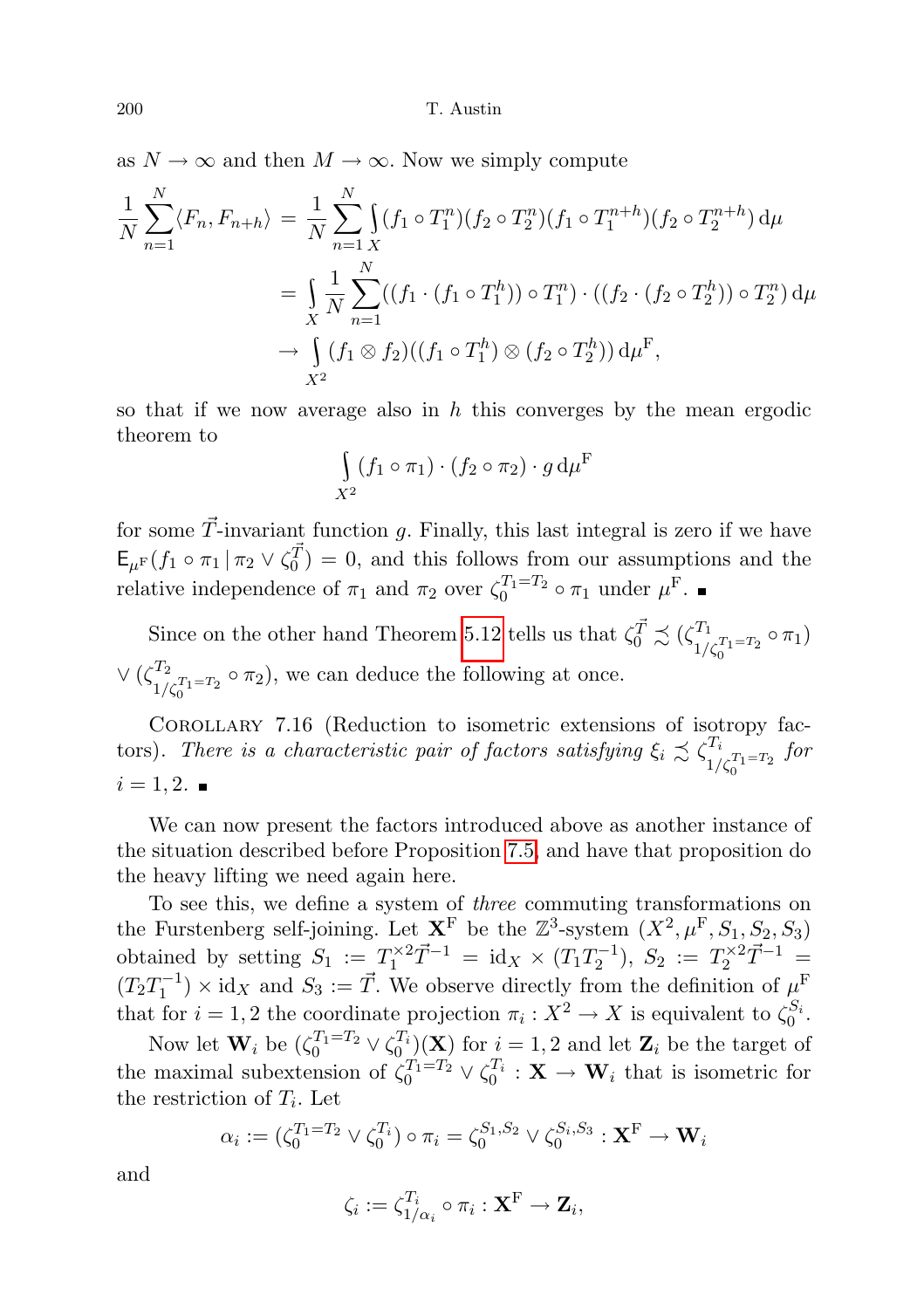and let  $\zeta : \mathbf{X}^{\mathrm{F}} \to \mathbf{Z}$  and  $\alpha : \mathbf{X}^{\mathrm{F}} \to \mathbf{W}$  be the joinings  $\zeta_1 \vee \zeta_2$  and  $\alpha_1 \vee \alpha_2$ respectively.

It is now routine to check from the basic results above that these data satisfy the same conditions as were needed for Proposition [7.5](#page-50-0) with  $X<sup>F</sup>$  in place of **X** and  $S_i$  in place of  $T_i$ : these factors are once again arranged as in the commutative diagram



where we observe easily from the structure of  $\mu^{\text{F}} = \mu \otimes_{\zeta_0^{T_1 = T_2}} \mu$  that  $\zeta_0^{S_1 = S_2} \simeq$  $\zeta_0^{T_1=T_2} \circ \pi_1 \simeq \zeta_0^{T_1=T_2} \circ \pi_2$ . In addition, the transformations  $S_i$  enjoy the following properties:

- $S_i$  restricts to the identity on  $\mathbf{Z}_i$  and the factors beneath it, while acting relatively ergodically on the extension  $\zeta_0^{S_1,S_2}|_{\zeta_{3-i}} : \mathbf{Z}_{3-i} \to \mathbf{Z}_0^{S_1,S_2}$ , for  $i = 1, 2;$
- the extensions  $\zeta_0^{S_1, S_2}|_{\alpha_i}: \mathbf{W}_i \to \mathbf{Z}_0^{S_1, S_2}$  are relatively invariant for the restriction of  $S_3$ , and the extensions  $\alpha_i|_{\zeta_i} : \mathbf{Z}_i \to \mathbf{W}_i$  are relatively ergodic and isometric for the restriction of  $S_3$ .

We can therefore apply Proposition [7.5](#page-50-0) to these systems and maps to deduce the following.

PROPOSITION 7.17. There are intermediate factors  $\mathbf{Z}_i \xrightarrow{\xi_i|_{\xi_i}} \mathbf{Y}_i \xrightarrow{\alpha_i|_{\xi_i}} \mathbf{W}_i$  $factorizing \ \alpha_i|_{\zeta_i} \ \textit{such that there are $S$-invariant compact group data $G_{\bullet}$ and}$ cocycle-sections

$$
\sigma: Z_0^{S_1, S_2} \to G_{\bullet} \text{ that is } S_3|_{\zeta_0^{S_1, S_2}} \text{-relatively ergodic},
$$
  

$$
\tau_1: Z_0^{S_2, S_3} \to G_{\bullet} \text{ that is } S_1|_{\zeta_0^{S_2, S_3}} \text{-relatively ergodic and}
$$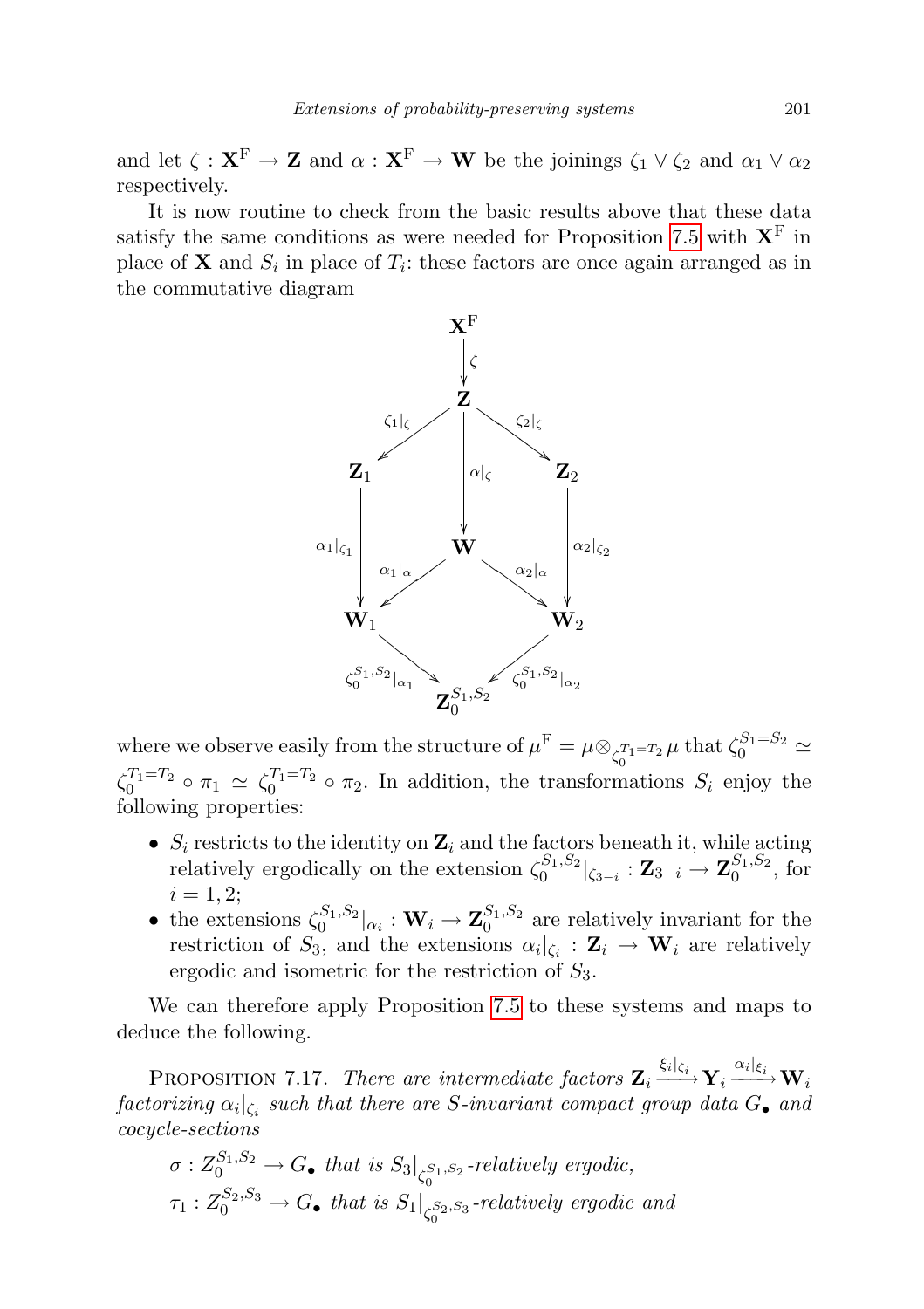$$
\tau_2: Z_0^{S_2, S_3} \to G_{\bullet} \text{ that is } S_2|_{\zeta_0^{S_1, S_3}}\text{-relatively ergodic}
$$

so that we can coordinatize the actions of the transformations S as



and

$$
\mathbf{Y}_{2} \leftarrow \overset{\cong}{\longrightarrow} \mathbf{W}_{2} \ltimes (G_{\bullet}, m_{G_{\bullet}}, (\tau_{1} \circ \zeta_{0}^{S_{2}, S_{3}}|_{\alpha_{2}})^{\text{op}}, 1, \sigma \circ \zeta_{0}^{S_{1}, S_{2}}|_{\alpha_{2}})
$$
  
\n
$$
\mathbf{W}_{2} \leftarrow \text{canonical}
$$

and such that the  $(S_3 = \vec{T})$ -invariant factor of  $X^F$  is contained in  $\xi_1 \vee \xi_2$ .

Proof of Theorem [7.14.](#page-64-0) Again this follows simply by unpacking the notation of the above result: the tower of factors  $\alpha_i|_{\xi_i} : Y_i \to W_i$  of  $X^F$  are all actually contained within the *i*th coordinate projection  $\pi_i: \mathbf{X}^{\mathrm{F}} \to \mathbf{X}_i$ , and by definition we have  $T_i = (S_i S_3)|_{\pi_i}$  for  $i = 1, 2$ , and therefore the above coordinatization of the action of  $S$  restricted to the tower of factors  $\alpha_1|_{\xi_1} : \mathbf{Y}_1 \to \mathbf{W}_1$  converts into a coordinatization description of  $T_1|_{\xi_1}$  as

$$
(w,g)\mapsto (T_1|_{\alpha_1}(w),\sigma(\zeta_0^{T_1=T_2}(w))\cdot g)
$$

and of  $T_2|_{\xi_1}$  as

$$
(w,g) \mapsto (T_1|_{\alpha_1}(w), \sigma(\zeta_0^{T_1=T_2}(w)) \cdot g \cdot \tau_2(\zeta_0^{T_1}(w))),
$$

(since  $\zeta_0^{S_1, S_3} \simeq \zeta_0^{T_1} \circ \pi_1$ ) and similarly for  $T_1|_{\xi_2}$  and  $T_2|_{\xi_2}$ . This completes the proof.  $\blacksquare$ 

REMARKS. 1. In fact, it is relatively easy to see by checking functions  $f_1$ ,  $f_2$  that are constructed from measurable selections of representative functions on the compact fibre groups  $G_{\bullet}$  that the characteristic pair of factors  $\xi_i$  that we have now isolated is minimal, in that any other characteristic pair  $\xi'_1, \xi'_2$  satisfies  $\xi_i \precsim \xi'_i$ .

2. The results of the preceding subsection also give a precise picture of the  $\vec{T}$ -invariant factor of  $X^F$  in terms of a diagonal Mackey group and trivial Mackey section for the joining of the above coordinatizations of  $\mathbf{Y}_1$  and  $\mathbf{Y}_2$ inside  $X^F$ ; we omit these details here.

8. Further questions. This paper leaves open the obvious question of how to generalize the analysis of Section [7](#page-44-0) to describe in similar detail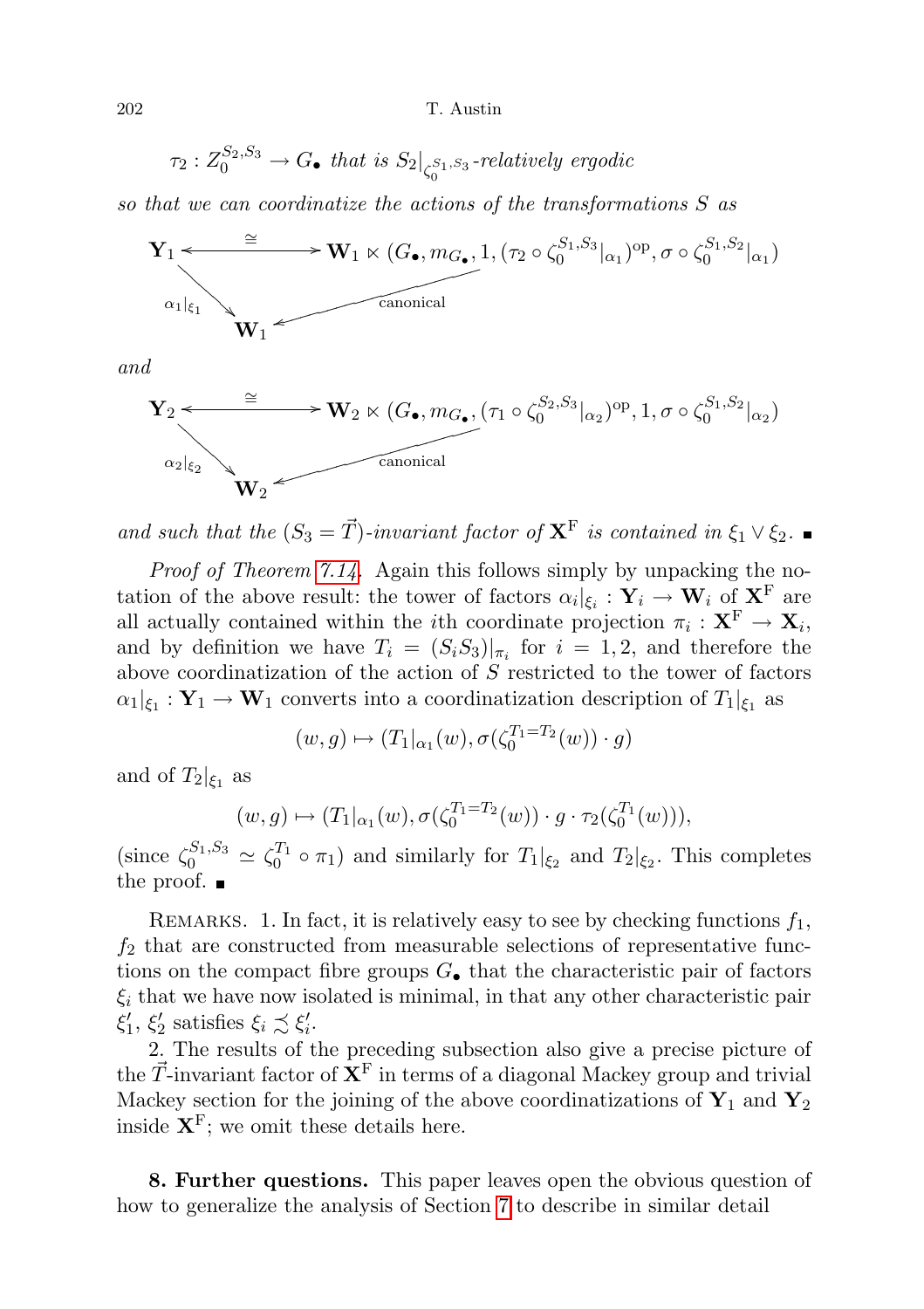- the possible joint distributions among a larger collection of isotropy factors  $\zeta_0^{T^{\dagger \Gamma_i}}$  $\frac{T}{0}^{\restriction{\Gamma_i}^\ast} \colon \mathbf{X} \to \mathbf{Z}_0^{T}{\restriction^{\Gamma_i}^\ast}$  $T_0^{r_1}$  for  $\Gamma_1, \ldots, \Gamma_d \leq \mathbb{Z}^d$ ;
- the possible structures of characteristic factors (and, relatedly, Furstenberg self-joinings) for larger commuting tuples of transformations (or commuting actions of some other fixed group).

On the one hand, it seems likely that the machinery of extensions by measurably-varying compact homogeneous spaces will be quite essential to any further developments in this area. On the other, I suspect that even the next cases to consider in the natural hierarchy (joint distributions of four isotropy factors, or characteristic factors for three commuting transformations) become much more complicated, and it may be in general too much to ask for the kind of precision that we obtained in Theorems [1.1](#page-4-0) and [1.2.](#page-6-0)

There is an alternative viewpoint on questions such as these that may be more tractable. Instead of asking about exact joint distributions or characteristic factors for an initially given system, if we allow ourselves the freedom to pass to any extension of that system, matters sometimes improve considerably. Indeed, the new proofs of convergence for linear non-conventional averages in [\[6\]](#page-71-2) and of Furstenberg and Katznelson's associated multidimensional multiple recurrence theorem in [\[3\]](#page-71-6) both relied on procedures for passing from an initially given system to some extension in which the relevant characteristic factors and their joint distributions could be described much more simply.

The constructions of those papers were abstract enough to work without any of the machinery of homogeneous-space-data extensions. However, for further applications of this idea, in particular to the problem of convergence of related 'polynomial non-conventional averages' such as

$$
\frac{1}{N} \sum_{n=1}^{N} (f_1 \circ T_1^{n^2}) (f_1 \circ T_1^{n^2} T_2^n)
$$

(discussed, for example, by Bergelson and Leibman in [\[9\]](#page-71-8)), it seems likely that these more delicate tools will be necessary. In the forthcoming works [\[4,](#page-71-9) [5\]](#page-71-10) we will make such an analysis allowing ourselves to pass to extensions, focusing on what improved characteristic factors can be found while retaining some given algebraic relations among the transformations involved, and will then use this to prove convergence of the above polynomial averages in  $L^2(\mu)$  as  $N \to \infty$ .

In addition to these quite specialized applications, let us also mention that there seem to be further issues on the general behaviour of extensions by homogeneous space data to be explored. For example, in [\[7\]](#page-71-11) it is shown that some of the machinery of Furstenberg and Zimmer concerning finite-rank modules of an extension can be extended to the setting in which the exten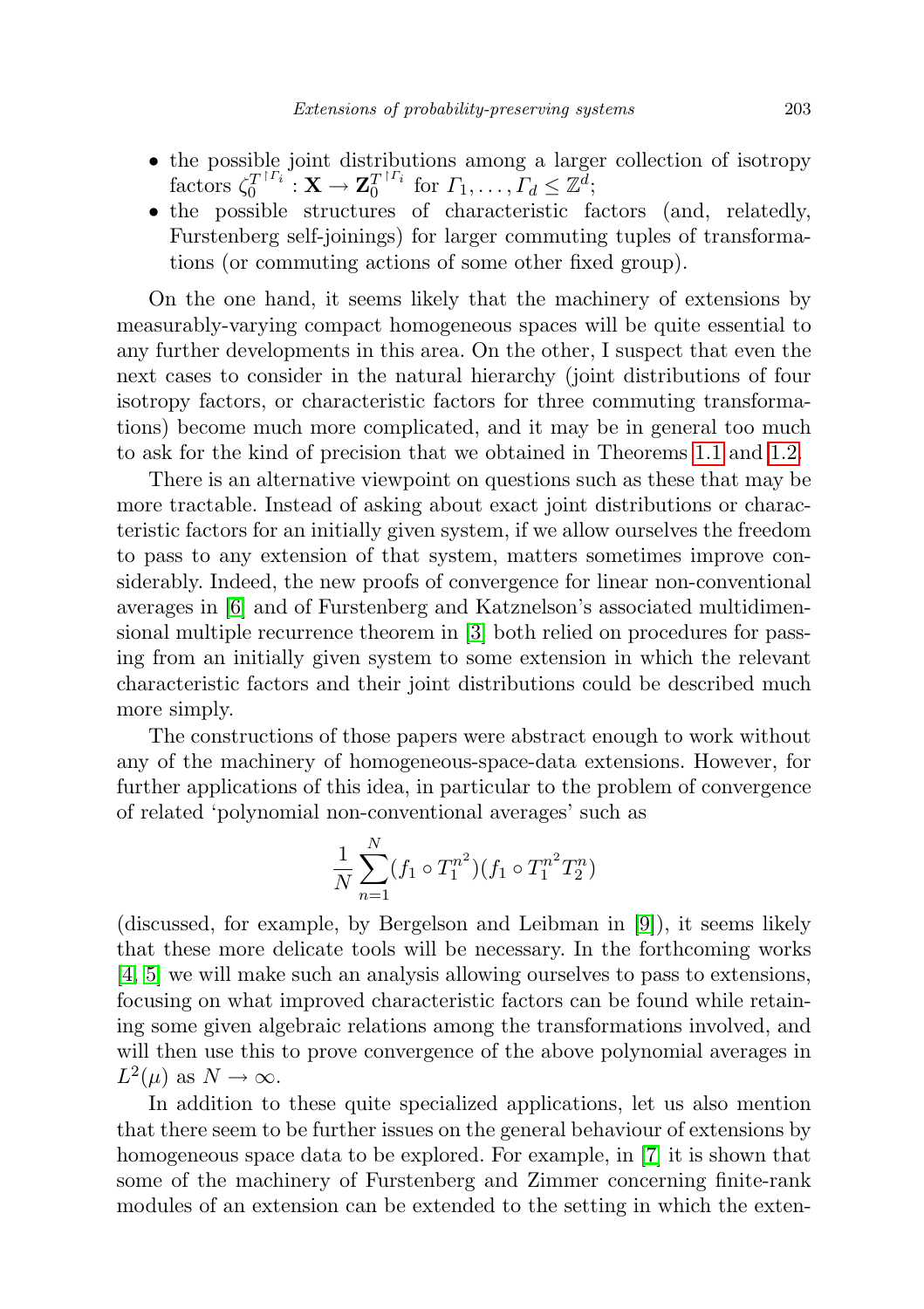sion is relatively finite measure-preserving, but the base, while ergodic, is only assumed to be non-singular (that is, its measure is only quasi-invariant). In that paper this machinery is needed for the proof of a result about the lifting of the 'multiplier property' through certain kinds of extension, and this will not require that these general results on finite-rank modules be pushed very far. However, it might be interesting to examine whether that development can be easily recovered without the assumption of ergodicity of the base, using a version of the formalism of the present paper.

Acknowledgements. My thanks go to Vitaly Bergelson, John Griesmer, Bernard Host, Keith Kearnes, Bryna Kra, Alexander Leibman, Terence Tao and Tamar Ziegler for several helpful discussions and communications, and to the Mathematical Sciences Research Institute (Berkeley) 2009 program on Ergodic Theory and Additive Combinatorics, during which large parts of this work were completed.

# References

- [1] W. Arveson, An Invitation to C\*-Algebras, Springer, 1976.
- <span id="page-71-0"></span>[2] L. Auslander, L. Green, and F. Hahn, Flows on Homogeneous Spaces, Ann. of Math. Stud. 53, Princeton Univ. Press, Princeton, NJ, 1963.
- <span id="page-71-6"></span>[3] T. Austin, Deducing the multidimensional Szemerédi Theorem from an infinitary removal lemma, J. Anal. Math., to appear.
- <span id="page-71-9"></span>[4] —, Pleasant extensions retaining algebraic structure, I, arXiv.org:0905.0518.
- <span id="page-71-10"></span>[5] —, Pleasant extensions retaining algebraic structure, II, arXiv.org:0910.0907.
- <span id="page-71-2"></span>[6] —, On the norm convergence of nonconventional ergodic averages, Ergodic Theory Dynam. Systems 30 (2009), 321–338.
- <span id="page-71-11"></span>[\[7\]](http://dx.doi.org/10.1007/s11784-009-0119-4) T. Austin and M. Lemanczyk, Relatively finite measure-preserving extensions and lifting multipliers by Rokhlin cocycles, J. Fixed Point Theory Appl. 6 (2009), 115– 131.
- <span id="page-71-7"></span>[8] V. Bergelson, Weakly mixing PET, Ergodic Theory Dynam. Systems 7 (1987), 337– 349.
- <span id="page-71-8"></span>[\[9\]](http://dx.doi.org/10.2307/121097) V. Bergelson and A. Leibman, Set-polynomials and polynomial extension of the Hales–Jewett theorem, Ann. of Math. (2) 150 (1999), 33–75.
- [10] V. Bergelson, T. Tao, and T. Ziegler, An inverse theorem for the uniformity seminorms associated with the action of  $\mathbb{F}_p^{\infty}$ , arXiv.org:0901.2602, 2009.
- [11] T. Bröcker and T. tom Dieck, Representations of Compact Lie Groups, Springer, 1985.
- <span id="page-71-3"></span>[12] J.-P. Conze et E. Lesigne, *Théorèmes ergodiques pour des mesures diagonales*, Bull. Soc. Math. France 112 (1984), 143–175.
- <span id="page-71-4"></span>[13]  $\,\, -$ ,  $\,\, -$ ,  $\,\, S\,ur$  un théorème ergodique pour des mesures diagonales, in: Probabilités, Publ. Inst. Rech. Math. Rennes 1987, Univ. Rennes I, Rennes, 1988, 1–31.
- <span id="page-71-5"></span> $[14] \quad -$ ,  $-$ , Sur un théorème ergodique pour des mesures diagonales, C. R. Acad. Sci. Paris Sér. I Math. 306 (1988), 491-493.
- <span id="page-71-1"></span>[\[15\]](http://dx.doi.org/10.4064/cm117-1-8) J.-P. Conze and A. Raugi, On the ergodic decomposition for a cocycle, Colloq. Math. 117 (2009), 121–156.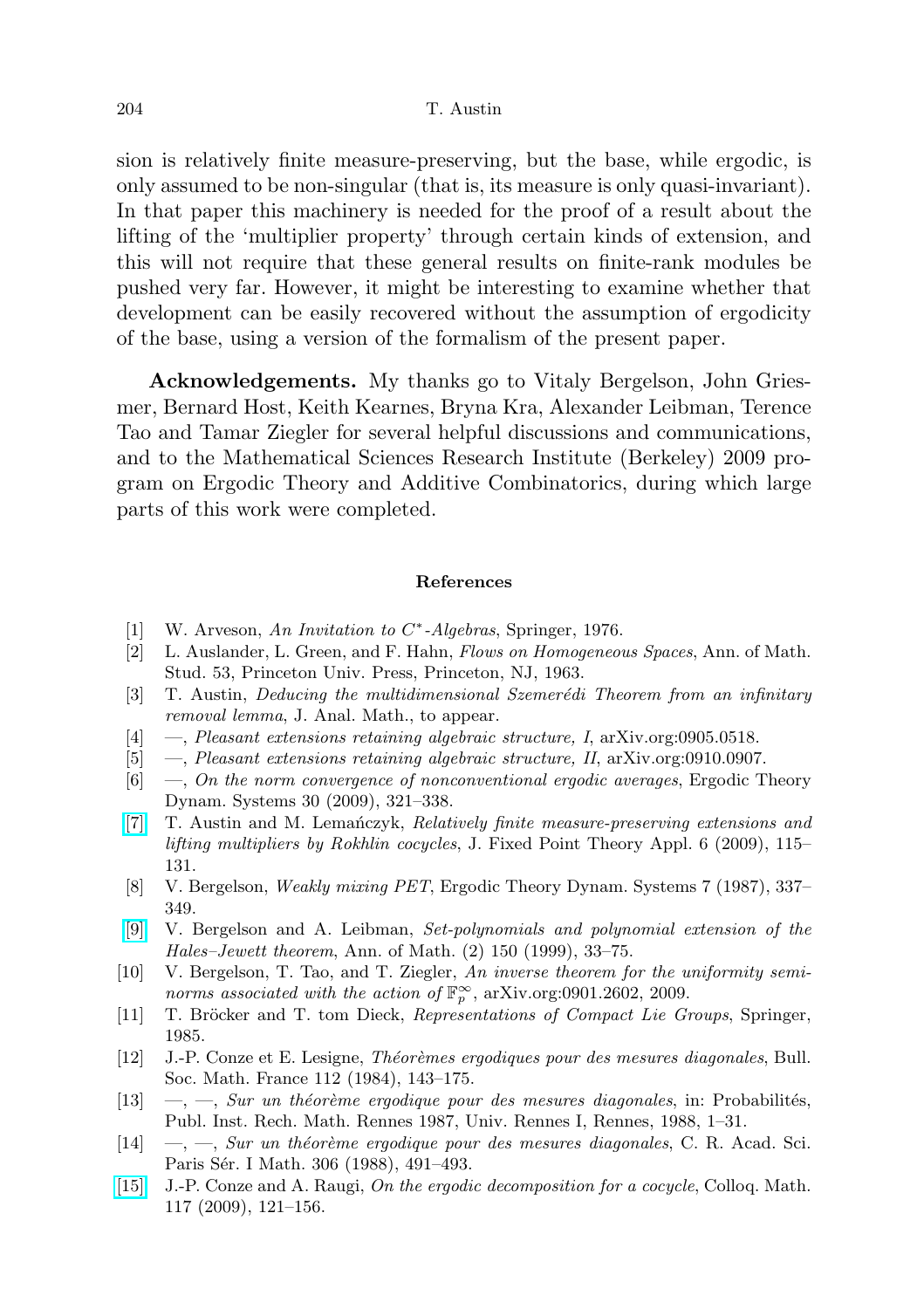- [\[16\]](http://dx.doi.org/10.1007/BF02773826) T. Downarowicz, Minimal models for noninvertible and not uniquely ergodic systems, Israel J. Math. 156 (2006) 93–110.
- [17] R. Engelking, General Topology, 2nd ed., Sigma Ser. Pure Math. 6, Heldermann, Berlin, 1989.
- [18] D. Fisher, D. W. Morris, and K. Whyte, Nonergodic actions, cocycles and superrigidity, New York J. Math. 10 (2004), 249–269.
- [\[19\]](http://dx.doi.org/10.1017/S0143385704000616) N. Frantzikinakis and B. Kra, Convergence of multiple ergodic averages for some commuting transformations, Ergodic Theory Dynam. Systems 25 (2005), 799–809.
- [20] D. H. Fremlin, Measure Theory, Volume 3: Measure Algebras, Torres Fremlin, Colchester, 2004.
- [21]  $\quad$ , Measure Theory, Volume 4: Topological Measure Theory, Torres Fremlin, Colchester, 2005.
- [\[22\]](http://dx.doi.org/10.1007/BF02813304) H. Furstenberg, Ergodic behaviour of diagonal measures and a theorem of Szemerédi on arithmetic progressions, J. Anal. Math. 31 (1977), 204–256.
- [23] —, Recurrence in Ergodic Theory and Combinatorial Number Theory, Princeton Univ. Press, Princeton, NJ, 1981.
- [\[24\]](http://dx.doi.org/10.1007/BF02790016) H. Furstenberg and Y. Katznelson, An ergodic Szemerédi Theorem for commuting transformations, J. Anal. Math. 34 (1978), 275–291.
- [\[25\]](http://dx.doi.org/10.1007/BF02792547)  $\quad$ ,  $\quad$ , An ergodic Szemerédi theorem for IP-systems and combinatorial theory, ibid. 45 (1985), 117–168.
- [26]  $\ldots$ , A density version of the Hales–Jewett theorem, ibid. 57 (1991), 64–119.
- [27] H. Furstenberg and B. Weiss, A mean ergodic theorem for  $\frac{1}{N} \sum_{n=1}^{N} f(T^n x) g(T^{n^2} x)$ , in: V. Bergelson et al. (eds.), Convergence in Ergodic Theory and Probability, de Gruyter, Berlin, 1996, 193–227.
- [28] E. Glasner, Ergodic Theory via Joinings, Amer. Math. Soc., Providence, 2003.
- [29] A. Guichardet, Symmetric Hilbert Spaces and Related Topics, Springer, 1972.
- [30] B. Host and B. Kra, Convergence of Conze–Lesigne averages, Ergodic Theory Dynam. Systems 21 (2001), 493–509.
- $[31] \quad [31] \quad -$ ,  $-$ , Nonconventional ergodic averages and nilmanifolds, Ann. of Math. 161 (2005), 397–488.
- [32] O. Kallenberg, Foundations of Modern Probability, 2nd ed., Springer, New York, 2002.
- [\[33\]](http://dx.doi.org/10.1007/BF01361167) G. W. Mackey, Ergodic theory and virtual groups, Math. Ann. 166 (1966), 187–207.
- [34] —, The Theory of Unitary Group Representations, Univ. of Chicago Press, Chicago, IL 1976,
- [35] D. Meiri, Generalized correlation sequences, Master's thesis, Tel Aviv Univ.; [http:](http://taalul.com/David/Math/ma.pdf) [//taalul.com/David/Math/ma.pdf,](http://taalul.com/David/Math/ma.pdf) 1990.
- [36] M. K. Mentzen, Ergodic properties of group extensions of dynamical systems with discrete spectra, Studia Math. 101 (1991), 19–31.
- [\[37\]](http://dx.doi.org/10.1112/jlms/s2-19.1.129) D. Newton, On canonical factors of ergodic dynamical systems, J. London Math. Soc. (2) 19 (1979), 129–136.
- [38] D. J. Rudolph, *Eigenfunctions of*  $T \times S$  and the Conze–Lesigne algebra, in: Ergodic Theory and its Connections with Harmonic Analysis (Alexandria, 1993), London Math. Soc. Lecture Note Ser. 205, Cambridge Univ. Press, Cambridge, 1995, 369– 432.
- [39] K. Schmidt, *Dynamical Systems of Algebraic Origin*, Progr. Math. 128, Birkhäuser, Basel, 1995.
- [40] R. Schmidt, Subgroup Lattices of Groups, de Gruyter Exp. Math. 14, de Gruyter, Berlin, 1994.